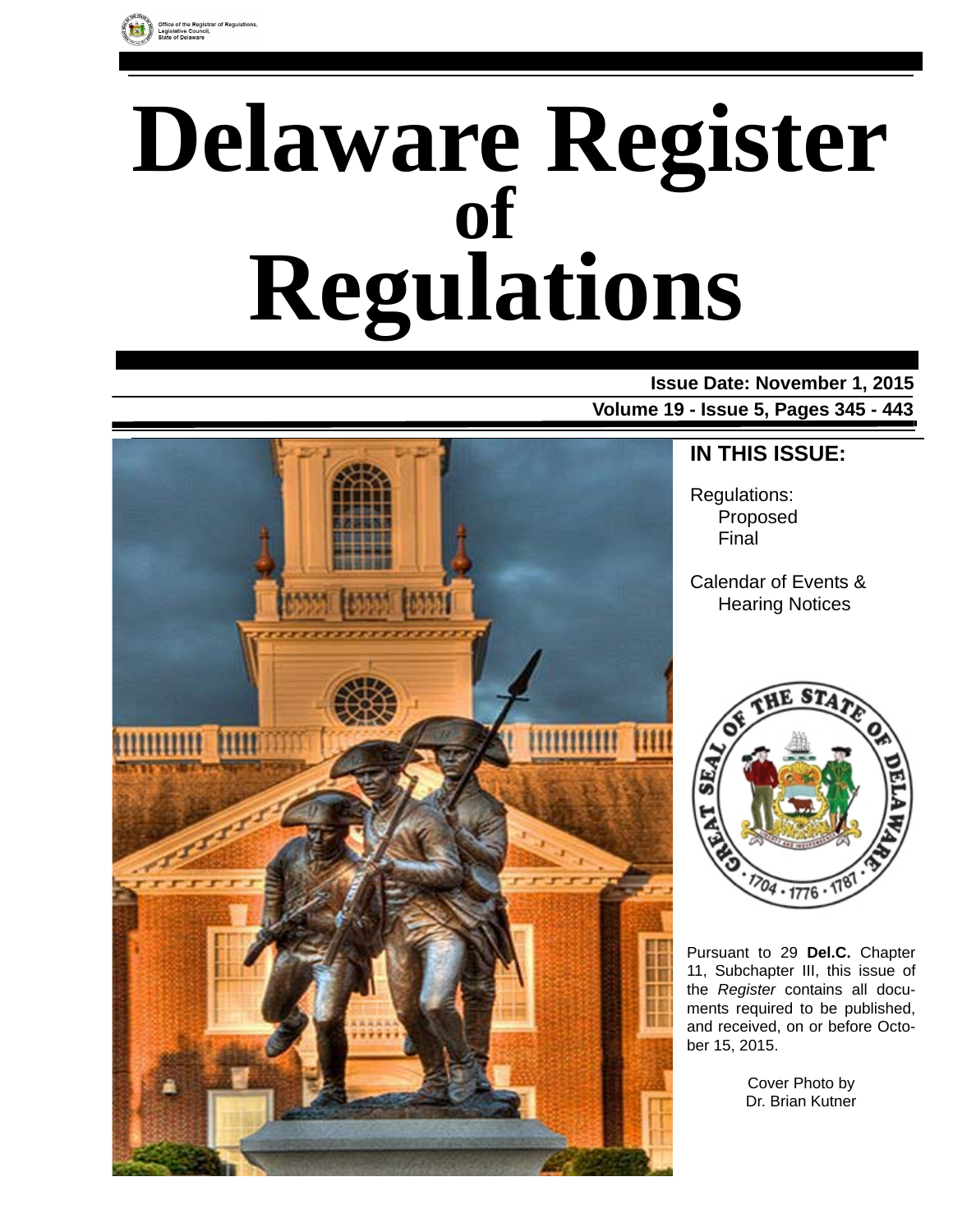**346**

# **INFORMATION ABOUT THE DELAWARE REGISTER OF REGULATIONS**

### **DELAWARE REGISTER OF REGULATIONS**

The *Delaware Register of Regulations* is an official State publication established by authority of 69 *Del. Laws*, c. 107 and is published on the first of each month throughout the year.

The *Delaware Register* will publish any regulations that are proposed to be adopted, amended or repealed and any emergency regulations promulgated.

The *Register* will also publish some or all of the following information:

- Governor's Executive Orders
- Governor's Appointments
- Agency Hearing and Meeting Notices
- Other documents considered to be in the public interest.

### **CITATION TO THE DELAWARE REGISTER**

The *Delaware Register of Regulations* is cited by volume, issue, page number and date. An example would be:

16 **DE Reg.** 1227 - 1230 (06/01/13)

Refers to Volume 16, pages 1227 - 1130 of the *Delaware Register* issued on June 1, 2013.

### **SUBSCRIPTION INFORMATION**

The cost of a yearly subscription (12 issues) for the *Delaware Register of Regulations* is \$135.00. Single copies are available at a cost of \$12.00 per issue, including postage. For more information contact the Division of Research at 302-744-4114 or 1-800-282-8545 in Delaware.

### **CITIZEN PARTICIPATION IN THE REGULATORY PROCESS**

Delaware citizens and other interested parties may participate in the process by which administrative regulations are adopted, amended or repealed, and may initiate the process by which the validity and applicability of regulations is determined.

Under 29 **Del.C.** §10115 whenever an agency proposes to formulate, adopt, amend or repeal a regulation, it shall file notice and full text of such proposals, together with copies of the existing regulation being adopted, amended or repealed, with the Registrar for publication in the *Register of Regulations* pursuant to §1134 of this title. The notice shall describe the nature of the proceedings including a brief synopsis of the subject, substance, issues, possible terms of the agency action, a reference to the legal authority of the agency to act, and reference to any other regulations that may be impacted or affected by the proposal, and shall state the manner in which persons may present their views; if in writing, of the place to which and the final date by which such views may be submitted; or if at a public hearing, the date, time and place of the hearing. If a public hearing is to be held, such public hearing shall not be scheduled less than 20 days following publication of notice of the proposal in the *Register of Regulations*. If a public hearing will be held on the proposal, notice of the time, date, place and a summary of the nature of the proposal shall also be published in at least 2 Delaware newspapers of general circulation. The notice shall also be mailed to all persons who have made timely written requests of the agency for advance notice of its regulation-making proceedings.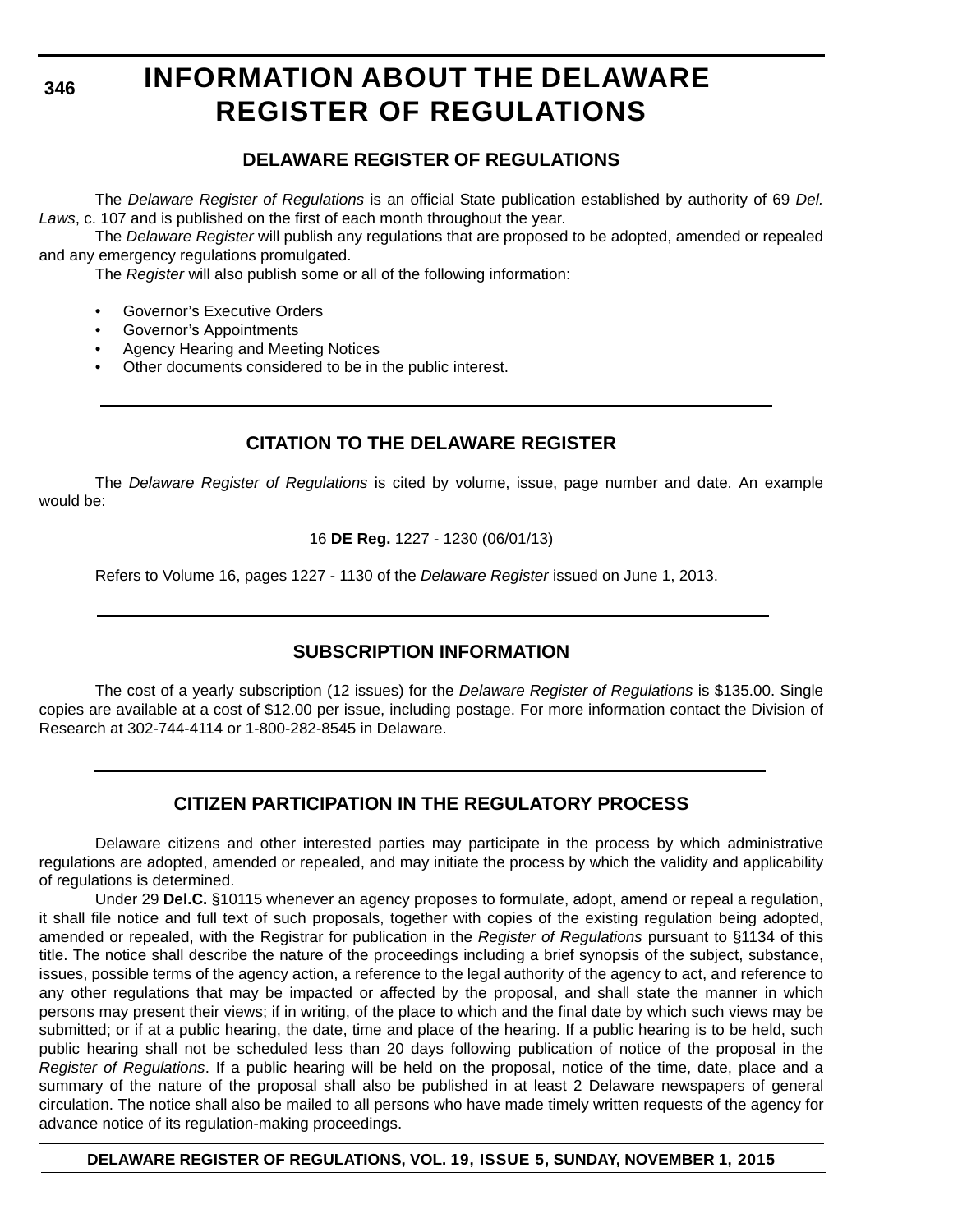### **INFORMATION ABOUT THE DELAWARE REGISTER OF REGULATIONS**

The opportunity for public comment shall be held open for a minimum of 30 days after the proposal is published in the *Register of Regulations*. At the conclusion of all hearings and after receipt, within the time allowed, of all written materials, upon all the testimonial and written evidence and information submitted, together with summaries of the evidence and information by subordinates, the agency shall determine whether a regulation should be adopted, amended or repealed and shall issue its conclusion in an order which shall include: (1) A brief summary of the evidence and information submitted; (2) A brief summary of its findings of fact with respect to the evidence and information, except where a rule of procedure is being adopted or amended; (3) A decision to adopt, amend or repeal a regulation or to take no action and the decision shall be supported by its findings on the evidence and information received; (4) The exact text and citation of such regulation adopted, amended or repealed; (5) The effective date of the order; (6) Any other findings or conclusions required by the law under which the agency has authority to act; and (7) The signature of at least a quorum of the agency members.

The effective date of an order which adopts, amends or repeals a regulation shall be not less than 10 days from the date the order adopting, amending or repealing a regulation has been published in its final form in the *Register of Regulations*, unless such adoption, amendment or repeal qualifies as an emergency under §10119.

Any person aggrieved by and claiming the unlawfulness of any regulation may bring an action in the Court for declaratory relief.

No action of an agency with respect to the making or consideration of a proposed adoption, amendment or repeal of a regulation shall be subject to review until final agency action on the proposal has been taken.

When any regulation is the subject of an enforcement action in the Court, the lawfulness of such regulation may be reviewed by the Court as a defense in the action.

Except as provided in the preceding section, no judicial review of a regulation is available unless a complaint therefor is filed in the Court within 30 days of the day the agency order with respect to the regulation was published in the *Register of Regulations*.

### **CLOSING DATES AND ISSUE DATES FOR THE DELAWARE REGISTER OF REGULATIONS**

| <b>ISSUE DATE</b> | <b>CLOSING DATE</b> | <b>CLOSING TIME</b> |  |
|-------------------|---------------------|---------------------|--|
| December 1        | November 16         | 4:30 p.m.           |  |
| January 1         | December 15         | 4:30 p.m.           |  |
| February 1        | January 15          | 4:30 p.m.           |  |
| March 1           | February 16         | 4:30 p.m.           |  |
| April 1           | March 15            | 4:30 p.m.           |  |
|                   |                     |                     |  |

### **DIVISION OF RESEARCH STAFF**

**Lori Christiansen,** Director; **Mark J. Cutrona,** Deputy Director; **Tara Donofrio**, Administrative Specialist II; **Bethany Fiske**, Assistant Registrar of Regulations; **Robert Lupo**, Printer; **Deborah J. Messina,** Print Shop Supervisor; **Kathleen Morris**, Human Resources/Financials; **Georgia Roman**, Unit Operations Support Specialist; **Victoria Schultes,** Administrative Specialist II; **Don Sellers,** Printer; **Yvette W. Smallwood**, Registrar of Regulations; **Holly Vaughn Wagner**, Research Analyst; **Verity Watson**, Joint Sunset Analyst; **Rochelle Yerkes**, Office Manager; **Sara Zimmerman**, Legislative Librarian.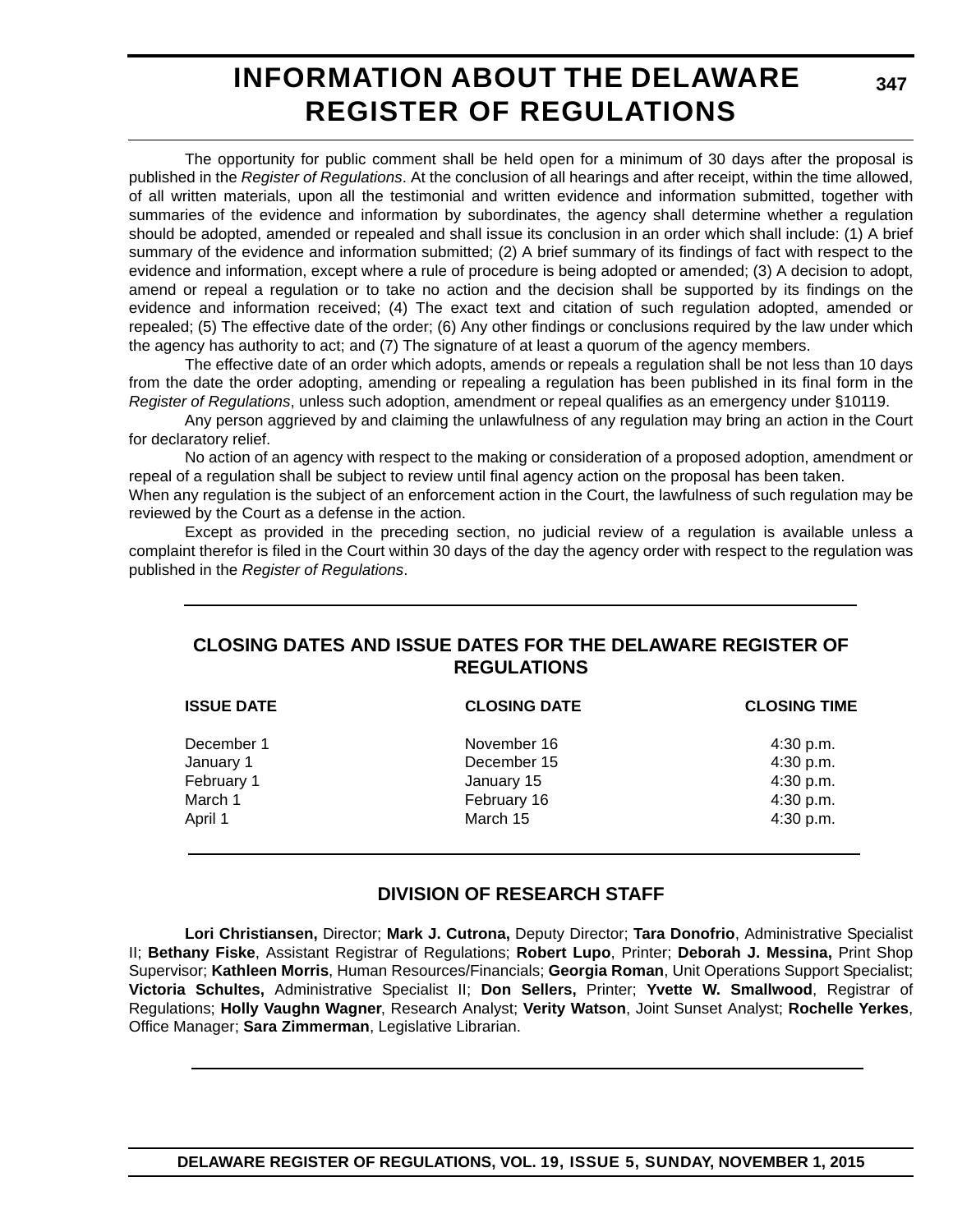# **TABLE OF CONTENTS**

<span id="page-3-0"></span>

[Cumulative Tables............................................................................................................................. ............ 350](#page-5-0)

### **PROPOSED**

| <b>DEPARTMENT OF AGRICULTURE</b>                                                               |     |
|------------------------------------------------------------------------------------------------|-----|
| <b>Thoroughbred Racing Commission</b>                                                          |     |
| 1001 Thoroughbred Racing Commission, Section 15.0 - Medication; Testing Procedures             | 354 |
| <b>DEPARTMENT OF EDUCATION</b>                                                                 |     |
|                                                                                                |     |
| <b>Office of the Secretary</b>                                                                 | 355 |
| 252 Required Educational Records and Transfer and Maintenance of Educational Records           |     |
|                                                                                                | 358 |
|                                                                                                | 360 |
|                                                                                                | 362 |
| <b>Professional Standards Board</b>                                                            |     |
|                                                                                                | 364 |
|                                                                                                | 367 |
| <b>DEPARTMENT OF HEALTH AND SOCIAL SERVICES</b>                                                |     |
| <b>Division of Medicaid and Medical Assistance</b>                                             |     |
| Title XIX Medicaid State Plan - Pharmaceutical Services Reimbursement - 340B Drug Products     | 369 |
| Title XIX Medicaid State Plan - Early and Periodic Screening, Diagnosis, and Treatment (EPSDT) | 373 |
|                                                                                                |     |
| Title XIX Medicaid State Plan - Early and Periodic Screening, Diagnosis, and Treatment (EPSDT) |     |
|                                                                                                | 377 |
| Title XIX Medicaid State Plan - Early and Periodic Screening, Diagnosis, and Treatment (EPSDT) |     |
| Services - Inpatient Psychiatric Hospital Services for Individuals Under Age 21                | 380 |
| <b>Division of Public Health</b>                                                               |     |
| 4304 Medical Orders for Life-Sustaining Treatment or Pre-Hospital Advance Care Directives      | 388 |
|                                                                                                | 388 |
|                                                                                                | 391 |
|                                                                                                | 392 |
| <b>DEPARTMENT OF INSURANCE</b>                                                                 |     |
| <b>Office of the Commissioner</b>                                                              |     |
|                                                                                                |     |
|                                                                                                | 396 |
| DEPARTMENT OF NATURAL RESOURCES AND ENVIRONMENTAL CONTROL                                      |     |
| <b>Division of Energy and Climate</b>                                                          |     |
| 102 Implementation of Renewable Energy Portfolio Standards Cost Cap Provisions                 | 397 |
| <b>Division of Fish and Wildlife</b>                                                           |     |
| 3542 Tilefish                                                                                  | 401 |
| <b>Division of Waste and Hazardous Substances</b>                                              |     |
|                                                                                                | 402 |
|                                                                                                |     |
| <b>DEPARTMENT OF SAFETY AND HOMELAND SECURITY</b>                                              |     |
| <b>Division of State Police</b>                                                                |     |
|                                                                                                | 404 |
| <b>Office of the Alcoholic Beverage Control Commissioner</b>                                   |     |
|                                                                                                | 406 |
|                                                                                                |     |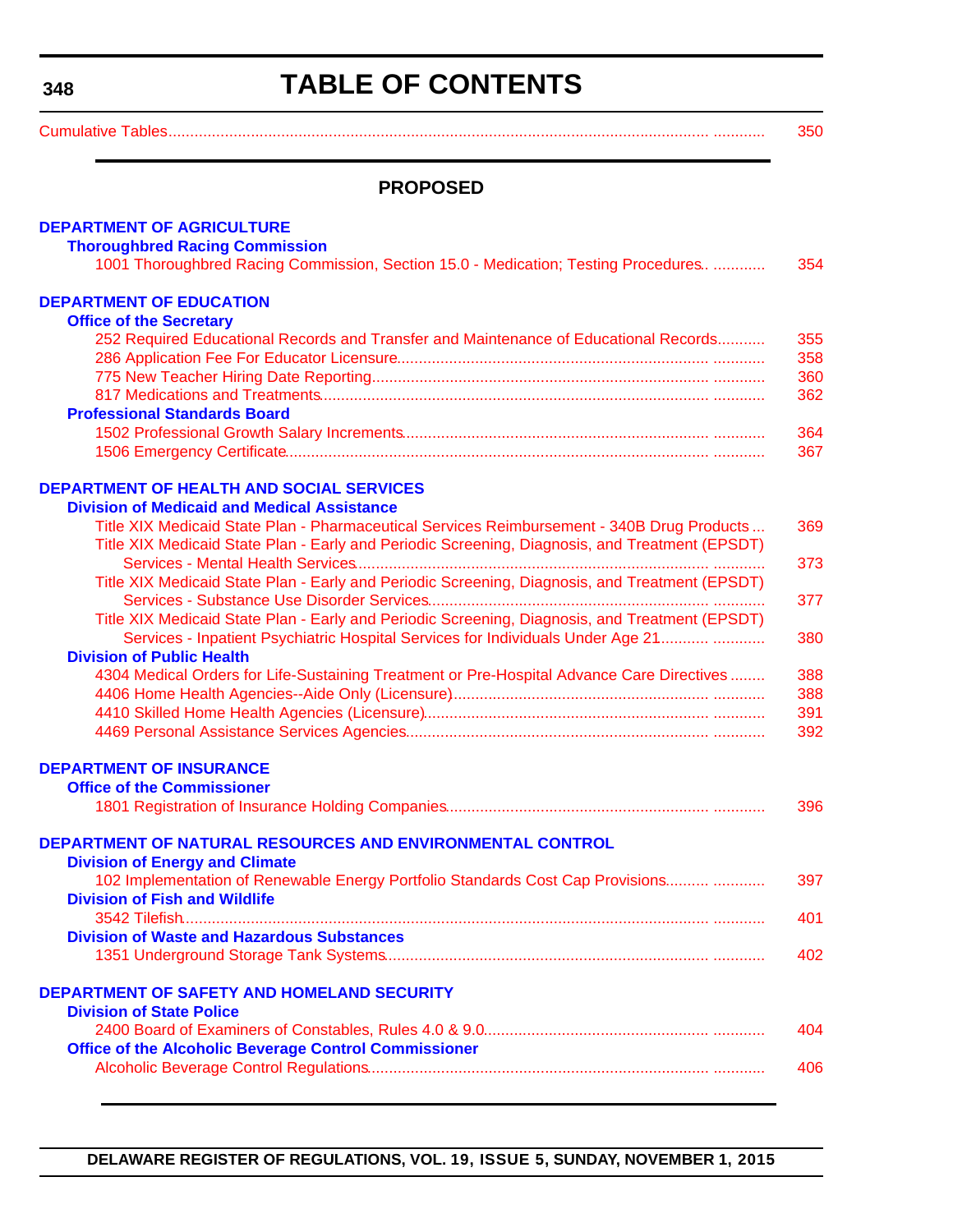# **TABLE OF CONTENTS**

### **FINAL**

| <b>DEPARTMENT OF HEALTH AND SOCIAL SERVICES</b>                                                                |     |
|----------------------------------------------------------------------------------------------------------------|-----|
| <b>Division of Public Health</b>                                                                               |     |
|                                                                                                                | 407 |
|                                                                                                                | 409 |
| <b>DEPARTMENT OF INSURANCE</b>                                                                                 |     |
| <b>Office of the Commissioner</b>                                                                              |     |
|                                                                                                                | 414 |
| <b>DEPARTMENT OF LABOR</b>                                                                                     |     |
| <b>Division of Industrial Affairs</b>                                                                          |     |
| <b>Office of Labor Law Enforcement</b>                                                                         |     |
|                                                                                                                | 415 |
| <b>Office of Workers' Compensation</b>                                                                         |     |
|                                                                                                                | 416 |
| DEPARTMENT OF NATURAL RESOURCES AND ENVIRONMENTAL CONTROL<br><b>Division of Waste and Hazardous Substances</b> |     |
|                                                                                                                | 418 |
|                                                                                                                | 422 |
| DEPARTMENT OF SAFETY AND HOMELAND SECURITY                                                                     |     |
| <b>Division of State Police</b>                                                                                |     |
|                                                                                                                | 425 |
|                                                                                                                | 426 |
|                                                                                                                |     |
| <b>DEPARTMENT OF STATE</b>                                                                                     |     |
| <b>Division of Professional Regulation</b>                                                                     |     |
|                                                                                                                | 427 |
| 1100 Board of Dentistry and Dental Hygiene, Section 10.0, Practical (Clinical) Examination                     | 431 |
|                                                                                                                | 432 |
| <b>Public Service Commission</b>                                                                               |     |
|                                                                                                                | 434 |
|                                                                                                                |     |

### **CALENDAR OF EVENTS/HEARING NOTICES**

| Delaware River Basin Commission, Notice of Business Meeting and Public Hearing                                      | 437     |
|---------------------------------------------------------------------------------------------------------------------|---------|
|                                                                                                                     | 437     |
|                                                                                                                     | 437     |
| Dept. of Health and Social Services, Div. of Medicaid and Medical Assistance; Division of Public Health,            |         |
|                                                                                                                     | 437-440 |
|                                                                                                                     | 441     |
| Dept. of Natural Resources and Environmental Control, Div. of Energy and Climate; Div. of Fish and                  |         |
| Wildlife, Div. of Waste and Hazardous Substances; Notices of Public Comment Period                                  | 442-443 |
| Dept. of Safety and Homeland Security, Div. of State Police; Office of the Alcoholic Beverage Control Commissioner, |         |
|                                                                                                                     | 443     |
|                                                                                                                     |         |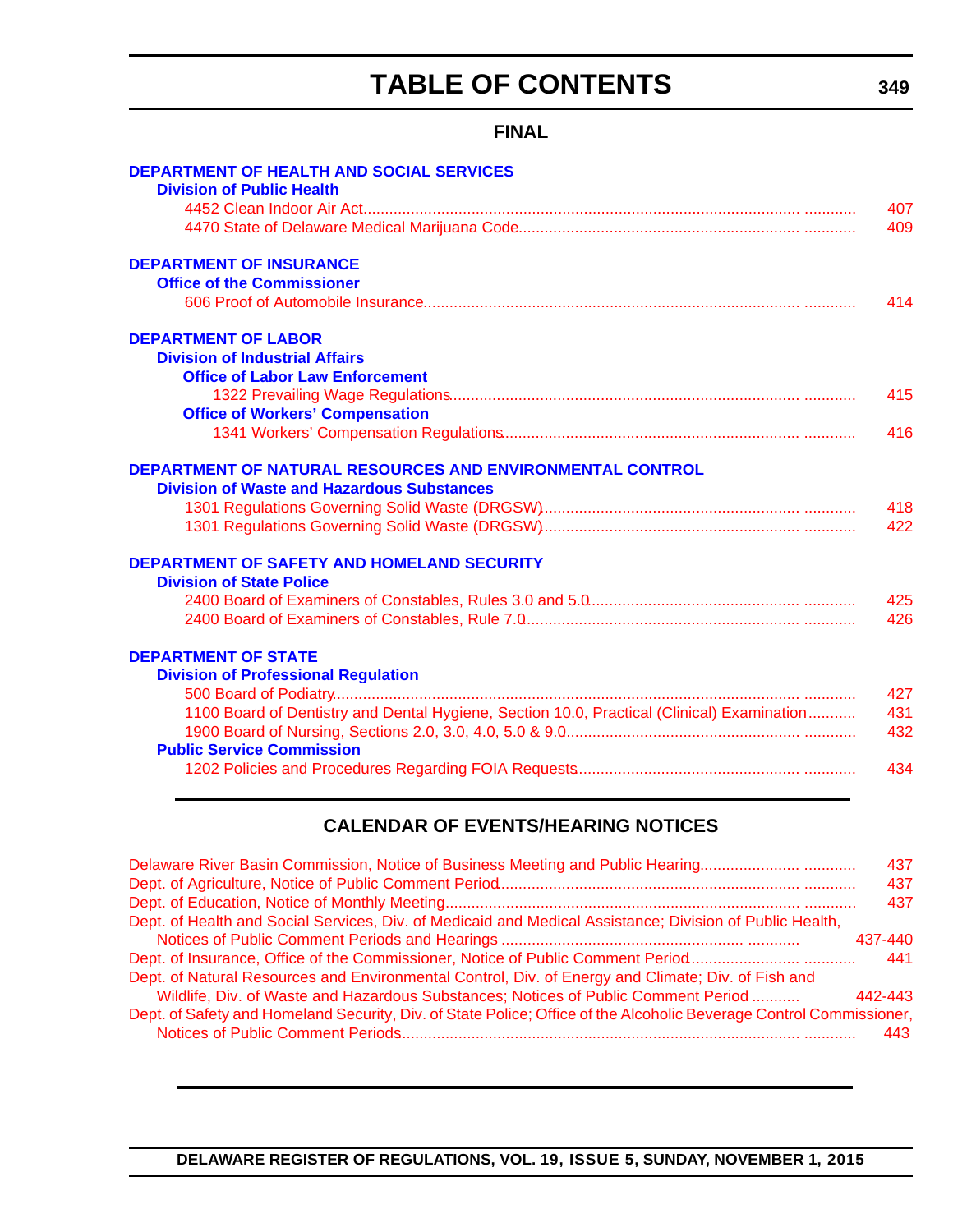#### <span id="page-5-0"></span>**350**

### **[CUMULATIVE TABLES](#page-3-0)**

**ADMINISTRATIVE OFFICES OF THE COURTS Child Placement Review Board** 1401 Regulations Governing the Ivyane D.F. Davis Scholarship....................... 19 **DE Reg.** 186 (Final) **DELAWARE SOLID WASTE AUTHORITY** 501 Regulations of the Delaware Solid Waste Authority.......................................... 19 **DE Reg.** 226 (Prop.) 502 Statewide Solid Waste Management Plan......................................................... 19 **DE Reg.** 231 (Prop.) **DELAWARE STATE FIRE PREVENTION COMMISSION** 701 Administration and Enforcement ....................................................................... 19 **DE Reg.** 96 (Prop.) 702 Fire Protection in Building Construction...................................................... ...... 19 **DE Reg.** 97 (Prop.) 703 Installation, Operation, Maintenance, Testing and Sales of Signaling Systems, Fire Protection Systems and Fire Extinguishers................................................ 19 **DE Reg.** 97 (Prop.) 704 Hazardous Processes and Operations.............................................................. 19 **DE Reg.** 98 (Prop.) 705 General Fire Safety............................................................................................ 19 **DE Reg.** 99 (Prop.) 706 Specific Occupancy Requirements.................................................................... 19 **DE Reg.** 99 (Prop.) **DEPARTMENT OF AGRICULTURE Delaware Agricultural Lands Preservation Foundation** 701 Farmland Preservation Program................................................................. 19 **DE Reg.** 160 (Prop.) **Harness Racing Commission** 501 Harness Racing Rules and Regulations, Section 8.0.................................. 19 **DE Reg.** 10 (Prop.) 19 **DE Reg.** 189 (Final) **Standardbred Breeders' Fund** 502 Delaware Standardbred Breeders' Fund Regulations, Section 13.0 - Races.................................................................................................... 19 **DE Reg.** 161 (Prop.) **Thoroughbred Racing Commission** 1001 Thoroughbred Racing Rules and Regulations, Section 15.0: Medication; Testing Procedures...................................................................................... 19 **DE Reg.** 137 (Final) Sections 18.0 and 19.0................................................................................ 19 **DE Reg.** 32 (Final) 1002 Delaware Jockeys' Health and Welfare Benefit Board Regulations.......... 19 **DE Reg.** 33 (Final) The table printed below lists the regulations that have been proposed, adopted, amended or repealed in the preceding issues of the current volume of the *Delaware Register of Regulations*. The regulations are listed alphabetically by the promulgating agency, followed by a citation to that issue of the *Register* in which the regulation was published. Proposed regulations are designated with (Prop.); Final regulations are designated with (Final); Emergency regulations are designated with (Emer.); and regulations that have been repealed are designated with (Rep.).

#### **DEPARTMENT OF EDUCATION Office of the Secretary**

| $\frac{1}{100}$ of the occidialy                                        |                                                  |
|-------------------------------------------------------------------------|--------------------------------------------------|
|                                                                         | 19 DE Reg. 162 (Prop.)<br>19 DE Reg. 234 (Prop.) |
| 106A Teacher Appraisal Process Delaware Performance Appraisal System    |                                                  |
|                                                                         | 19 <b>DE Reg.</b> 35 (Final)                     |
| 107A Specialist Appraisal Process Delaware Performance Appraisal System | 19 <b>DE Reg.</b> 38 (Final)                     |
| 108A Administrator Appraisal Process Delaware Performance Appraisal     |                                                  |
|                                                                         | 19 <b>DE Reg.</b> 35 (Final)                     |
| 284 Licensure and Certification of Public Education Employees in the    |                                                  |
| Department of Education, in Adult Education and in Prison Education     |                                                  |
| Programs Whose Work Responsibilities are Directly Related to            |                                                  |
|                                                                         | 19 <b>DE Reg.</b> 163 (Prop.)                    |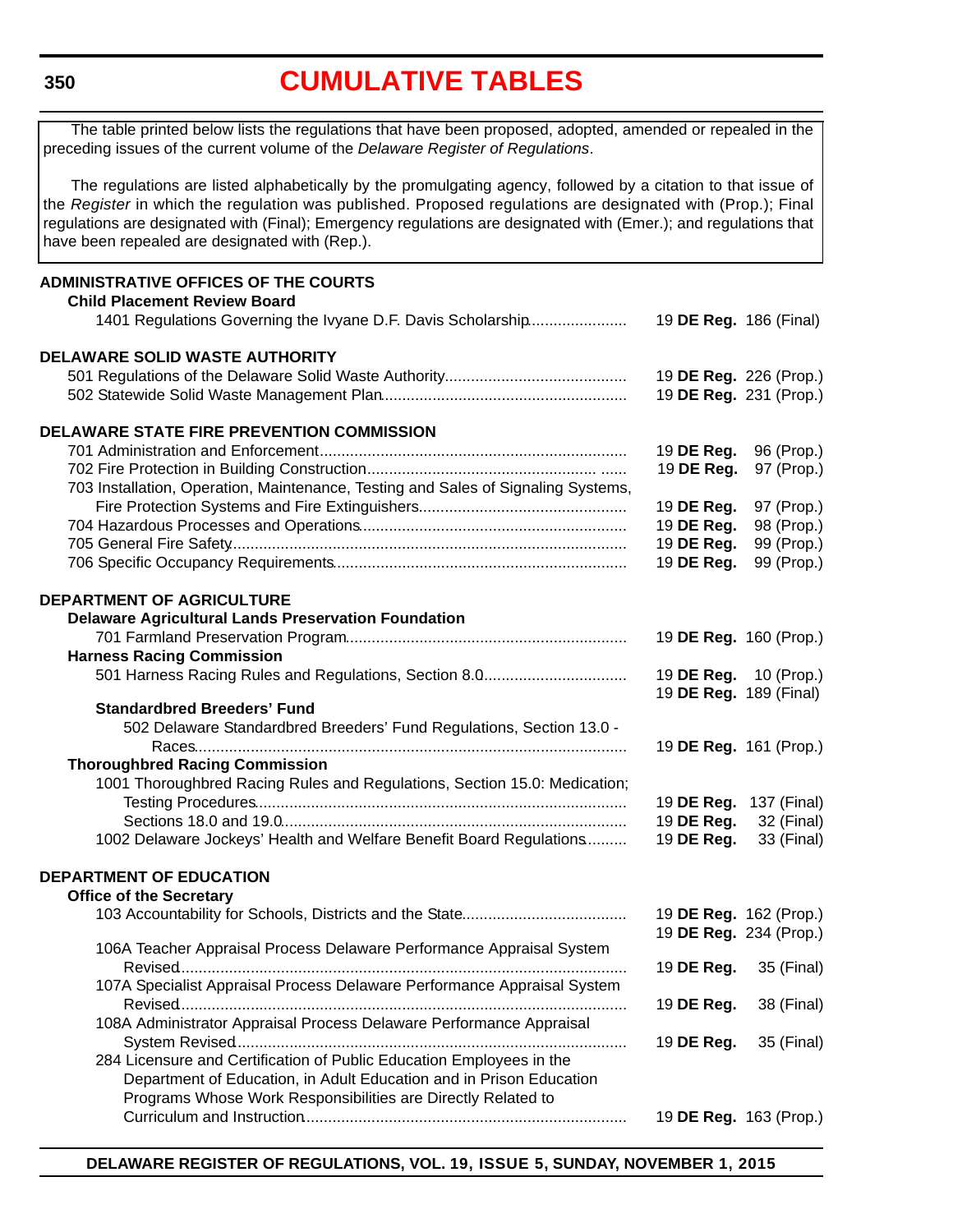# **CUMULATIVE TABLES**

| 505 High School Graduation Requirements and Diplomas                                                                                                      | 19 DE Reg. 100 (Prop.)                                  |                               |
|-----------------------------------------------------------------------------------------------------------------------------------------------------------|---------------------------------------------------------|-------------------------------|
|                                                                                                                                                           | 19 DE Reg. 303 (Final)<br>19 <b>DE Reg.</b> 102 (Prop.) |                               |
|                                                                                                                                                           | 19 DE Reg. 305 (Final)                                  |                               |
|                                                                                                                                                           | 19 DE Reg.                                              | 43 (Final)                    |
|                                                                                                                                                           | 19 DE Reg. 234 (Prop.)                                  |                               |
|                                                                                                                                                           | 19 DE Reg.                                              | 48 (Final)                    |
|                                                                                                                                                           |                                                         | 19 DE Reg. 105 (Prop.)        |
| 1008 DIAA Junior High and Middle School Interscholastic Athletics                                                                                         | 19 DE Reg. 110 (Prop.)                                  |                               |
|                                                                                                                                                           | 19 DE Reg. 111 (Prop.)                                  |                               |
|                                                                                                                                                           | 19 DE Reg.                                              | 51 (Final)                    |
|                                                                                                                                                           | 19 DE Reg. 112 (Prop.)                                  |                               |
| <b>Professional Standards Board</b>                                                                                                                       | 19 <b>DE Reg.</b> 307 (Final)                           |                               |
|                                                                                                                                                           | 19 DE Reg. 237 (Prop.)                                  |                               |
|                                                                                                                                                           | 19 DE Reg.                                              | 12 (Prop.)                    |
|                                                                                                                                                           | 19 DE Reg.                                              | 14 (Prop.)                    |
|                                                                                                                                                           | 19 DE Reg.                                              | 15 (Prop.)                    |
|                                                                                                                                                           | 19 DE Reg.                                              | 17 (Prop.)                    |
|                                                                                                                                                           | 19 DE Reg. 241 (Prop.)                                  |                               |
|                                                                                                                                                           | 19 DE Reg. 243 (Prop.)                                  |                               |
| DEPARTMENT OF HEALTH AND SOCIAL SERVICES                                                                                                                  |                                                         |                               |
| <b>Division of Long Term Care Residents Protection</b>                                                                                                    |                                                         |                               |
|                                                                                                                                                           | 19 DE Reg.                                              | 52 (Final)                    |
| <b>Division of Medicaid and Medical Assistance</b>                                                                                                        |                                                         |                               |
|                                                                                                                                                           | 19 DE Reg. 164 (Prop.)                                  |                               |
|                                                                                                                                                           |                                                         | 19 DE Reg. 245 (Prop.)        |
| Reimbursement Methodology for Home Health Services                                                                                                        | 19 DE Reg. 253 (Prop.)                                  |                               |
| Reimbursement Methodology for State Plan Personal Care Services                                                                                           | 19 DE Reg. 258 (Prop.)                                  |                               |
| Title XIX Medicaid State Plan, Attachment 3.1-A, Introductory Page 1 (Tele-                                                                               |                                                         |                               |
|                                                                                                                                                           | 19 DE Reg.                                              | 20 (Prop.)                    |
| Title XIX Medicaid State Plan, Multi-State Purchasing Pool Supplemental                                                                                   | 19 DE Reg.                                              | 191 (Final)                   |
|                                                                                                                                                           | 19 DE Reg.                                              | 57 (Final)                    |
| Title XIX Medicaid State Plan, State Plan Rehabilitative Services - Coverage                                                                              |                                                         |                               |
| and Reimbursement for Community Support Services                                                                                                          | 19 DE Reg.                                              | 60 (Final)                    |
| <b>Division of Public Health</b>                                                                                                                          |                                                         |                               |
|                                                                                                                                                           | 19 DE Reg. 169 (Prop.)                                  |                               |
| 4455 Delaware Regulations Governing a Detailed Plumbing Code                                                                                              | 19 DE Reg. 138 (Final)                                  |                               |
|                                                                                                                                                           |                                                         | 19 DE Reg. 22 (Prop.)         |
|                                                                                                                                                           | 19 DE Reg. 114 (Prop.)                                  |                               |
|                                                                                                                                                           |                                                         | 19 <b>DE Reg.</b> 172 (Prop.) |
|                                                                                                                                                           | 19 <b>DE Reg.</b> 115 (Prop.)                           |                               |
|                                                                                                                                                           | 19 DE Reg. 309 (Final)                                  |                               |
| 4465 Delaware Radiation Control Regulations, Part D: Standards for Protection<br>Against Radiation; Part J: Notices, Instructions and Reports to Workers; |                                                         |                               |
|                                                                                                                                                           | 19 <b>DE Reg.</b> 140 (Final)                           |                               |
|                                                                                                                                                           | 19 DE Reg. 91 (Emer.)                                   |                               |
|                                                                                                                                                           |                                                         | 19 DE Reg. 116 (Prop.)        |
|                                                                                                                                                           |                                                         |                               |
| <b>DEPARTMENT OF INSURANCE</b>                                                                                                                            |                                                         |                               |
| <b>Office of the Commissioner</b>                                                                                                                         |                                                         |                               |
| 504 Continuing Education for Insurance Agents, Brokers, Surplus Lines                                                                                     |                                                         |                               |
|                                                                                                                                                           |                                                         | 19 DE Reg. 262 (Prop.)        |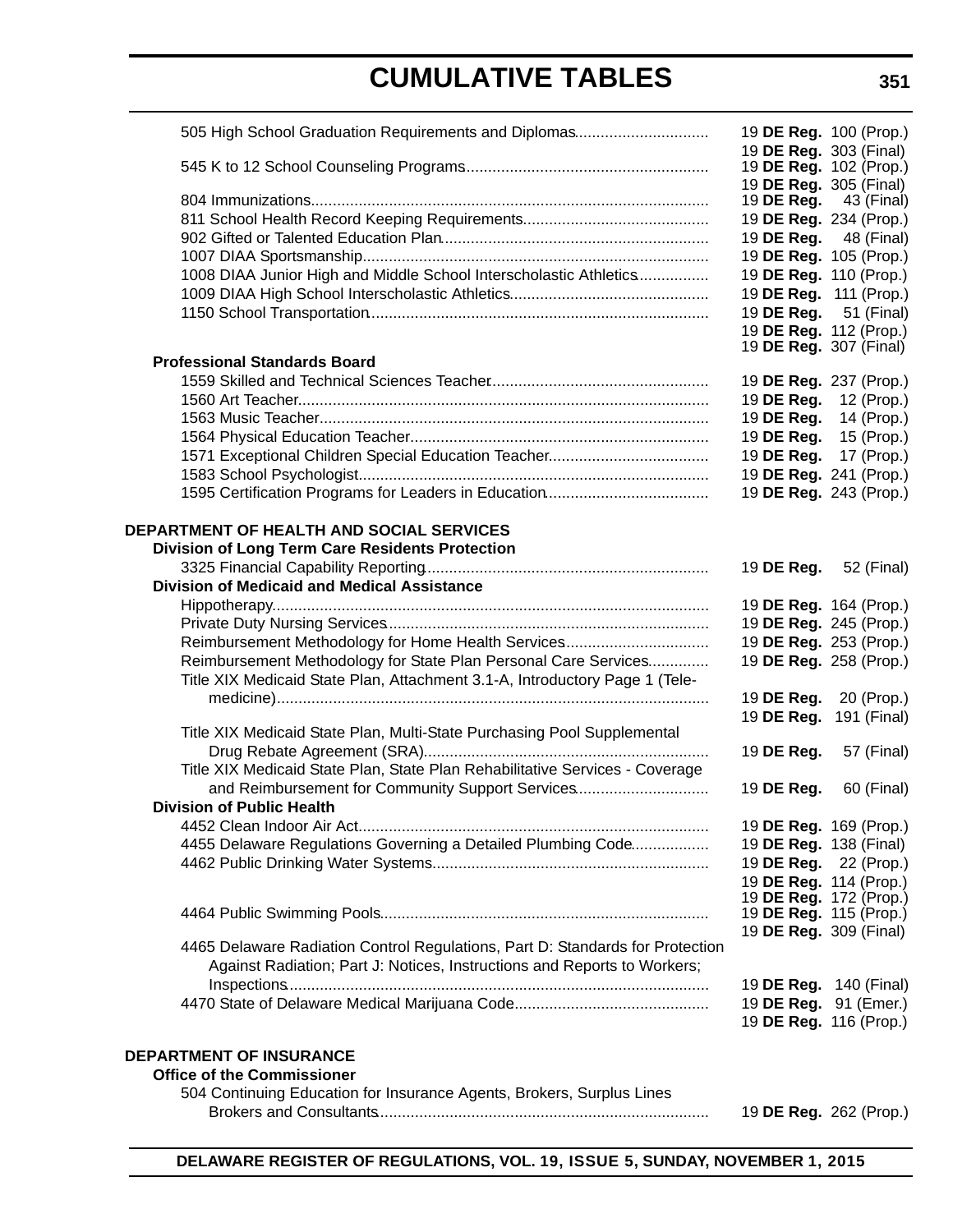# **CUMULATIVE TABLES**

| 1208 New Annuity Mortality Table for Use in Determining Reserve Liabilities<br>19 DE Reg. 263 (Prop.)<br><b>DEPARTMENT OF LABOR</b><br><b>Division of Industrial Affairs</b><br>19 DE Reg. 194 (Final)<br><b>Office of Workers' Compensation</b><br>19 DE Reg. 175 (Prop.)<br><b>Division of Unemployment Insurance</b><br>19 DE Reg.<br>64 (Final)<br>DEPARTMENT OF NATURAL RESOURCES AND ENVIRONMENTAL CONTROL<br><b>Division of Air Quality</b><br>19 DE Reg. 199 (Final)<br>1138 Emission Standards for Hazardous Air Pollutants for Source Categories.<br>19 DE Reg.<br>23 (Prop.)<br>19 DE Reg. 311 (Final)<br>1141 Limiting Emissions of Volatile Organic Compounds from Consumer and<br>19 DE Reg.<br>25 (Prop.)<br><b>Division of Energy and Climate</b><br>102 Implementation of Renewable Energy Portfolio Standards Cost Cap<br>19 DE Reg. 270 (Prop.)<br><b>Division of Fish and Wildlife</b><br>3507 Black Sea Bass Size Limit; Trip Limits, Seasons; Quotas<br>19 DE Reg. 92 (Emer.)<br>19 DE Reg. 121 (Prop.)<br>19 <b>DE Reg.</b> 313 (Final)<br>19 <b>DE Reg.</b> 315 (Final)<br>3712 Commercial Conch Dredge Licenses [Commercial Conch Season]<br>19 <b>DE Reg.</b> 315 (Final)<br>3900 Wildlife: Section 4.0 Seasons; Section 23.0 Non-native/Invasive Wildlife<br>19 DE Reg. 176 (Prop.)<br><b>Division of Waste and Hazardous Substances</b><br>19 DE Reg. 181 (Prop.)<br>1375 Regulations Governing Hazardous Substance Cleanup<br>19 <b>DE Reg.</b> 65 (Final)<br><b>Division of Watershed Stewardship</b><br>5102 Regulation Governing Beach Protection and the Use of Beaches<br>19 DE Reg. 274 (Prop.)<br>DEPARTMENT OF SAFETY AND HOMELAND SECURITY<br><b>Division of State Police</b><br>1300 Board of Examiners of Private Investigators & Private Securiy Agencies.<br>19 <b>DE Reg.</b> 202 (Final)<br>19 <b>DE Reg.</b> 318 (Final)<br>DEPARTMENT OF SERVICES FOR CHILDREN, YOUTH AND THEIR FAMILIES<br><b>Division of Family Services</b><br>101 Rules for Early Care and Education and School-Age Centers<br>19 DE Reg.<br>6 (Emer.)<br><b>DEPARTMENT OF STATE</b><br><b>Division of Professional Regulation</b><br>19 <b>DE Reg.</b> 68 (Final)<br>19 DE Reg. 124 (Prop.)<br>19 DE Reg. 275 (Prop.)<br>19 <b>DE Reg.</b> 141 (Final)<br>19 <b>DE Reg.</b> 69 (Final)<br>19 DE Reg. 184 (Prop.)<br>19 DE Reg. 125 (Prop.)<br>19 DE Reg. 276 (Prop.)<br>19 <b>DE Reg.</b> 26 (Prop.) |  | 19 DE Reg. 173 (Prop.) |
|-------------------------------------------------------------------------------------------------------------------------------------------------------------------------------------------------------------------------------------------------------------------------------------------------------------------------------------------------------------------------------------------------------------------------------------------------------------------------------------------------------------------------------------------------------------------------------------------------------------------------------------------------------------------------------------------------------------------------------------------------------------------------------------------------------------------------------------------------------------------------------------------------------------------------------------------------------------------------------------------------------------------------------------------------------------------------------------------------------------------------------------------------------------------------------------------------------------------------------------------------------------------------------------------------------------------------------------------------------------------------------------------------------------------------------------------------------------------------------------------------------------------------------------------------------------------------------------------------------------------------------------------------------------------------------------------------------------------------------------------------------------------------------------------------------------------------------------------------------------------------------------------------------------------------------------------------------------------------------------------------------------------------------------------------------------------------------------------------------------------------------------------------------------------------------------------------------------------------------------------------------------------------------------------------------------------------------------------------------------------------------------------------------------------------|--|------------------------|
|                                                                                                                                                                                                                                                                                                                                                                                                                                                                                                                                                                                                                                                                                                                                                                                                                                                                                                                                                                                                                                                                                                                                                                                                                                                                                                                                                                                                                                                                                                                                                                                                                                                                                                                                                                                                                                                                                                                                                                                                                                                                                                                                                                                                                                                                                                                                                                                                                         |  |                        |
|                                                                                                                                                                                                                                                                                                                                                                                                                                                                                                                                                                                                                                                                                                                                                                                                                                                                                                                                                                                                                                                                                                                                                                                                                                                                                                                                                                                                                                                                                                                                                                                                                                                                                                                                                                                                                                                                                                                                                                                                                                                                                                                                                                                                                                                                                                                                                                                                                         |  |                        |
|                                                                                                                                                                                                                                                                                                                                                                                                                                                                                                                                                                                                                                                                                                                                                                                                                                                                                                                                                                                                                                                                                                                                                                                                                                                                                                                                                                                                                                                                                                                                                                                                                                                                                                                                                                                                                                                                                                                                                                                                                                                                                                                                                                                                                                                                                                                                                                                                                         |  |                        |
|                                                                                                                                                                                                                                                                                                                                                                                                                                                                                                                                                                                                                                                                                                                                                                                                                                                                                                                                                                                                                                                                                                                                                                                                                                                                                                                                                                                                                                                                                                                                                                                                                                                                                                                                                                                                                                                                                                                                                                                                                                                                                                                                                                                                                                                                                                                                                                                                                         |  |                        |
|                                                                                                                                                                                                                                                                                                                                                                                                                                                                                                                                                                                                                                                                                                                                                                                                                                                                                                                                                                                                                                                                                                                                                                                                                                                                                                                                                                                                                                                                                                                                                                                                                                                                                                                                                                                                                                                                                                                                                                                                                                                                                                                                                                                                                                                                                                                                                                                                                         |  |                        |
|                                                                                                                                                                                                                                                                                                                                                                                                                                                                                                                                                                                                                                                                                                                                                                                                                                                                                                                                                                                                                                                                                                                                                                                                                                                                                                                                                                                                                                                                                                                                                                                                                                                                                                                                                                                                                                                                                                                                                                                                                                                                                                                                                                                                                                                                                                                                                                                                                         |  |                        |
|                                                                                                                                                                                                                                                                                                                                                                                                                                                                                                                                                                                                                                                                                                                                                                                                                                                                                                                                                                                                                                                                                                                                                                                                                                                                                                                                                                                                                                                                                                                                                                                                                                                                                                                                                                                                                                                                                                                                                                                                                                                                                                                                                                                                                                                                                                                                                                                                                         |  |                        |
|                                                                                                                                                                                                                                                                                                                                                                                                                                                                                                                                                                                                                                                                                                                                                                                                                                                                                                                                                                                                                                                                                                                                                                                                                                                                                                                                                                                                                                                                                                                                                                                                                                                                                                                                                                                                                                                                                                                                                                                                                                                                                                                                                                                                                                                                                                                                                                                                                         |  |                        |
|                                                                                                                                                                                                                                                                                                                                                                                                                                                                                                                                                                                                                                                                                                                                                                                                                                                                                                                                                                                                                                                                                                                                                                                                                                                                                                                                                                                                                                                                                                                                                                                                                                                                                                                                                                                                                                                                                                                                                                                                                                                                                                                                                                                                                                                                                                                                                                                                                         |  |                        |
|                                                                                                                                                                                                                                                                                                                                                                                                                                                                                                                                                                                                                                                                                                                                                                                                                                                                                                                                                                                                                                                                                                                                                                                                                                                                                                                                                                                                                                                                                                                                                                                                                                                                                                                                                                                                                                                                                                                                                                                                                                                                                                                                                                                                                                                                                                                                                                                                                         |  |                        |
|                                                                                                                                                                                                                                                                                                                                                                                                                                                                                                                                                                                                                                                                                                                                                                                                                                                                                                                                                                                                                                                                                                                                                                                                                                                                                                                                                                                                                                                                                                                                                                                                                                                                                                                                                                                                                                                                                                                                                                                                                                                                                                                                                                                                                                                                                                                                                                                                                         |  |                        |
|                                                                                                                                                                                                                                                                                                                                                                                                                                                                                                                                                                                                                                                                                                                                                                                                                                                                                                                                                                                                                                                                                                                                                                                                                                                                                                                                                                                                                                                                                                                                                                                                                                                                                                                                                                                                                                                                                                                                                                                                                                                                                                                                                                                                                                                                                                                                                                                                                         |  |                        |
|                                                                                                                                                                                                                                                                                                                                                                                                                                                                                                                                                                                                                                                                                                                                                                                                                                                                                                                                                                                                                                                                                                                                                                                                                                                                                                                                                                                                                                                                                                                                                                                                                                                                                                                                                                                                                                                                                                                                                                                                                                                                                                                                                                                                                                                                                                                                                                                                                         |  |                        |
|                                                                                                                                                                                                                                                                                                                                                                                                                                                                                                                                                                                                                                                                                                                                                                                                                                                                                                                                                                                                                                                                                                                                                                                                                                                                                                                                                                                                                                                                                                                                                                                                                                                                                                                                                                                                                                                                                                                                                                                                                                                                                                                                                                                                                                                                                                                                                                                                                         |  |                        |
|                                                                                                                                                                                                                                                                                                                                                                                                                                                                                                                                                                                                                                                                                                                                                                                                                                                                                                                                                                                                                                                                                                                                                                                                                                                                                                                                                                                                                                                                                                                                                                                                                                                                                                                                                                                                                                                                                                                                                                                                                                                                                                                                                                                                                                                                                                                                                                                                                         |  |                        |
|                                                                                                                                                                                                                                                                                                                                                                                                                                                                                                                                                                                                                                                                                                                                                                                                                                                                                                                                                                                                                                                                                                                                                                                                                                                                                                                                                                                                                                                                                                                                                                                                                                                                                                                                                                                                                                                                                                                                                                                                                                                                                                                                                                                                                                                                                                                                                                                                                         |  |                        |
|                                                                                                                                                                                                                                                                                                                                                                                                                                                                                                                                                                                                                                                                                                                                                                                                                                                                                                                                                                                                                                                                                                                                                                                                                                                                                                                                                                                                                                                                                                                                                                                                                                                                                                                                                                                                                                                                                                                                                                                                                                                                                                                                                                                                                                                                                                                                                                                                                         |  |                        |
|                                                                                                                                                                                                                                                                                                                                                                                                                                                                                                                                                                                                                                                                                                                                                                                                                                                                                                                                                                                                                                                                                                                                                                                                                                                                                                                                                                                                                                                                                                                                                                                                                                                                                                                                                                                                                                                                                                                                                                                                                                                                                                                                                                                                                                                                                                                                                                                                                         |  |                        |
|                                                                                                                                                                                                                                                                                                                                                                                                                                                                                                                                                                                                                                                                                                                                                                                                                                                                                                                                                                                                                                                                                                                                                                                                                                                                                                                                                                                                                                                                                                                                                                                                                                                                                                                                                                                                                                                                                                                                                                                                                                                                                                                                                                                                                                                                                                                                                                                                                         |  |                        |
|                                                                                                                                                                                                                                                                                                                                                                                                                                                                                                                                                                                                                                                                                                                                                                                                                                                                                                                                                                                                                                                                                                                                                                                                                                                                                                                                                                                                                                                                                                                                                                                                                                                                                                                                                                                                                                                                                                                                                                                                                                                                                                                                                                                                                                                                                                                                                                                                                         |  |                        |
|                                                                                                                                                                                                                                                                                                                                                                                                                                                                                                                                                                                                                                                                                                                                                                                                                                                                                                                                                                                                                                                                                                                                                                                                                                                                                                                                                                                                                                                                                                                                                                                                                                                                                                                                                                                                                                                                                                                                                                                                                                                                                                                                                                                                                                                                                                                                                                                                                         |  |                        |
|                                                                                                                                                                                                                                                                                                                                                                                                                                                                                                                                                                                                                                                                                                                                                                                                                                                                                                                                                                                                                                                                                                                                                                                                                                                                                                                                                                                                                                                                                                                                                                                                                                                                                                                                                                                                                                                                                                                                                                                                                                                                                                                                                                                                                                                                                                                                                                                                                         |  |                        |
|                                                                                                                                                                                                                                                                                                                                                                                                                                                                                                                                                                                                                                                                                                                                                                                                                                                                                                                                                                                                                                                                                                                                                                                                                                                                                                                                                                                                                                                                                                                                                                                                                                                                                                                                                                                                                                                                                                                                                                                                                                                                                                                                                                                                                                                                                                                                                                                                                         |  |                        |
|                                                                                                                                                                                                                                                                                                                                                                                                                                                                                                                                                                                                                                                                                                                                                                                                                                                                                                                                                                                                                                                                                                                                                                                                                                                                                                                                                                                                                                                                                                                                                                                                                                                                                                                                                                                                                                                                                                                                                                                                                                                                                                                                                                                                                                                                                                                                                                                                                         |  |                        |
|                                                                                                                                                                                                                                                                                                                                                                                                                                                                                                                                                                                                                                                                                                                                                                                                                                                                                                                                                                                                                                                                                                                                                                                                                                                                                                                                                                                                                                                                                                                                                                                                                                                                                                                                                                                                                                                                                                                                                                                                                                                                                                                                                                                                                                                                                                                                                                                                                         |  |                        |
|                                                                                                                                                                                                                                                                                                                                                                                                                                                                                                                                                                                                                                                                                                                                                                                                                                                                                                                                                                                                                                                                                                                                                                                                                                                                                                                                                                                                                                                                                                                                                                                                                                                                                                                                                                                                                                                                                                                                                                                                                                                                                                                                                                                                                                                                                                                                                                                                                         |  |                        |
|                                                                                                                                                                                                                                                                                                                                                                                                                                                                                                                                                                                                                                                                                                                                                                                                                                                                                                                                                                                                                                                                                                                                                                                                                                                                                                                                                                                                                                                                                                                                                                                                                                                                                                                                                                                                                                                                                                                                                                                                                                                                                                                                                                                                                                                                                                                                                                                                                         |  |                        |
|                                                                                                                                                                                                                                                                                                                                                                                                                                                                                                                                                                                                                                                                                                                                                                                                                                                                                                                                                                                                                                                                                                                                                                                                                                                                                                                                                                                                                                                                                                                                                                                                                                                                                                                                                                                                                                                                                                                                                                                                                                                                                                                                                                                                                                                                                                                                                                                                                         |  |                        |
|                                                                                                                                                                                                                                                                                                                                                                                                                                                                                                                                                                                                                                                                                                                                                                                                                                                                                                                                                                                                                                                                                                                                                                                                                                                                                                                                                                                                                                                                                                                                                                                                                                                                                                                                                                                                                                                                                                                                                                                                                                                                                                                                                                                                                                                                                                                                                                                                                         |  |                        |
|                                                                                                                                                                                                                                                                                                                                                                                                                                                                                                                                                                                                                                                                                                                                                                                                                                                                                                                                                                                                                                                                                                                                                                                                                                                                                                                                                                                                                                                                                                                                                                                                                                                                                                                                                                                                                                                                                                                                                                                                                                                                                                                                                                                                                                                                                                                                                                                                                         |  |                        |
|                                                                                                                                                                                                                                                                                                                                                                                                                                                                                                                                                                                                                                                                                                                                                                                                                                                                                                                                                                                                                                                                                                                                                                                                                                                                                                                                                                                                                                                                                                                                                                                                                                                                                                                                                                                                                                                                                                                                                                                                                                                                                                                                                                                                                                                                                                                                                                                                                         |  |                        |
|                                                                                                                                                                                                                                                                                                                                                                                                                                                                                                                                                                                                                                                                                                                                                                                                                                                                                                                                                                                                                                                                                                                                                                                                                                                                                                                                                                                                                                                                                                                                                                                                                                                                                                                                                                                                                                                                                                                                                                                                                                                                                                                                                                                                                                                                                                                                                                                                                         |  |                        |
|                                                                                                                                                                                                                                                                                                                                                                                                                                                                                                                                                                                                                                                                                                                                                                                                                                                                                                                                                                                                                                                                                                                                                                                                                                                                                                                                                                                                                                                                                                                                                                                                                                                                                                                                                                                                                                                                                                                                                                                                                                                                                                                                                                                                                                                                                                                                                                                                                         |  |                        |
|                                                                                                                                                                                                                                                                                                                                                                                                                                                                                                                                                                                                                                                                                                                                                                                                                                                                                                                                                                                                                                                                                                                                                                                                                                                                                                                                                                                                                                                                                                                                                                                                                                                                                                                                                                                                                                                                                                                                                                                                                                                                                                                                                                                                                                                                                                                                                                                                                         |  |                        |
|                                                                                                                                                                                                                                                                                                                                                                                                                                                                                                                                                                                                                                                                                                                                                                                                                                                                                                                                                                                                                                                                                                                                                                                                                                                                                                                                                                                                                                                                                                                                                                                                                                                                                                                                                                                                                                                                                                                                                                                                                                                                                                                                                                                                                                                                                                                                                                                                                         |  |                        |
|                                                                                                                                                                                                                                                                                                                                                                                                                                                                                                                                                                                                                                                                                                                                                                                                                                                                                                                                                                                                                                                                                                                                                                                                                                                                                                                                                                                                                                                                                                                                                                                                                                                                                                                                                                                                                                                                                                                                                                                                                                                                                                                                                                                                                                                                                                                                                                                                                         |  |                        |
|                                                                                                                                                                                                                                                                                                                                                                                                                                                                                                                                                                                                                                                                                                                                                                                                                                                                                                                                                                                                                                                                                                                                                                                                                                                                                                                                                                                                                                                                                                                                                                                                                                                                                                                                                                                                                                                                                                                                                                                                                                                                                                                                                                                                                                                                                                                                                                                                                         |  |                        |
|                                                                                                                                                                                                                                                                                                                                                                                                                                                                                                                                                                                                                                                                                                                                                                                                                                                                                                                                                                                                                                                                                                                                                                                                                                                                                                                                                                                                                                                                                                                                                                                                                                                                                                                                                                                                                                                                                                                                                                                                                                                                                                                                                                                                                                                                                                                                                                                                                         |  |                        |
|                                                                                                                                                                                                                                                                                                                                                                                                                                                                                                                                                                                                                                                                                                                                                                                                                                                                                                                                                                                                                                                                                                                                                                                                                                                                                                                                                                                                                                                                                                                                                                                                                                                                                                                                                                                                                                                                                                                                                                                                                                                                                                                                                                                                                                                                                                                                                                                                                         |  |                        |
|                                                                                                                                                                                                                                                                                                                                                                                                                                                                                                                                                                                                                                                                                                                                                                                                                                                                                                                                                                                                                                                                                                                                                                                                                                                                                                                                                                                                                                                                                                                                                                                                                                                                                                                                                                                                                                                                                                                                                                                                                                                                                                                                                                                                                                                                                                                                                                                                                         |  |                        |
|                                                                                                                                                                                                                                                                                                                                                                                                                                                                                                                                                                                                                                                                                                                                                                                                                                                                                                                                                                                                                                                                                                                                                                                                                                                                                                                                                                                                                                                                                                                                                                                                                                                                                                                                                                                                                                                                                                                                                                                                                                                                                                                                                                                                                                                                                                                                                                                                                         |  |                        |
|                                                                                                                                                                                                                                                                                                                                                                                                                                                                                                                                                                                                                                                                                                                                                                                                                                                                                                                                                                                                                                                                                                                                                                                                                                                                                                                                                                                                                                                                                                                                                                                                                                                                                                                                                                                                                                                                                                                                                                                                                                                                                                                                                                                                                                                                                                                                                                                                                         |  |                        |
|                                                                                                                                                                                                                                                                                                                                                                                                                                                                                                                                                                                                                                                                                                                                                                                                                                                                                                                                                                                                                                                                                                                                                                                                                                                                                                                                                                                                                                                                                                                                                                                                                                                                                                                                                                                                                                                                                                                                                                                                                                                                                                                                                                                                                                                                                                                                                                                                                         |  |                        |
|                                                                                                                                                                                                                                                                                                                                                                                                                                                                                                                                                                                                                                                                                                                                                                                                                                                                                                                                                                                                                                                                                                                                                                                                                                                                                                                                                                                                                                                                                                                                                                                                                                                                                                                                                                                                                                                                                                                                                                                                                                                                                                                                                                                                                                                                                                                                                                                                                         |  |                        |
|                                                                                                                                                                                                                                                                                                                                                                                                                                                                                                                                                                                                                                                                                                                                                                                                                                                                                                                                                                                                                                                                                                                                                                                                                                                                                                                                                                                                                                                                                                                                                                                                                                                                                                                                                                                                                                                                                                                                                                                                                                                                                                                                                                                                                                                                                                                                                                                                                         |  |                        |
|                                                                                                                                                                                                                                                                                                                                                                                                                                                                                                                                                                                                                                                                                                                                                                                                                                                                                                                                                                                                                                                                                                                                                                                                                                                                                                                                                                                                                                                                                                                                                                                                                                                                                                                                                                                                                                                                                                                                                                                                                                                                                                                                                                                                                                                                                                                                                                                                                         |  |                        |
|                                                                                                                                                                                                                                                                                                                                                                                                                                                                                                                                                                                                                                                                                                                                                                                                                                                                                                                                                                                                                                                                                                                                                                                                                                                                                                                                                                                                                                                                                                                                                                                                                                                                                                                                                                                                                                                                                                                                                                                                                                                                                                                                                                                                                                                                                                                                                                                                                         |  |                        |
|                                                                                                                                                                                                                                                                                                                                                                                                                                                                                                                                                                                                                                                                                                                                                                                                                                                                                                                                                                                                                                                                                                                                                                                                                                                                                                                                                                                                                                                                                                                                                                                                                                                                                                                                                                                                                                                                                                                                                                                                                                                                                                                                                                                                                                                                                                                                                                                                                         |  |                        |
|                                                                                                                                                                                                                                                                                                                                                                                                                                                                                                                                                                                                                                                                                                                                                                                                                                                                                                                                                                                                                                                                                                                                                                                                                                                                                                                                                                                                                                                                                                                                                                                                                                                                                                                                                                                                                                                                                                                                                                                                                                                                                                                                                                                                                                                                                                                                                                                                                         |  |                        |
|                                                                                                                                                                                                                                                                                                                                                                                                                                                                                                                                                                                                                                                                                                                                                                                                                                                                                                                                                                                                                                                                                                                                                                                                                                                                                                                                                                                                                                                                                                                                                                                                                                                                                                                                                                                                                                                                                                                                                                                                                                                                                                                                                                                                                                                                                                                                                                                                                         |  |                        |
|                                                                                                                                                                                                                                                                                                                                                                                                                                                                                                                                                                                                                                                                                                                                                                                                                                                                                                                                                                                                                                                                                                                                                                                                                                                                                                                                                                                                                                                                                                                                                                                                                                                                                                                                                                                                                                                                                                                                                                                                                                                                                                                                                                                                                                                                                                                                                                                                                         |  |                        |
|                                                                                                                                                                                                                                                                                                                                                                                                                                                                                                                                                                                                                                                                                                                                                                                                                                                                                                                                                                                                                                                                                                                                                                                                                                                                                                                                                                                                                                                                                                                                                                                                                                                                                                                                                                                                                                                                                                                                                                                                                                                                                                                                                                                                                                                                                                                                                                                                                         |  |                        |
|                                                                                                                                                                                                                                                                                                                                                                                                                                                                                                                                                                                                                                                                                                                                                                                                                                                                                                                                                                                                                                                                                                                                                                                                                                                                                                                                                                                                                                                                                                                                                                                                                                                                                                                                                                                                                                                                                                                                                                                                                                                                                                                                                                                                                                                                                                                                                                                                                         |  |                        |

**DELAWARE REGISTER OF REGULATIONS, VOL. 19, ISSUE 5, SUNDAY, NOVEMBER 1, 2015**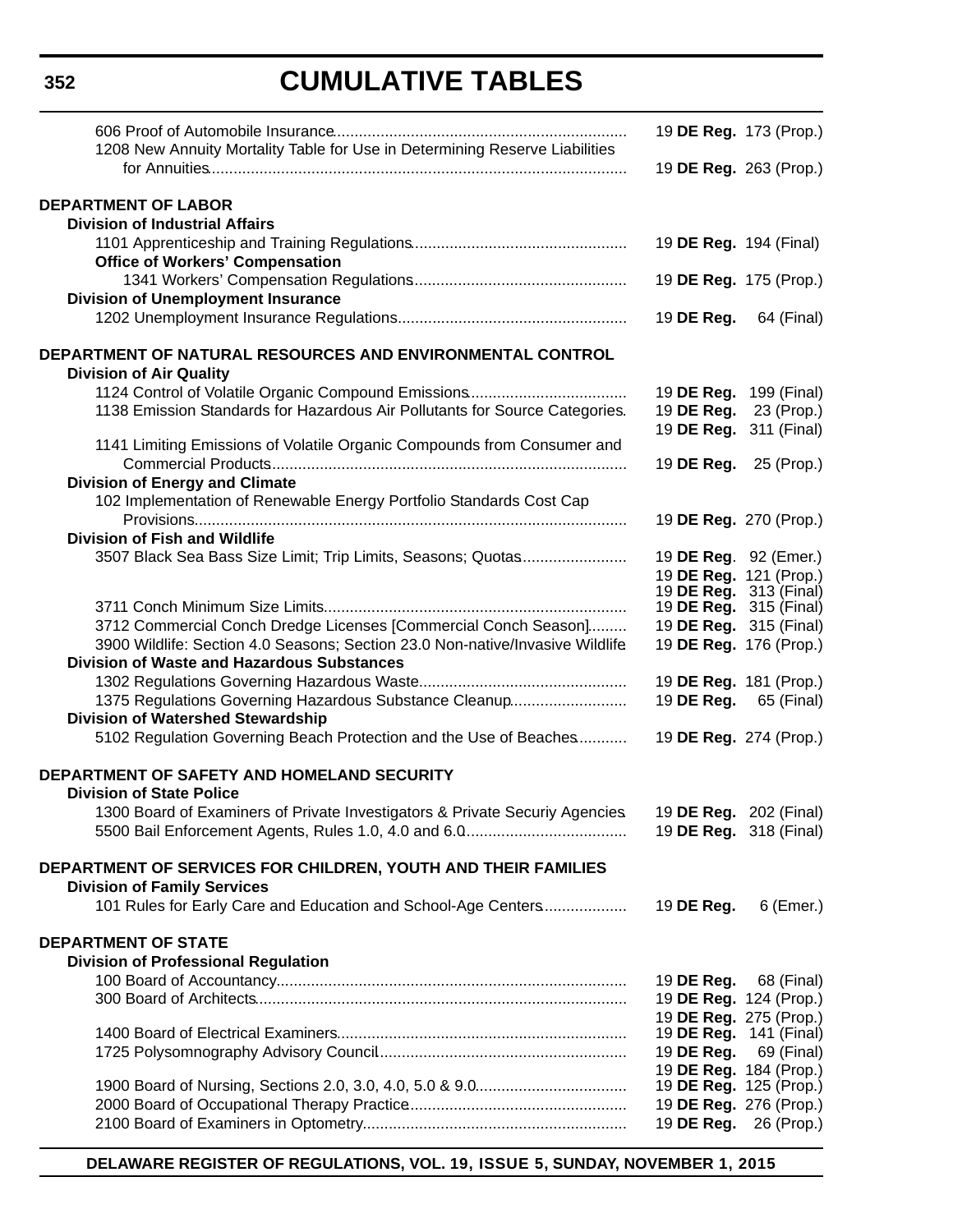# **CUMULATIVE TABLES**

|                                                                           | 19 DE Reg. 204 (Final)       |            |
|---------------------------------------------------------------------------|------------------------------|------------|
|                                                                           | 19 DE Reg.                   | 26 (Prop.) |
|                                                                           | 19 DE Reg. 125 (Prop.)       |            |
|                                                                           | 19 DE Reg. 282 (Prop.)       |            |
| 2700 Board of Registration for Professional Land Surveyors                | 19 DE Reg. 142 (Final)       |            |
|                                                                           | 19 <b>DE Reg.</b> 70 (Final) |            |
| 3000 Board of Professional Counselors of Mental Health and Chemical       |                              |            |
|                                                                           | 19 DE Reg. 283 (Prop.)       |            |
|                                                                           | 19 DE Reg. 319 (Final)       |            |
| 3700 Board of Speech/Language Pathologists, Audiologists and Hearing Aid  |                              |            |
|                                                                           | 19 DE Reg. 284 (Prop.)       |            |
|                                                                           | 19 DE Reg.                   | 27 (Prop.) |
| 4100 Board of Home Inspectors, Sections 4.0, 9.0 and 10.0                 | 19 DE Reg. 184 (Prop.)       |            |
|                                                                           | 19 DE Reg. 27 (Prop.)        |            |
| <b>Public Service Commission</b>                                          |                              |            |
|                                                                           | 19 DE Reg. 126 (Prop.)       |            |
| 4002 Regulations Governing Payphone Service Providers in Delaware         |                              |            |
|                                                                           | 19 DE Reg.                   | 71 (Final) |
| DEPARTMENT OF TRANSPORTATION                                              |                              |            |
| <b>Division of Planning and Policy</b>                                    |                              |            |
|                                                                           | 19 <b>DE Reg.</b> 73 (Final) |            |
|                                                                           | 19 DE Reg. 322 (Final)       |            |
| <b>Division of Transportation Solutions</b>                               |                              |            |
| 2402 Delaware Manual in Uniform Traffic Control Devices                   | 19 <b>DE Reg.</b> 76 (Final) |            |
| 2405 Oversize/Overweight Hauling Permit Policy and Procedures Manual      | 19 DE Reg. 134 (Prop.)       |            |
|                                                                           | 19 DE Reg. 324 (Final)       |            |
|                                                                           |                              |            |
| <b>EXECUTIVE DEPARTMENT</b>                                               |                              |            |
| <b>Office of Management and Budget</b>                                    |                              |            |
| Guidelines for Agency Regulatory Statements Required under the Regulatory |                              |            |
|                                                                           | 19 DE Reg. 289 (Prop.)       |            |
| <b>Division of Facilities Management</b>                                  |                              |            |
| 4104 Regulations for the Drug Testing of Contractor and Subcontractor     |                              |            |
| Employees Working on Large Public Works Projects                          | 19 DE Reg. 207 (Final)       |            |
| <b>Statewide Benefits Office</b>                                          |                              |            |
| 2007 Disability Insurance Program Rules and Regulations                   | 19 <b>DE Reg.</b> 78 (Final) |            |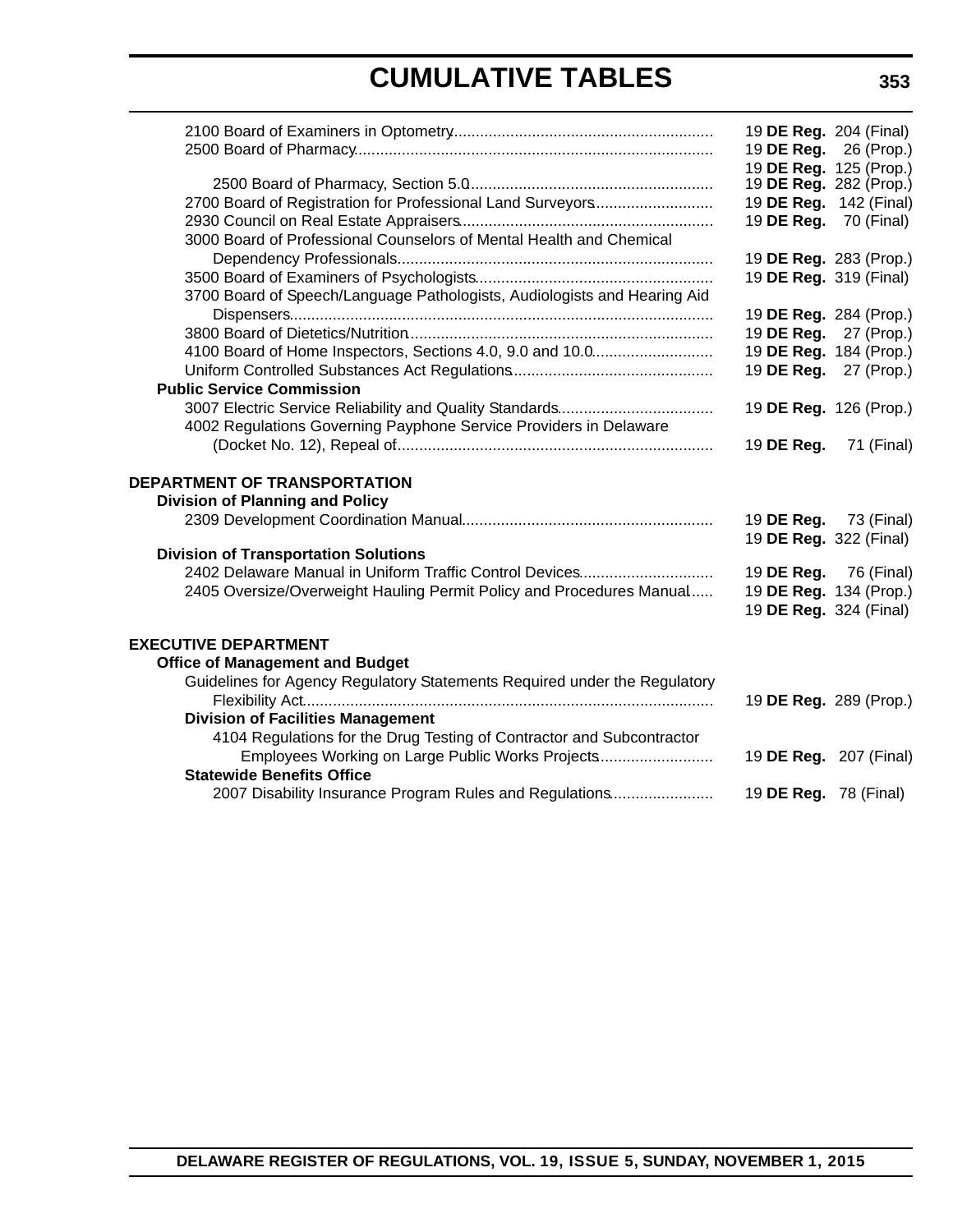### **Symbol Key**

<span id="page-9-0"></span>Arial type indicates the text existing prior to the regulation being promulgated. Underlined text indicates new text. Language which is stricken through indicates text being deleted.

### **Proposed Regulations**

Under 29 **Del.C.** §10115 whenever an agency proposes to formulate, adopt, amend or repeal a regulation, it shall file notice and full text of such proposals, together with copies of the existing regulation being adopted, amended or repealed, with the Registrar for publication in the *Register of Regulations* pursuant to §1134 of this title. The notice shall describe the nature of the proceedings including a brief synopsis of the subject, substance, issues, possible terms of the agency action, a reference to the legal authority of the agency to act, and reference to any other regulations that may be impacted or affected by the proposal, and shall state the manner in which persons may present their views; if in writing, of the place to which and the final date by which such views may be submitted; or if at a public hearing, the date, time and place of the hearing. If a public hearing is to be held, such public hearing shall not be scheduled less than 20 days following publication of notice of the proposal in the *Register of Regulations*. If a public hearing will be held on the proposal, notice of the time, date, place and a summary of the nature of the proposal shall also be published in at least 2 Delaware newspapers of general circulation. The notice shall also be mailed to all persons who have made timely written requests of the agency for advance notice of its regulation-making proceedings.

### **[DEPARTMENT OF AGRICULTURE](http://dda.delaware.gov/thoroughbred/index.shtml)**

**THOROUGHBRED RACING COMMISSION**

Statutory Authority: 3 Delaware Code, Section 10103(c) (3 **Del.C.** §10103(c))

3 **DE Admin. Code** 1001

### **PUBLIC NOTICE**

### **[1001 Thoroughbred Racing Rules and Regulations](#page-3-0)**

### **Summary**

The Thoroughbred Racing Commission proposes to amend its Regulations adopted in accordance with Title 3, Chapter 101. The purpose of the amended regulations is to adopt the ARCI Endogenous, Dietary, or Environmental Substances Schedule. Other regulations issued by the Thoroughbred Racing Commission are not affected by this proposal. The Thoroughbred Racing Commission is issuing these proposed regulations in accordance with Title 3 of the **Delaware Code**. This notice is issued pursuant to the requirements of Chapter 101 of Title 29 of the **Delaware Code**.

### **Comments**

A copy of the proposed regulations is being published in the November 1, 2015 edition of the Delaware *Register of Regulations*. A copy is also on file in the office of the Thoroughbred Racing Commission, 777 Delaware Park Boulevard, Wilmington, Delaware 19804 and is available for inspection during regular office hours. Copies are also published online at the *Register of Regulations* website: [http://regulations.delaware.gov/services/](http://regulations.delaware.gov/services/current_issue.shtml) [current\\_issue.shtml](http://regulations.delaware.gov/services/current_issue.shtml).

Interested parties may offer written comments on the proposed regulations or submit written suggestions, data, briefs, or other materials to the Thoroughbred Racing Commission at the above address as to whether these proposed regulations should be adopted, rejected, or modified. Pursuant to 29 **Del.C.** §10118(a), public comments must be received on or before December 1, 2015. Written materials submitted will be available for inspection at the above address.

### **Adoption of Proposed Regulation**

On or after December 1, 2015, following review of the public comment, the Thoroughbred Racing Commission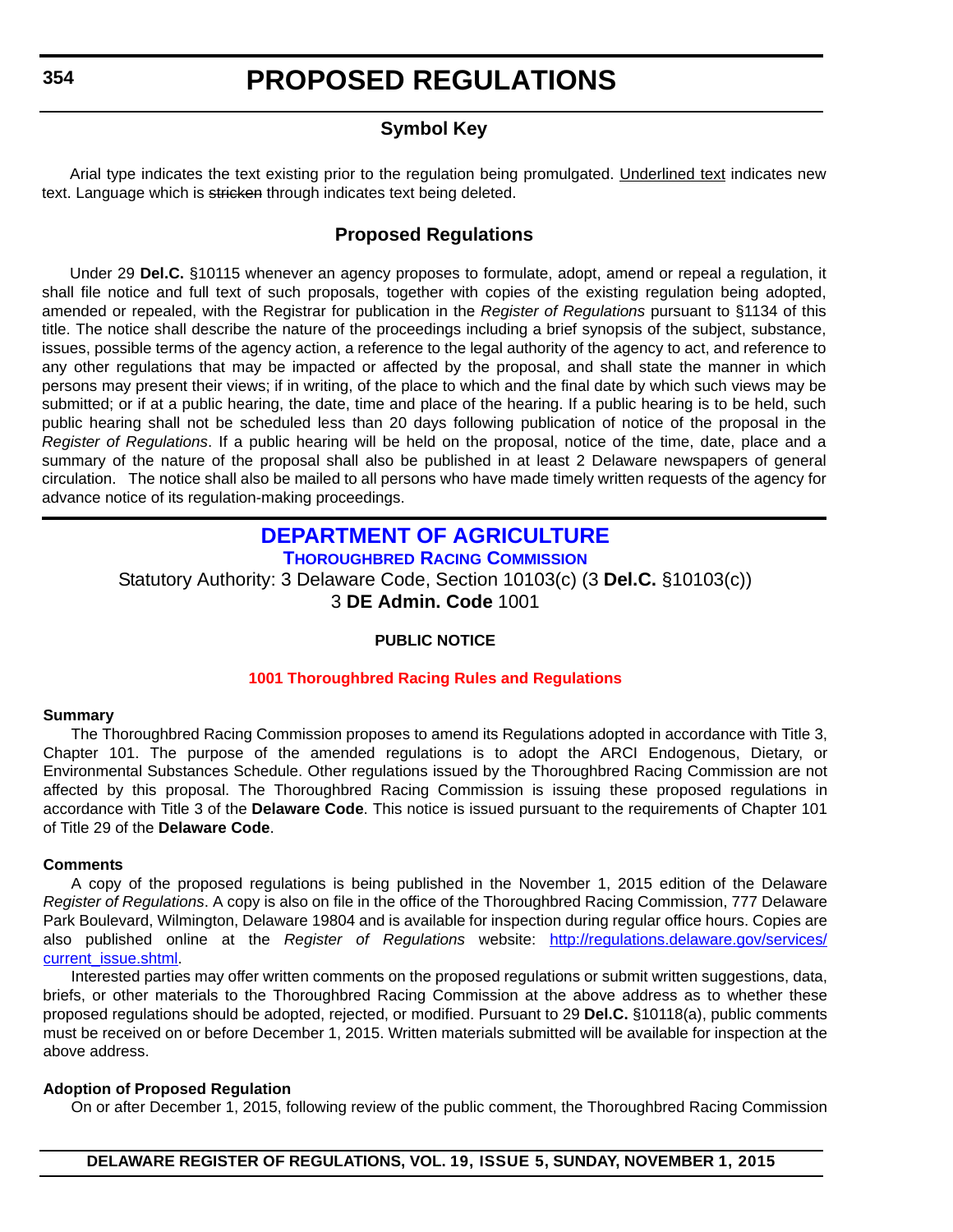<span id="page-10-0"></span>will determine whether to amend its regulations by adopting the proposed changes to rule 15.1.3.1.3 relating to the ARCI Endogenous, Dietary, or Environmental Substances Schedule or make additional changes because of the public comments received.

### **1001 Thoroughbred Racing Rules and Regulations** *(Break in Continuity of Sections)*

### **15.0 Medication; Testing Procedures**

15.1 Prohibition and Control of Medication:

### *(Break in Continuity Within Section)*

- 15.1.3 Foreign Substances:
	- 15.1.3.1 No horse participating in a race shall carry in its body any foreign substance except as provided in Rule 15.1.3.1.3:

### *(Break in Continuity Within Section)*

15.1.3.1.3 A foreign substance of accepted therapeutic value may be administered as prescribed by a Veterinarian when test levels and guidelines for its use have been established by the Association of Racing Commissioners International (ARCI). The Commission hereby adopts by reference the ARCI Controlled Therapeutic Medication Schedule, Version 2.1. The Commission hereby adopts by reference the ARCI Endogenous, Dietary, or Environmental Substances Schedule (Version 3.0, updated July 2015). A substance listed on the ARCI Endogenous, Dietary, or Environmental Substances Schedule shall be permitted up to the threshold established by the ARCI. If there is any inconsistency between the Commission's regulations and the ARCI Controlled Therapeutic Medication Schedule or the ARCI Endogenous, Dietary, or Environmental Substances Schedule, the provisions of the Commission's regulations shall prevail. Androgenic-Anabolic Steroids are subject to the provisions of Rule 15.17.

**\*Please Note: As the rest of the sections were not amended, they are not being published. A copy of the regulation is available at:**

**[1001 Thoroughbred Racing Rules and Regulations](http://regulations.delaware.gov/register/november2015/proposed/19 DE Reg 354 11-01-15.htm)**

### **[DEPARTMENT OF EDUCATION](http://www.doe.k12.de.us/site/default.aspx?PageID=1)**

**OFFICE OF THE SECRETARY** Statutory Authority: 14 Delaware Code, Section 122(b) (14 **Del.C.** §122(b)) 14 **DE Admin. Code** 252

### **PUBLIC NOTICE**

### **Education Impact Analysis Pursuant To 14 Del.C. Section 122(d)**

**[252 Required Educational Records and Transfer and Maintenance of Educational Records](#page-3-0)**

### **A. Type of Regulatory Action Required**

Amendment to Existing Regulation

### **B. Synopsis of Subject Matter of the Regulation**

The Acting Secretary of Education intends to amend 14 **DE Admin. Code** 252 Required Educational Records and Transfer and Maintenance of Educational Records. This regulation is being amended to clarify the maintenance and transfer of student records as it pertains to private and public schools and educational programs operated by the Department of Services for Children, Youth and Their Families. It also clarifies when the student's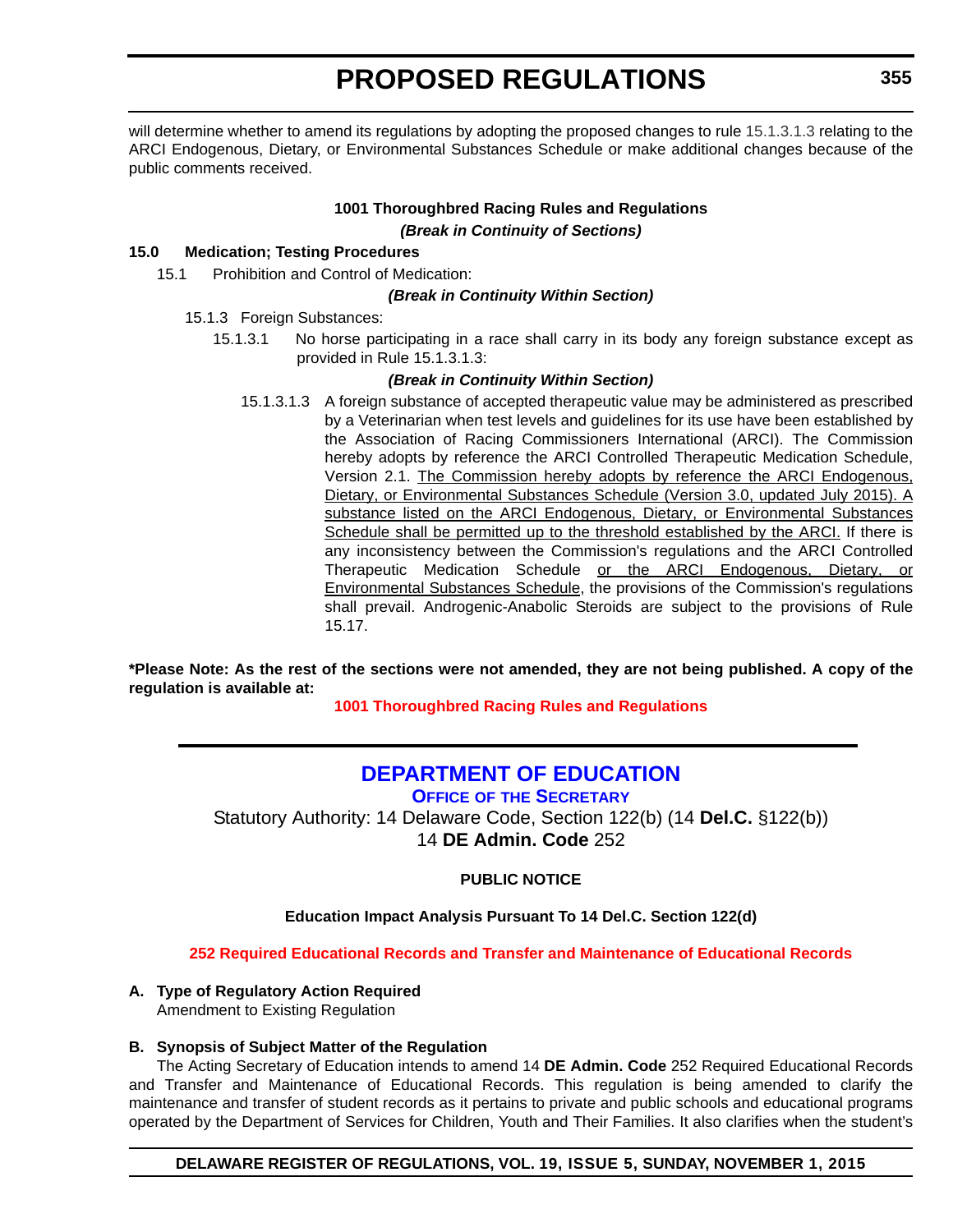records should be maintained as an original Cumulative Record File and when they are permitted to be copied and transferred.

Persons wishing to present their views regarding this matter may do so in writing by the close of business on or before December 7, 2015 to Tina Shockley, Education Associate, Department of Education, Regulatory Review, at 401 Federal Street, Suite 2, Dover, Delaware 19901. A copy of this regulation may be viewed online at the *Register of Regulations* website, [http://regulations.delaware.gov/services/current\\_issue.shtml,](http://regulations.delaware.gov/services/current_issue.shtml) or obtained at the Department of Education, Finance Office located at the address listed above.

### **C. Impact Criteria**

1. Will the amended regulation help improve student achievement as measured against state achievement standards? The amended regulation is intended to improve student achievement as measured against state achievement standards by clarifying the transfer and maintenance of educational records.

2. Will the amended regulation help ensure that all students receive an equitable education? The amended regulation is intended to continue to help ensure all students receive an equitable education.

3. Will the amended regulation help to ensure that all students' health and safety are adequately protected? The amendments do not address students' health and safety.

4. Will the amended regulation help to ensure that all students' legal rights are respected? The amended regulation continues to help ensure that all student's legal rights are respected.

5. Will the amended regulation preserve the necessary authority and flexibility of decision making at the local board and school level? The amended regulation does not change the decision making at the local board and school level.

6. Will the amended regulation place unnecessary reporting or administrative requirements or mandates upon decision makers at the local board and school levels? The amended regulation does not place any unnecessary reporting or administrative requirements on decision makers.

7. Will the decision making authority and accountability for addressing the subject to be regulated be placed in the same entity? The decision making authority and accountability for addressing the subject to be regulated does not change because of the amendment.

8. Will the amended regulation be consistent with and not an impediment to the implementation of other state educational policies, in particular to state educational policies addressing achievement in the core academic subjects of mathematics, science, language arts and social studies? The amendment is consistent with and not an impediment to the implementation of other state educational policies.

9. Is there a less burdensome method for addressing the purpose of the regulation? There is not a less burdensome method for addressing the purpose of the regulation.

10. What is the cost to the State and to the local school boards of compliance with the regulation? There is no expected cost to implementing this amended regulation.

### **252 Required Educational Records and Transfer and Maintenance of Educational Records**

### **1.0 Definitions**

The following words and terms, when used in this regulation, shall have the following meaning unless the context clearly states otherwise:

- **"Court Orders"** shall means any written direction from a court of competent jurisdiction directed to the student or affecting the student's care or custody.
- **"Delaware School Health Record"** shall means the form required by 14 **DE Admin Code** 811 for Delaware public school students.
- **"Discipline Record"** shall means information about any and all periods of suspension or of expulsion from the regular school setting imposed on a student as a result of an infraction of the school or district's code of conduct or other rules.
- **"Emergency/Nursing Treatment Card"** shall means the card containing the general emergency information and procedures for the care of a student when the student becomes sick or injured in school as required in 14 **DE Admin. Code** 811.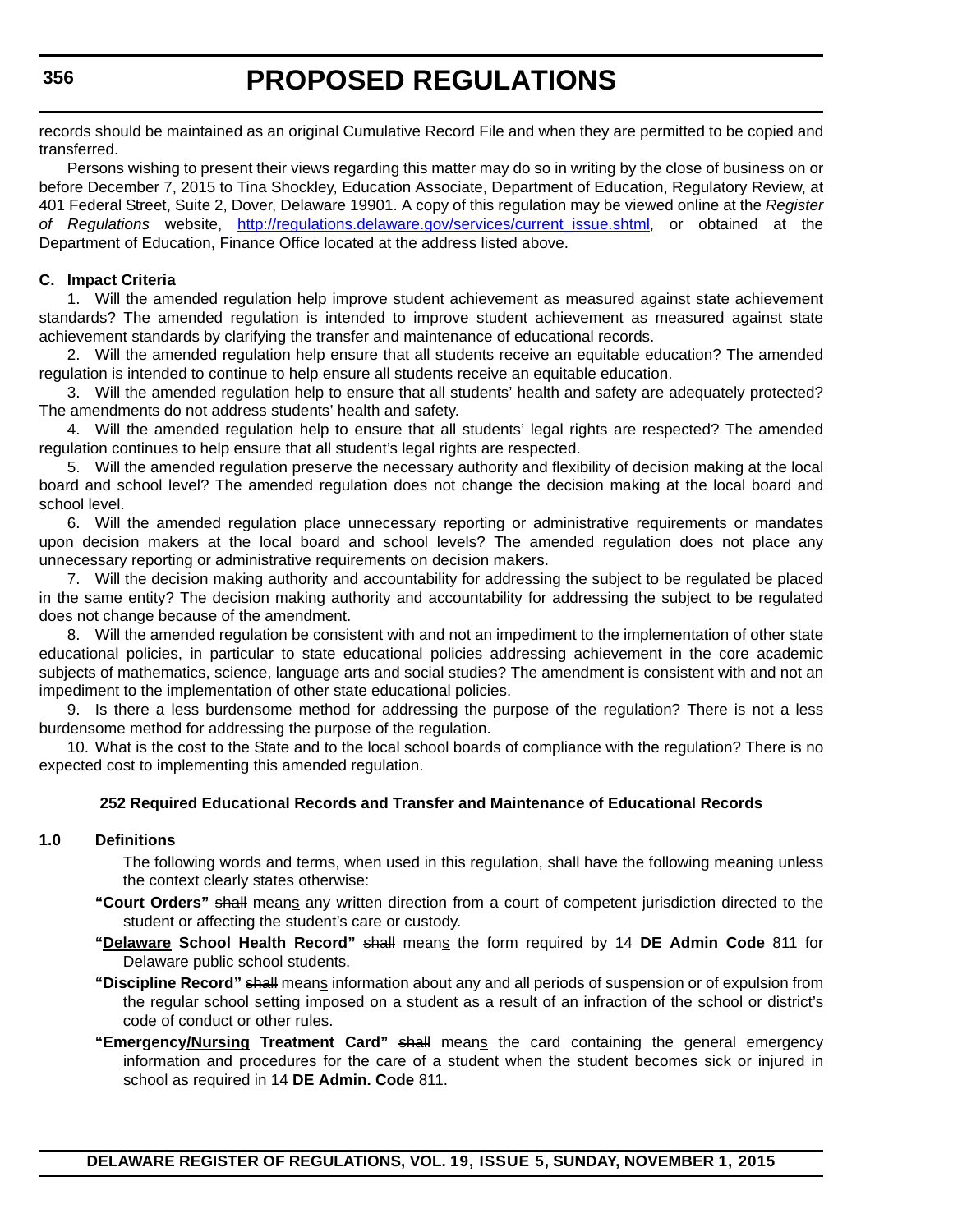- **"Identifying Data"** shall means the name of the student, date of birth, sex, race and ethnicity, address, telephone number, Delaware student identification number and the name of the parent(s), guardian(s) or Relative Caregiver.
- **"Progress Report"** shall means a single record maintained for each student in kindergarten through grade 8 that contains end of year and up to date grades; standardized test(s) scores such as the **DSTP** or successor state student assessment; and attendance data for each year of the student's attendance.
- **"Student Transcript"** shall means a single record maintained for each student in grades 9 and above that contains the following: end of year and up to date grades; credits earned; class rank; Grade Point Average (GPA); withdrawal or graduation date; standardized test(s) scores such as the DSTP or successor state student assessment, SAT, PSAT, ACT; attendance data and school activities. If applicable, a list of the career technical competencies achieved by a student enrolled in a specific career technical program shall also be included.

### **2.0 Education Records Required by Schools in Delaware**

- 2.1 Each Delaware school shall maintain a Cumulative Record File either as an electronic or paper file for each student enrolled.
	- 2.1.1 The student Cumulative Record File shall contain the Emergency/Nursing Treatment Card, Identifying Data, School Health Record, Progress Report, Student Transcript (for students in grades 9 and above) and Discipline Record.
	- 2.1.2 The student Cumulative Record File shall also contain any Court Orders in the school or district's possession, to the extent the school or district maintains such documents for an individual student. and;
	- 2.1.3 In addition, tThe Cumulative Record File for a child with a disability as defined in 14 DE Admin **Code** 925 or for a child identified under Section 504 shall contain any records related to the identification, evaluation, placement, and provision of a free appropriate public education. Such documents may be collected and maintained separately.

### **3.0 Transfer of the Records of Public School and Private Schools Students**

- 3.1 When a student transfers from a public school, private school or an educational program operated by the Department of Services for Children, Youth and Their Families to any other school in Delaware, the receiving school shall immediately request the Cumulative Record File from the sending school or program.
- 3.2 The Cumulative Record File shall follow each student transferred from one school to another including files for each student with disabilities transferred from one school to another.
	- 3.2.1 Public schools, school districts, private schools and educational programs operated by the Department of Services for Children, Youth and Their Families shall promptly transfer a student's Cumulative Record File upon the request of a receiving school.
		- 3.2.1.1 Public schools and school districts shall maintain the original Cumulative Record File and provide a copy of the file when students transfer to a private school or educational program operated by the Department of Services for Children, Youth and Their Families.
		- 3.2.1.2 Public schools and school districts shall provide the original Cumulative Record File when transferring records to another public school.
	- 3.2.2 Unpaid student fees or fines shall not be a basis for a public school, school district or an educational program operated by the Department of Services for Children, Youth and Their Families to deny or to delay transfer of the Cumulative Record File.
	- 3.2.3 Students shall not be denied enrollment into a public school on the grounds that the student's Cumulative Record File has not been received.
- 3.3 Before transferring student records, a public school, school district or private school shall specifically confirm that the Cumulative Record File contains the student's Discipline Record.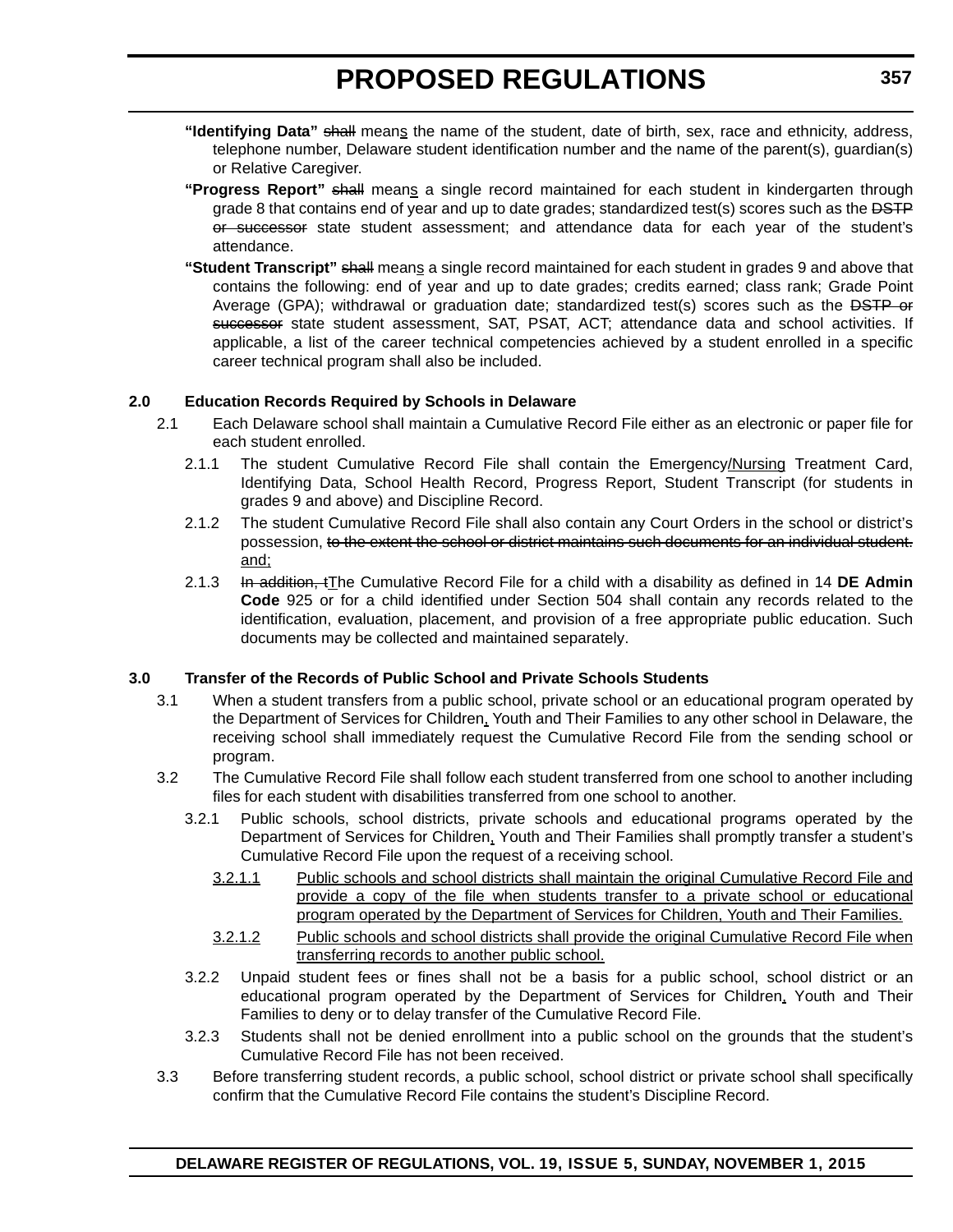<span id="page-13-0"></span>3.4 When students transfer to a Delaware school from any other school including a school in a foreign country the receiving school is responsible for having the transcripts evaluated.

### **4.0 Maintenance of the Education Records of Public Schools**

- 4.1 The *Delaware School District General Records Retention Schedule* published by the Delaware Public Archives shall be followed as to the length of time and special considerations for the maintenance of education records.
- 4.2 Contracts for storage of student records of graduates, withdrawals and special education students for district storage, shall be initiated between the school district or charter school and the Delaware Public Archives.
- 4.3 The Cumulative Record Files for students who have graduated from or who left school prior to graduation from high school shall be stored at the school or district of last attendance or in the Delaware Public Archives.

### **5.0 Destruction of Education Records of Public Schools**

- 5.1 The *Delaware School District General Records Retention Schedule* published by the Delaware Public Archives shall be followed as to the length of time and special considerations for the destruction of any education records.
- 5.2 The destruction of educational records of children with disabilities shall also comply with the requirements of 14 **DE Admin. Code** 927.

### **OFFICE OF [THE SECRETARY](http://www.doe.k12.de.us/site/default.aspx?PageID=1)**

Statutory Authority: 14 Delaware Code, Section 122(b) (14 **Del.C.** §122(b))

### **PUBLIC NOTICE**

### **Education Impact Analysis Pursuant To 14 Del.C. Section 122(d)**

### **[286 Application Fee For Educator Licensure](#page-3-0)**

#### **A. Type of Regulatory Action Required** New Regulation

### **B. Synopsis of Subject Matter of the Regulation**

The Acting Secretary of Education seeks the consent of the State Board of Education to create 14 **DE Admin. Code** 286 Application Fee For Educator Licensure. This regulation is being created pursuant to House Bill 146 of the 148th General Assembly, codified at 14 **Del. Code** §122(b)(27) and to comply with 14 **Del. Code** §122 related to educator licensure. This bill establishes a one-time non-refundable fee of \$100 for educators seeking new licenses in Delaware.

Persons wishing to present their views regarding this matter may do so in writing by the close of business on or before December 7, 2015 to Tina Shockley, Education Associate, Department of Education, Regulatory Review, at 401 Federal Street, Suite 2, Dover, Delaware 19901. A copy of this regulation may be viewed online at the *Register* of Regulations website, [http://regulations.delaware.gov/services/current\\_issue.shtml,](http://regulations.delaware.gov/services/current_issue.shtml) or obtained at the Department of Education, Finance Office located at the address listed above.

### **C. Impact Criteria**

1. Will the new regulation help improve student achievement as measured against state achievement standards? The new regulation intends to ultimately improve student achievement as measured against state achievement standards by helping to ensure that qualified educators are properly licensed in Delaware.

2. Will the new regulation help ensure that all students receive an equitable education? The new regulation is

### **DELAWARE REGISTER OF REGULATIONS, VOL. 19, ISSUE 5, SUNDAY, NOVEMBER 1, 2015**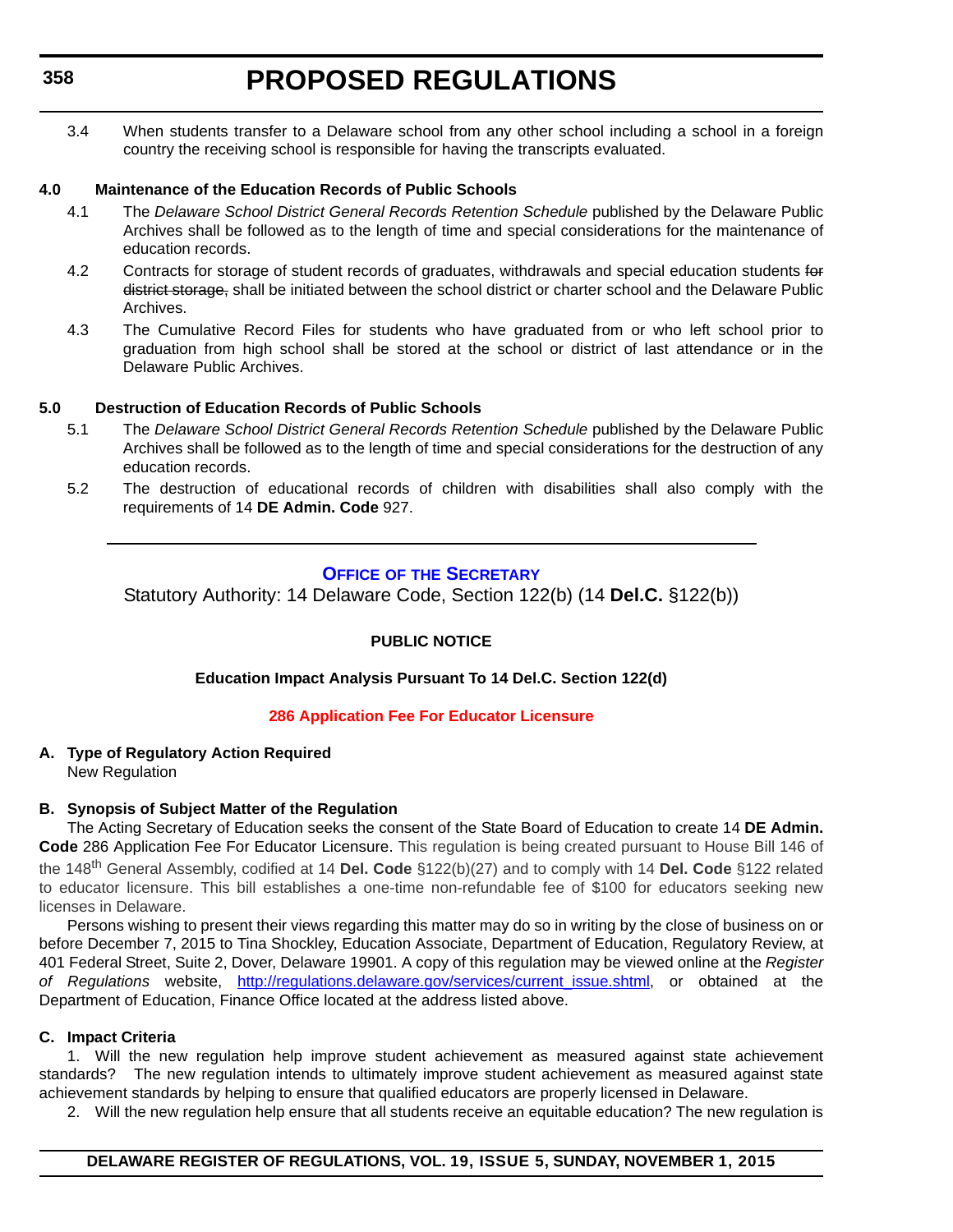intended to continue to help ensure all students receive an equitable education.

3. Will the new regulation help to ensure that all students' health and safety are adequately protected? The new regulation does not address students' health and safety.

4. Will the new regulation help to ensure that all students' legal rights are respected? The new regulation continues to help ensure that all student's legal rights are respected.

5. Will the new regulation preserve the necessary authority and flexibility of decision making at the local board and school level? The new regulation does not change the decision making at the local board and school level.

6. Will the new regulation place unnecessary reporting or administrative requirements or mandates upon decision makers at the local board and school levels? The new regulation does not place any unnecessary reporting or administrative requirements on decision makers.

7. Will the decision making authority and accountability for addressing the subject to be regulated be placed in the same entity? The decision making authority and accountability for addressing the subject to be regulated does not change because of the new regulation.

8. Will the new regulation be consistent with and not an impediment to the implementation of other state educational policies, in particular to state educational policies addressing achievement in the core academic subjects of mathematics, science, language arts and social studies? The new regulation is consistent with and not an impediment to the implementation of other state educational policies.

9. Is there a less burdensome method for addressing the purpose of the regulation? There is not a less burdensome method for addressing the purpose of the regulation.

10. What is the cost to the State and to the local school boards of compliance with the regulation? There is no cost to the local education agencies.

### **286 Application Fee For Educator Licensure**

### **1.0 Purpose**

The purpose of this regulation is to comply with 14 **Del.C.** §122(b)(27) related to educator licensure. This regulation sets forth the rules and guidelines related to fees for educator licensure. Specifically, the Department of Education will implement a one-time, non-refundable fee of not more than \$100 for an educator's application in Delaware. This application may be for an Initial, Continuing or Advanced License.

### **2.0 Definitions**

- "**Advanced License**" means a license issued as part of the three tiered licensure system set forth in 14 **Del.C.** Ch. 12, subchapter II.
- "**Continuing License**" means a license issued as part of the three tiered licensure system set forth in and 14 **Del.C.** Ch. 12, subchapter II.

"**Department**" means the Delaware Department of Education.

- "**Educator Licensure Application Fee**" means the one-time, non-refundable fee of not more than \$100 an individual pays for a first educator license in Delaware.
- "**Initial License**" means a license issued as part of the three tiered licensure system set forth in 14 **Del.C.** Ch. 12, subchapter II.

### **3.0 Application Process**

- 3.1 Effective the later of January 15, 2016 or upon activation of the online payment option within the electronic licensure and certification system, applicants seeking an educator licensure in Delaware shall:
	- 3.1.1 Establish an online account in the electronic licensure and certification system in Delaware;
	- 3.1.2 Submit official documents to the Department to support their application;
	- 3.1.3 Pay a one-time, non-refundable \$100 application fee via debit or credit card through the electronic licensure and certification system when applying for an Initial, Continuing, or Advanced License; and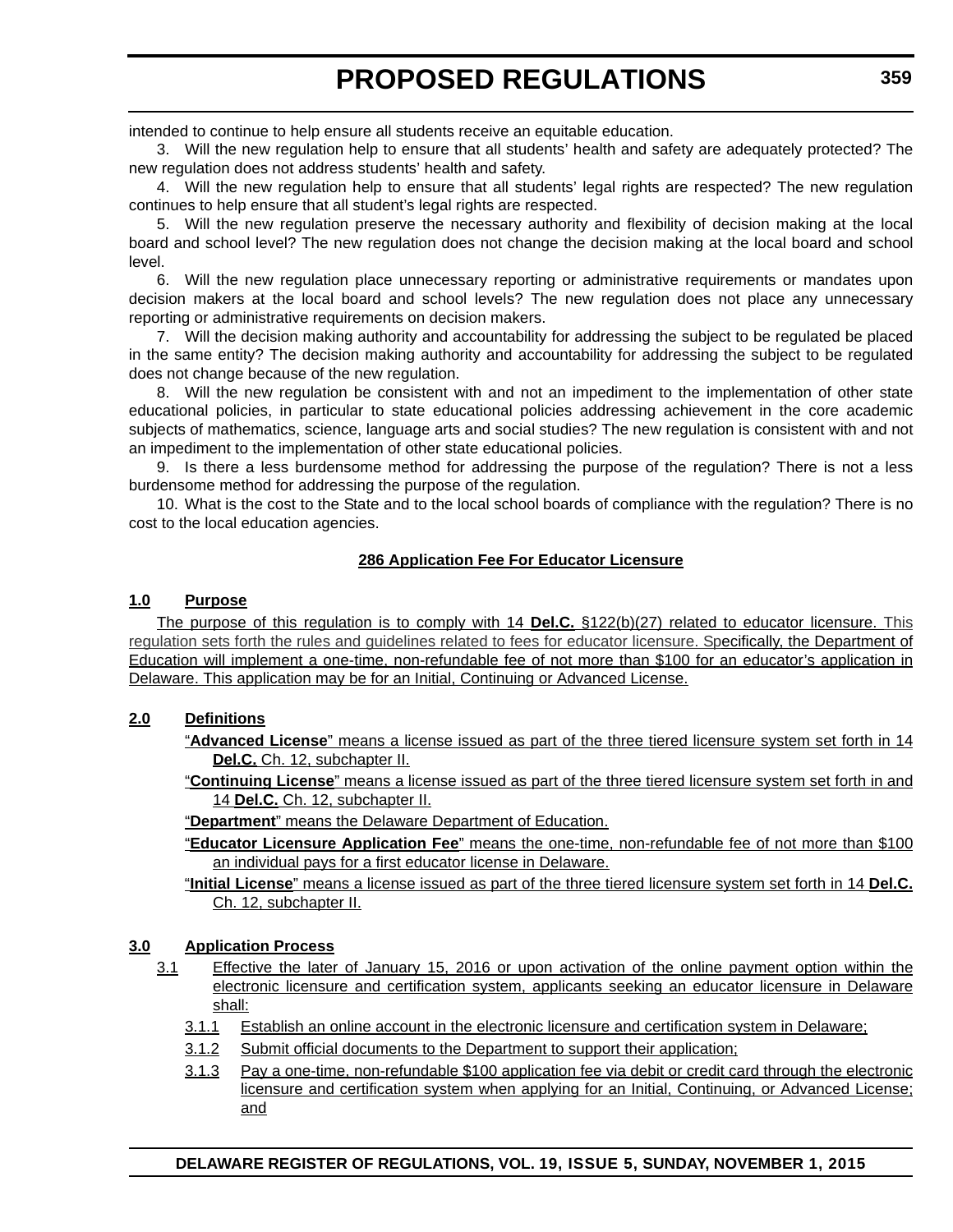- <span id="page-15-0"></span>3.1.4 Meet all statutory and regulatory requirements.
- 3.2 An application will not be processed until all conditions of 3.1 are met.
- 3.3 Upon online payment and submission of the application for educator licensure, the application will be reviewed and processed by the Department.
- 3.4 Submission of an online fee and application does not entitle the applicant to the requested license.

### **4.0 Exemptions From Application Fee**

- 4.1 Any person who submits an application for their first license in Delaware prior to January 15, 2016 shall be exempt from the application fee.
- 4.2 Any person who is already licensed and certified to teach in Delaware prior to January 15, 2016 shall be exempt from the application fee.

### **5.0 Fee Payment and Collection**

- 5.1 No installment or partial payments of the fee will be accepted. Only full payment of the fee, to be made as part of the online electronic application, is permitted.
- 5.2 No appeals, exceptions, or waivers shall be granted for the fee.
- 5.3 All fees collected pursuant to this regulation shall be deposited in the General Fund.

### **OFFICE OF [THE SECRETARY](http://www.doe.k12.de.us/site/default.aspx?PageID=1)**

Statutory Authority: 14 Delaware Code, Section 122(b) (14 **Del.C.** §122(b)) 14 **DE Admin. Code** 775

### **PUBLIC NOTICE**

### **Education Impact Analysis Pursuant To 14 Del.C. Section 122(d)**

### **[775 New Teacher Hiring Date Reporting](#page-3-0)**

### **A. Type of Regulatory Action Required**

Amendment to Existing Regulation

### **B. Synopsis of Subject Matter of the Regulation**

The Acting Secretary of Education intends to amend 14 **DE Admin. Code** 775 New Teacher Hiring Date Reporting. This regulation is being amended to align teacher hiring date collection with annual reporting done within the Teacher and Leader Effectiveness branch of the Department of Education and as required by 14 **Del. Code** §1725.

Persons wishing to present their views regarding this matter may do so in writing by the close of business on or before December 7, 2015 to Tina Shockley, Education Associate, Department of Education, Regulatory Review, at 401 Federal Street, Suite 2, Dover, Delaware 19901. A copy of this regulation may be viewed online at the *Register of Regulations* website, [http://regulations.delaware.gov/services/current\\_issue.shtml,](http://regulations.delaware.gov/services/current_issue.shtml) or obtained at the Department of Education, Finance Office located at the address listed above.

### **C. Impact Criteria**

1. Will the amended regulation help improve student achievement as measured against state achievement standards? The amended regulation does not address student achievement as measured against state achievement standards.

2. Will the amended regulation help ensure that all students receive an equitable education? The amended regulation is intended to continue to help ensure all students receive an equitable education.

3. Will the amended regulation help to ensure that all students' health and safety are adequately protected? The amendments do not address students' health and safety.

### **DELAWARE REGISTER OF REGULATIONS, VOL. 19, ISSUE 5, SUNDAY, NOVEMBER 1, 2015**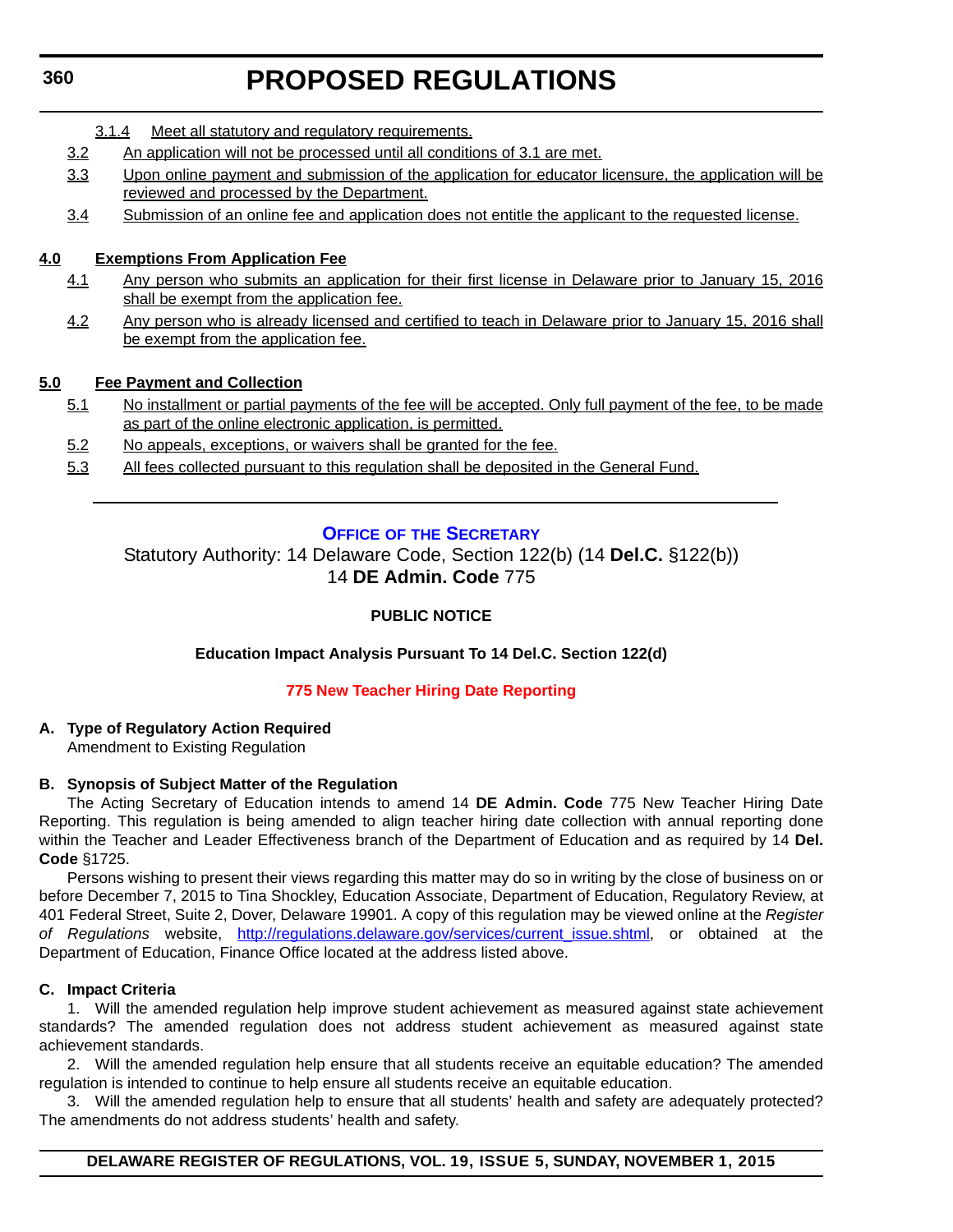4. Will the amended regulation help to ensure that all students' legal rights are respected? The amended regulation continues to help ensure that all student's legal rights are respected.

5. Will the amended regulation preserve the necessary authority and flexibility of decision making at the local board and school level? The amended regulation does not change the decision making at the local board and school level.

6. Will the amended regulation place unnecessary reporting or administrative requirements or mandates upon decision makers at the local board and school levels? The amended regulation does not place any unnecessary reporting or administrative requirements on decision makers.

7. Will the decision making authority and accountability for addressing the subject to be regulated be placed in the same entity? The decision making authority and accountability for addressing the subject to be regulated does not change because of the amendment.

8. Will the amended regulation be consistent with and not an impediment to the implementation of other state educational policies, in particular to state educational policies addressing achievement in the core academic subjects of mathematics, science, language arts and social studies? The amendment is consistent with and not an impediment to the implementation of other state educational policies.

9. Is there a less burdensome method for addressing the purpose of the regulation? There is not a less burdensome method for addressing the purpose of the regulation.

10. What is the cost to the State and to the local school boards of compliance with the regulation? There is no expected cost to implementing this amended regulation.

### **775 New Teacher Hiring Date Reporting**

#### **1.0 Purpose**

The purpose of this regulation is to outline the criteria and process related to new teacher hiring data collection and reporting by school districts as required by 14 **Del.C.** §1725 and align such with annual reporting done within the Teacher and Leader Effectiveness Branch of the Department.

### **2.0 Definitions**

"**Contract Offer Date**" shall mean the date an authorized agent or representative of the district notifies the successful candidate of the intent to hire.

"**Critical Curricular Area**" shall mean an area identified as a critical area by the Department of Education and approved by the State Board of Education.

"**District**" shall mean a reorganized school district or vocational technical school district established pursuant to Chapter 10 of Title 14 of the Delaware Code.

"**Department**" means the Delaware Department of Education.

"**New Teacher Hiring Date**" shall mean, for purposes of this regulation, the Contract Offer Date as defined herein.

"**Position Availability Date**" shall mean the date the district Human Resources Office knows the available position is released for a new full-time teacher hire.

"**Position Title**" shall mean the appropriate teaching position as offered to the teacher from the list of teacher position titles as provided in the Delaware Educator Data System (DEEDs).

"**Position Type**" shall mean the appropriate instructional level of the teacher or whether the teacher is in a critical curricular area.

### **32.0 New Teacher Hiring Data Report**

On or before December 1st of each year, each District local education agency shall annually submit an New Teacher Hiring Date Report Educator Hiring Practices and Needs Report to the Department on in a format approved by the Department that includes, but is not limited to, Contract Offer Date, Position Availability Date, and Position Title number of positions available and filled, information on hard-to-staff positions, information on recruitment and selection processes, and information on staffing practices during the most recent hiring season(s). The Department may also require local educational agencies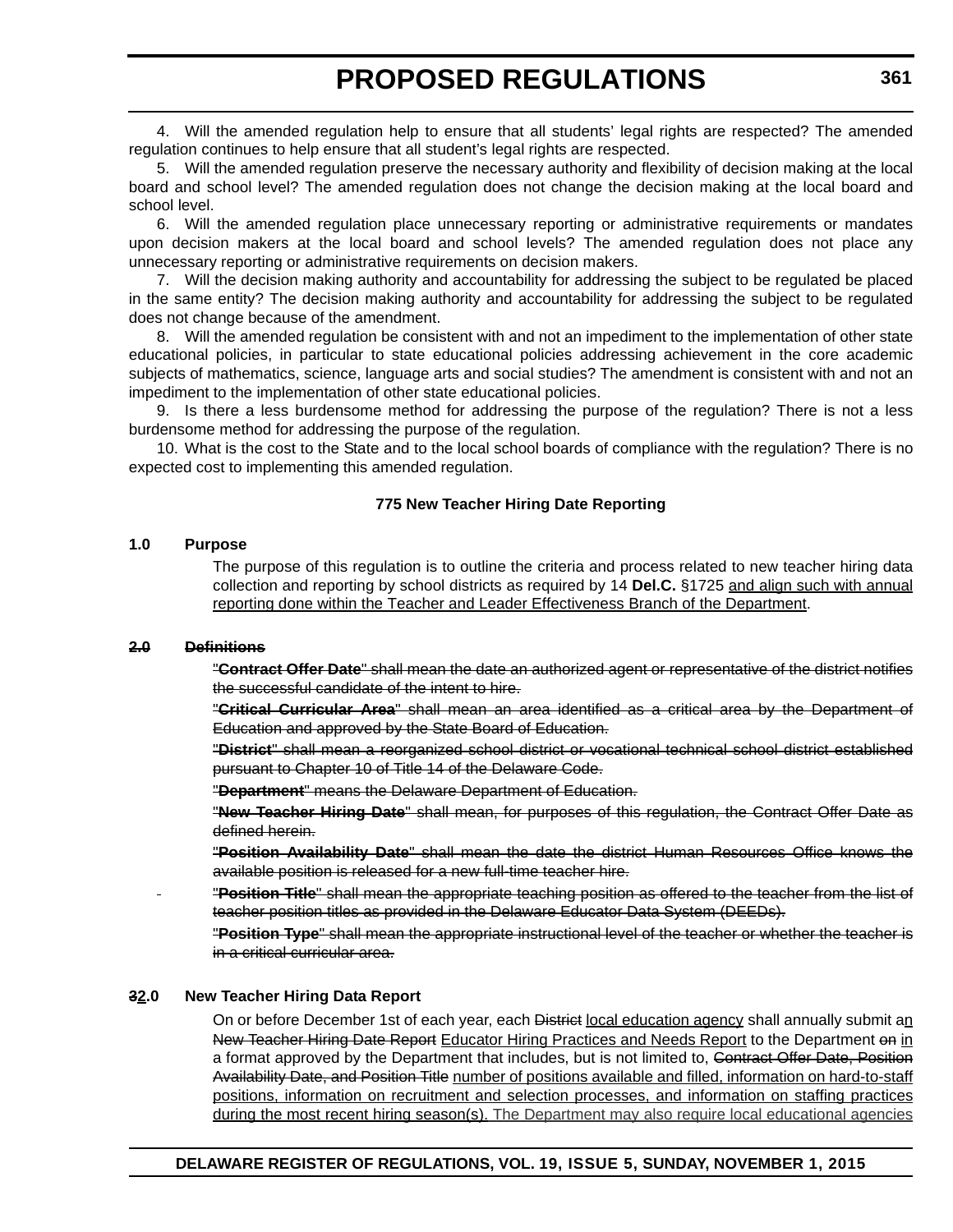<span id="page-17-0"></span>to enter such information on an ongoing basis into an electronic statewide information system. The report Department shall reflect the district new teacher hiring activity from the "estimated unit count" as that term is defined pursuant to 14 **Del.C.** §1704 until November 15th of that same calendar year review and provide information on educator hiring practices and needs in the annual Delaware Talent Practices Report, to be provided no later than March  $31<sup>st</sup>$  of the following year.

### **OFFICE OF [THE SECRETARY](http://www.doe.k12.de.us/site/default.aspx?PageID=1)**

Statutory Authority: 14 Delaware Code, Section 122(b) (14 **Del.C.** §122(b)) 14 **DE Admin. Code** 817

### **PUBLIC NOTICE**

### **Education Impact Analysis Pursuant To 14 Del.C. Section 122(d)**

### **[817 Medications and Treatments](#page-3-0)**

### **A. Type of Regulatory Action Required**

Amendment to Existing Regulation

### **B. Synopsis of Subject Matter of the Regulation**

The Acting Secretary of Education intends to amend 14 **DE Admin. Code** 817 Medications and Treatments.This regulation is amended to clarify assistance with self-administration of medications at unique approved school activities, such as extended field trips and to update a citation to the Delaware Code.

Persons wishing to present their views regarding this matter may do so in writing by the close of business on or before December 7, 2015 to Tina Shockley, Education Associate, Department of Education, Regulatory Review, at 401 Federal Street, Suite 2, Dover, Delaware 19901. A copy of this regulation may be viewed online at the Register of Regulation's website, [http://regulations.delaware.gov/services/current\\_issue.shtml,](http://regulations.delaware.gov/services/current_issue.shtml) or obtained at the Department of Education, Finance Office located at the address listed above.

### **C. Impact Criteria**

1. Will the amended regulation help improve student achievement as measured against state achievement standards? The amended regulation is related to medications and treatments and is not specifically related to improving student achievement as measured against state achievement standards.

2. Will the amended regulation help ensure that all students receive an equitable education? The amended regulation is intended to continue to help ensure all students receive an equitable education.

3. Will the amended regulation help to ensure that all students' health and safety are adequately protected? The amendments address students' health and safety in relation to assistance with self-administration of medications.

4. Will the amended regulation help to ensure that all students' legal rights are respected? The amended regulation continues to ensure that all student's legal rights are respected.

5. Will the amended regulation preserve the necessary authority and flexibility of decision making at the local board and school level? The amended regulations does not change the decision making at the local board and school level.

6. Will the amended regulation place unnecessary reporting or administrative requirements or mandates upon decision makers at the local board and school levels? The amended regulation does not place any unnecessary reporting or administrative requirements on decision makers.

7. Will the decision making authority and accountability for addressing the subject to be regulated be placed in the same entity? The decision making authority and accountability for addressing the subject to be regulated does not change because of the amendment.

8. Will the amended regulation be consistent with and not an impediment to the implementation of other state educational policies, in particular to state educational policies addressing achievement in the core academic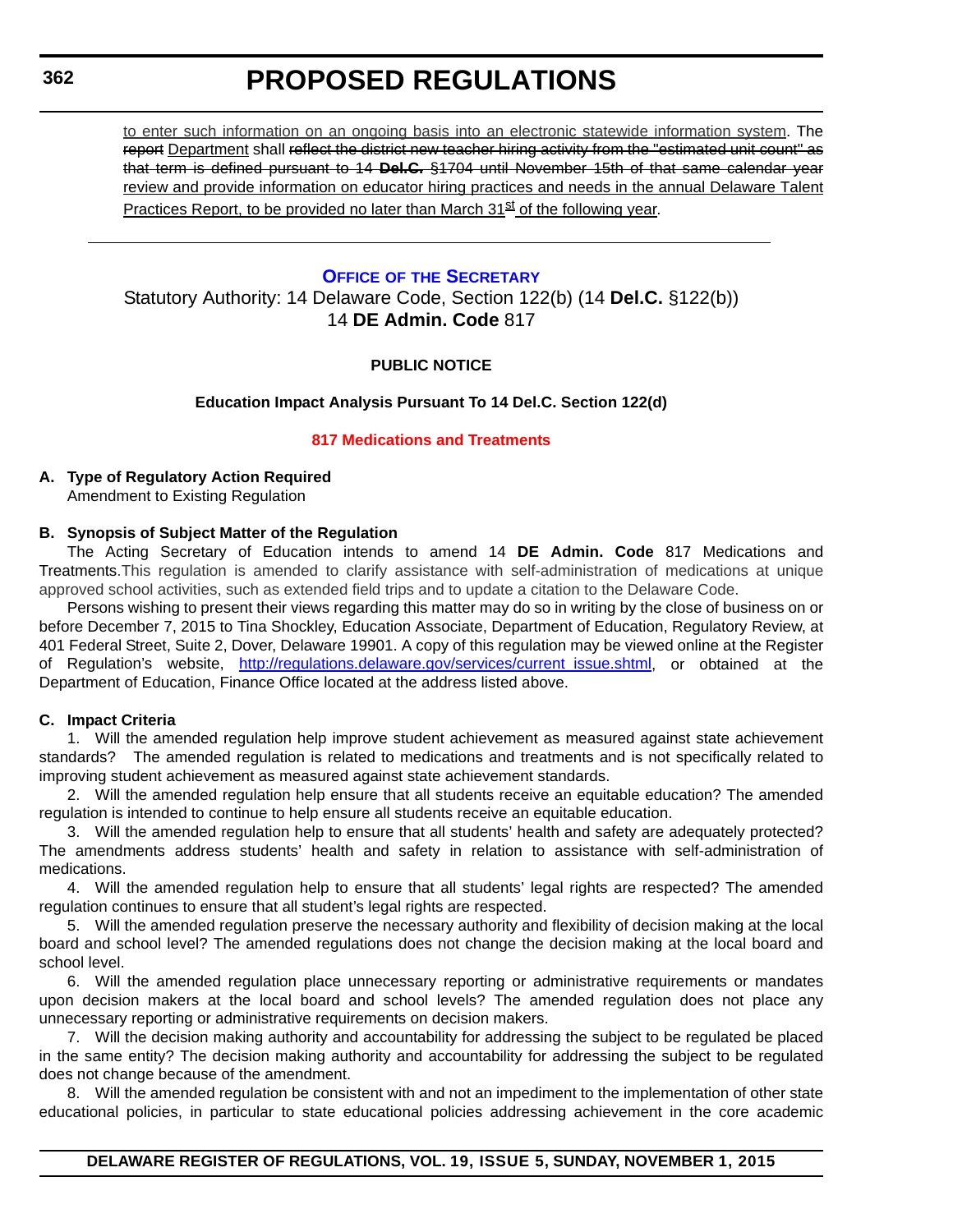subjects of mathematics, science, language arts and social studies? The amendment is consistent with and not an impediment to the implementation of other state educational policies.

9. Is there a less burdensome method for addressing the purpose of the regulation? There is not a less burdensome method for addressing the purpose of the regulation.

10. What is the cost to the State and to the local school boards of compliance with the regulation? There is no cost to local schools boards for compliance with this amended regulation.

### **817 Medications and Treatments** *(Break in Continuity of Sections)*

### **2.0 Definitions**

The following words and terms, when used in this regulation, shall have the following meaning unless the context clearly states otherwise:

### *(Break in Continuity Within Section)*

"**Controlled Medication**" means those prescribed drugs regulated by Federal (CSA Controlled Substance Act of 1970) and/or State Controlled (dangerous) Substances Act.

### *(Break in Continuity of Sections)*

### **6.0 Assistance With Self-Administration of Medications at Approved School Activities**

- 6.1 Educators and Other School Employees who are Trained Assistants for Self-Administration are authorized by 24 **Del.C.** §1921(a)(173) to assist a student with self-administration of Medications at an Approved School Activity for students in kindergarten through Grade 12. The Trained Assistant for Self-Administration is subject to the following provisions:
	- 6.1.1 Assistance with Self-Administration of Medication shall not be provided without the prior written request or consent of a parent, guardian or Relative Caregiver, or the student if 18 years or older, or an unaccompanied homeless youth (as defined by 42 USC 11434a). Said written request or consent shall contain clear instructions including: the student's name; the name of the medication; the dose; the time(s) and date(s) of administration; and the method of administration. At least one copy of said written request or consent shall be in the possession of the person assisting a student with medication on a Field Trip or Approved School Activity outside of the traditional School day or off-campus.

### *(Break in Continuity Within Section)*

6.1.2 In order to be qualified to provide Assistance with Self-Administration of Medications, each such person shall complete a Board of Nursing approved training course developed by the Delaware Department of Education, pursuant to 24 **Del.C.** §1921(a)(173). Training shall be renewed minimally every five years. No person shall provide Assistance with Self-Administration of Medications without documented acknowledgment to the Department of Education that he/she has completed the course and that he/she understands the same, and will abide by the safe practices and procedures set forth therein. A School Nurse shall:

### *(Break in Continuity Within Section)*

6.2 District and charter school boards may develop policies for unique Approved School Activities for which the specified process is unable to be implemented.

**\*Please Note: As the rest of the sections were not amended, they are not being published. A copy of the regulation is available at:**

### **[817 Medications and Treatments](http://regulations.delaware.gov/register/november2015/proposed/19 DE Reg 362 11-01-15.htm)**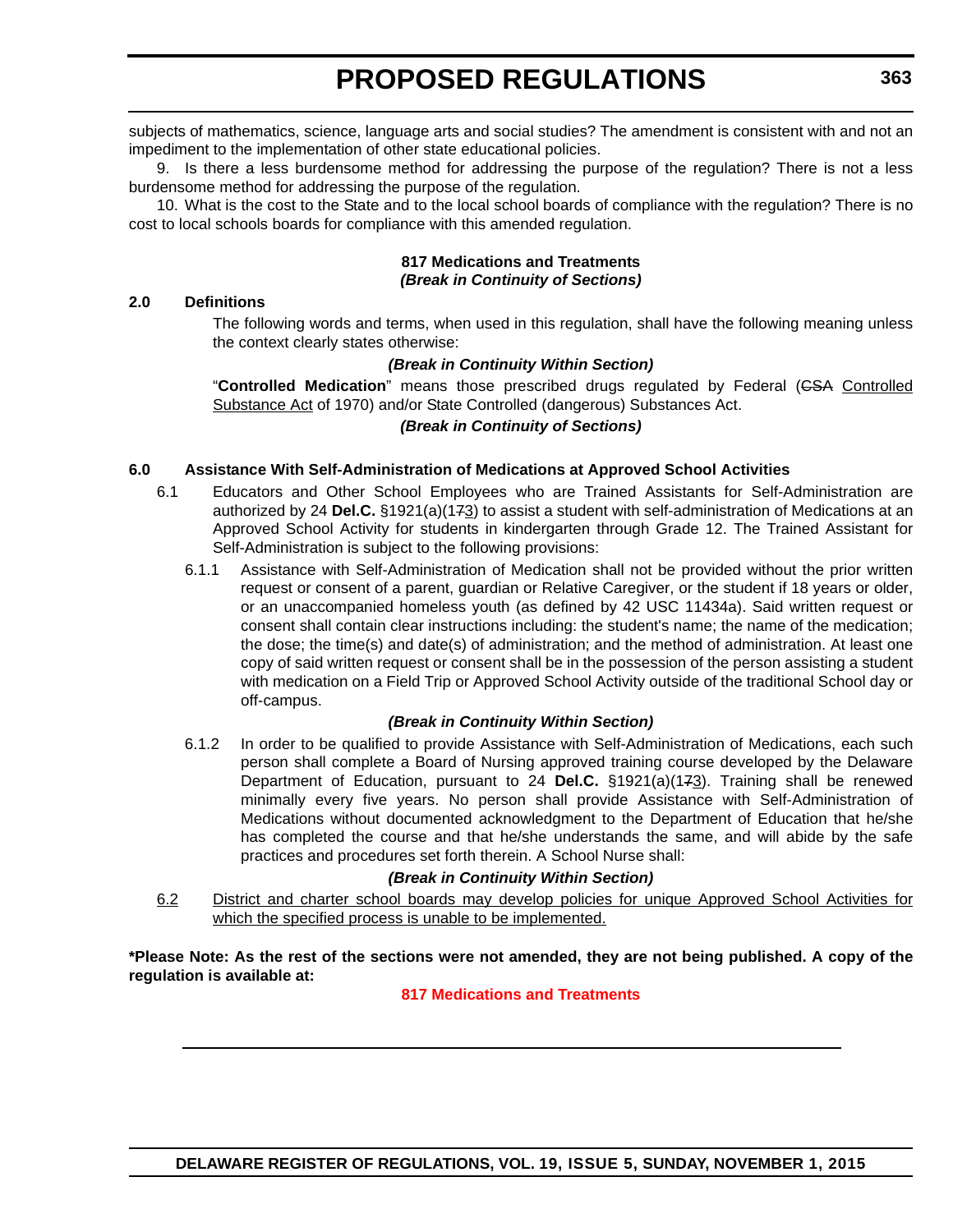### **[PROFESSIONAL STANDARDS BOARD](http://www.doe.k12.de.us/domain/172)**

<span id="page-19-0"></span>Statutory Authority: 14 Delaware Code, Section 1205(b) (14 **Del.C.** §1205(b)) 14 **DE Admin. Code** 1502

#### **Education Impact Analysis Pursuant to 14 Del.C. Section 122(d)**

#### **[1502 Professional Growth Salary Increments](#page-3-0)**

### **A. Type of Regulatory Action Required**

Amendment to Existing Regulation

### **B. Synopsis of Subject Matter of the Regulation**

The Secretary of Education seeks the consent of the State Board of Education to amend 14 **DE Admin. Code** 1502 Professional Growth Salary Increments. This regulation is being amended to provide current formatting and to eliminate unnecessary language.

Persons wishing to present their views regarding this matter may do so in writing by the close of business on or before December 1, 2015 to Chris Kenton, Executive Director, Professional Standards Board, at 401 Federal Street, Suite 2, Dover, Delaware 19901. A copy of this regulation may be viewed or obtained at the Department of Education, Finance Office located at the address listed above.

### **C. Impact Criteria**

1. Will the amended regulation help improve student achievement as measured against state achievement standards? The amended regulation is related to the Professional Standards Board and does not directly affect any changes to student achievement as measured against the state achievement standards.

2. Will the amended regulation help ensure that all students receive an equitable education? The regulation is related to the Professional Standards Board and does not directly affect any changes to students' ability to receive an equitable education.

3. Will the amended regulation help to ensure that all students' health and safety are adequately protected? The regulation is related to the Professional Standards Board and does not directly affect any changes to the protection of students' health and safety.

4. Will the amended regulation help to ensure that all students' legal rights are respected? The regulation is related to the Professional Standards Board and does not directly affect any changes to students' legal rights.

5. Will the amended regulation preserve the necessary authority and flexibility of decision making at the local board and school level? The amended regulations do not change or weaken the ability to make decisions at the local board and school level.

6. Will the amended regulation place unnecessary reporting or administrative requirements or mandates upon decision makers at the local board and school levels? The amended regulation does not place any unnecessary reporting or administrative requirements on decision makers.

7. Will the decision making authority and accountability for addressing the subject to be regulated be placed in the same entity? The decision making authority and accountability for addressing the subject to be regulated does not change because of the amendment.

8. Will the amended regulation be consistent with and not an impediment to the implementation of other state educational policies, in particular to state educational policies addressing achievement in the core academic subjects of mathematics, science, language arts and social studies? The amendment is consistent with and not an impediment to the implementation of other state educational policies.

9. Is there a less burdensome method for addressing the purpose of the regulation? There is not a less burdensome method for addressing the purpose of the regulation.

10. What is the cost to the State and to the local school boards of compliance with the regulation? There is no expected cost to implementing this amended regulation.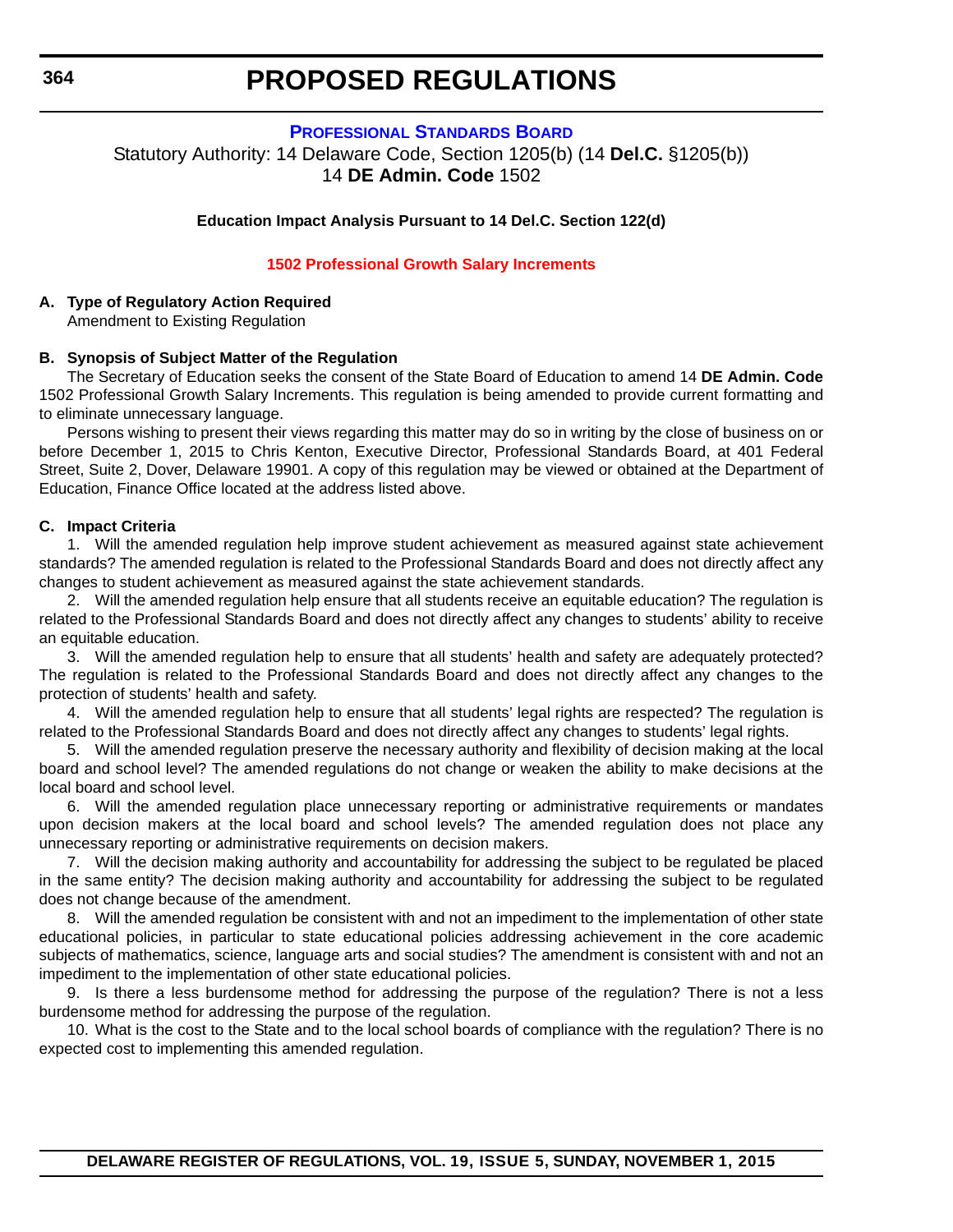### **1502 Professional Growth Graduate Level Salary Increments**

(Effective 7/1/04)

### **1.0 Content**

This regulation shall apply to professional growth graduate level salary increments for educators, pursuant to 14 **Del.C.** §1305 (a).

### *(Break in Continuity of Sections)*

### **4.0 Post Master's Degree Course Work**

- 4.1 Educators who hold an eligible master's degree from a regionally accredited college or university may accrue credits taken after the conferral date of their first master's degree toward salary increments toward a Master's Degree Plus 15 graduate credits, a Master's Degree Plus 30 graduate credits, a Master's Degree Plus 45 graduate credits, or a doctorate doctoral degree on the basic salary schedule for educators, set forth in 14 **Del.C.** §1305 (a). All credits taken must be graduate level and must be:
	- 4.1.1 Earned through a graduate level course of study clearly related to the educator's professional responsibilities and otherwise approved pursuant to 14 **Del.C**. Ch. 12, or
	- 4.1.2 Earned toward a second master's degree, or
	- 4.1.3 Matriculated graduate credits earned toward a doctorate doctoral degree.
- 4.2 Notwithstanding 4.1, graduate credits earned prior to the conferral of a master's degree may be applied toward movement on the salary schedule if the graduate credits are part of a Specialist Degree Program as long as the credits were earned after matriculating into the program.

### **5.0 Use of Undergraduate and Inservice Credits**

- 5.1 Educators entitled to rightward movement on the basic salary schedule for educators, set forth in 14 **Del.C.** §1305 (a), on the basis of inservice or undergraduate credits approved prior to July 1, 2004, shall continue to be entitled to such movement in the event of any future application for movement submitted after July 1, 2004.
	- 5.1.1 For example, an educator who holds a Bachelor's Plus 15 or a Bachelor's Plus 30 approved prior to July 1, 2004 and based entirely on inservice or undergraduate credits, shall be entitled to move to a Master's Degree Plus 15 or Master's Degree Plus 30, whichever is applicable, upon completion of a master's degree program.
	- 5.1.2 In order to use undergraduate credits toward a salary increment on the basic salary schedule for educators, set forth in 14 **Del.C.** §1305 (a), the credits must be completed by, and the application for salary increment submitted to, and approved by, the Department by June 30, 2004. Undergraduate credits will not be accepted for Plus 15, 30 or 45 salary increments after June 30, 2004.
	- 5.1.3 In order to use inservice credits toward a salary increment on the basic salary schedule for educators, set forth in 14 **Del.C.** §1305 (a), the credits must be completed by, and the application for salary increment submitted to, and approved by, the Department by June 30, 2004. Inservice credits will not be accepted for Plus 15, 30 or 45 salary increments after June 30, 2004.

### *(Break in Continuity of Sections)*

### **7.0 Acceptable Grades**

All grades for graduate level credit submitted for a professional growth salary increments must be a grade of "B" or better higher or satisfy the granting institution's standard for graduate level work. In the case of credits earned on a pass fail basis, a grade of "pass" is acceptable.

*(Break in Continuity of Sections)*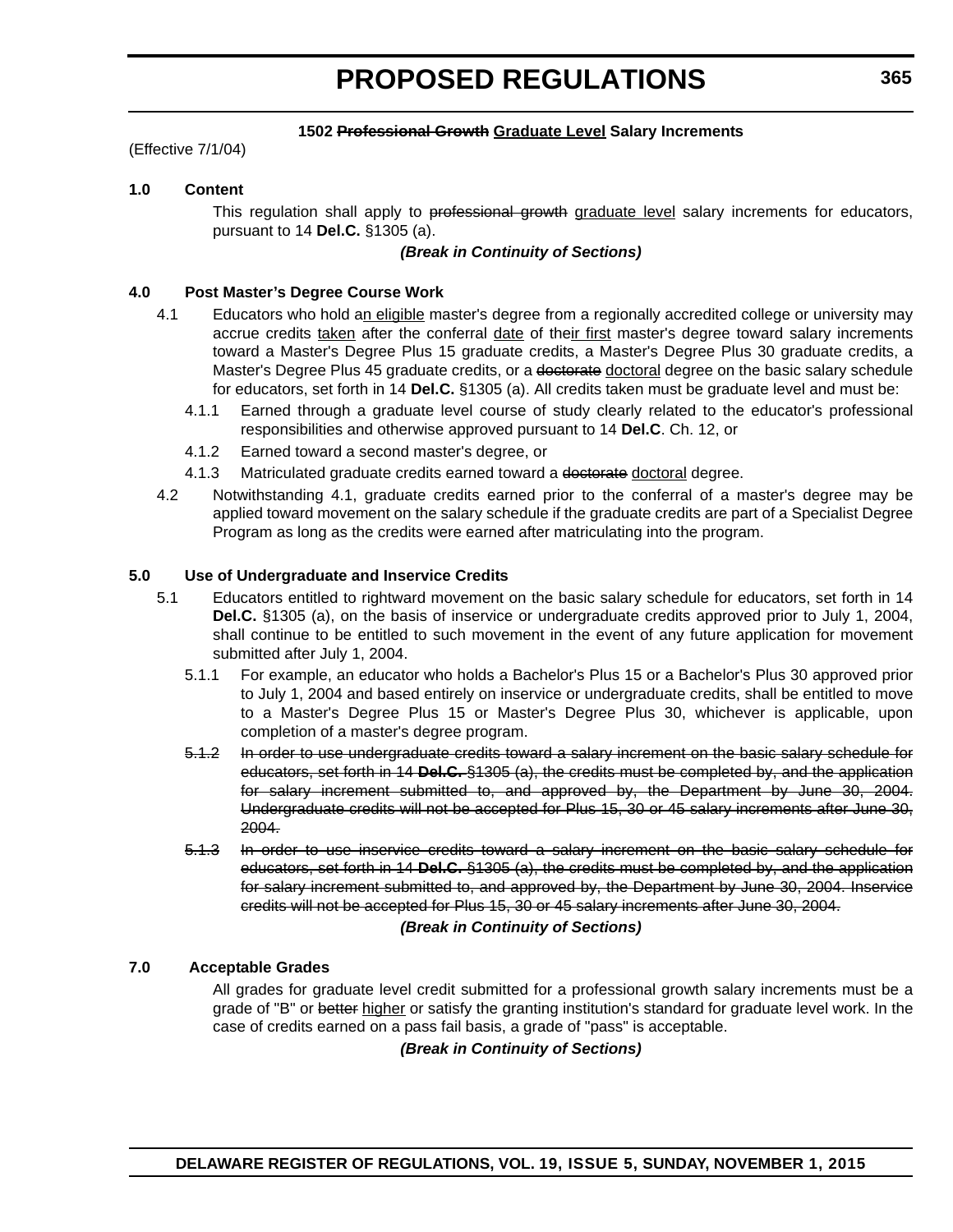### **10.0 Eligibility for Professional Growth Graduate Level Salary Increments**

- 10.1 Where applicable and available. Aan applicant for a professional growth graduate level salary increment must hold a Standard or Professional Status Certificate issued pursuant to General Regulations for Certification of Professional Public School Personnel and the specific regulations as adopted for certification effective July 1, 1993 through August 31, 2003, or an Initial, Continuing, or Advanced License issued by the Department in accordance with 14 **Del.C.**, Ch. 12, Subchapter III.
- 10.2 An educator employed on an Emergency Certificate pursuant to 14 **Del.C.** §1506 is eligible to receive a salary increment.

### **11.0 Acceptable Professional Degrees**

- 11.1 In order to be applicable to professional growth graduate level salary increments, master's and doctorate degrees must be directly related to an area or specialty in which the educator is employed, which has been identified as a critical needs area in K to 12 education, or which the district or charter school, if applicable, in which the educator is employed has requested the educator to pursue or as required by regulation.
- 11.2 Any such request from a district or charter school, if applicable, must be in writing and must be submitted with the completed application for a salary increment.

### **12.0 Application Procedures**

- 12.1 Upon completion of the credits required for movement on the basic salary schedule for educators, set forth in 14 **Del.C.** §1305(a), an applicant may apply for a salary increment. No applications will be considered prior to the completion of credits necessary for movement on the salary schedule.
	- 12.1.1 An applicant shall secure the proper form from the local school district or charter school office, complete the form, and return it to the school district office for transmittal to the Department. An applicant shall submit an electronic salary increment application through DEEDS.
	- 12.1.2 The applicant shall arrange for official transcripts to be submitted by the college or university directly to the Department or delivered by the applicant in an unopened, unaltered envelope. The applicant shall arrange for official transcripts (unopened and unaltered) to be submitted by the institution of higher learning directly to the employer's Human Resources Office. The application will be reviewed and either approved or denied by the employer. The Department in its discretion may also accept verification of an official transcript by other means if the authenticity of the transcript can be made.
	- 12.1.3 An application for a salary increment for the current fiscal year (July 1 to June 30) must be received in the Department no later than June 1. This date is necessary to allow adequate time for evaluation and notification to the district payroll office for salary adjustment. Applications received after June 1 will be approved effective the first day of the next fiscal year. If approved by the District/Charter, the application will be submitted to the Department for review and either denial or approval. Official transcripts must be submitted to the Department with the application.

### **13.0 Effective Date of Salary Adjustment**

- 13.1 The salary adjustment shall be made after the evaluation and approval of the candidate's application by the Department.
	- 13.1.1 The adjustment will be authorized to be made retroactive to the first of the month following the date certified by transcript or official grade slip as to when the program or credit was completed.
	- 13.1.2 This date is necessary to allow adequate time for evaluation and notification to the district payroll office for salary adjustment.
	- 13.1.3 Applications received after June 1 will be approved effective the first day of the next fiscal year.
- 13.2 Retroactive salary adjustment may be by a single payment or by payments divided equally among all the pay periods remaining in a current fiscal year as may be determined by the district or state fiscal officers.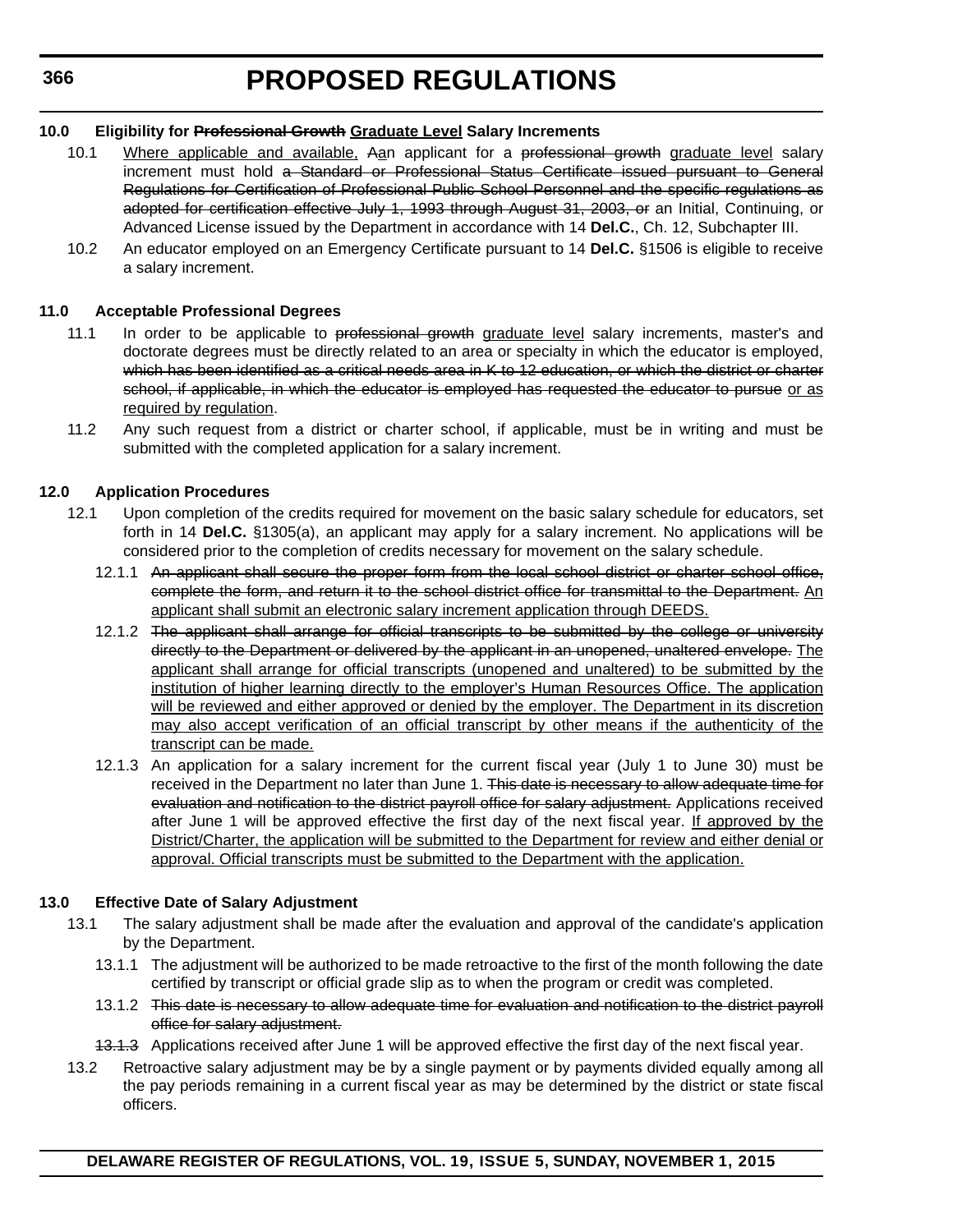<span id="page-22-0"></span>13.3 No salary increment shall be retroactive to a prior fiscal year.

**\*Please Note: As the rest of the sections were not amended they are not being published. A copy of the regulation is available at:**

### **[1502 Professional Growth Salary Increments](http://regulations.delaware.gov/register/november2015/proposed/19 DE Reg 364 11-01-15.htm)**

**[PROFESSIONAL STANDARDS BOARD](http://www.doe.k12.de.us/domain/172)** Statutory Authority: 14 Delaware Code, Section 1205(b) (14 **Del.C.** §1205(b)) 14 **DE Admin. Code** 1506 **Education Impact Analysis Pursuant to 14 Del.C. Section 122(d)**

### **[1506 Emergency Certificate](#page-3-0)**

### **A. Type of Regulatory Action Required**

Amendment to Existing Regulation

### **B. Synopsis of Subject Matter of the Regulation**

The Secretary of Education seeks the consent of the State Board of Education to amend 14 **DE Admin. Code** 1506 Emergency Certificate. This regulation is being amended to provide current formatting and to eliminate unnecessary language, as well as to allow the Department of Education the ability to process some Emergency Certificates automatically for those enrolled in an approved Alternate Routes program.

Persons wishing to present their views regarding this matter may do so in writing by the close of business on or before December 1, 2015 to Chris Kenton, Executive Director, Professional Standards Board, at 401 Federal Street, Suite 2, Dover, Delaware 19901. A copy of this regulation may be viewed or obtained at the Department of Education, Finance Office located at the address listed above.

### **C. Impact Criteria**

1. Will the amended regulation help improve student achievement as measured against state achievement standards? The amended regulation addresses student achievement by establishing standards for the issuance of a standard certificate to educators who have acquired the prescribed knowledge, skill, and/or education to practice in a particular area, to teach a particular subject, or to instruct a particular category of students to help ensure that students are instructed by educators who are highly qualified.

2. Will the amended regulation help ensure that all students receive an equitable education? The amended regulation helps to ensure that all teachers employed to teach students meet high standards and have acquired the prescribed knowledge, skill, and/or education to practice in a particular area, to teach a particular subject, or to instruct a particular category of students.

3. Will the amended regulation help to ensure that all students' health and safety are adequately protected? The regulation is related to the Professional Standards Board and does not directly affect any changes to the protection of students' health and safety.

4. Will the amended regulation help to ensure that all students' legal rights are respected? The regulation is related to the Professional Standards Board and does not directly affect any changes to students' legal rights.

5. Will the amended regulation preserve the necessary authority and flexibility of decision making at the local board and school level? The amended regulations do not change or weaken the ability to make decisions at the local board and school level.

6. Will the amended regulation place unnecessary reporting or administrative requirements or mandates upon decision makers at the local board and school levels? The amended regulation does not place any unnecessary reporting or administrative requirements on decision makers.

7. Will the decision making authority and accountability for addressing the subject to be regulated be placed in the same entity? The decision making authority and accountability for addressing the subject to be regulated does not change because of the amendment.

8. Will the amended regulation be consistent with and not an impediment to the implementation of other state educational policies, in particular to state educational policies addressing achievement in the core academic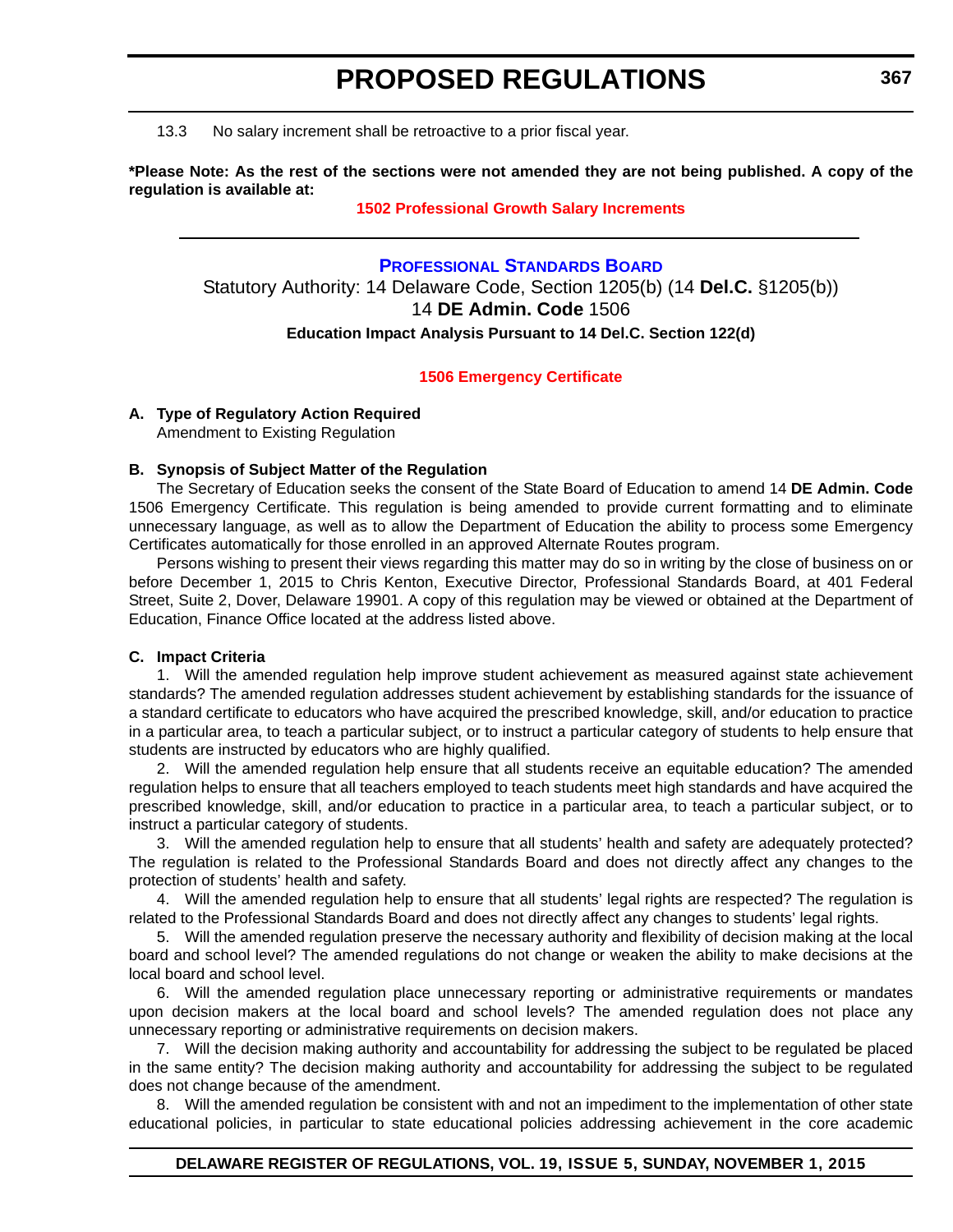subjects of mathematics, science, language arts and social studies? The amendment is consistent with and not an impediment to the implementation of other state educational policies.

9. Is there a less burdensome method for addressing the purpose of the regulation? There is not a less burdensome method for addressing the purpose of the regulation, and 14 **Del.C.** requires that we promulgate this regulation.

10. What is the cost to the State and to the local school boards of compliance with the regulation? There is no expected cost to implementing this amended regulation.

### **1506 Emergency Certificate** *(Break in Continuity of Sections)*

### **3.0 Issuance of Emergency Certificate**

### *(Break in Continuity Within Section)*

- 3.7 Transfer of Emergency Certificates to a New Employing Authority.
	- 3.7.1 Upon application by a new employing authority, the Department may approve the transfer of the Emergency Certificate if the following requirements are met:
		- 3.7.1.1 The new employing authority that hires an individual with a valid an Emergency Certificate requests prior to the expiration of the original emergency certificate, the continued approval of the Emergency Certificate through the remainder of the original term school year or requests an extension.

### *(Break in Continuity Within Section)*

- 3.8 Extension of Emergency Certificates
	- 3.8.1 The Emergency Certificate may be valid for up to two (2) consecutive school years. An employing authority must request an extension of the Emergency Certificate prior to June 30th November 1st.
	- 3.8.2 Emergency Certificates granted an extension shall expire on June 30<sup>th</sup> of the consecutive school year.
	- 3.8.3 Prior to June 30th November  $1^{st}$ , the employing authority shall review the Emergency Certificate and if considered necessary, the employing authority may apply to the Department for an extension for an additional school year.
	- 3.8.4 The Department may grant an extension of the Emergency Certificate if the following requirements are met:
		- 3.8.4.1 The employing authority submits a complete request and report prior to June 30th November 1st.

### *(Break in Continuity Within Section)*

### **4.0 Application Procedures**

4.1 The employing authority shall:

### *(Break in Continuity Within Section)*

- 4.1.3 Apply for the Emergency Certificate within sixty (60) calendar days of the individual's hire or new job assignment. However, the Department may issue an Emergency Certificate to an employed educator enrolled in an approved alternative routes for teacher licensure and certification program even if the employing authority fails to meet the 60-day request deadline.
- 4.1.4 Set forth a written plan with the application of the Emergency Certificate, verified by the individual and the employing authority. The plan must be designed to support and assist the individual in achieving the skills and knowledge necessary to meet the applicable certification requirements. The written plan is subject to Department approval. The written plan shall contain at a minimum the following:
	- 4.1.4.1 A listing of all the outstanding certification requirements necessary to obtain the standard certificate in the area for which the Emergency Certificate is requested including but not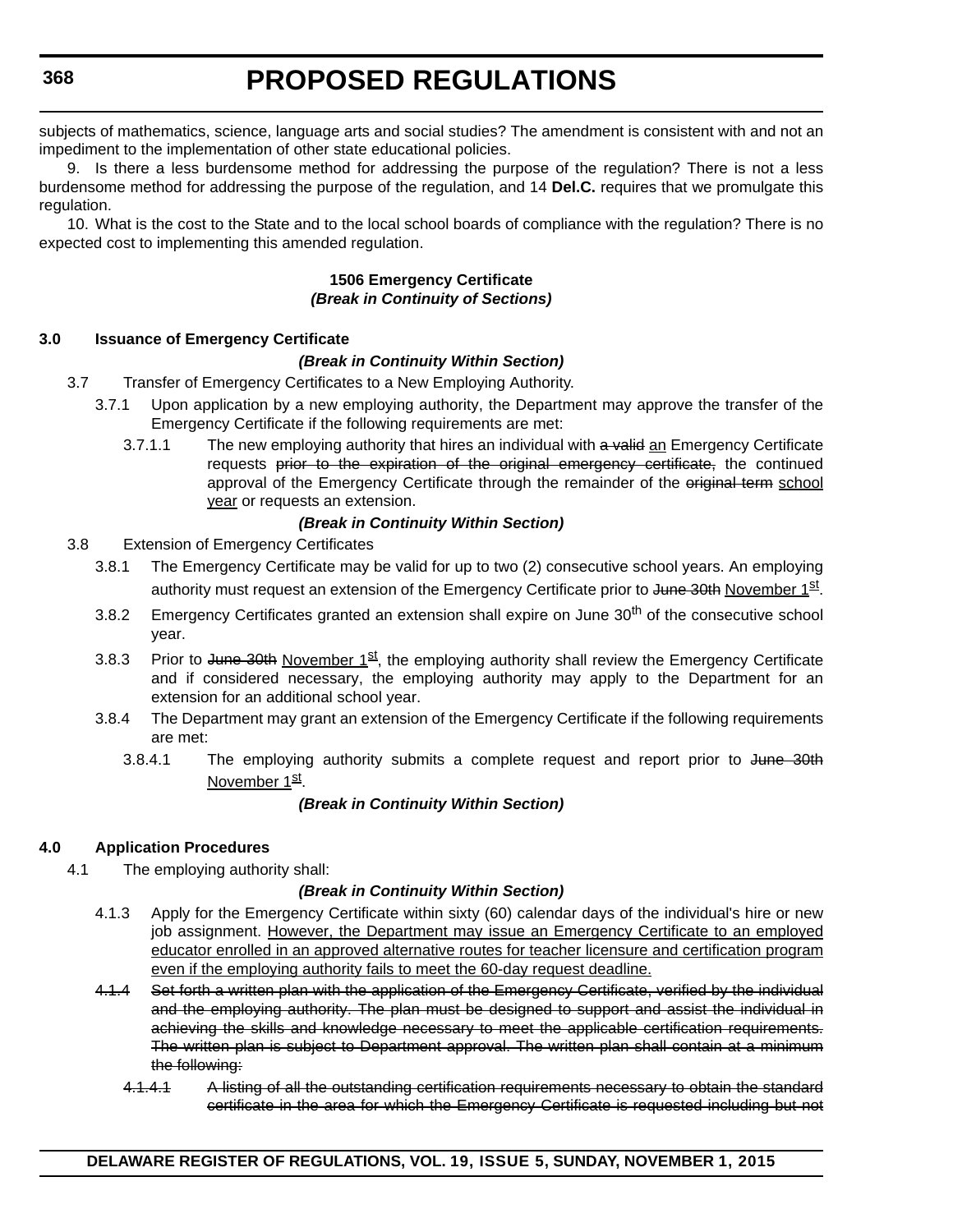limited to the specific examination of content knowledge such as Praxis II and any required course work, professional development, education or experience; and

- <span id="page-24-0"></span>4.1.4.2 The specific course work or professional development including the educational institution or provider the individual intends to use to fulfill the requirements; and
- 4.1.4.3 The anticipated time frame for the completion of the requirements; and
- 4.1.4.4 A specific listing of how the employing authority shall support and assist the individual in achieving the skills and knowledge necessary and completing the requirements.
- 4.2 Failure by the employing authority to fulfill the conditions set forth shall result in denial of the Emergency Certificate.

### **5.0 Employing Authority Report**

### *(Break in Continuity Within Section)*

5.2 Failure by tThe employing authority to shall fulfill the conditions set forth in 5.1 prior to June 30th November 1<sup>st</sup> shall result in the expiration of the Emergency Certificate.

**\*Please Note: As the rest of the sections were not amended, they are not being published. A copy of the regulation is available at:**

**[1506 Emergency Certificate](http://regulations.delaware.gov/register/november2015/proposed/19 DE Reg 367 11-01-15.htm)**

### **[DEPARTMENT OF HEALTH AND SOCIAL SERVICES](http://www.dhss.delaware.gov/dhss/dmma/)**

**DIVISION OF MEDICAID AND MEDICAL ASSISTANCE**

Statutory Authority: 31 Delaware Code, Section 512 (31 **Del.C.** §512)

### **PUBLIC NOTICE**

### **[Pharmaceutical Services Reimbursement – 340B Drug Products](#page-3-0)**

In compliance with the State's Administrative Procedures Act (APA - Title 29, Chapter 101 of the Delaware Code), 42 U.S.C., §1902(a)(13)(A) of the Social Security Act, 42 CFR §447.205, and under the authority of Title 31 of the Delaware Code, Chapter 5, Section 512, Delaware Health and Social Services (DHSS) / Division of Medicaid and Medical Assistance (DMMA) is proposing to amend the Delaware Title XIX Medicaid State Plan regarding Pharmaceutical Services, specifically, *to clarify reimbursement methodology for entities that purchase 340B drug products*.

Any person who wishes to make written suggestions, compilations of data, testimony, briefs or other written materials concerning the proposed new regulations must submit same to Glyne Williams, Planning, Policy and Quality Unit, Division of Medicaid and Medical Assistance, 1901 North DuPont Highway, P.O. Box 906, New Castle, Delaware 19720-0906 or by fax to 302-255-4425 by December 1, 2015.

The action concerning the determination of whether to adopt the proposed regulation will be based upon the results of Department and Division staff analysis and the consideration of the comments and written materials filed by other interested persons.

### **SUMMARY OF PROPOSAL**

The purpose of this notice is to advise the public that Delaware Health and Social Services (DHSS)/Division of Medicaid and Medical Assistance (DMMA) is proposing to amend the Title XIX Medicaid State Plan regarding Pharmaceutical Services, specifically, *to clarify reimbursement methodology for entities that purchase 340B drug products*.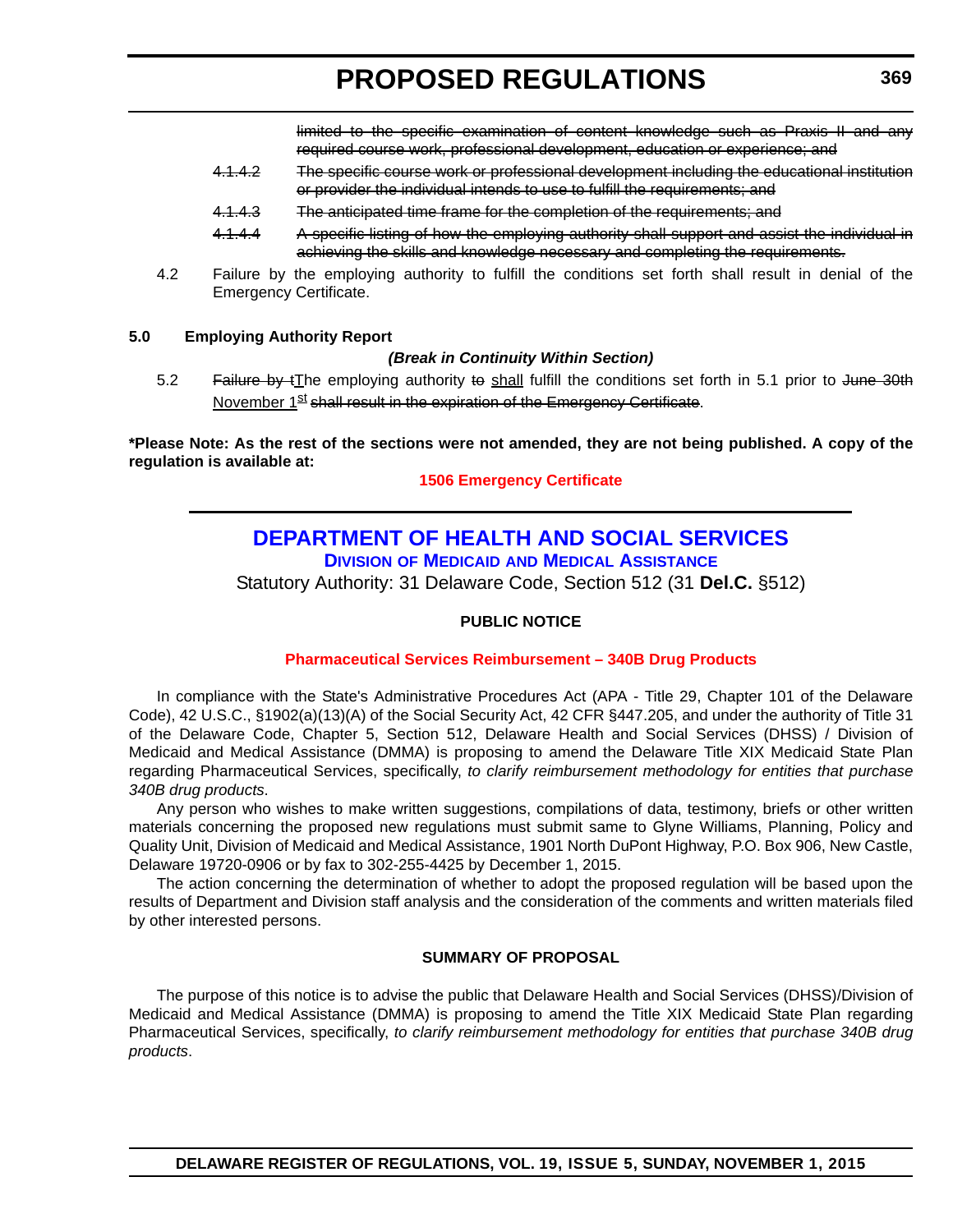### **Statutory Authority**

- Veterans Health Care Act of 1992, Public Law 102-585, Section 602, *limitations on prices of drugs purchased by certain clinics and hospitals*, as amended by the Patient Protection and Affordable Care Act (Pub. L. No. 111-148), Health Care and Education Reconciliation Act of 2010 (Pub. L. No. 111-152) and Medicare and Medicaid Extenders Act of 2010 (Public Law 111-309)
- 1927(a)(1) and 1927 (a)(4) of the Social Security Act, *authorizes state to enter directly into separate or supplemental rebate agreements with manufacturers*
- 1902(a)(19) of the Social Security Act*, care and services under a Medicaid state plan be provided in a manner consistent with simplicity of administration and the best interests of beneficiaries*
- Section 340 of the Public Health Service Act, 42 U.S.C. §256b, *imposes ceilings on prices drug manufacturers may charge for medications sold to specified health care facilities*
- 42 CFR PART 10*, 340B Drug Pricing Program*
- 42 CFR §440.120, *Prescribed drugs*
- 42 CFR §447.201, *State plan requirements*
- 42 CFR §447.205, *Public notice of changes in Statewide methods and standards for setting payment rates*

### **Background**

Under the Medicaid program, States may provide coverage of outpatient drugs as an optional service under section 1905(a)(12) of the Social Security Act (the Act). Section 1903(a) of the Act provides for Federal financial participation (FFP) in State expenditures for these drugs. In general, in order for payment to be made available under section 1903 for covered outpatient drugs, manufacturers must enter into a Medicaid drug rebate agreement as set forth in section 1927(a) of the Act. Section 1927 of the Act provides specific requirements for rebate agreements, drug pricing submission and confidentiality requirements, the formulas for calculating rebate payments, and requirements for States for covered outpatient drugs.

### *Medicaid Supplemental Drug Rebate Agreements*

The federal Omnibus Budget Reconciliation Act of 1990, section 4401 added §1927 to the Social Security Act. Section 1927 provides that States may enter separate or supplemental drug rebate agreements as long as such agreements achieve drug rebates equal to or greater than the drug rebates set forth in the Secretary's national rebate agreement with drug manufacturers, which is published at 56 F.R. 7049 (1991). Specifically, the drug rebate statute, at section 1927(a)(1) of the Social Security Act (Act), provides that "the Secretary may authorize a State to enter directly into agreements with a manufacturer." Also, section 1927(a)(4) of the Act provides that any drug rebate agreement between a State and drug manufacturers and in effect on November 5, 1990, may constitute a rebate agreement in compliance with the statute if the Centers for Medicare and Medicaid Services (CMS) determines that any such agreement "provides for rebates that are at least as large as the rebates otherwise required under this section." CMS accordingly believes that Congress intended that States that seek CMS approval under section 1927(a)(1) to enter directly into agreements with manufacturers must ensure that any such agreement will achieve drug rebates that are at least equal to the rebates set forth in the Secretary's rebate agreements with manufacturers. Currently, prescription drug manufacturers are required to enter into a rebate agreement.

### *Section 340B Drug Discount Program*

The drug rebate program was amended in November 1992 by Public Law 102-585, the Veterans' Health Care Act (VHCA) of 1992. Under VHCA, Congress created the 340B program which is administered by the Health Resources and Services Administration (HRSA), Office of Pharmacy Affairs (OPA). The 340B program requires manufacturers of drugs that are paid for by state Medicaid programs to enter into an agreement with HRSA to provide statutory discounts on drugs to "covered entities". This legislation was designed to establish price controls to limit the cost of drugs to Federal purchasers and to certain Federal grantees. It was a follow-up to the Medicaid Drug Rebate Program, enacted as part of the Omnibus Budget Reconciliation Act of 1990 (OBRA90). Title IV of the VHCA contains three sections—all of which deal with drug pricing issues:

- Section 601 is an introduction to general issues about drugs purchased by the Department of Veterans Affairs and other specific types of clinics and hospitals.
- Section 602 provides drug discounts to certain grantees and other eligible covered entities.

### **DELAWARE REGISTER OF REGULATIONS, VOL. 19, ISSUE 5, SUNDAY, NOVEMBER 1, 2015**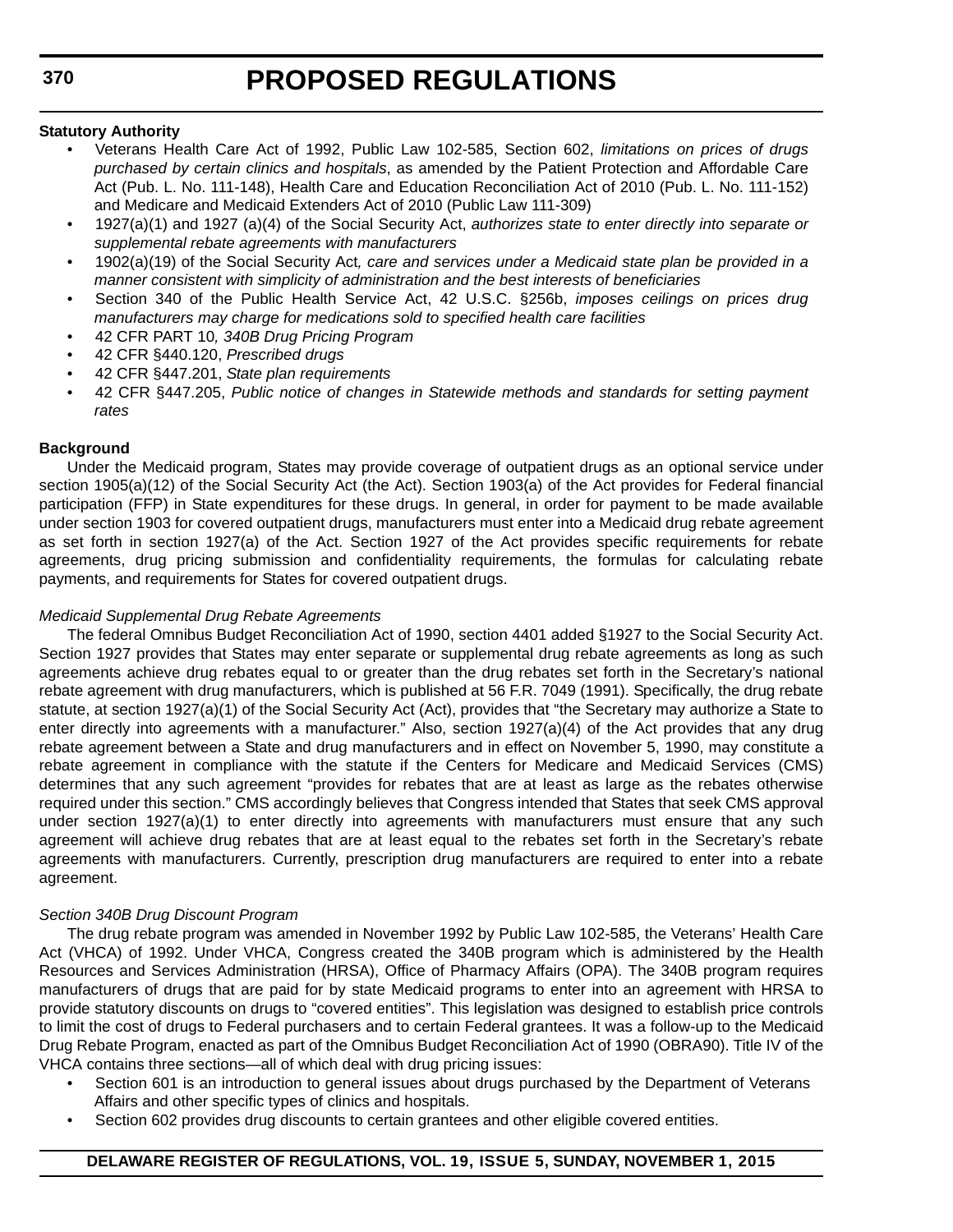• Section 603 establishes limitations on prices that a manufacturer may charge for drugs purchased by the Department of Veterans Affairs and certain other Federal agencies.

Section 602 of the VHCA enacted Section 340B of the Public Health Service (PHS) Act.

Section 340B of the Public Health Service Act, 42 U.S.C. §256b, "imposes ceilings on prices drug manufacturers may charge for medications sold to specified health care facilities." The 340B program requires manufacturers to enter into a Pharmaceutical Pricing Agreement (PPA) with the Secretary of Health and Human Services. Under the 340B program and in accordance with the PPA, pharmaceutical manufacturers agree to charge at or below statutorily defined prices, known as the 340B ceiling prices, for sales to qualified 340B entities.

When reimbursing for 340B-purchased drugs, State Medicaid agencies have a responsibility to accurately reimburse covered entities and appropriately claim Medicaid rebates from drug manufacturers. State Medicaid agencies can use pre-pay edits and post-pay reviews to ensure accurate reimbursements. With respect to rebates, State Medicaid agencies should exclude claims for 340B-purchased drugs (340B claims) from Medicaid rebate requests to prevent subjecting drug manufacturers to duplicate discounts (i.e., selling 340B-purchased drugs to covered entities at the discounted ceiling prices and providing Medicaid rebates on the same drugs).

Participation in the 340B program is voluntary; eligible entities must notify HRSA of their intention to participate by completing appropriate registration forms. Upon receipt and approval of the forms, HRSA adds the entity to its covered entity database, which is available on HRSA's web site. The 340B entity is responsible for alerting wholesalers and manufacturers of its participation and referring them to the database for confirmation so it can purchase covered outpatient drugs at or below the ceiling prices. The Section 340B Drug Discount Program is a complex program. Utilization of this program requires an understanding of detailed concepts of drug pricing and procurement.

### **Summary of Proposal**

#### *Rationale and Justification*

Among the services provided to recipients of services under the Delaware Medical Assistance Program (DMAP) are prescription drugs and related pharmacy services. Expenditures for pharmacy services are offset in part by rebate agreements with suppliers of prescription drugs.

Drug manufacturers use the potential for a 340B discounted price to dispute rebate payment. Pharmacy providers enrolled with the Delaware Medical Assistance Program (DMAP) have declared that they do not use public health service products. This policy change will formalize this process and prevent incurring additional operational costs/resources to collect rebates due the state.

#### *Purpose*

To add language to the Medicaid State plan to clarify that providers of pharmaceutical services who have access to 340B medications are not dispensing nor administering them to treat Medicaid patients. This will allow claims from these entities to be included in the Federal and supplemental rebate programs.

#### *Summary of Proposed Changes*

This SPA action addresses the need to ensure the state is able to meet the full scope of responsibilities to manage the Delaware Medical Assistance Program's interactions with the 340B program.

If implemented as proposed, this reimbursement methodology plan amendment will accomplish the following, effective January 1, 2016:

The amendment is to specifically prohibit the use of 340B-purchased medications for Medicaid patients. This will simplify the rebate program and eliminate one area for provider audits. Public health service providers have the ability to purchase medications at severely discounted prices. These products are excluded from all rebate programs associated with Medicaid patients. Based on HRSA guidelines, these contracted entities have the ability to include or exclude Medicaid patients from using these medications. If contracted entities chose to use drugs purchased via the 340B discount, they must only charge the actual acquisition cost and a professional dispensing fee, when the medication is dispensed, and not administered.

To date, with few exceptions, every contracted entity listed on the 340B participating providers' file has responded in writing that they do not use these products for Delaware Medicaid patients. The Affordable Care Act has added another level of complexity to this process by excluding some drugs based on specific diagnoses. The 340B program has become increasingly difficult to manage based on retrospective changes to the HRSA website as there are no tools to gather 340B prices nor is there any accountability mechanism to monitor if the drug was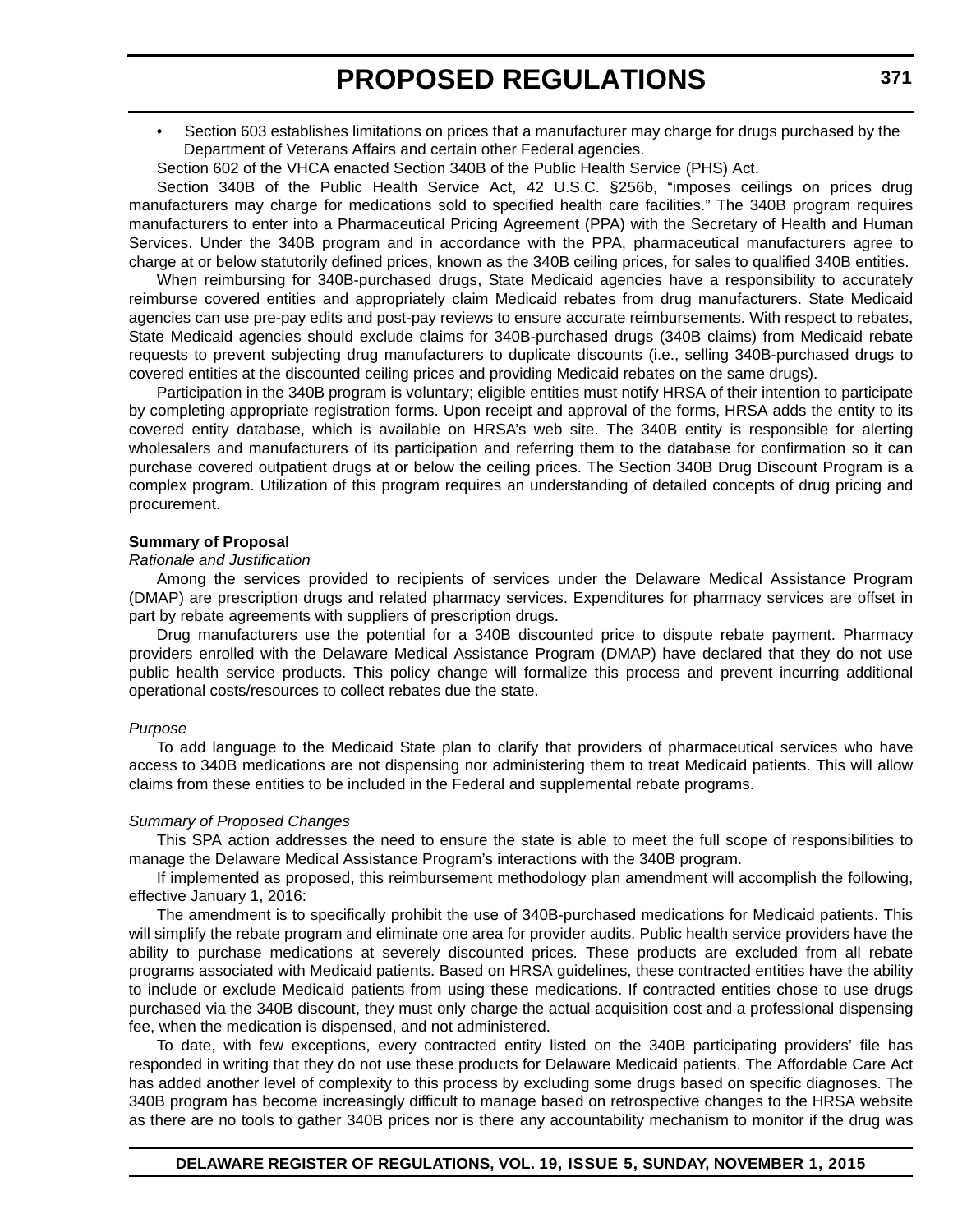**372**

# **PROPOSED REGULATIONS**

### purchased through a wholesaler or through the public health service process.

The agency's proposal involves no change in the definition of those eligible to receive pharmaceutical services, and the Medicaid prescribed drugs benefit available to eligible recipients remains the same.

### *Public Notice*

In accordance with the *federal* public notice requirements established at Section 1902(a)(13)(A) of the Social Security Act and 42 CFR 447.205 and the *state* public notice requirements of Title 29, Chapter 101 of the Delaware Code, Delaware Health and Social Services (DHSS)/Division of Medicaid and Medical Assistance (DMMA) gives public notice and provides an open comment period for thirty (30) days to allow all stakeholders an opportunity to provide input to the methods and standards governing payment methodology for pharmaceutical services. Comments must be received by 4:30 p.m. on December 1, 2015.

### *CMS Review and Approval*

The provisions of this draft state plan amendment (SPA) are subject to the Centers for Medicare and Medicaid Services (CMS) review and approval. The draft SPA page(s) may undergo further revisions before and after submittal to CMS based upon public comment and/or CMS feedback. The final version may be subject to significant change.

### *Provider Manual Update*

Also, upon CMS approval, the applicable Delaware Medical Assistance Program (DMAP) Provider Policy Specific Manuals will be updated. Manual updates, revised pages or additions to the provider manual are issued, as required, for new policy, policy clarification, and/or revisions to the DMAP program. Provider billing guidelines or instructions to incorporate any new requirement may also be issued. A newsletter system is utilized to distribute new or revised manual material and to provide any other pertinent information regarding manual updates.

### **Fiscal Impact Statement**

The proposed amendment is being implemented to clarify current practices attested to by DMAP pharmacy providers. Therefore, there is no impact on the General Fund.

#### **DMMA PROPOSED REGULATION #15-20 REVISION:**

 ATTACHMENT 4.19-B Page 14

### STATE PLAN UNDER TITLE XIX OF THE SOCIAL SECURITY ACT

### STATE: DELAWARE

### METHODS AND STANDARDS FOR ESTABLISHING PAYMENT RATES – OTHER TYPES OF CARE

### REIMBURSEMENT FOR PHARMACEUTICALS

### **Overview**

The Delaware Medical Assistance Program (DMAP) will reimburse pharmaceuticals using the lower of:

- The usual and customary (U & C) charge to the general public for the product,
- National Average Drug Acquisition Cost (NADAC) or if a NADAC is not available the Average Wholesale Price (AWP) minus 19%,
- A State-specific maximum allowable cost (DMAC) when the purchase price is not appropriately represented by either the NADAC or the Average Wholesale Price (AWP) minus 19%,
- The Federal Upper Limit (FUL) will not be used since the NADAC reflects the actual acquisition cost.

Entities that qualify for special purchasing under Section 602 of the Veterans Health Care Act of 1992<del>, Section 340-</del> B of the Public Health Service Act covered entities, selected disproportionate share hospitals and entities exempt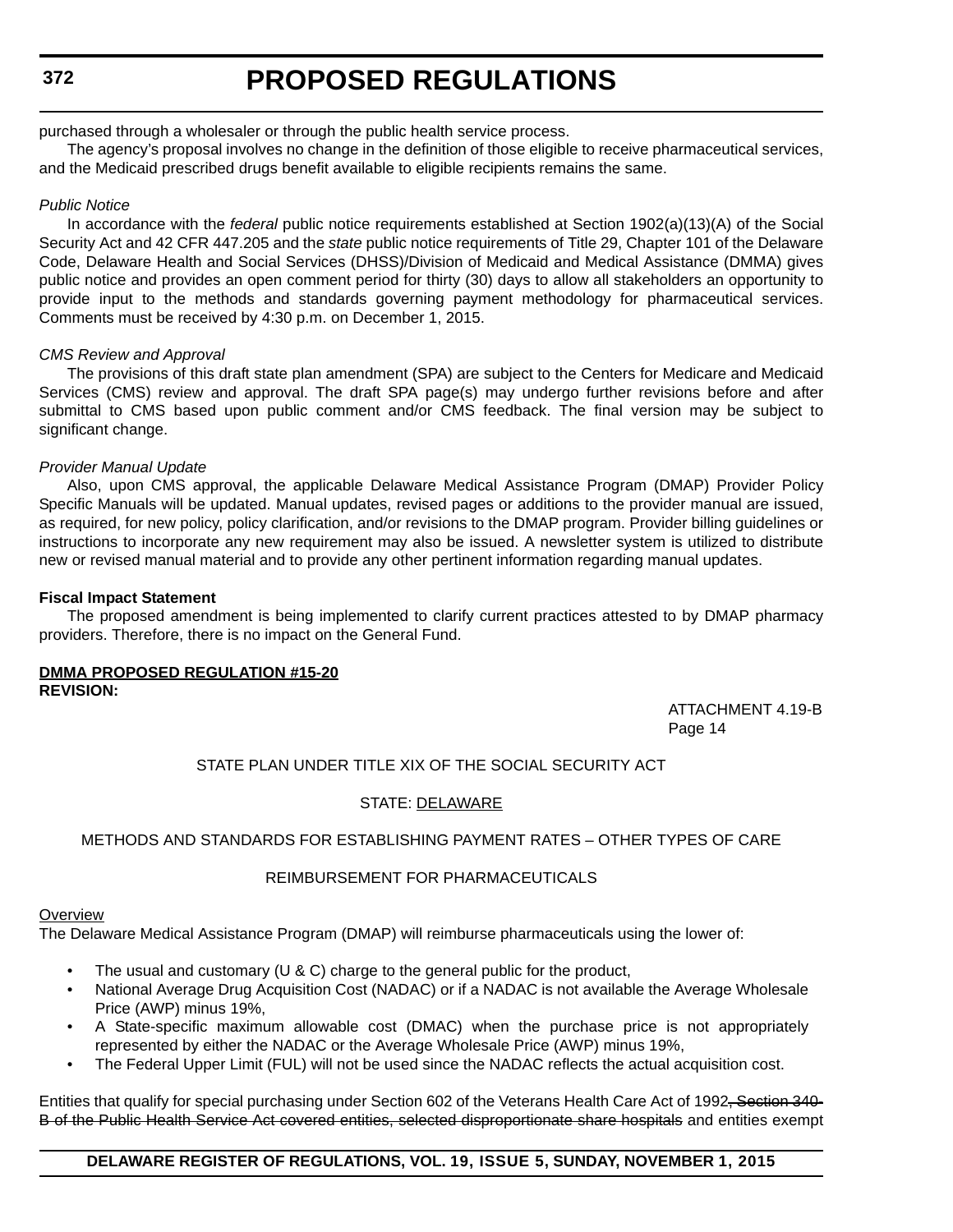<span id="page-28-0"></span>from the Robinson-Patman Price Discrimination Act of 1936 must charge the DMAP no more than their actual acquisition cost (AAC) plus a professional dispensing fee. The AAC must be supported by invoice and payment documentation.

Entities that purchase Section 340B of the Public Health Service Act products are prohibited from using their stock for DMAP patients either directly or through coverage of the Managed Care Organization.

### Professional Dispensing Fee

The professional dispensing fee rate is ten dollars (\$10.00). There is one-time professional fee per thirty (30)-day period unless the class of drugs is routinely prescribed for a limited number of days.

### **Definitions**

Delaware Maximum Allowable Cost (DMAC) - a maximum price set for reimbursement:

- when a single source product has Average Selling Prices provided by the manufacturer that indicates the AWP is exaggerated, or
- when the NADAC does not reflect the most current cost of a multiple source drug, or
- if a single provider agrees to a special price.

Any willing provider can dispense the product.

### **DIVISION OF MEDICAID [AND MEDICAL ASSISTANCE](http://www.dhss.delaware.gov/dhss/dmma/)** Statutory Authority: 31 Delaware Code, Section 512 (31 **Del.C.** §512)

### **PUBLIC NOTICE**

### **[Early and Periodic Screening, Diagnosis, and Treatment \(EPSDT\) Services - Mental Health Services](#page-3-0)**

In compliance with the State's Administrative Procedures Act (APA - Title 29, Chapter 101 of the Delaware Code), 42 CFR §447.205, and under the authority of Title 31 of the Delaware Code, Chapter 5, Section 512, Delaware Health and Social Services (DHSS) / Division of Medicaid and Medical Assistance (DMMA) is proposing to amend the Delaware Title XIX Medicaid State Plan regarding Early and Periodic Screening, Diagnosis, and Treatment (EPSDT) Services, specifically, *coverage and reimbursement methodologies for rehabilitative mental health services*.

Any person who wishes to make written suggestions, compilations of data, testimony, briefs or other written materials concerning the proposed new regulations must submit same to Glyne Williams, Planning, Policy and Quality Unit, Division of Medicaid and Medical Assistance, 1901 North DuPont Highway, P.O. Box 906, New Castle, Delaware 19720-0906 or by fax to 302-255-4425 by December 1, 2015. Please identify in the subject line: EPSDT – Mental Health Services.

The action concerning the determination of whether to adopt the proposed regulation will be based upon the results of Department and Division staff analysis and the consideration of the comments and written materials filed by other interested persons.

### **SUMMARY OF PROPOSAL**

The purpose of this notice is to advise the public that Delaware Health and Social Services/Division of Medicaid and Medical Assistance (DHSS/DMMA) proposes to amend the Title XIX Medicaid State Plan regarding the Early and Periodic Screening, Diagnosis, and Treatment (EPSDT) Program, specifically, *coverage and reimbursement methodologies for rehabilitative mental health services*.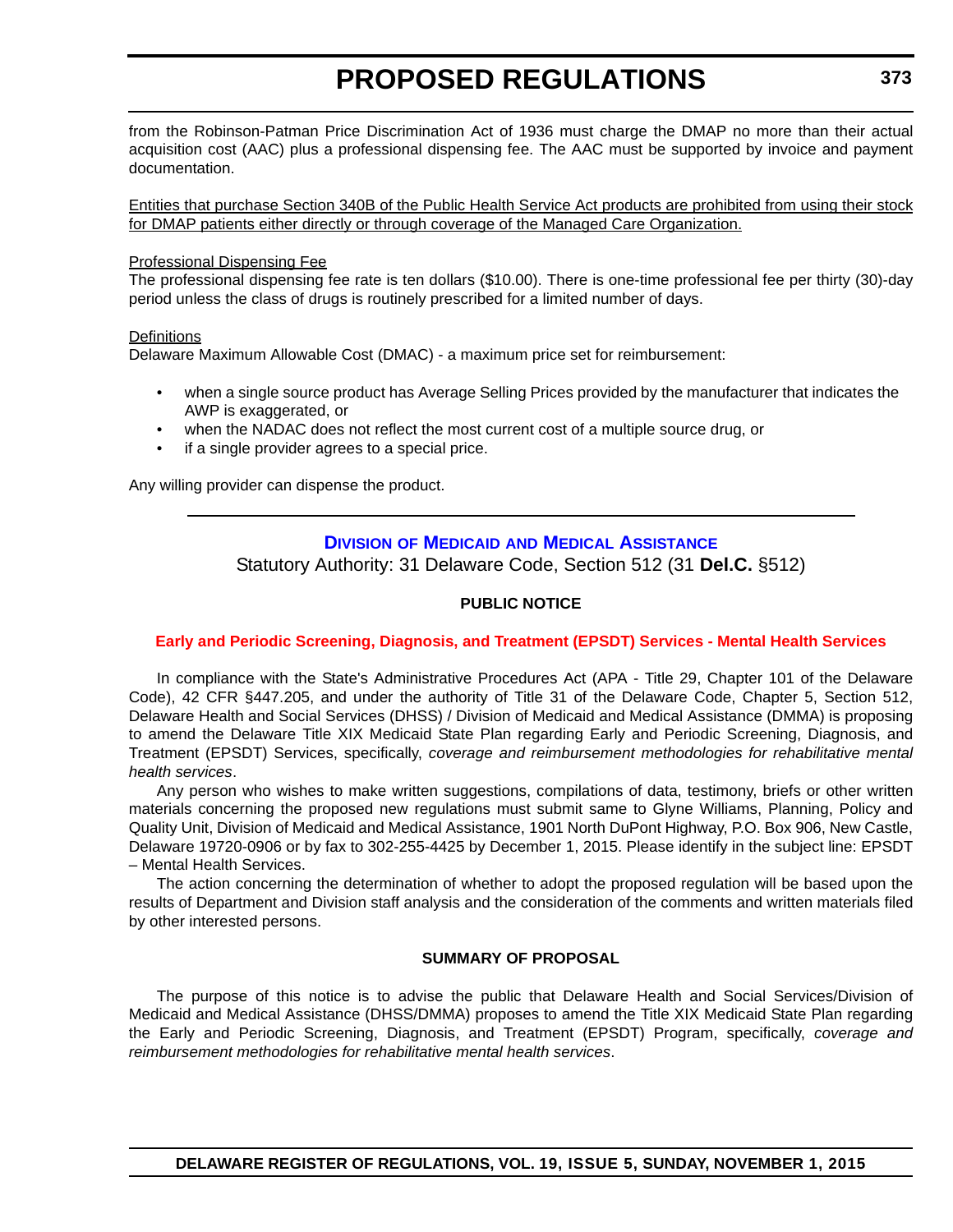#### **Statutory Authority**

- Section 1905(r) of the Social Security Act, *Early and Periodic Screening, Diagnostic, and Treatment Services*
- 42 CFR §441 Subpart B, *Early and Periodic Screening, Diagnostic, and Treatment (EPSDT) of Individuals under Age 21*
- 42 CFR §440.60, *Medical or other remedial care provided by licensed practitioners*
- 42 CFR §440.130, *Diagnostic, screening, preventive, and rehabilitative services*
- 42 CFR §447.205*, Public notice of changes in statewide methods and standards for setting payment rates*
- State Medicaid Manual, Section 5010, *Early and Periodic Screening, Diagnostic, and Treatment Services*

### **Background**

### *Early and Periodic Screening, Diagnostic, and Treatment Services*

The Medicaid program's benefit for children and adolescents is known as Early and Periodic Screening, Diagnostic, and Treatment services, or EPSDT. Under federal Medicaid law at 42 U.S.C. § 1396d(r) [1905(r) of the Social Security Act], EPSDT provides a comprehensive array of prevention, diagnostic, and treatment services for low-income infants, children and adolescents under age 21, as specified in Section 1905(r) of the Social Security Act (the Act). The EPSDT benefit is more robust than the Medicaid benefit for adults and is designed to assure that children receive early detection and care, so that health problems are averted or diagnosed and treated as early as possible. The goal of EPSDT is to assure that individual children get the health care they need when they need it – the right care to the right child at the right time in the right setting.

Within the scope of EPSDT benefits under the federal Medicaid law, states are required to cover any service that is medically necessary "to correct or ameliorate a defect, physical or mental illness, or a condition identified by screening," whether or not the service is covered under the Delaware Medicaid State Plan. The services covered under EPSDT are limited to those within the scope of the category of services listed in the federal law at 42 U.S.C. § 1396d (a) [1905(a) of the Social Security Act].

States have an affirmative obligation to make sure that Medicaid-eligible children and their families are aware of EPSDT and have access to required screenings and necessary treatment services. States also have broad flexibility to determine how to best ensure such services are provided. In general, they either administer the benefit outright (through fee-for-service arrangements) or provide oversight to private entities with whom they have contracted to administer the benefit (e.g., managed care entities). States must arrange (directly or through delegations or contracts) for children to receive the physical, mental, vision, hearing, and dental services they need to treat health problems and conditions.

### *Medicaid Rehabilitative Services*

Treatment for mental health and substance use issues and conditions is available under a number of Medicaid service categories, including hospital and clinic services, physician services, and services provided by a licensed professional such as a psychologist. States should also make use of rehabilitative services. While rehabilitative services can meet a range of children's treatment needs, they can be particularly critical for children with mental health and substance use issues. Rehabilitative services are defined to include:

*any medical or remedial services (provided in a facility, a home, or other setting) recommended by a physician or other licensed practitioner of the healing arts within the scope of their practice under State law, for the maximum reduction of physical or mental disability and restoration of an individual to the best possible functional level.*

Like other services covered under EPSDT, rehabilitative services need not actually cure a disability or completely restore an individual to a previous functional level. Rather, such services are covered when they ameliorate a physical or mental disability, as discussed above. Moreover, determinations of whether a service is rehabilitative must take into consideration that a child may not have attained the ability to perform certain functions. That is, a child's rehabilitative services plan of care should reflect goals appropriate for the child's developmental stage.

Depending on the interventions that the individual child needs, services that can be covered as rehabilitative services include:

• Community-based crisis services, such as mobile crisis teams, and intensive outpatient services;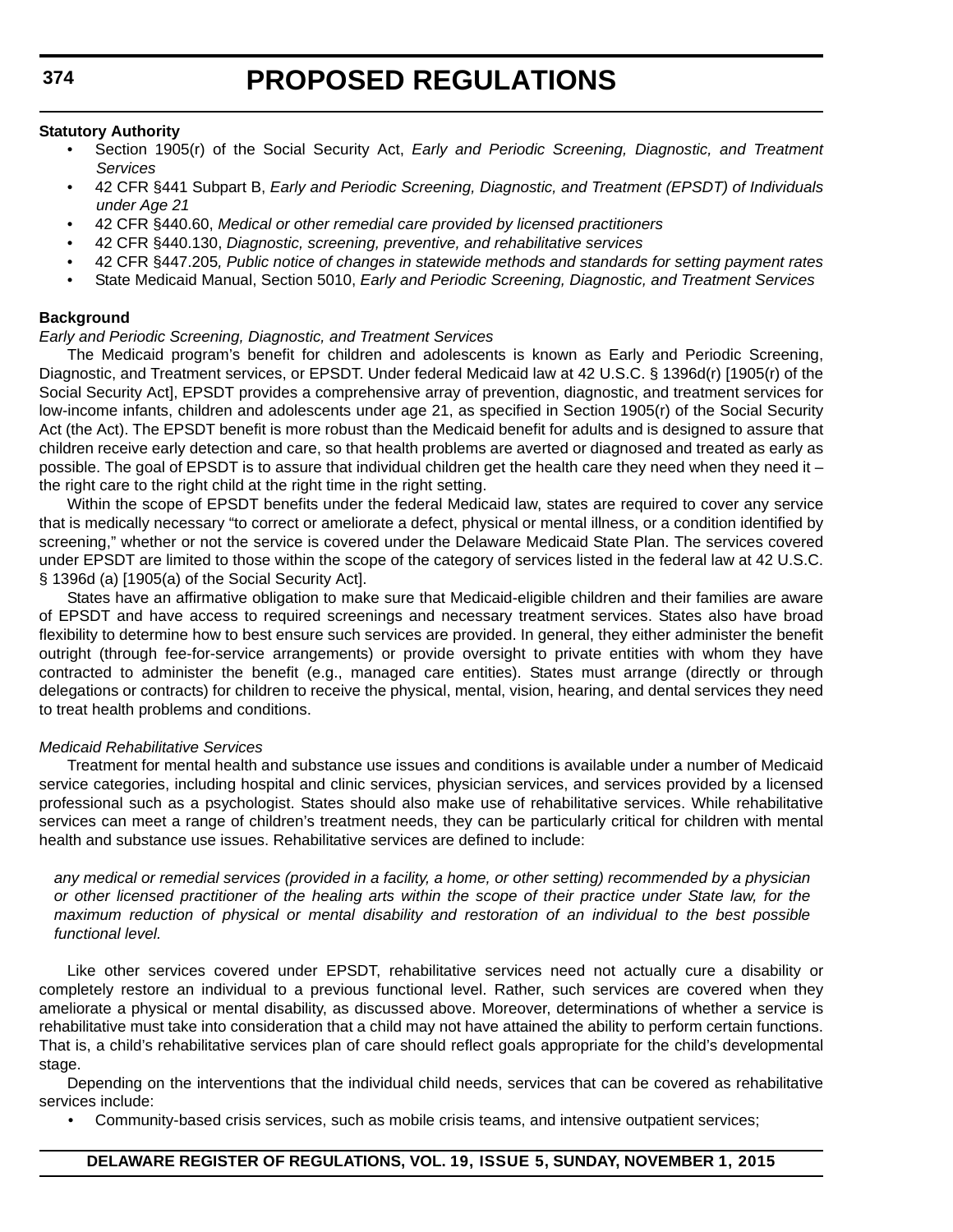- Individualized mental health and substance use treatment services, including in non-traditional settings such as a school, a workplace or at home;
- Medication management;
- Counseling and therapy, including to eliminate psychological barriers that would impede development of community living skills; and
- Rehabilitative equipment, for instance daily living aids.

With respect to the provision of rehabilitative services, including those noted above, CMS requires more specificity of providers and services due to the wide spectrum of rehabilitative services coverable under the broad definition. CMS would expect a state to include in their State Plan the services, and providers with their qualifications, as well as a reimbursement methodology for each service it provides.

### **Summary of Proposal**

*Note: This Mental Health Services state plan amendment (SPA) is first of three (3) proposed SPA actions related to Medicaid rehabilitative services for individuals under age 21 to clarify coverage and payment methodology under the Early and Periodic Screening, Diagnosis, and Treatment (EPSDT) program.*

### *Purpose*

The purpose of this notice is to clarify service descriptions, reimbursement methodologies, and provider qualifications for rehabilitative mental health services under the Early and Periodic Screening, Diagnosis, and Treatment (EPSDT) State Plan and to request comments from the public.

On February 23, 2011, the Centers for Medicare and Medicaid Services (CMS) sent a companion letter to the Division of Medicaid and Medical Assistance (DMMA) concerning a previously approved State Plan Amendment #08-004, School-Based Health Services. CMS performed a program analysis of corresponding coverage sections not originally submitted with this SPA. This analysis revealed concerns regarding the monthly bundled rates for rehabilitative child mental health and substance use disorder services under the EPSDT program. CMS determined that the service descriptions and reimbursement language for rehabilitative child mental health and substance use disorder services fails to comply with 42 CFR 430.10 and 42 CFR 447.252 which implement in part Section 1902(a)(30)(A) of the Social Security Act, to require collectively that States comprehensively describe the methodologies that they use to reimburse service providers. The methodologies must be understandable, clear, unambiguous, and auditable.

### *Proposal*

In order to comport with 42 CFR 430.10 and 42 CFR 447.252, DMMA proposes to clarify existing rehabilitative mental health services and reimbursement methodology language currently described at Attachment 3.1-A and Attachment 4.19-B in the Delaware Medicaid State Plan by:

- defining the reimbursable unit of service;
- describing payment limitations;
- providing a reference to the provider qualifications per the State Plan;
- publishing location to access State developed fee schedule rates.

The agency's proposal involves no change in the definition of those eligible to receive mental health services benefit under the Medicaid Early and Periodic Screening, Diagnosis, and Treatment (EPSDT) Program, and the mental health services benefit available to eligible recipients remains the same.

### *Summary of Proposed Changes*

The proposed Medicaid Rehabilitative Mental Health Services SPA clarifies coverage for outpatient and residential mental health services for children under the Medicaid program including care by unlicensed practitioners and Evidence-Based Practices (EBPs). If implemented as proposed, the coverage and reimbursement methodology plan amendments will accomplish the following, effective July 1, 2016:

Crisis intervention for children, unlicensed mental health practitioners (including Community Psychiatric Support and Treatment, Psychosocial Rehabilitation, and family peer support services) and all residential programs providing children's mental health services to reflect the current rehabilitative services not covered under other Medicaid authorities. The rates for these services will be set using the same modeled rate methodology as the Division of Substance Abuse and Mental Health (DSAMH) PROMISE *(Promoting Optimal*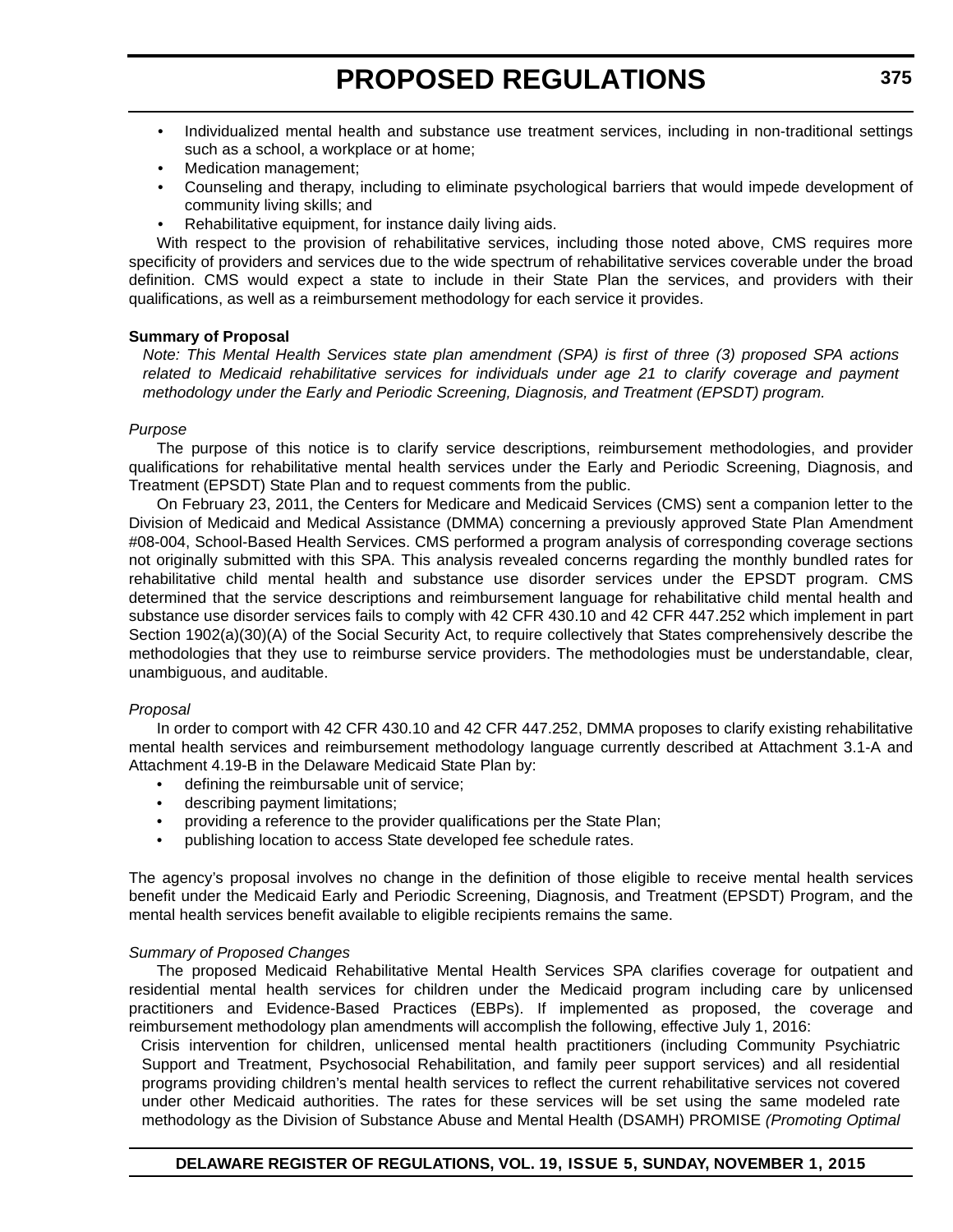*Mental Health for Individuals through Supports and Empowerment)* fee schedule for unlicensed practitioners and programs. The rates may vary from PROMISE depending upon the need for adaptions to the rates for accessibility of services by children and differences in service delivery.

### *Public Notice*

In accordance with the *federal* public notice requirements established at Section 1902(a)(13)(A) of the Social Security Act and 42 CFR 447.205 and the *state* public notice requirements of Title 29, Chapter 101 of the Delaware Code, Delaware Health and Social Services (DHSS)/Division of Medicaid and Medical Assistance (DMMA) gives public notice and provides an open comment period for thirty (30) days to allow all stakeholders an opportunity to provide input to the methods and standards governing payment methodology for rehabilitative mental health services under the Early and Periodic Screening, Diagnosis, and Treatment (EPSDT) program. Comments must be received by 4:30 p.m. on December 1, 2015.

### *CMS Review and Approval*

The provisions of this draft state plan amendment (SPA) are subject to the Centers for Medicare and Medicaid Services (CMS) review and approval. The draft SPA page(s) may undergo further revisions before and after submittal to CMS based upon public comment and/or CMS feedback. The final version may be subject to significant change.

### *Provider Manual Update*

Also, upon CMS approval, the applicable Delaware Medical Assistance Program (DMAP) Provider Policy Specific Manuals will be updated. Manual updates, revised pages or additions to the provider manual are issued, as required, for new policy, policy clarification, and/or revisions to the DMAP program. Provider billing guidelines or instructions to incorporate any new requirement may also be issued. A newsletter system is utilized to distribute new or revised manual material and to provide any other pertinent information regarding manual updates.

### **Fiscal Impact Statement**

The purpose of this state plan amendment is to update and reorganize both the services (Attachment 3.1-A) and reimbursement (Attachment 4.19-B) sections of the Medicaid State Plan that primarily address rehabilitative services early and periodic screening, diagnostic, and treatment (EPSDT) program.

This amendment is not for the purpose of making program changes. Rather, this is part of DHSS/DMMA's continuing effort in working with CMS to assure the reimbursement pages clearly correspond to the service sections of the state plan and to implement the required wording regarding fee schedules and the dates for which reimbursement rates were set for these services. There are no intended content changes other than improved descriptions.

The proposed amendment imposes no increase in cost on the General Fund as the proposed services in this State plan amendment will be budget neutral.

Federal budget impact for federal fiscal years 2016 and 2017 is projected as follows:

| Federal Fiscal Year 2016 | Federal Fiscal Year 2017 |
|--------------------------|--------------------------|
| \$195,802,39             | \$837,865,32             |

**\*Please Note: Due to the size of the proposed regulation, it is not being published here. A copy of the regulation is available at:**

**[Early and Periodic Screening, Diagnosis, and Treatment \(EPSDT\) Services - Mental Health Services](http://regulations.delaware.gov/register/november2015/proposed/19 DE Reg 373 11-01-15.htm)**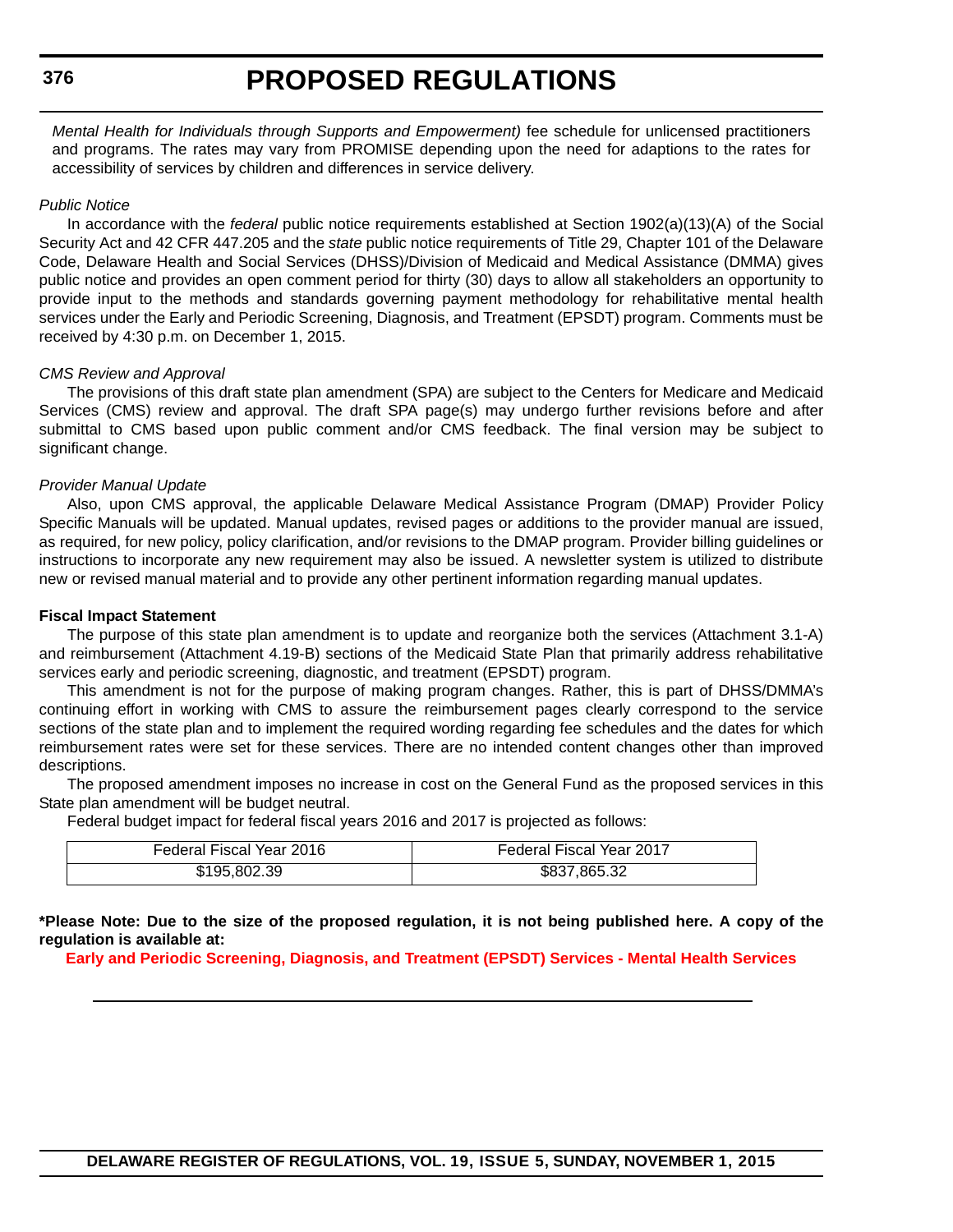### <span id="page-32-0"></span>**DIVISION OF MEDICAID [AND MEDICAL ASSISTANCE](http://www.dhss.delaware.gov/dhss/dmma/)** Statutory Authority: 31 Delaware Code, Section 512 (31 **Del.C.** §512)

### **PUBLIC NOTICE**

#### **[Early and Periodic Screening, Diagnosis, and Treatment \(EPSDT\) Services - Substance Use Disorder](#page-3-0)  Services**

In compliance with the State's Administrative Procedures Act (APA - Title 29, Chapter 101 of the Delaware Code), 42 CFR §447.205, and under the authority of Title 31 of the Delaware Code, Chapter 5, Section 512, Delaware Health and Social Services (DHSS) / Division of Medicaid and Medical Assistance (DMMA) is proposing to amend the Delaware Title XIX Medicaid State Plan regarding Early and Periodic Screening, Diagnosis, and Treatment (EPSDT) Services, specifically, *coverage and reimbursement methodologies for Medicaid rehabilitative substance use disorder services*.

Any person who wishes to make written suggestions, compilations of data, testimony, briefs or other written materials concerning the proposed new regulations must submit same to Glyne Williams, Planning, Policy and Quality Unit, Division of Medicaid and Medical Assistance, 1901 North DuPont Highway, P.O. Box 906, New Castle, Delaware 19720-0906 or by fax to 302-255-4425 by December 1, 2015. Please identify in the subject line: EPSDT – Substance Use Disorder Services.

The action concerning the determination of whether to adopt the proposed regulation will be based upon the results of Department and Division staff analysis and the consideration of the comments and written materials filed by other interested persons.

### **SUMMARY OF PROPOSAL**

The purpose of this notice is to advise the public that Delaware Health and Social Services/Division of Medicaid and Medical Assistance (DHSS/DMMA) proposes to amend the Title XIX Medicaid State Plan regarding the Early and Periodic Screening, Diagnosis, and Treatment (EPSDT) Program, specifically, *coverage and reimbursement methodologies for Medicaid rehabilitative substance use disorder services*.

### **Statutory Authority**

- Section 1905(r) of the Social Security Act, *Early and Periodic Screening, Diagnostic, and Treatment Services*
- 42 CFR §441 Subpart B, *Early and Periodic Screening, Diagnostic, and Treatment (EPSDT) of Individuals under Age 21*
- 42 CFR §440.60, *Medical or other remedial care provided by licensed practitioners*
- 42 CFR §440.130, *Diagnostic, screening, preventive, and rehabilitative services*
- 42 CFR §447.205*, Public notice of changes in statewide methods and standards for setting payment rates*
- State Medicaid Manual, Section 5010, *Early and Periodic Screening, Diagnostic, and Treatment Services*

### **Background**

#### *Early and Periodic Screening, Diagnostic, and Treatment Services*

The Medicaid program's benefit for children and adolescents is known as Early and Periodic Screening, Diagnostic, and Treatment services, or EPSDT. Under federal Medicaid law at 42 U.S.C. § 1396d(r) [1905(r) of the Social Security Act], EPSDT provides a comprehensive array of prevention, diagnostic, and treatment services for low-income infants, children and adolescents under age 21, as specified in Section 1905(r) of the Social Security Act (the Act). The EPSDT benefit is more robust than the Medicaid benefit for adults and is designed to assure that children receive early detection and care, so that health problems are averted or diagnosed and treated as early as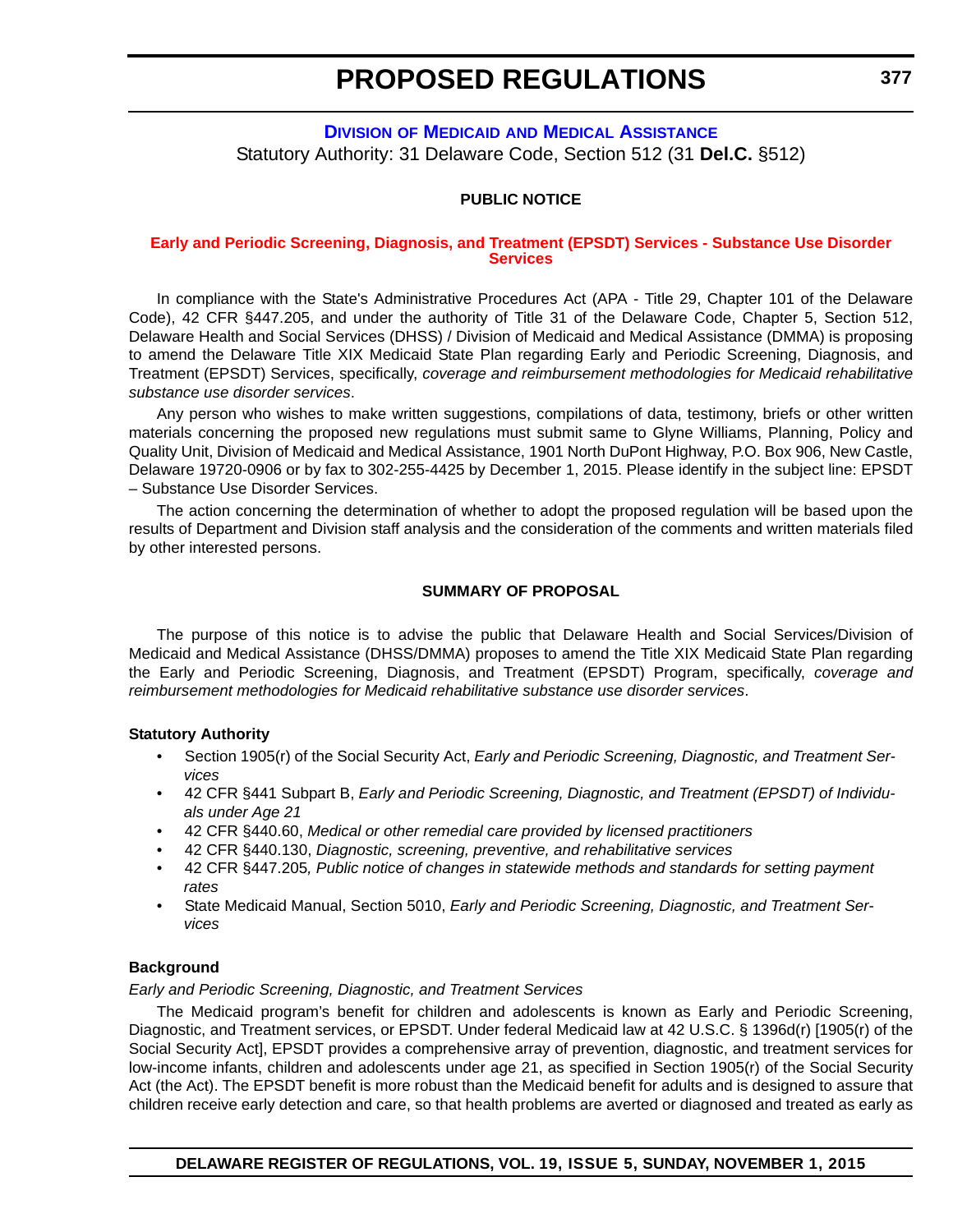possible. The goal of EPSDT is to assure that individual children get the health care they need when they need it – the right care to the right child at the right time in the right setting.

Within the scope of EPSDT benefits under the federal Medicaid law, states are required to cover any service that is medically necessary "to correct or ameliorate a defect, physical or mental illness, or a condition identified by screening," whether or not the service is covered under the Medicaid State Plan. The services covered under EPSDT are limited to those within the scope of the category of services listed in the federal law at 42 U.S.C. §1396d (a) [1905(a) of the Social Security Act].

States have an affirmative obligation to make sure that Medicaid-eligible children and their families are aware of EPSDT and have access to required screenings and necessary treatment services. States also have broad flexibility to determine how to best ensure such services are provided. In general, they either administer the benefit outright (through fee-for-service arrangements) or provide oversight to private entities with whom they have contracted to administer the benefit (e.g., managed care entities). States must arrange (directly or through delegations or contracts) for children to receive the physical, mental, vision, hearing, and dental services they need to treat health problems and conditions.

### *Medicaid Rehabilitative Services*

Treatment for mental health and substance use issues and conditions is available under a number of Medicaid service categories, including hospital and clinic services, physician services, and services provided by a licensed professional such as a psychologist. States also make use of rehabilitative services. While rehabilitative services can meet a range of children's treatment needs, they can be particularly critical for children with mental health and substance use issues. Rehabilitative services are defined to include:

*any medical or remedial services (provided in a facility, a home, or other setting) recommended by a physician or other licensed practitioner of the healing arts within the scope of their practice under State law, for the maximum reduction of physical or mental disability and restoration of an individual to the best possible functional level.*

Like other services covered under EPSDT, rehabilitative services need not actually cure a disability or completely restore an individual to a previous functional level. Rather, such services are covered when they ameliorate a physical or mental disability, as discussed above. Moreover, determinations of whether a service is rehabilitative must take into consideration that a child may not have attained the ability to perform certain functions. That is, a child's rehabilitative services plan of care should reflect goals appropriate for the child's developmental stage.

Depending on the interventions that the individual child needs, services that can be covered as rehabilitative services include:

- Community-based crisis services, such as mobile crisis teams, and intensive outpatient services;
- Individualized mental health and substance use treatment services, including in non-traditional settings such as a school, a workplace or at home;
- Medication management;
- Counseling and therapy, including to eliminate psychological barriers that would impede development of community living skills; and
- Rehabilitative equipment, for instance daily living aids.

With respect to the provision of rehabilitative services, including those noted above, CMS requires more specificity of providers and services due to the wide spectrum of rehabilitative services coverable under the broad definition. CMS expects a state to include in their State Plan the services, and providers with their qualifications, as well as a reimbursement methodology for each service it provides.

### **Summary of Proposal**

*Note: This Substance Use Disorder Services (SUDs) state plan amendment (SPA) is second of three (3) proposed SPA actions related to Medicaid rehabilitative services for individuals under age 21 to clarify coverage and payment methodology under the Early and Periodic Screening, Diagnosis, and Treatment (EPSDT) program.*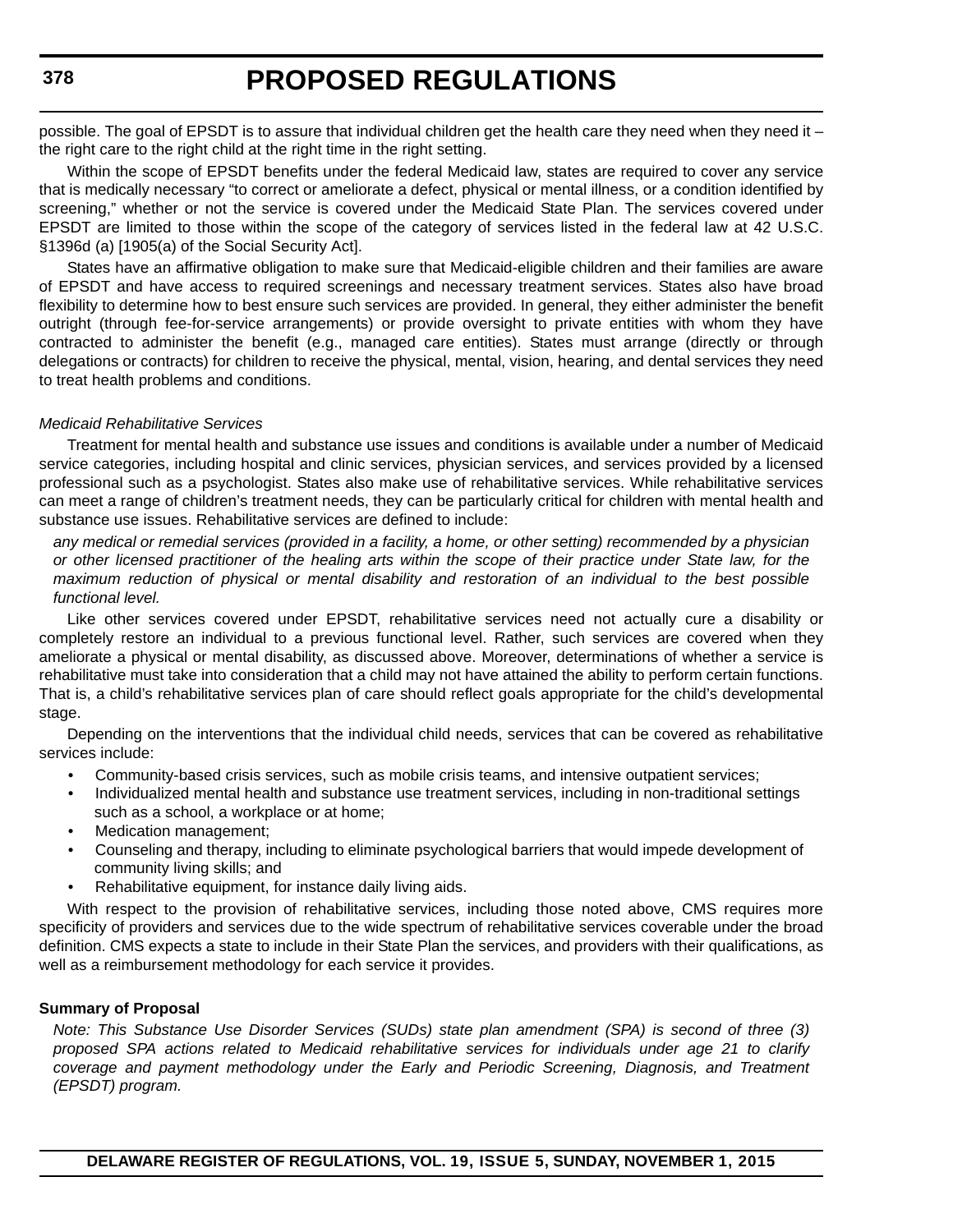#### *Purpose*

The purpose of this notice is to clarify service descriptions, reimbursement methodologies, and provider qualifications for rehabilitative substance use disorder services under the Early and Periodic Screening, Diagnosis, and Treatment (EPSDT) State Plan and to request comments from the public.

On February 23, 2011, the Centers for Medicare and Medicaid Services (CMS) sent a companion letter to the Division of Medicaid and Medical Assistance (DMMA) concerning a previously approved State Plan Amendment #08-004, School-Based Health Services. CMS performed a program analysis of corresponding coverage sections not originally submitted with this SPA. This analysis revealed concerns regarding the monthly bundled rates for rehabilitative child mental health and substance use disorder services under the EPSDT program. CMS determined that the service descriptions and reimbursement language for rehabilitative child mental health and substance use disorder services fails to comply with 42 CFR 430.10 and 42 CFR 447.252 which implement in part Section 1902(a)(30)(A) of the Social Security Act, to require collectively that States comprehensively describe the methodologies that they use to reimburse service providers. The methodologies must be understandable, clear, unambiguous and auditable.

### *Proposal*

In order to comport with 42 CFR 430.10 and 42 CFR 447.252, DMMA proposes to clarify existing rehabilitative substance use disorder services and reimbursement methodology language currently described at Attachment 3.1- A and Attachment 4.19-B in the Delaware Medicaid State Plan by:

- defining the reimbursable unit of service;
- describing payment limitations;
- providing a reference to the provider qualifications per the State Plan;
- publishing location to access State developed fee schedule rates.

The agency's proposal involves no change in the definition of those eligible to receive substance use disorder services benefit under the Medicaid Early and Periodic Screening, Diagnosis, and Treatment (EPSDT) Program, and the substance use disorder services benefit available to eligible recipients remains the same.

### *Summary of Proposed Changes*

The proposed Medicaid Rehabilitative Substance Use Disorder (SUD) Services SPA ensures that the already approved SUD state plan amendment for adults also provides coverage of SUD services for children under the Medicaid program. This SPA is a revised version of the Rehabilitative Services SPA recently approved for the State of Delaware for adults and authorizes SUD outpatient and residential services. If implemented as proposed, the coverage and reimbursement methodology plan amendments will accomplish the following, effective July 1, 2016:

The new SPA will make small changes that allow the Department of Services to Children, Youth and Their Families (DSCYF) to set program requirements for children. The Division of Substance Abuse and Mental Health (DSAMH) will still license the programs. This SPA includes one change requested by the industry to correct the scope of practice for licensed chemical dependency professional (LCDP) and Certified Dependency and Addiction Counselors (CDACs). DSCYF will use the Delaware Medical Assistance Program (DMAP) Current Procedural Terminology/Healthcare Common Procedures Coding System (CPT/HCPCS) fee schedule for licensed practitioners and set modeled rates for unlicensed practitioners and programs (thus, no changes are needed to the SPA reimbursement pages for SUD). The EPSDT rates for unlicensed practitioners and programs will be the same or similar to the adult SUD rates depending upon the need for adaptions to the rates for accessibility of services by children.

### *Public Notice*

In accordance with the *federal* public notice requirements established at Section 1902(a)(13)(A) of the Social Security Act and 42 CFR 447.205 and the *state* public notice requirements of Title 29, Chapter 101 of the Delaware Code, Delaware Health and Social Services (DHSS)/Division of Medicaid and Medical Assistance (DMMA) gives public notice and provides an open comment period for thirty (30) days to allow all stakeholders an opportunity to provide input to the coverage and payment methodology for rehabilitative substance use disorder services under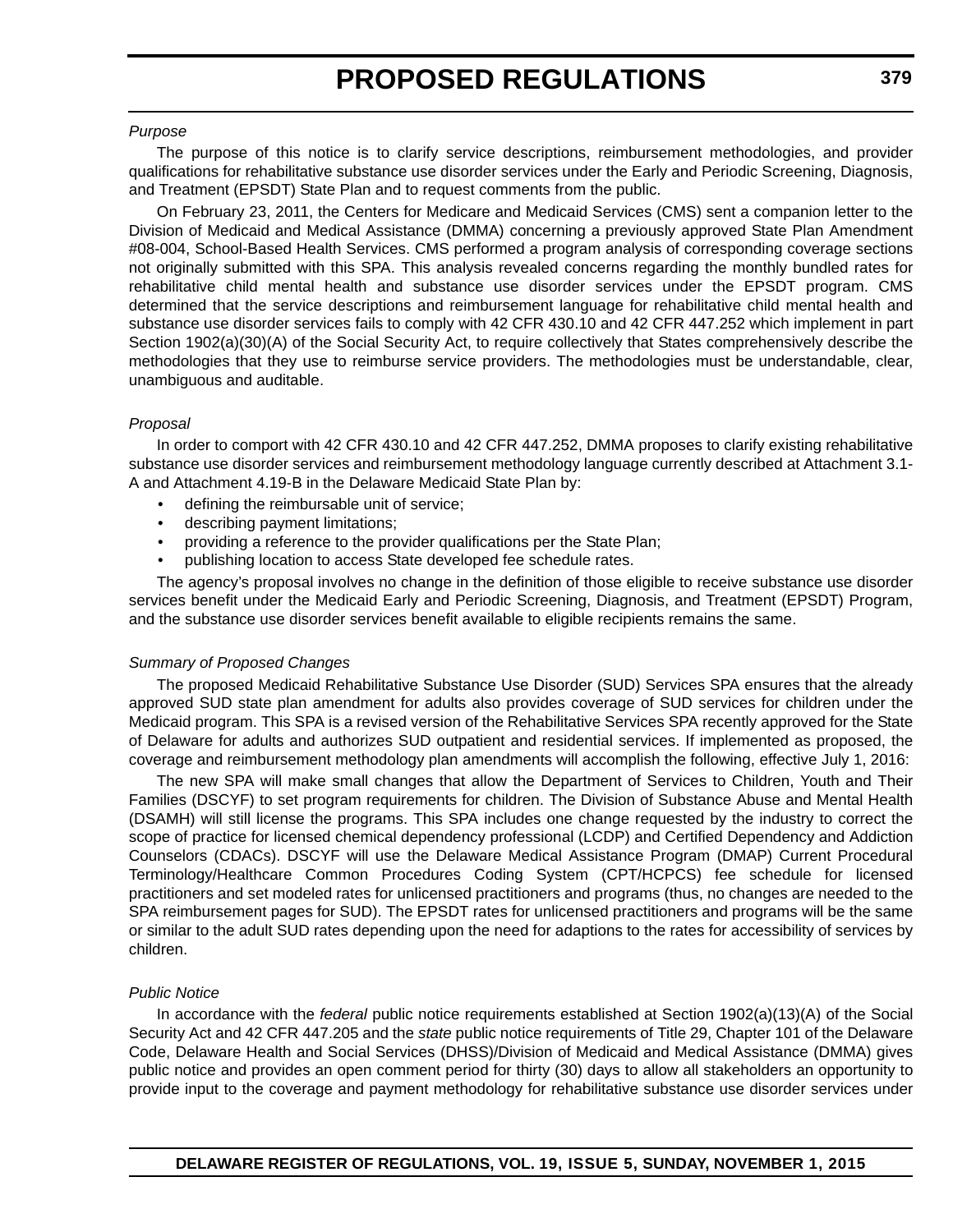<span id="page-35-0"></span>**380**

### **PROPOSED REGULATIONS**

the Early and Periodic Screening, Diagnosis, and Treatment (EPSDT) program. Comments must be received by 4:30 p.m. on December 1, 2015.

### *CMS Review and Approval*

The provisions of this draft state plan amendment (SPA) are subject to the Centers for Medicare and Medicaid Services (CMS) review and approval. The draft SPA page(s) may undergo further revisions before and after submittal to CMS based upon public comment and/or CMS feedback. The final version may be subject to significant change.

### *Provider Manual Update*

Also, upon CMS approval, the applicable Delaware Medical Assistance Program (DMAP) Provider Policy Specific Manuals will be updated. Manual updates, revised pages or additions to the provider manual are issued, as required, for new policy, policy clarification, and/or revisions to the DMAP program. Provider billing guidelines or instructions to incorporate any new requirement may also be issued. A newsletter system is utilized to distribute new or revised manual material and to provide any other pertinent information regarding manual updates.

#### **Fiscal Impact Statement**

The purpose of this state plan amendment is to update and reorganize both the services (Attachment 3.1-A) and reimbursement (Attachment 4.19-B) sections of the Medicaid State Plan that primarily address rehabilitative services under the early and periodic screening, diagnostic, and treatment (EPSDT) program.

This amendment is not for the purpose of making program changes. Rather, this is part of DHSS/DMMA's continuing effort in working with CMS to assure the reimbursement pages clearly correspond to the service sections of the state plan and to implement the required wording regarding fee schedules and the dates for which reimbursement rates were set for these services.

There are no intended content changes other than improved descriptions. The proposed amendment imposes no increase in cost on the General Fund as the proposed services in this State plan amendment will be budget neutral. The federal fiscal impact associated with this amendment will be zero dollars.

**\*Please Note: Due to the size of the proposed regulation, it is not being published here. A copy of the regulation is available at:**

### **[EPSDT Services - Substance Use Disorder Services](http://regulations.delaware.gov/register/november2015/proposed/19 DE Reg 377 11-01-15.htm)**

### **DIVISION OF MEDICAID [AND MEDICAL ASSISTANCE](http://www.dhss.delaware.gov/dhss/dmma/)**

Statutory Authority: 31 Delaware Code, Section 512 (31 **Del.C.** §512)

### **PUBLIC NOTICE**

### **[Early and Periodic Screening, Diagnosis, and Treatment \(EPSDT\) Services - Inpatient Psychiatric Hospital](#page-3-0)  Services for Individuals under Age 21**

In compliance with the State's Administrative Procedures Act (APA - Title 29, Chapter 101 of the Delaware Code), 42 CFR §447.205, and under the authority of Title 31 of the Delaware Code, Chapter 5, Section 512, Delaware Health and Social Services (DHSS) / Division of Medicaid and Medical Assistance (DMMA) is proposing to amend the Delaware Title XIX Medicaid State Plan regarding Early and Periodic Screening, Diagnosis, and Treatment (EPSDT) Services, addressing Inpatient Psychiatric Hospital Services for Individuals under Age 21, specifically, *coverage and reimbursement methodology for psychiatric residential treatment facilities (PRTFs)*.

Any person who wishes to make written suggestions, compilations of data, testimony, briefs or other written materials concerning the proposed new regulations must submit same to Glyne Williams, Planning, Policy and Quality Unit, Division of Medicaid and Medical Assistance, 1901 North DuPont Highway, P.O. Box 906, New Castle, Delaware 19720-0906 or by fax to 302-255-4425 by December 1, 2015. Please identify in the subject line: Inpatient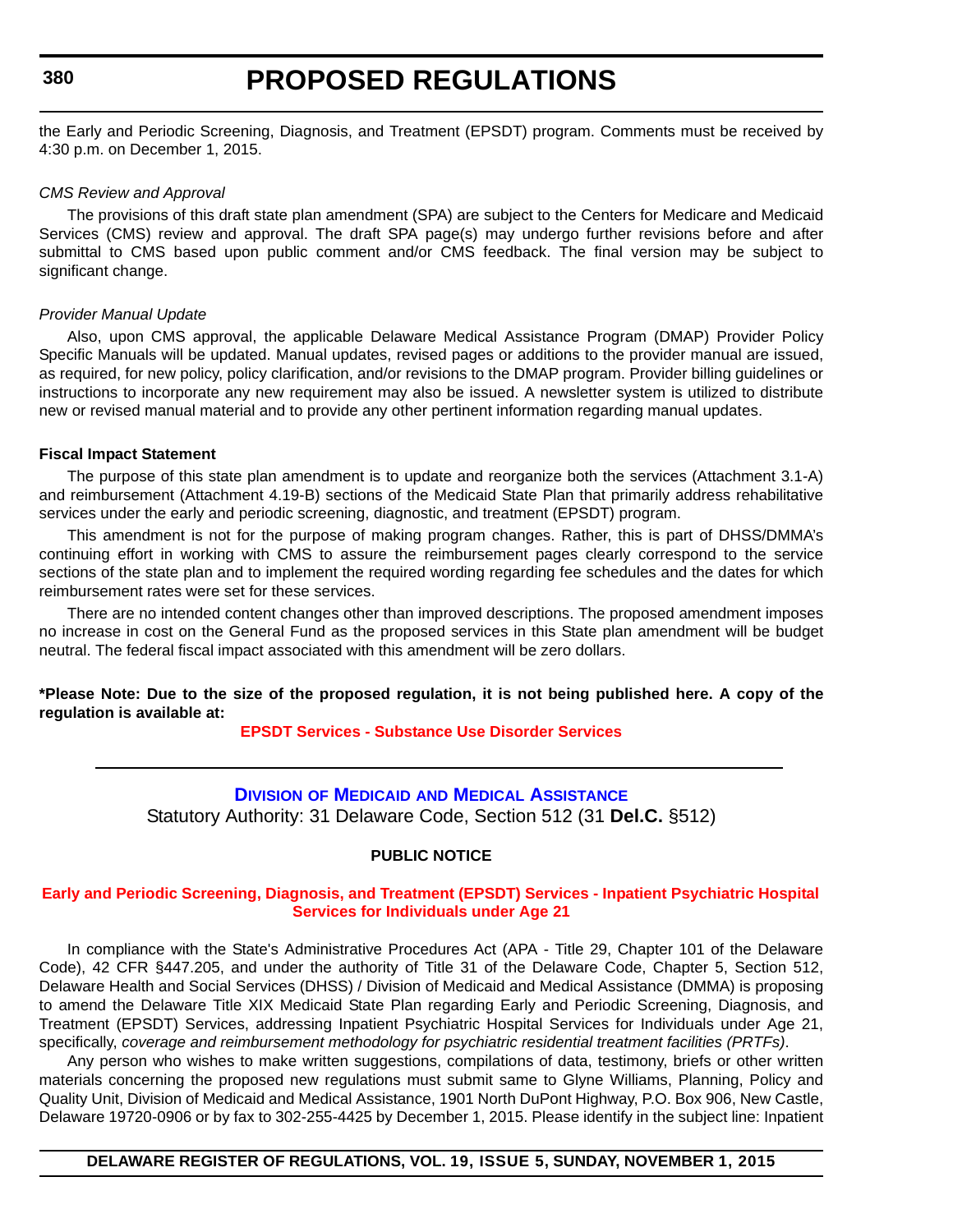Psychiatric Hospital Services for Individuals under Age 21.

The action concerning the determination of whether to adopt the proposed regulation will be based upon the results of Department and Division staff analysis and the consideration of the comments and written materials filed by other interested persons.

#### **SUMMARY OF PROPOSAL**

The purpose of this notice is to advise the public that Delaware Health and Social Services/Division of Medicaid and Medical Assistance (DHSS/DMMA) proposes to amend the Title XIX Medicaid State Plan regarding the Early and Periodic Screening, Diagnosis, and Treatment (EPSDT) Program addressing Inpatient Psychiatric Hospital Services for Individuals under Age 21, specifically, *coverage and reimbursement methodology for psychiatric residential treatment facilities (PRTFs)*.

### **Statutory Authority**

- Section 1905(r) of the Social Security Act, *Early and Periodic Screening, Diagnostic, and Treatment Services*
- Section 1905(a)(16), *Inpatient Psychiatric Hospital Services for Individuals under Age 21*
- 42 CFR §441 Subpart B, *Early and Periodic Screening, Diagnostic, and Treatment (EPSDT) of Individuals under Age 21*
- 42 CFR §440.60, *Medical or other remedial care provided by licensed practitioners*
- 42 CFR §440.130, *Diagnostic, screening, preventive, and rehabilitative services*
- 42 CFR §447.205*, Public notice of changes in statewide methods and standards for setting payment rates*
- State Medicaid Manual, Section 5010, *Early and Periodic Screening, Diagnostic, and Treatment Services*

#### **Background**

#### *Early and Periodic Screening, Diagnostic, and Treatment Services*

The Medicaid program's benefit for children and adolescents is known as Early and Periodic Screening, Diagnostic, and Treatment services, or EPSDT. Under federal Medicaid law at 42 U.S.C. § 1396d(r) [1905(r) of the Social Security Act], EPSDT provides a comprehensive array of prevention, diagnostic, and treatment services for low-income infants, children and adolescents under age 21, as specified in Section 1905(r) of the Social Security Act (the Act). The EPSDT benefit is more robust than the Medicaid benefit for adults and is designed to assure that children receive early detection and care, so that health problems are averted or diagnosed and treated as early as possible. The goal of EPSDT is to assure that individual children get the health care they need when they need it – the right care to the right child at the right time in the right setting.

Within the scope of EPSDT benefits under the federal Medicaid law, states are required to cover any service that is medically necessary "to correct or ameliorate a defect, physical or mental illness, or a condition identified by screening," whether or not the service is covered under the Delaware Medicaid State Plan. The services covered under EPSDT are limited to those within the scope of the category of services listed in the federal law at 42 U.S.C. § 1396d (a) [1905(a) of the Social Security Act].

States have an affirmative obligation to make sure that Medicaid-eligible children and their families are aware of EPSDT and have access to required screenings and necessary treatment services. States also have broad flexibility to determine how to best ensure such services are provided. In general, they either administer the benefit outright (through fee-for-service arrangements) or provide oversight to private entities with whom they have contracted to administer the benefit (e.g., managed care entities). States must arrange (directly or through delegations or contracts) for children to receive the physical, mental, vision, hearing, and dental services they need to treat health problems and conditions.

#### *Medicaid Rehabilitative Services*

Treatment for mental health and substance use issues and conditions is available under a number of Medicaid service categories, including hospital and clinic services, physician services, and services provided by a licensed professional such as a psychologist. States should also make use of rehabilitative services. While rehabilitative services can meet a range of children's treatment needs, they can be particularly critical for children with mental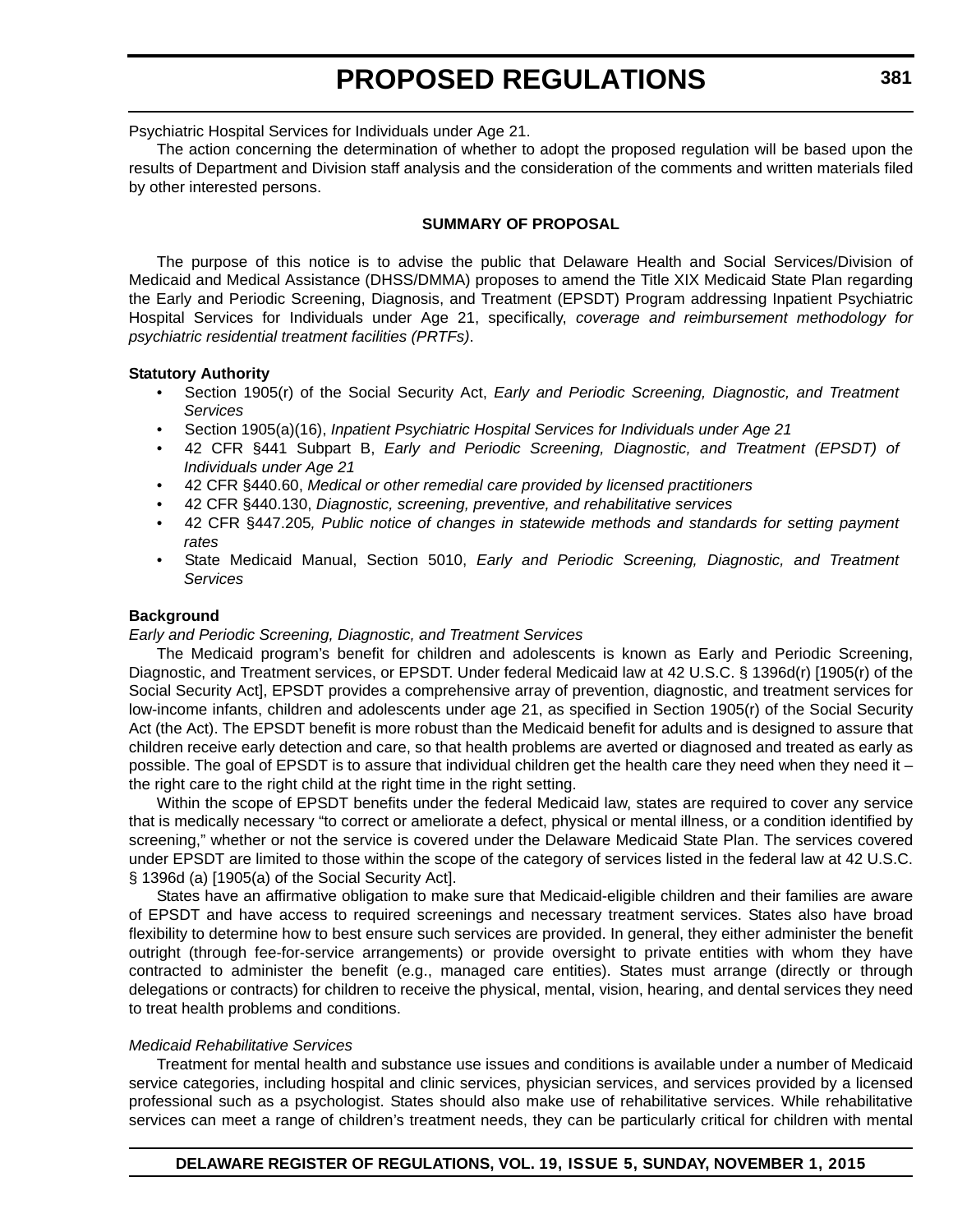health and substance use issues. Rehabilitative services are defined to include:

*any medical or remedial services (provided in a facility, a home, or other setting) recommended by a physician or other licensed practitioner of the healing arts within the scope of their practice under State law, for the maximum reduction of physical or mental disability and restoration of an individual to the best possible functional level.*

Like other services covered under EPSDT, rehabilitative services need not actually cure a disability or completely restore an individual to a previous functional level. Rather, such services are covered when they ameliorate a physical or mental disability, as discussed above. Moreover, determinations of whether a service is rehabilitative must take into consideration that a child may not have attained the ability to perform certain functions. That is, a child's rehabilitative services plan of care should reflect goals appropriate for the child's developmental stage.

Depending on the interventions that the individual child needs, services that can be covered as rehabilitative services include:

- Community-based crisis services, such as mobile crisis teams, and intensive outpatient services;
- Individualized mental health and substance use treatment services, including in non-traditional settings such as a school, a workplace or at home;
- Medication management;
- Counseling and therapy, including to eliminate psychological barriers that would impede development of community living skills; and
- Rehabilitative equipment, for instance daily living aids.

With respect to the provision of rehabilitative services, including those noted above, CMS requires more specificity of providers and services due to the wide spectrum of rehabilitative services coverable under the broad definition. CMS would expect a state to include in their State Plan the services, and providers with their qualifications, as well as a reimbursement methodology for each service it provides.

### *Inpatient Psychiatric Services for Individuals under Age 21 Benefit*

The Psychiatric Services for Individuals under Age 21 benefit at section 1905(a)(16) of the Act, is optional. The benefit must be provided in all States to those individuals who are determined during the course of an Early and Periodic Screening, Diagnosis, and Treatment (EPSDT) screen to need this type of inpatient psychiatric care. Under the EPSDT provision, States must provide any services listed in section 1905(a) of the Act that is needed to correct or ameliorate defects and physical and mental conditions discovered by EPSDT screening, whether or not the service is covered under the State plan.

This benefit has a long title, and so is often referred to as "Psych under 21". Most states have chosen to provide this optional benefit. Services are provided in psychiatric hospitals or psychiatric units in a hospital, or psychiatric facilities for which states may define accreditation requirements, subject to requirements at 42 CFR 441 Subpart D. Among the requirements for this service is certification of need for inpatient care, and a plan of care for active treatment, developed by an interdisciplinary team.

This benefit is significant as a means for Medicaid to cover the cost of inpatient mental health services. The federal Medicaid program does not reimburse states for the cost of institutions for mental diseases (IMDs) except for young people, who receive this service, and individuals age 65 or older served in an IMD. No later than age 22, individuals are transitioned to community services, or non-Medicaid inpatient services.

Many states provide psych under 21 services through psychiatric residential treatment facilities (PRTFs). A PRTF provides comprehensive mental health treatment to children and adolescents (youth) who, due to mental illness, substance abuse, or severe emotional disturbance, are in need of treatment that can most effectively be provided in a residential treatment facility. All other ambulatory care resources available in the community must have been identified, and if not accessed, determined to not meet the immediate treatment needs of the youth.

PRTF programs are designed to offer a short term, intense, focused mental health treatment program to promote a successful return of the youth to the community. Specific outcomes of the mental health services include the youth returning to the family or to another less restrictive community living situation as soon as clinically possible and when treatment in a PRTF is no longer medically necessary. The residential treatment facility is expected to work actively with the family, other agencies, and the community to offer strengths-based, culturally competent, medically appropriate treatment designed to meet the individual needs of the youth including those identified with emotional and behavioral issues.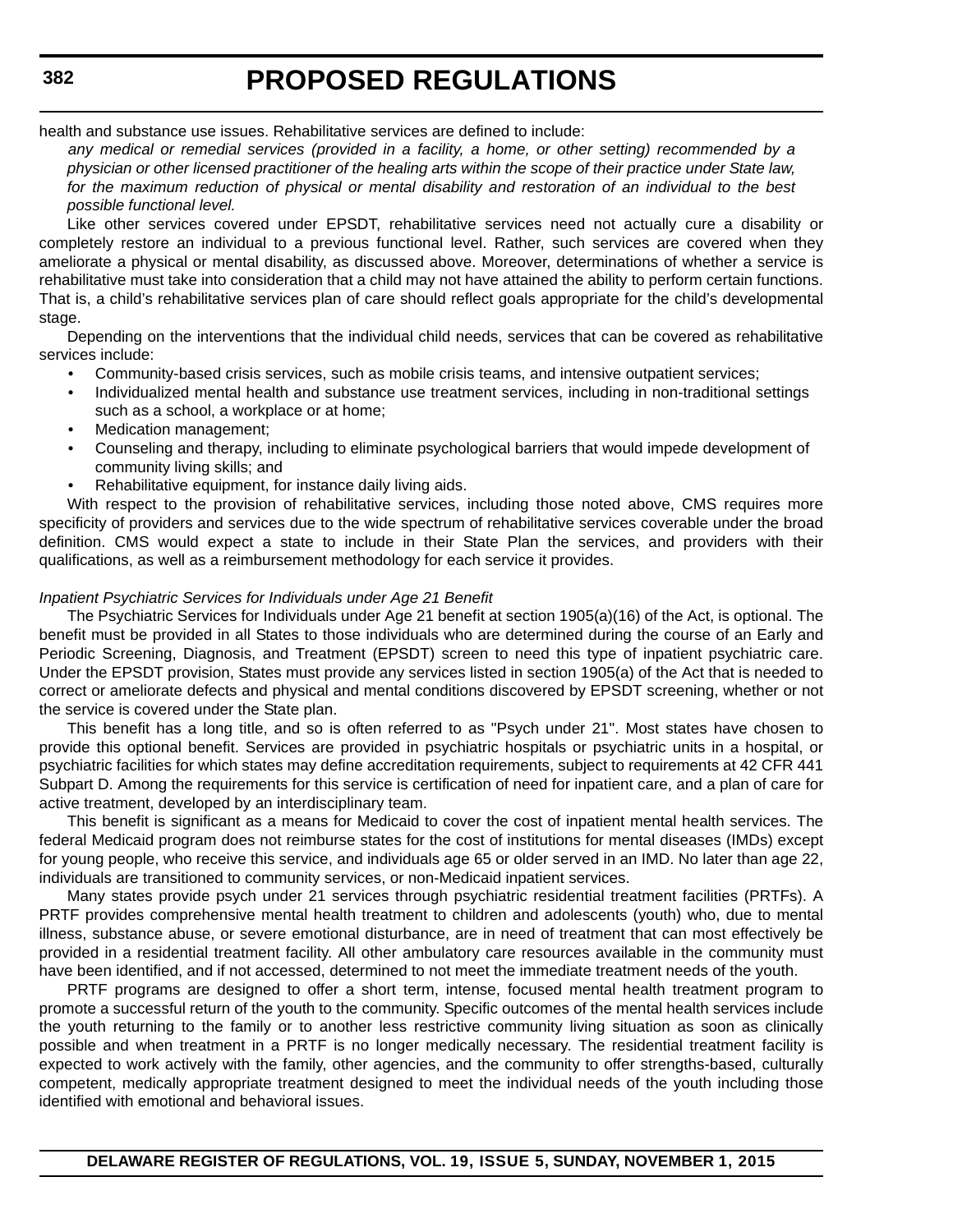## *What is a Psychiatric Residential Treatment Facility?*

A Psychiatric Residential Treatment Facility (PRTF) is any non-hospital facility with a provider agreement with a State Medicaid Agency to provide the inpatient services benefit to Medicaid-eligible individuals under the age of 21 (psych under 21 benefit). The facility must be accredited by Joint Commission on Accreditation of Healthcare (JCAHO) or any other accrediting organization with comparable standards recognized by the State. PRTFs must also meet the requirements in §441.151 through 441.182 of the CFR. The regulatory authority for PRTFs includes Section 1864(a) of the Social Security Act (the Act), which authorizes the Secretary to enter into an agreement with the State. Authority also includes Section 1902(a)(9)(A), which authorizes the state agency or other appropriate medical agency, to be responsible for establishing and maintaining health standards, and Section 1902(a)(33)(B), licensing requirement.

## **Summary of Proposal**

*Note: This Inpatient Psychiatric Hospital Services for Individuals under Age 21 state plan amendment (SPA) is third of three (3) proposed SPA actions related to Medicaid rehabilitative services under the Early and Periodic Screening, Diagnosis, and Treatment (EPSDT) program.*

### *Purpose*

The purpose of this notice is to clarify service descriptions and reimbursement methodologies for Inpatient Psychiatric Hospital Services for Individuals under Age 21 and to request comments from the public.

On February 23, 2011, the Centers for Medicare and Medicaid Services (CMS) sent a companion letter to the Division of Medicaid and Medical Assistance (DMMA) concerning a previously approved State Plan Amendment #08-004, School-Based Health Services. CMS performed a program analysis of corresponding coverage sections not originally submitted with this SPA. This analysis revealed concerns regarding the monthly bundled rates for rehabilitative child mental health and substance use disorder services under the EPSDT program. CMS determined that the service descriptions and reimbursement language for rehabilitative child mental health and substance use disorder services fails to comply with 42 CFR 430.10 and 42 CFR 447.252 which implement in part Section 1902(a)(30)(A) of the Social Security Act, to require collectively that States comprehensively describe the methodologies that they use to reimburse service providers. The methodologies must be understandable, clear, unambiguous and auditable.

## *Proposal*

In order to comport with 42 CFR 430.10 and 42 CFR 447.252, DMMA proposes to clarify existing rehabilitative child mental health and substance use disorder services reimbursement methodology language currently described at Medicaid State plan page Attachment 3.1-A and new Attachment 4.19-A.3 by:

- defining the reimbursable unit of service;
- describing payment limitations;
- providing a reference to the provider qualifications per the State Plan;
- publishing location to access State developed fee schedule rates.

The agency's proposal involves no change in the definition of those eligible to receive the inpatient psychiatric hospital services for individuals under age 21 benefit under the Medicaid Early and Periodic Screening, Diagnosis, and Treatment (EPSDT) Program, and the "Psych under 21" benefit available to eligible recipients remains the same.

## *Summary of Proposed Changes*

The proposed "Psych under 21" SPA provides a reimbursement methodology for psychiatric residential treatment facilities (PRTFs) for children in compliance with CMS guidance. On November 28, 2012, CMS issued an informational bulletin clarifying that states may structure coverage and payment for the benefit category of inpatient psychiatric hospital or facility services for individuals under age 21 to ensure youth receiving inpatient psychiatric services would receive medically necessary Medicaid services to meet their medical, psychological, social, behavioral, and developmental needs as identified in their plan of care. This clarification is intended to describe flexibility currently available to states to ensure the provision of medically necessary Medicaid services to children in inpatient psychiatric facilities.

To view the CMCS Informational Bulletin regarding Inpatient Psychiatric Hospital Services for Individuals under age 21, use the following link to the CMS website: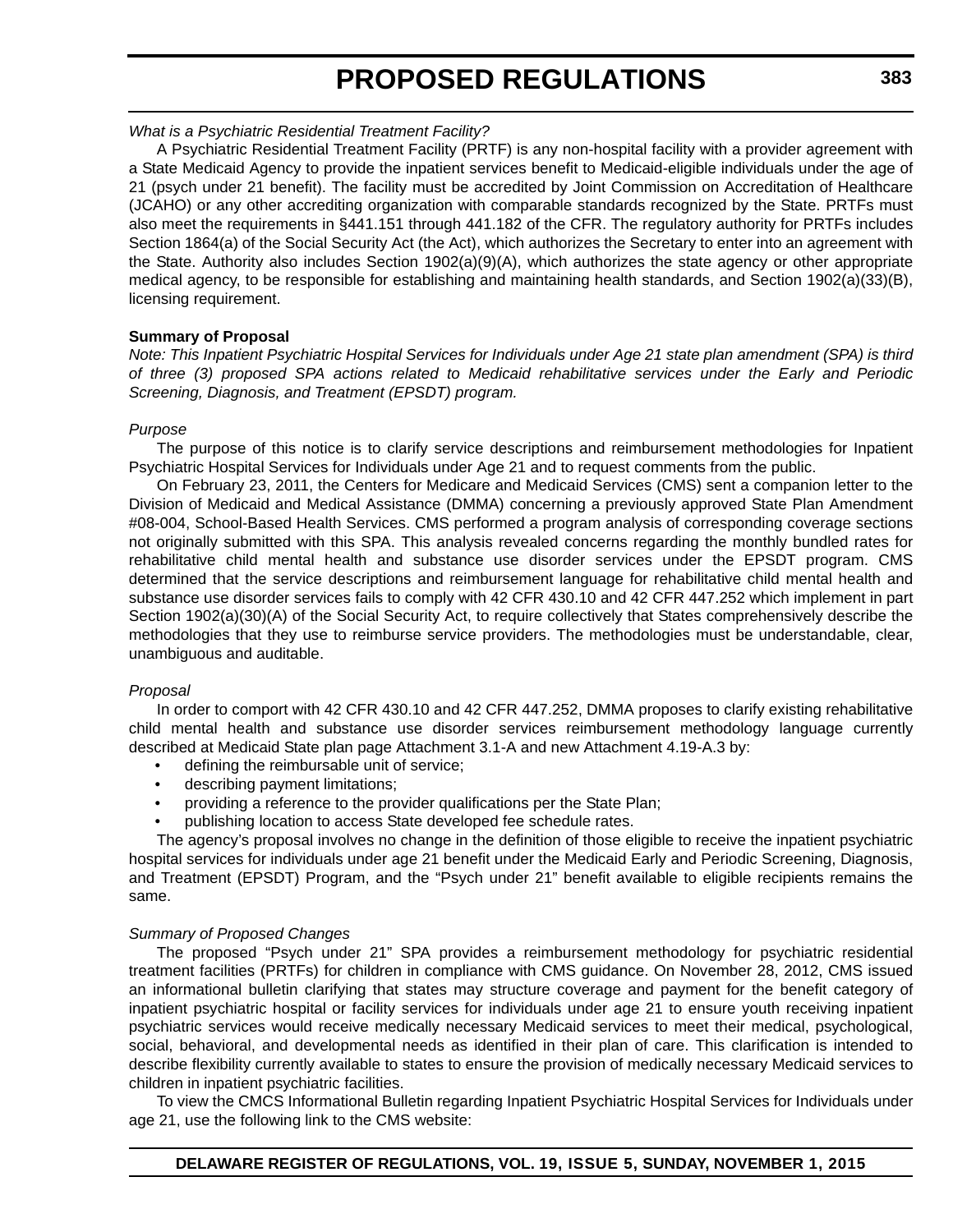## [http://www.medicaid.gov/Federal-Policy-Guidance/downloads/CIB-11-28-12.pdf.](http://www.medicaid.gov/Federal-Policy-Guidance/downloads/CIB-11-28-12.pdf) The proposed effective date for this state plan amendment is July 1, 2016.

#### *Public Notice*

In accordance with the *federal* public notice requirements established at Section 1902(a)(13)(A) of the Social Security Act and 42 CFR 447.205 and the *state* public notice requirements of Title 29, Chapter 101 of the Delaware Code, Delaware Health and Social Services (DHSS)/Division of Medicaid and Medical Assistance (DMMA) gives public notice and provides an open comment period for thirty (30) days to allow all stakeholders an opportunity to provide input to the methods and standards governing payment methodology for the rehabilitative inpatient psychiatric hospital services for individuals under age 21 benefit under the Early and Periodic Screening, Diagnosis, and Treatment (EPSDT) program. Comments must be received by 4:30 p.m. on December 1, 2015.

### *CMS Review and Approval*

The provisions of this draft state plan amendment (SPA) are subject to the Centers for Medicare and Medicaid Services (CMS) review and approval. The draft SPA page(s) may undergo further revisions before and after submittal to CMS based upon public comment and/or CMS feedback. The final version may be subject to significant change.

### *Provider Manual Update*

Also, upon CMS approval, the applicable Delaware Medical Assistance Program (DMAP) Provider Policy Specific Manuals will be updated. Manual updates, revised pages or additions to the provider manual are issued, as required, for new policy, policy clarification, and/or revisions to the DMAP program. Provider billing guidelines or instructions to incorporate any new requirement may also be issued. A newsletter system is utilized to distribute new or revised manual material and to provide any other pertinent information regarding manual updates.

#### **Fiscal Impact Statement**

The purpose of this state plan amendment is to update and reorganize both the services (Attachment 3.1-A) and reimbursement (Attachment 4.19-A and Attachment 4.19-B) sections of the Medicaid State Plan that primarily address rehabilitative services under the early and periodic screening, diagnostic, and treatment (EPSDT) program.

This amendment is not for the purpose of making program changes. Rather, this is part of DHSS/DMMA's continuing effort in working with CMS to assure the reimbursement pages clearly correspond to the service sections of the state plan and to implement the required wording regarding fee schedules and the dates for which reimbursement rates were set for these services.

There are no intended content changes other than improved descriptions. The proposed amendment imposes no increase in cost on the General Fund as the proposed services in this State plan amendment will be budget neutral. The federal fiscal impact associated with this amendment will be zero dollars.

#### **DMMA FINAL ORDER REGULATION #15-23a REVISION:**

Revision: HCFA-PM-86-20 (BERC) ATTACHMENT 3.1-A SEPTEMBER 1986 Page 7

## STATE PLAN UNDER TITLE XIX OF THE SOCIAL SECURITY ACT

State/Territory: Delaware

## AMOUNT, DURATION AND SCOPE OF MEDICALAND REMEDIAL CARE AND SERVICES PROVIDED TO THE CATEGORICALLY NEEDY

16. Inpatient psychiatric facility services for individuals under 22 years of age.

## **DELAWARE REGISTER OF REGULATIONS, VOL. 19, ISSUE 5, SUNDAY, NOVEMBER 1, 2015**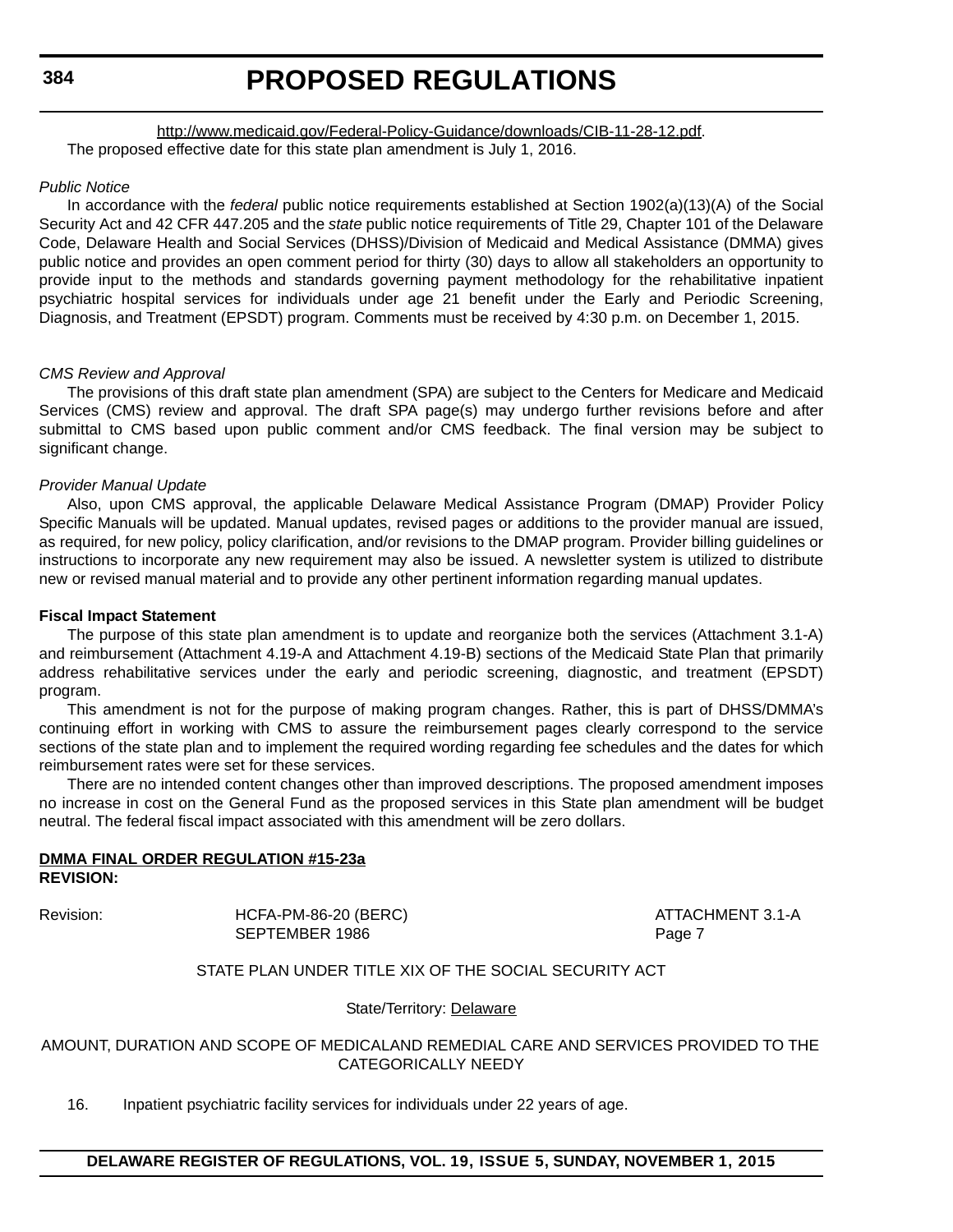$\boxtimes$  Provided:  $\Box$   $\Box$  No limitations  $\Box$  With limitations\*

\*See Attachment 3.1-A Page 2c Addendum, Item 4.b. - EPSDT

 $\Box$  Not provided.

#### **DMMA PROPOSED REGULATION #15-23b REVISION:**

## ATTACHMENT 4.19-A.3

## STATE PLAN UNDER TITLE XIX OF THE SOCIAL SECURITY ACT

## State/Territory: DELAWARE

## METHODS AND STANDARDS FOR ESTABLISHING PAYMENT RATES – INPATIENT PSYCHIATRIC CARE FOR UNDER AGE 21

- 1. Psychiatric Residential Treatment Facility (PRTF) Reimbursement Reimbursement for services is based upon a Medicaid fee schedule established by the State of Delaware. Psychiatric residential treatment facilities will be reimbursed the lesser of:
	- The Delaware Medicaid per diem reimbursement rate for activities in the per diem plus additional fee-for-service reimbursement using the Delaware Medicaid fee schedule for activities on the plan of care but not in the per diem,
	- The facilities usual and customary charge to privately insured or private-pay beneficiaries, or
	- If an out of state facility, the specific in-state PRTF interim Medicaid per diem reimbursement rate for the activities included in that state's per diem rate with additional fee-for-service reimbursement using the Delaware Medicaid fee schedule for activities on the plan of care but not in that state's per diem reimbursement.

Except as otherwise noted in the State Plan, the State-developed fee schedule is the same for both governmental and private individual providers and the fee schedule and any annual/periodic adjustments to the fee schedule are published in the Delaware Register of Regulations. The Agency's fee schedule rate was set as of July 1, 2016 and is effective for services provided on or after that date. All rates are published on the Delaware Medical Assistance Program (DMAP) website at:

http://www.dmap.state.de.us/downloads/feeschedules.html.

- A. Delaware Medicaid per diem PRTF reimbursement rate includes the following covered inpatient psychiatric residential treatment facility (PRTF) activities for individuals under twenty-one (21) years of age when included on the patient's inpatient psychiatric active treatment plan of care:
	- 1. Behavioral Health care by staff who are not physicians
	- 2. Occupational Therapy / Physical Therapy / Speech Therapy
	- 3. Laboratory
	- 4. Transportation
	- 5. Dental
	- 6. Vision
	- 7. Diagnostics/radiology (x-ray).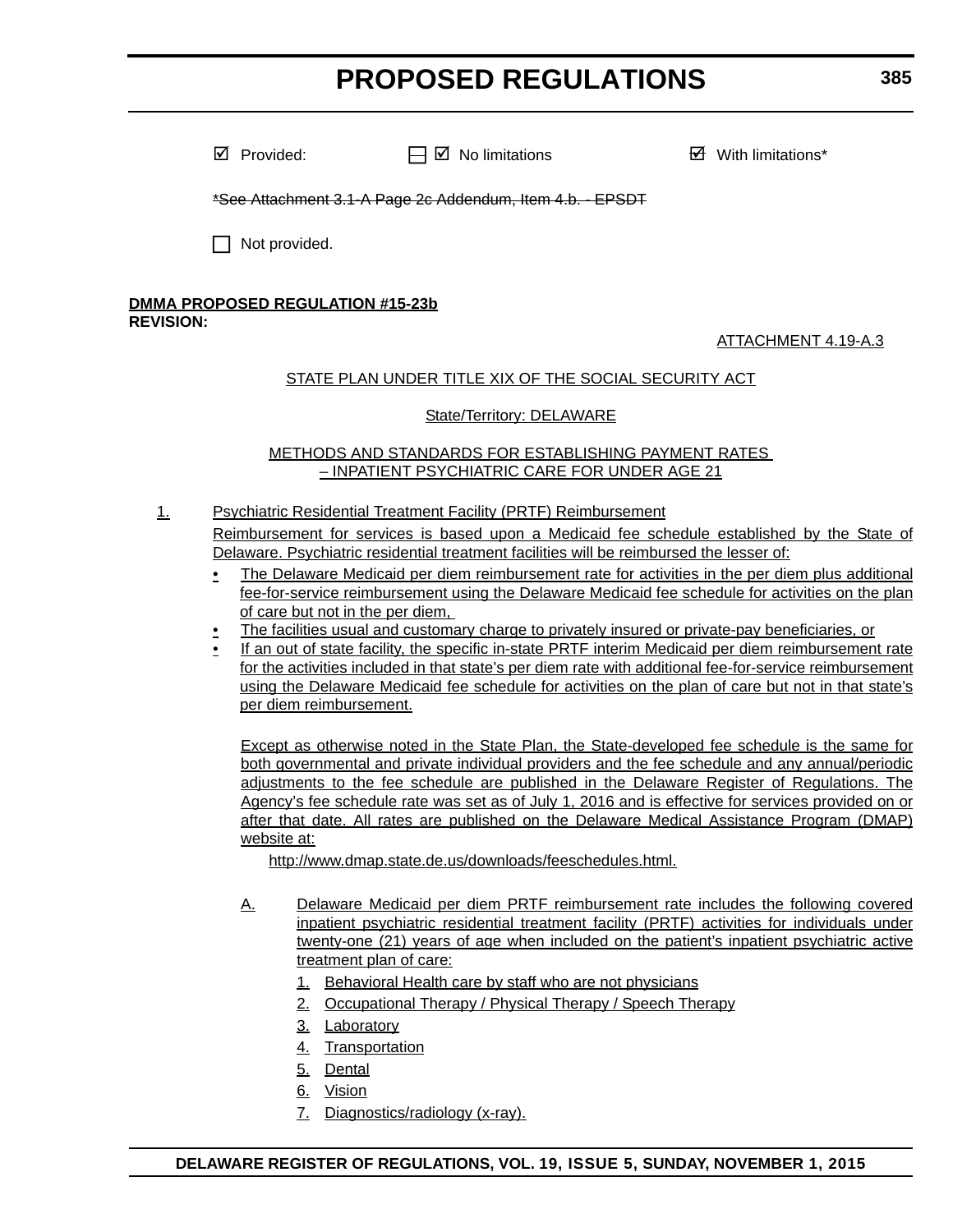## ATTACHMENT 4.19-A.3.1

## STATE PLAN UNDER TITLE XIX OF THE SOCIAL SECURITY ACT

## State/Territory: DELAWARE

#### METHODS AND STANDARDS FOR ESTABLISHING PAYMENT RATES – INPATIENT PSYCHIATRIC CARE FOR UNDER AGE 21 CONTINUED

- B. Pharmaceuticals and physician activities provided to the youth in a PRTF, when on the active treatment plan of care, are components of the Medicaid covered PRTF service. These activities will be paid directly to the treating pharmacy or physician, using Medicaid pharmacy and physician fee schedule rates excluded from the psychiatric residential treatment facility (PRTF) State of Delaware Medicaid per diem reimbursement rates.
- C. Medical services under 1905(a) of the Social Security Act that are listed on the inpatient psychiatric active treatment plan and excluded in A or B above shall be paid directly to the treating provider, using Medicaid fee schedule rates. Such services are excluded from the psychiatric residential treatment facility (PRTF) State of Delaware Medicaid per diem reimbursement rates.
- D. The Medicaid PRTF per diem reimbursement rates shall exclude such costs other than pharmaceutical, physician, and other medical services that could be covered under 1905(a) of the Social Security Act on the inpatient psychiatric active treatment plan unrelated to providing inpatient psychiatric care for individual less than twenty-one (21) years of age including, but not limited to the following:
	- 1. Group education including elementary and secondary education.
	- 2. Medical services that are not listed in Items A, B, and C above.
	- 3. Activities not on the inpatient psychiatric active treatment plan.
- 2. Psychiatric Residential Treatment Facility (PRTF) Reimbursement Rate Methodology
	- A. Medicaid certified providers will be reimbursed for covered PRTF services using a Medicaid per diem reimbursement rate consistent with the principles in section 1 above. The Medicaid per diem reimbursement rate paid to the provider will be determined by the following service criteria:
		- 1. PRTF specializing in sexually-based treatment programs.
		- 2. PRTF specializing in substance use disorder treatment programs.
		- 3. PRTF treating children with mental health diagnoses.

## ATTACHMENT 4.19-A.3.2

## STATE PLAN UNDER TITLE XIX OF THE SOCIAL SECURITY ACT

## State/Territory: DELAWARE

## METHODS AND STANDARDS FOR ESTABLISHING PAYMENT RATES – INPATIENT PSYCHIATRIC CARE FOR UNDER AGE 21 CONTINUED

The Delaware Medicaid PRTF fee development methodology will build fees considering each component of provider costs as outlined below. These reimbursement methodologies will produce rates sufficient to enlist enough providers so that services under the State Plan are available to beneficiaries at least to the extent that these services are available to the general population, as required by 42 CFR 447.204. These rates comply with

## **DELAWARE REGISTER OF REGULATIONS, VOL. 19, ISSUE 5, SUNDAY, NOVEMBER 1, 2015**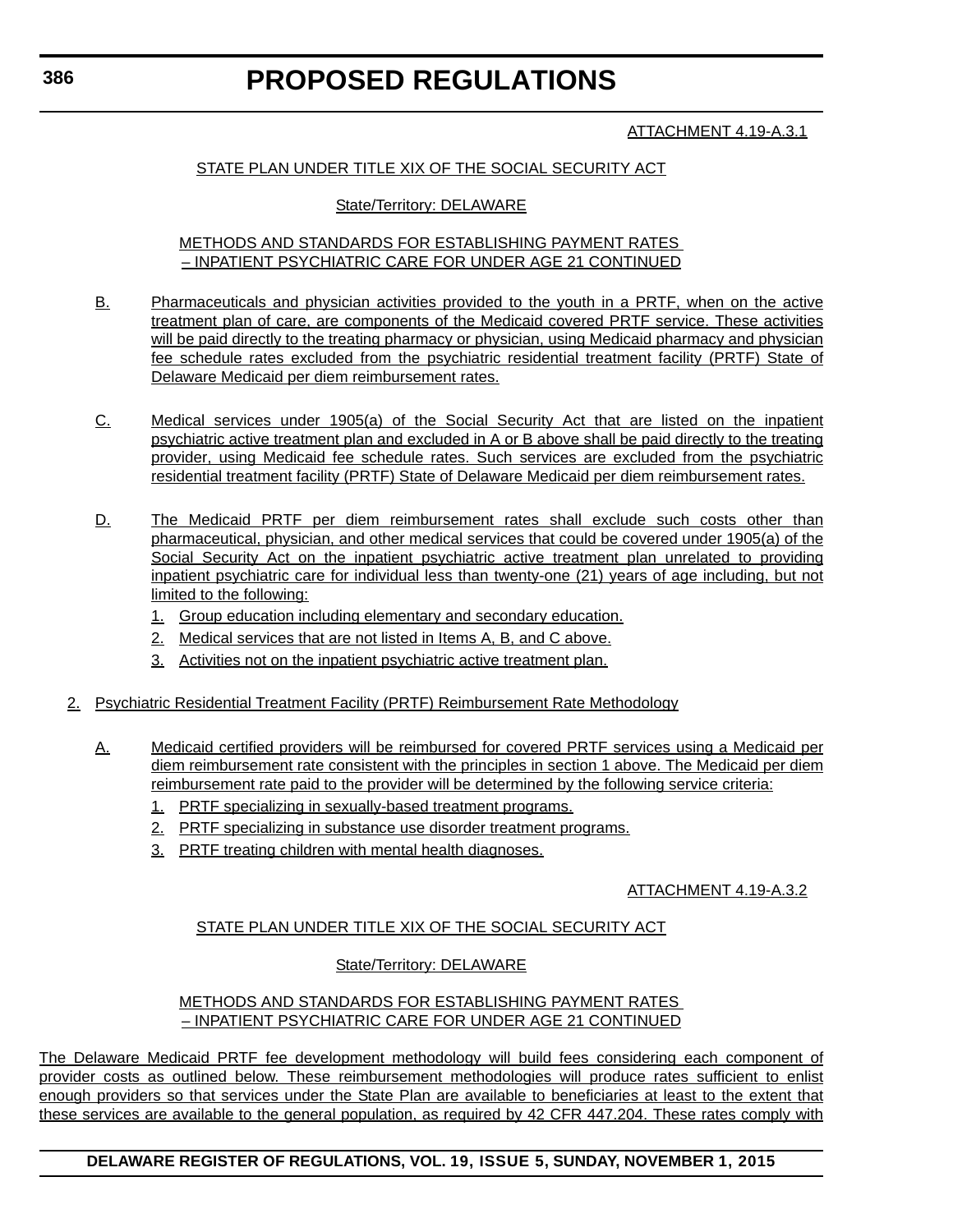the requirements of Section 1902(a)(3) of the Social Security Act and 42 CFR 447.200, regarding payments and are consistent with economy, efficiency, and quality of care. Provider enrollment and retention will be reviewed periodically to ensure that access to care and adequacy of payments are maintained.

#### **DMMA PROPOSED REGULATION #15-23c REVISION:**

ATTACHMENT 4.19-B Page 19a

## STATE PLAN UNDER TITLE XIX OF THE SOCIAL SECURITY ACT

## STATE: DELAWARE

METHODS AND STANDARDS FOR ESTABLISHING PAYMENT RATES – OTHER TYPES OF CARE

5. Other EPSDT Services

Reimbursement for services not otherwise covered under the State Plan is determined by the Medicaid agency through review of a rate setting committee. Non-institutional services are paid on a fee-forservice basis. Institutional services are per diem rates based on reasonable costs. These services include:

- (a) Prescribed Pediatric Extended Care see ATT. 4.19-B, Page 7
- (b) Inpatient and Partial Hospital Psychiatric Services reimbursed on a per diem basis
- (c) Outpatient Psychiatric Facility Services fee-for-service
- (d) (b) School-Based Health Service (SBHS) Providers:

School based health service providers include Delaware school districts and charter schools and may provide the following Medicaid services per Attachment 3.1-A, Page 2 Addendum:

- **EPSDT Screens**
- Nursing Services
- Physical Therapy
- Occupational Therapy
- Speech Therapy, Language and Hearing Services
- Psychological and Developmental Treatment Assessment
- Counseling and Therapy
- Residential Mental Health or Developmental Disability Treatment
- Specialized Transportation Services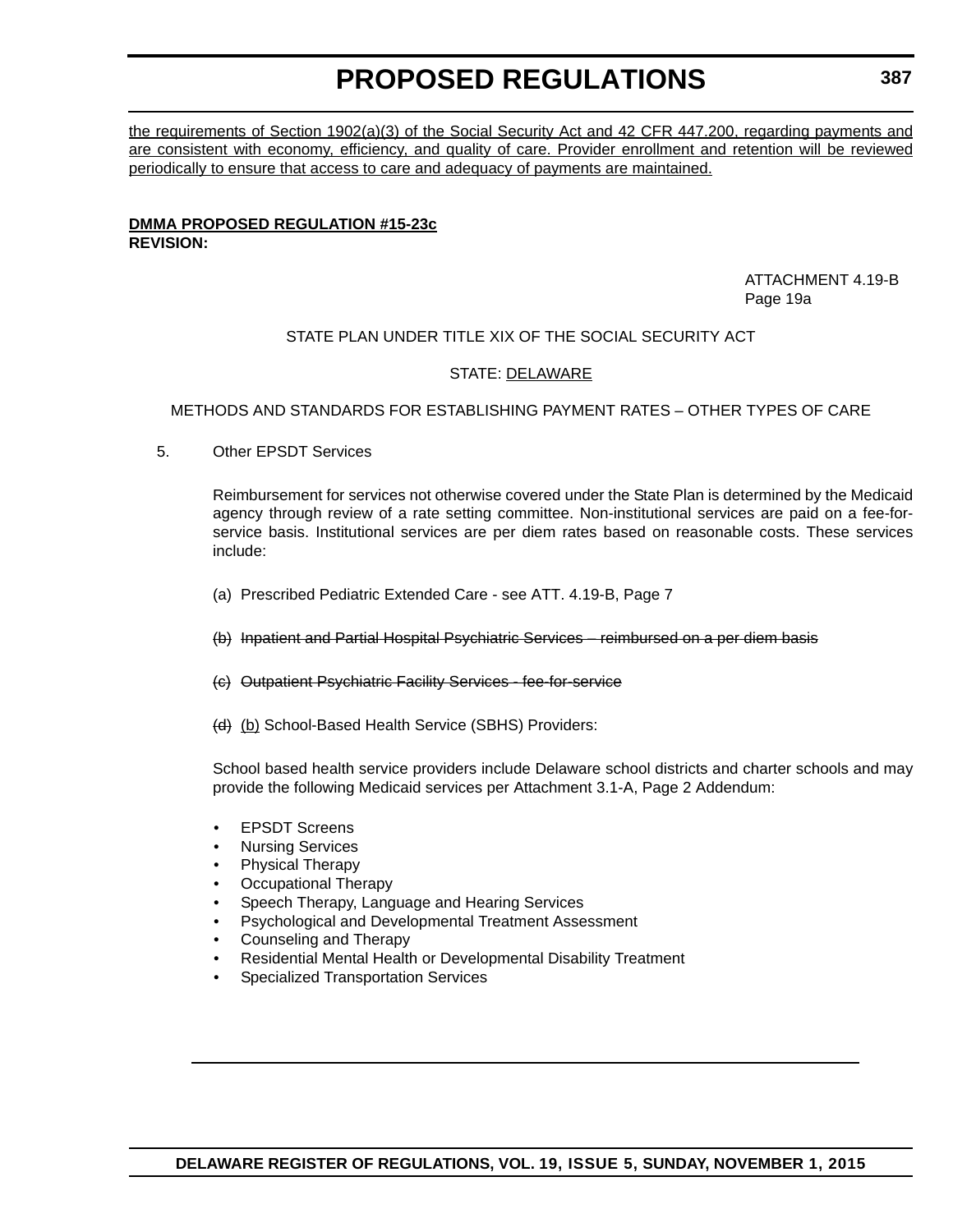## **DIVISION [OF PUBLIC HEALTH](http://www.dhss.delaware.gov/dhss/dph/index.html)**

Statutory Authority: 16 Delaware Code, Chapter 25 (16 **Del.C.** Ch. 25) 16 **DE Admin. Code** 4304

## **PUBLIC NOTICE**

### **[4304 Medical Orders for Life-Sustaining Treatment or Pre-Hospital Advance Care Directives](#page-3-0)**

Division of Public Health, Department of Health and Social Services, is proposing to repeal and replace regulations for Delaware Medical Orders Scope of Treatment (DMOST). The purpose of replacing existing regulation with the proposed regulations is to improve the quality of care people receive at the end of life by translating patient/resident goals and preferences into medical orders. The proposed regulations will set requirements for use of DMOST forms, provide guidance in the use of the forms and formalize the DMOST form itself. On November 1, 2015, DPH plans to publish as proposed the new regulations, and hold them out for public comment per Delaware law.

## **NOTICE OF PUBLIC COMMENT PERIOD**

Copies of the proposed regulations are available for review in the November 1, 2015 edition of the Delaware *Register of Regulations*, accessible online at: <http://regulations.delaware.gov> or by calling the Division of Public Health at (302) 744-4951.

Any person who wishes to make written suggestions, testimony, briefs or other written materials concerning the proposed regulations must submit same to Jamie Mack by Friday, December 4, 2015, at:

Jamie Mack Division of Public Health 417 Federal Street Dover, DE 19901 Email: jamie.mack@state.de.us Phone: (302) 744-4951

**\*Please Note: Due to the size of the proposed regulation, it is not being published here. A copy of the regulation is available at:**

**[4304 Medical Orders for Life-Sustaining Treatment or Pre-Hospital Advance Care Directives](http://regulations.delaware.gov/register/november2015/proposed/19 DE Reg 388 11-01-15.htm)**

## **DIVISION [OF PUBLIC HEALTH](http://www.dhss.delaware.gov/dhss/dph/index.html)**

Statutory Authority: 16 Delaware Code, Section 122(3)o (16 **Del.C.** §122(3)o) 16 **DE Admin. Code** 4406

## **PUBLIC NOTICE**

#### **[4406 Home Health Agencies--Aide Only \(Licensure\)](#page-3-0)**

Health Systems Protection Section (HSP), Division of Public Health, Department of Health and Social Services, is proposing revisions to the regulations governing Home Health Care Agencies - Aide Only (4406). One purpose of the amendments to these regulations is to allow for the provision of services by these agencies in nursing facilities and hospitals. This change will allow patients to receive the services necessary to safely achieve their highest level of independence and optimal quality of life while residing in their own home or during a necessary hospitalization. In addition, amendments were made to update the requirements to ensure patients receive safe and quality care. On November 1, 2015, HSP plans to publish as proposed the amended regulations, and hold them out for public comment per Delaware law.

**DELAWARE REGISTER OF REGULATIONS, VOL. 19, ISSUE 5, SUNDAY, NOVEMBER 1, 2015**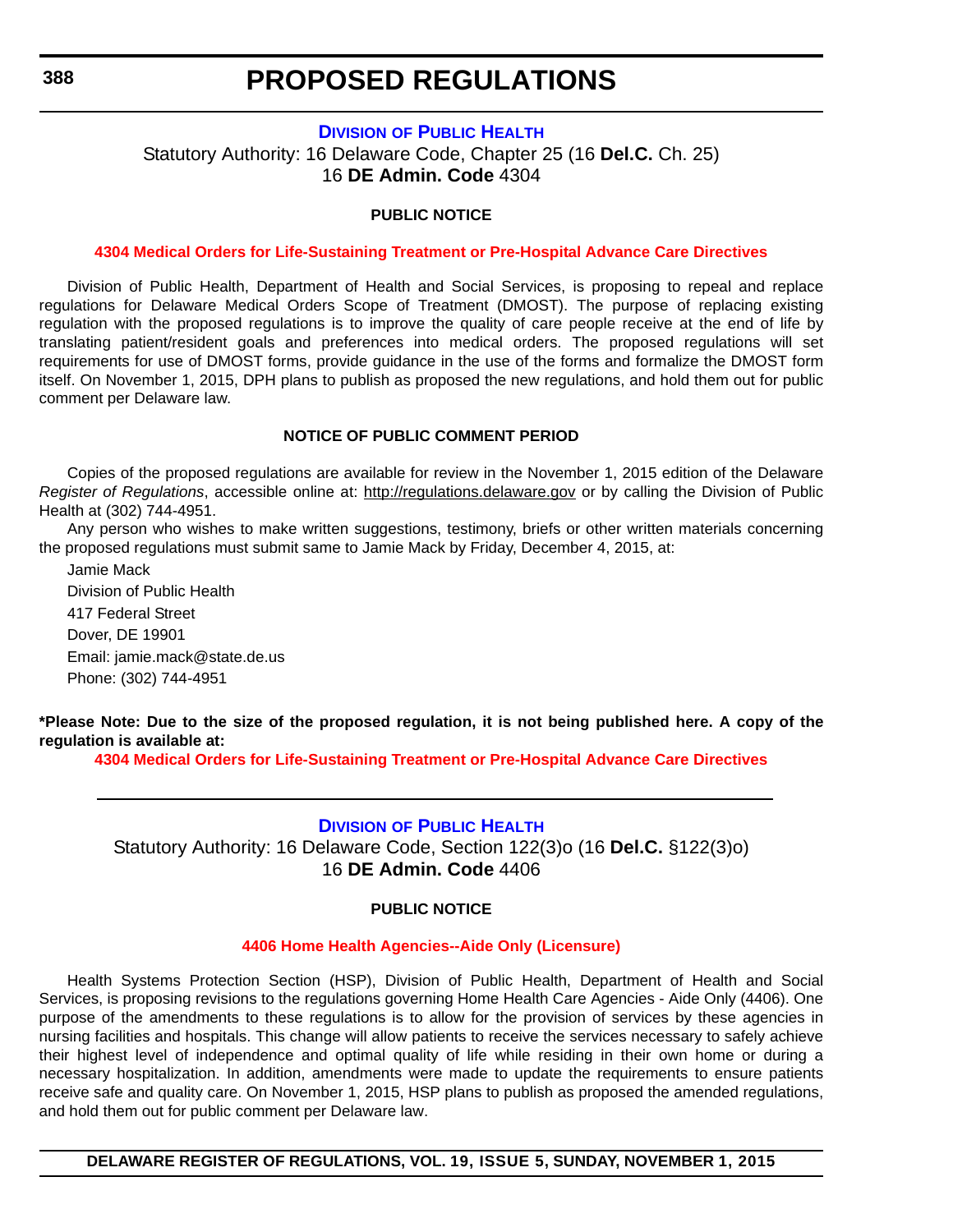## **NOTICE OF PUBLIC HEARING**

A public hearing will be held on Wednesday, December 2, 2015 at 2:00 p.m. in the First Floor Conference Room, located in the Jesse Cooper Building, 417 Federal Street, Dover, Delaware.

Copies of the proposed regulations are available for review in the November 1, 2015 edition of the Delaware *Register of Regulations*, accessible online at: <http://regulations.delaware.gov>or by calling the Division of Public Health at (302) 744-4951.

Any person who wishes to make written suggestions, testimony, briefs or other written materials concerning the proposed regulations must submit same to Jamie Mack by Thursday, December 17, 2015, at:

Jamie Mack Division of Public Health 417 Federal Street Dover, DE 19901 Email: jamie.mack@state.de.us Phone: (302) 744-4951

### **4406 Home Health Agencies--Aide Only (Licensure)**

#### **1.0 Definitions**

1.1 The following words and terms, when used in this regulation, should have the following meaning unless the context clearly indicates otherwise:

#### *(Break in Continuity Within Section)*

"**Branch Office**" means a separately licensed office within the state which is located within fifty miles of the parent agency and shares administrative functions with the parent. The branch maintains patient records while patients are active with the agency.

#### *(Break in Continuity Within Section)*

"**Director**" means the individual appointed by the governing body to act on its behalf in the overall management of the home health agency. The director shall have a Baccalaureate Degree in health or a related field. The "Director" and "Clinical Director" may be the same individual if that individual is dually qualified.

"**Full-time**" means the established business hours of the home health agency.

"**Governing Body or Other Legal Authority**" means the individual, partnership, agency, group, or corporation designated to assume full legal responsibility for the policy determination, management, operation and financial liability of the home health agency.

"**Healthcare Facility**" means any facility licensed under 16 **Del.C.** Ch.10 or 11.

"**Home Health Agency (HHA)**" means any business entity or sub-division thereof, whether public or private, proprietary or not-for-profit, which provides home health aide services, to an individual primarily in their place of residence. The HHA shall only provide services in the county in which the HHA is located and/or the county(ies) which are immediately adjacent.

#### *(Break in Continuity Within Section)*

"**Home Health Aide Care Plan**" means a written plan developed by the nurse that specifies the tasks that are to be performed by the aide primarily in the patient's residence. The written plan specifies scope, frequency and duration of services.

"**Homemaker Services**" means performance of household chores for an individual, primarily in her/his place of residence. Household chores may include but are not necessarily limited to housekeeping, meal preparation and shopping.

#### *(Break in Continuity Within Section)*

"**Parent Agency**" means the agency located within the state that develops and maintains administrative control of branch offices. The parent agency is separately licensed from the branch(es) and must be located within fifty miles of any branch.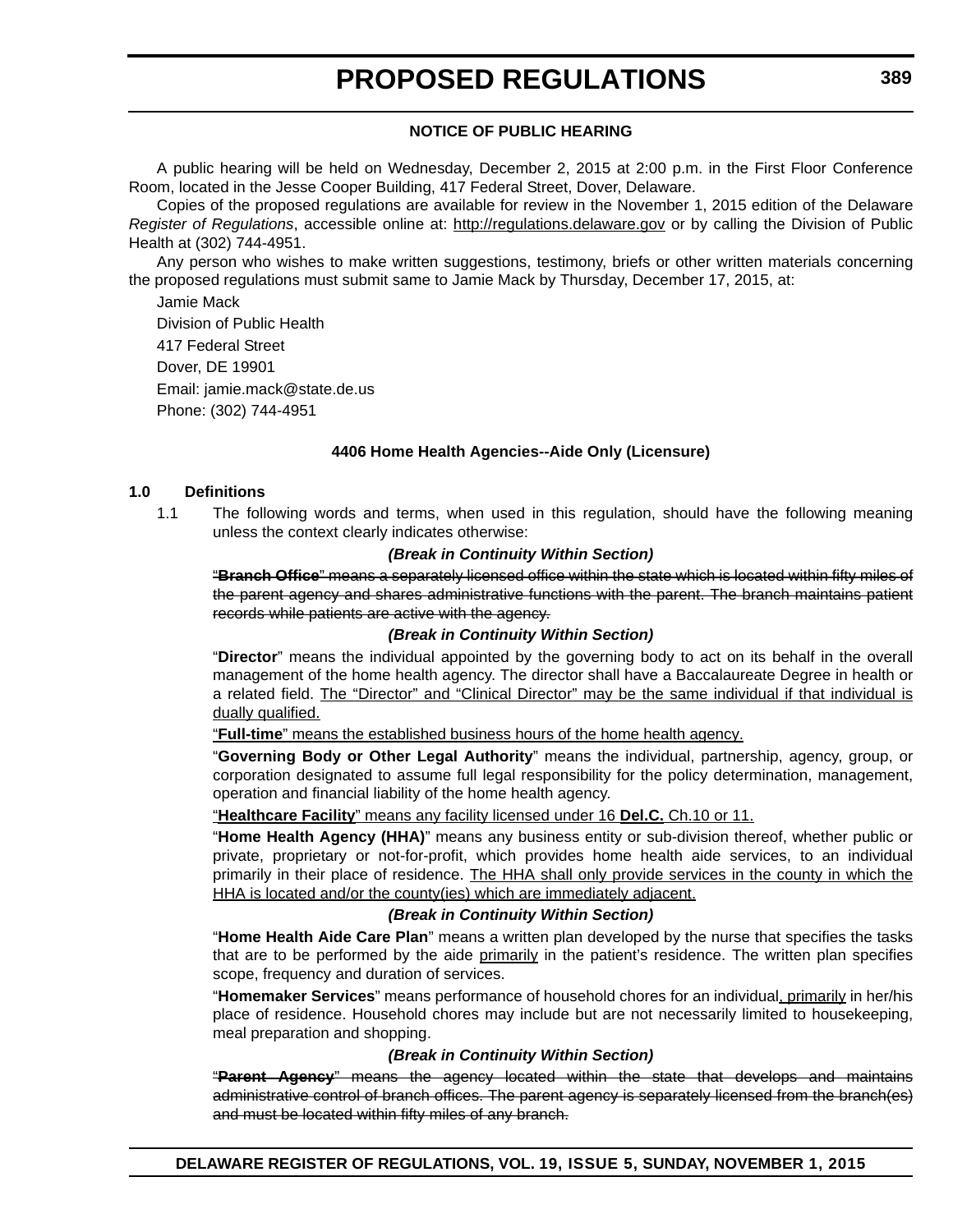## *(Break in Continuity Within Section)*

"**Residence**" means the domicile of the patient either personally owned by that patient or considered the place of residence of that patient.

"**Supervision of Services**" means authoritative procedural guidance by a qualified person for the accomplishment of a function or activity with initial direction and periodic inspection of the actual act of accomplishing the function or activity.

## **2.0 Licensing Requirements and Procedures**

*(Break in Continuity Within Section)*

2.3 Issuance of Licenses

*(Break in Continuity Within Section)*

2.3.3 License

## *(Break in Continuity Within Section)*

- 2.3.3.4 A license may not be issued to a home health agency: which is not in substantial compliance with these regulations or whose deficient practices present an immediate threat to the health and safety of its patients.
	- 2.3.3.4.1 Which does not meet the definition of a home health agency as contained within these regulations;
	- 2.3.3.4.2 Which is not in substantial compliance with these regulations; or
	- 2.3.3.4.3 Whose deficient practices present an immediate threat to the health and safety of its patients.

## *(Break in Continuity Within Section)*

2.9.6 A Personal Assistance Services Agency which solely provides services defined in 16 **Del.C.**  $$122(x)(3)x$ .

## **3.0 General Requirements**

## *(Break in Continuity Within Section)*

- 3.5 The home health agency may not establish separate offices without first contacting and receiving approval from the Department.
- 3.6 The home health agency may contract with a staffing agency for services to be provided to its patients when the home health agency is not able to meet staffing needs. Individuals providing services under contract must meet the same requirements as those persons employed directly by the agency.
- 3.76 The director or clinical director shall be available at all times during the operating hours of the home health agency.
- 3.87 The home health agency shall advise the Department in writing at least thirty (30) calendar days prior to any change in office location.
- 3.98 The home health agency must permit photocopying of any records or other information by, or on behalf of authorized representatives of the Department, as necessary to determine or verify compliance with these regulations.
- 3.109 The agency shall have policies and an operational system which assure uninterrupted implementation of the plan of care. In furtherance of this requirement, the agency shall, at a minimum: 1) maintain a sufficient pool of qualified employees/contractors to fulfill plans of care and provide scheduled services; and 2) develop and maintain a back-up system to provide substitute employees/contractors if regularly scheduled employees/contractors are unavailable.
- 3.4410 The agency shall be in compliance with federal, state and local laws and codes.
- 3.11 Prior to the provision of services in a healthcare facility, the home health agency must obtain written permission from each healthcare facility in which services will be provided.

## *(Break in Continuity of Sections)*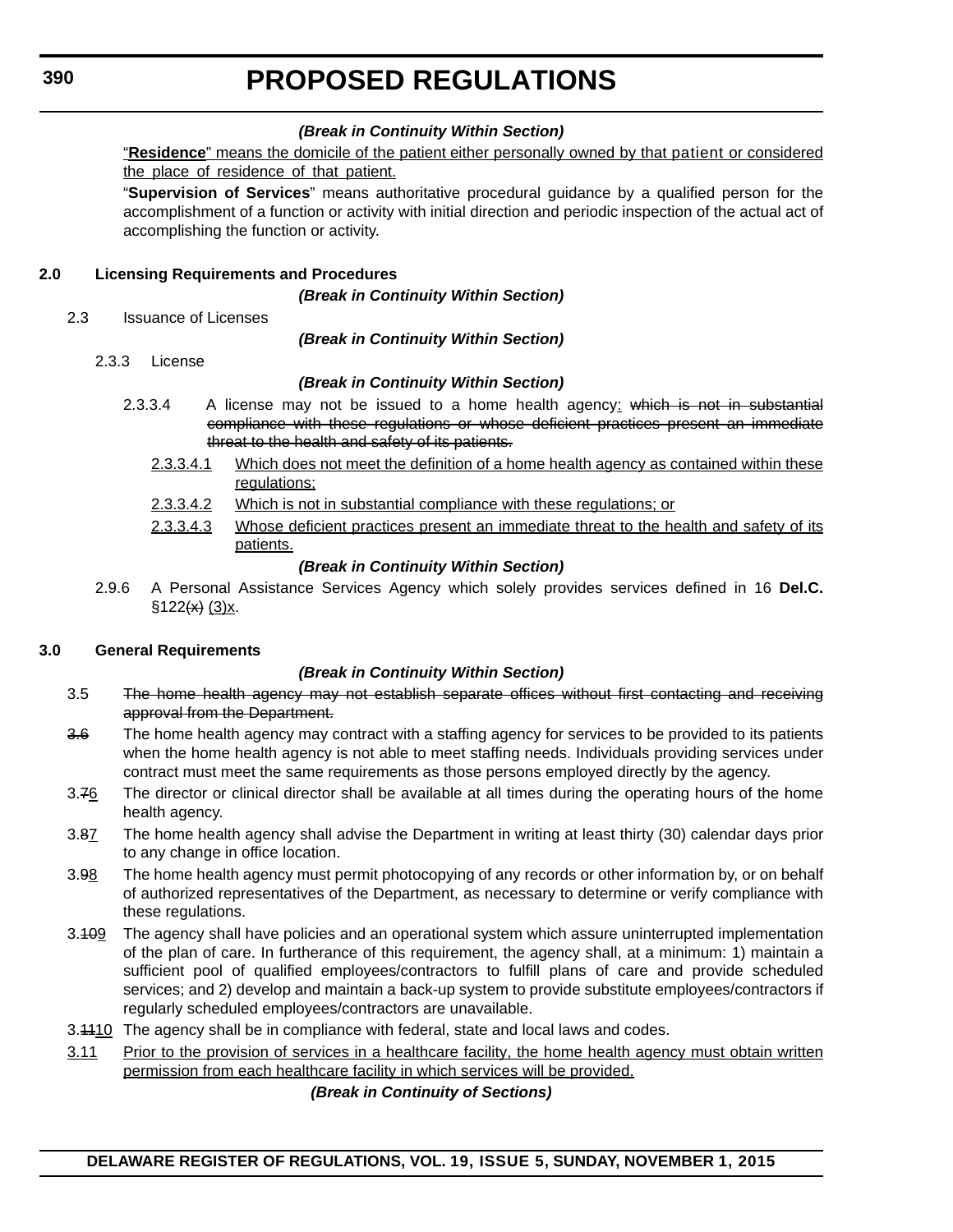### **5.0 Administration/Personnel**

### *(Break in Continuity Within Section)*

5.7 Staff Development

## *(Break in Continuity Within Section)*

5.7.9 All newly hired employees and contractors must pass a competency evaluation test prior to providing care to patients and annually thereafter.

## **6.0 Patient Care Management**

## *(Break in Continuity Within Section)*

- 6.4 Scope of Services
	- 6.4.1 Competent patients who do not reside in a medical facility or a facility regulated pursuant to 16 **Del.C.** Ch. 11 may delegate personal care services to home health aides provided:
		- 6.4.1.1 The nature of the service/task is not excluded by **Del.C.** law or other state or federal regulation;
		- 6.4.1.2 The services/tasks are those competent patients could normally perform themselves but for functional limitation; and
		- 6.4.1.3 The delegation decision is entirely voluntary.
	- 6.4.2 Services provided to patients who are not able to delegate services/tasks due to impaired cognitive function shall be those delegated by the registered nurse as permitted by **Del.C.** law.
	- 6.4.3 Services are provided under the supervision and direction of the registered nurse.
		- 6.4.3.1 On-site professional supervisory visits are required for all patients receiving home health aide services.
			- 6.4.3.1.1 The registered nurse must make an on-site supervisory visit to the patient's home residence (while the home health aide is providing care) no less frequently than every sixty (60) calendar days.
			- 6.4.3.1.2 A report of the supervisory visit should be kept with the patient's record.

## *(Break in Continuity Within Section)*

6.5 Records and Reports

## *(Break in Continuity Within Section)*

6.5.5 All patient records shall be available at all times for review by authorized representatives of the Department and to legally authorized persons; otherwise patient records shall be held confidential. The written consent of the patient or her/his representative, if the patient is incapable of making decisions, shall be obtained before any personal information is released from her/his records as authorized by these regulations or Delaware law.

### **\*Please Note: As the rest of the sections were not amended they are not being published. A copy of the regulation is available at:**

## **[4406 Home Health Agencies--Aide Only \(Licensure\)](http://regulations.delaware.gov/register/november2015/proposed/19 DE Reg 388a 11-01-15.htm)**

## **DIVISION [OF PUBLIC HEALTH](http://www.dhss.delaware.gov/dhss/dph/index.html)** Statutory Authority: 16 Delaware Code, §122(3)o (16 **Del.C.** §122(3)o) 16 **DE Admin. Code** 4410

## **PUBLIC NOTICE**

## **[4410 Skilled Home Health Agencies \(Licensure\)](#page-3-0)**

Health Systems Protection Section (HSP), Division of Public Health, Department of Health and Social

## **DELAWARE REGISTER OF REGULATIONS, VOL. 19, ISSUE 5, SUNDAY, NOVEMBER 1, 2015**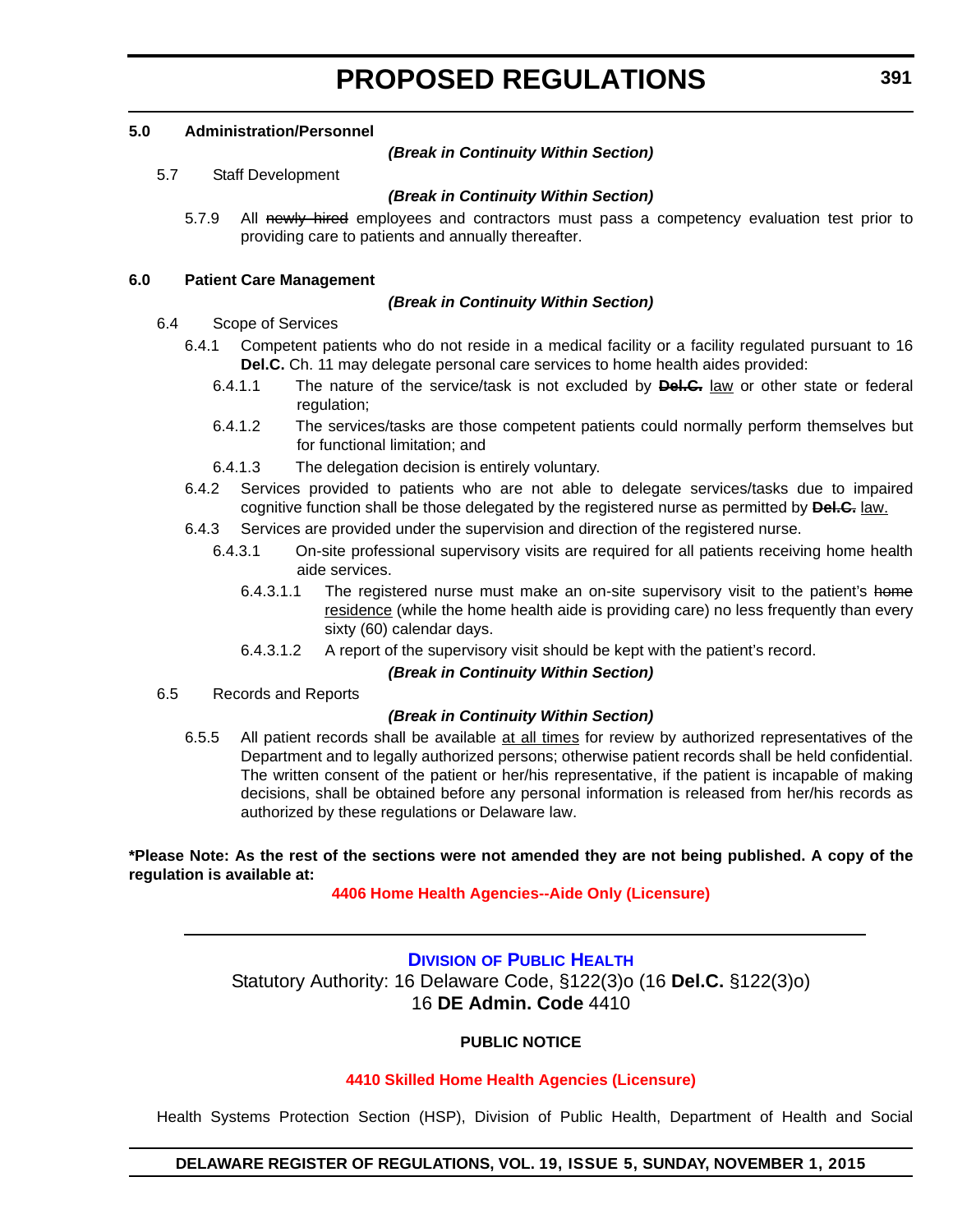Services, is proposing revisions to the regulations governing Home Health Care Agencies - Skilled (4410). One purpose of the amendments to these regulations is to allow for the provision of services by these agencies in nursing facilities and hospitals. This change will allow patients to receive the services necessary to safely achieve their highest level of independence and optimal quality of life while residing in their own home or during a necessary hospitalization. In addition, amendments were made to update the requirements to ensure patients receive safe and quality care. On November 1, 2015, HSP plans to publish as proposed the amended regulations, and hold them out for public comment per Delaware law.

## **NOTICE OF PUBLIC HEARING**

A public hearing will be held on Wednesday, December 2, 2015 at 2:00 p.m. in the First Floor Conference Room, located in the Jesse Cooper Building, 417 Federal Street, Dover, Delaware.

Copies of the proposed regulations are available for review in the November 1, 2015 edition of the Delaware *Register of Regulations*, accessible online at: <http://regulations.delaware.gov> or by calling the Division of Public Health at (302) 744-4951.

Any person who wishes to make written suggestions, testimony, briefs or other written materials concerning the proposed regulations must submit same to Jamie Mack by Thursday, December 17, 2015, at:

Jamie Mack Division of Public Health 417 Federal Street Dover, DE 19901 Email: jamie.mack@state.de.us Phone: (302) 744-4951

**\*Please Note: Due to the size of the proposed regulation, it is not being published here. A copy of the regulation is available at:**

### **[4410 Skilled Home Health Agencies \(Licensure\)](http://regulations.delaware.gov/register/november2015/proposed/19 DE Reg 391 11-01-15.htm)**

## **DIVISION [OF PUBLIC HEALTH](http://www.dhss.delaware.gov/dhss/dph/index.html)** Statutory Authority: 16 Delaware Code, §122(3)x (16 **Del.C.** §122(3)x) 16 **DE Admin. Code** 4469

## **PUBLIC NOTICE**

#### **[4469 Personal Assistance Services Agencies](#page-3-0)**

Health Systems Protection Section (HSP), Division of Public Health, Department of Health and Social Services, is proposing revisions to the regulations governing Personal Assistance Service Agencies (4469). One purpose of the amendments to these regulations is to allow for the provision of services by these agencies in nursing facilities and hospitals. This change will allow consumers to receive the services necessary to safely achieve their highest level of independence and optimal quality of life while residing in their own home or during a necessary hospitalization. In addition, amendments were made to update the requirements to ensure patients receive safe and quality care. On November 1, 2015, HSP plans to publish as proposed the amended regulations, and hold them out for public comment per Delaware law.

## **NOTICE OF PUBLIC HEARING**

A public hearing will be held on Wednesday, December 2, 2015 at 2:00 p.m. in the First Floor Conference Room, located in the Jesse Cooper Building, 417 Federal Street, Dover, Delaware.

Copies of the proposed regulations are available for review in the November 1, 2015 edition of the Delaware *Register of Regulations*, accessible online at: <http://regulations.delaware.gov> or by calling the Division of Public

### **DELAWARE REGISTER OF REGULATIONS, VOL. 19, ISSUE 5, SUNDAY, NOVEMBER 1, 2015**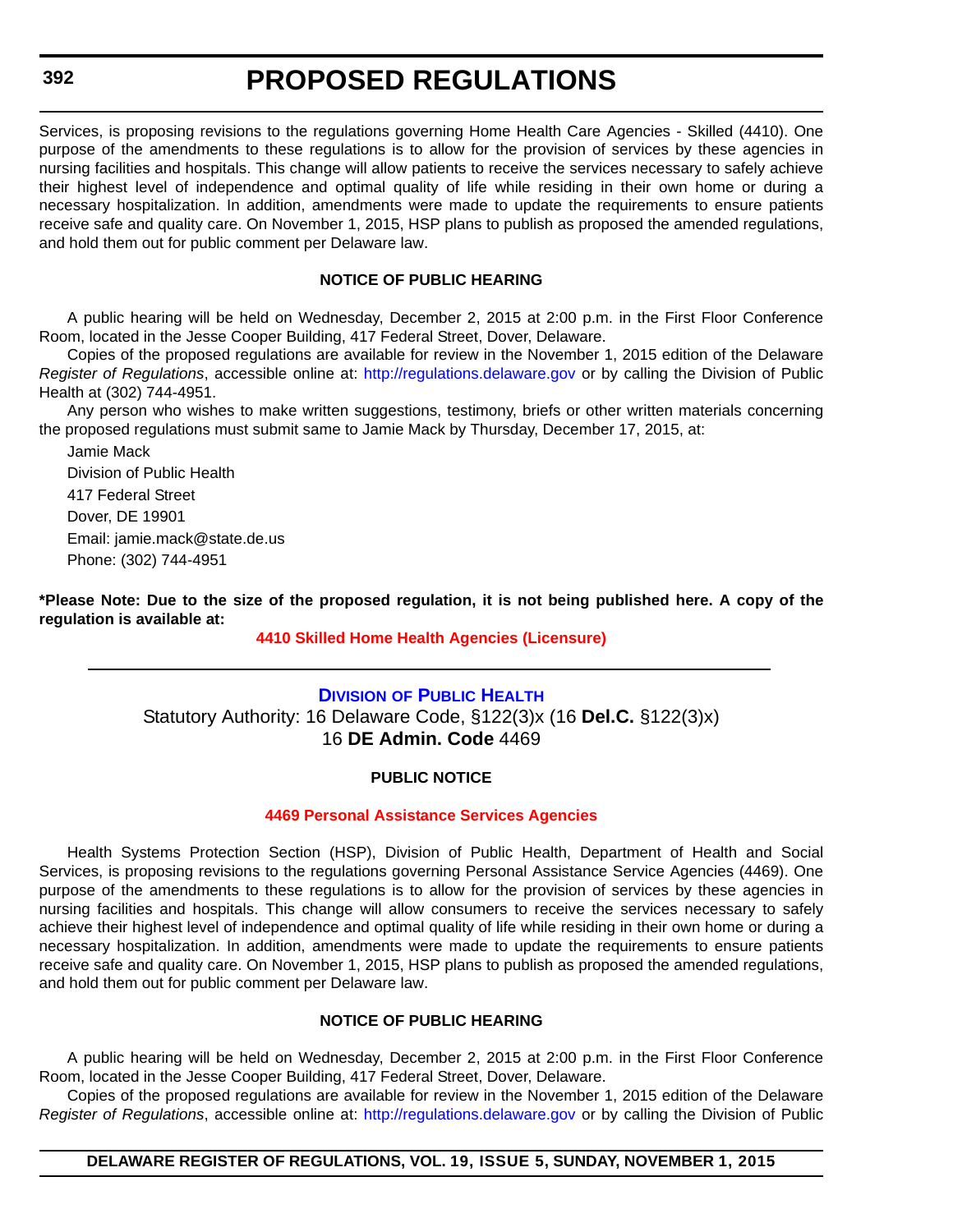### Health at (302) 744-4951.

Any person who wishes to make written suggestions, testimony, briefs or other written materials concerning the proposed regulations must submit same to Jamie Mack by Thursday, December 17, 2015, at:

Jamie Mack Division of Public Health 417 Federal Street Dover, DE 19901 Email: jamie.mack@state.de.us

Phone: (302) 744-4951

### **4469 Personal Assistance Services Agencies**

### **1.0 Definitions**

1.1 The following words and terms, when used in this regulation, should have the following meaning unless the context clearly indicates otherwise:

#### *(Break in Continuity Within Section)*

#### "**Healthcare Facility**" means any facility licensed under 16 **Del.C.** Ch. 10 or 11.

#### *(Break in Continuity Within Section)*

**"Personal Assistance Services Agency"** is an agency that employs or contracts with direct care workers to provide personal assistance services to consumers of the agency primarily in his/her place of residence. The personal assistance services agency shall only provide services in the county in which the agency is located and/or the county(ies) which are immediately adjacent.

#### *(Break in Continuity Within Section)*

**"Residence"** means the domicile of the consumer either personally owned by that consumer or considered the place of residence of that consumer and that is not licensed, operated for profit, or operating as a healthcare facility.

#### *(Break in Continuity Within Section)*

#### **2.0 Licensing Requirements and Procedures**

#### *(Break in Continuity Within Section)*

2.2 Application Process

#### *(Break in Continuity Within Section)*

- 2.2.2 In addition to a completed application for licensure, applicants shall submit to the Department the following information:
	- 2.2.2.1 The names, addresses and types of facilities owned or managed by the applicant;
	- 2.2.2.2 A copy of the Applicant's policies and procedures manual as outlined in Regulation Section 4.3;

#### *(Break in Continuity Within Section)*

- 2.2.2.7 A copy of the test to be given to each direct care worker, as required by Regulation Section 4.5;
- 2.2.2.8 Proof of insurance and bonding as required in Regulation Section 7.0.
- 2.2.2.9 Any other information required by the Department.
- 2.3 Issuance of Licenses

#### *(Break in Continuity Within Section)*

2.3.3 License

*(Break in Continuity Within Section)*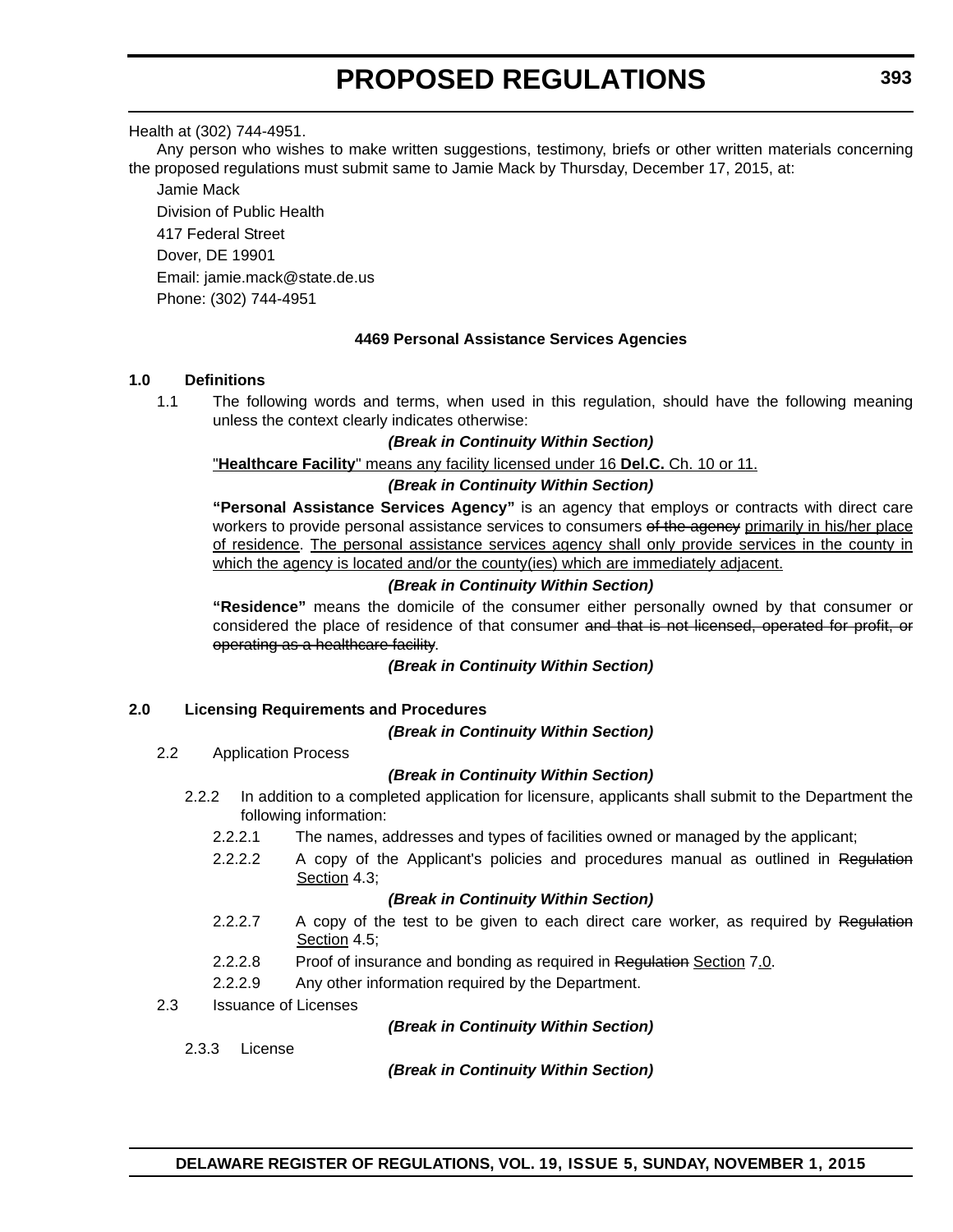- 2.3.3.4 A license may not be issued to a personal assistance services agency; that is not in substantial compliance with these regulations or whose deficient practices present an immediate threat to the health and safety of its consumers.
	- 2.3.3.4.1 Which does not meet the definition of a personal assistance services agency as contained within these regulations;
	- 2.3.3.4.2 Which is not in substantial compliance with these regulations; or
	- 2.3.3.4.3 Whose deficient practices present an immediate threat to the health and safety of its consumers.

## *(Break in Continuity Within Section)*

2.9 Exclusions from Licensure

The following persons, associations or organizations are not required to obtain a Personal Assistance Services Agency license:

## *(Break in Continuity Within Section)*

2.9.6 A Home Health Agency which solely provides services defined in 16 **Del.C.** §122( $\Theta$ ) (3) o.

## **3.0 General Requirements**

## *(Break in Continuity Within Section)*

- 3.12 Prior to the provision of personal care services in a healthcare facility, the personal assistance services agency must:
	- 3.12.1 Disclose the personal assistance services agency's and the direct care worker's status with respect to attendant tax, worker's compensation and liability insurance obligations, insurance coverage or the lack thereof to each healthcare facility in which services are provided.
	- 3.12.2 Obtain written permission from each healthcare facility in which personal care services will be provided.
- 3.13 The personal assistance services agency must not use the word "healthcare", or any other language which implies or indicates the provision of healthcare services, in its title or in its advertising.

## **4.0 Administration**

4.1 Agency Director

## *(Break in Continuity Within Section)*

4.1.4 The director must ensure that the personal assistance services agency adheres to its policies and procedures.

## *(Break in Continuity Within Section)*

## 4.4 Personnel and Direct Care Worker Records

- 4.4.1 Records of all personnel, including each direct care worker shall be kept current and available upon request by authorized representatives of the Department.
- 4.4.2 For all personnel, including direct care workers, the agency shall maintain individual records which shall contain at least:

## *(Break in Continuity Within Section)*

4.4.2.6 Health History

## *(Break in Continuity Within Section)*

- 4.4.2.6.5 All new direct care workers shall be required to have a pre-employment/referral physical examination, a copy of which shall be maintained in individual files. All new personnel, including direct care workers shall be required to have a physical examination prior to providing care:
	- 4.4.2.6.5.1 The physical examination must have been completed within three (3) months prior to employment/referral; and
	- 4.4.2.6.5.2 A copy of the physical examination shall be maintained in the individual's file.

## *(Break in Continuity Within Section)*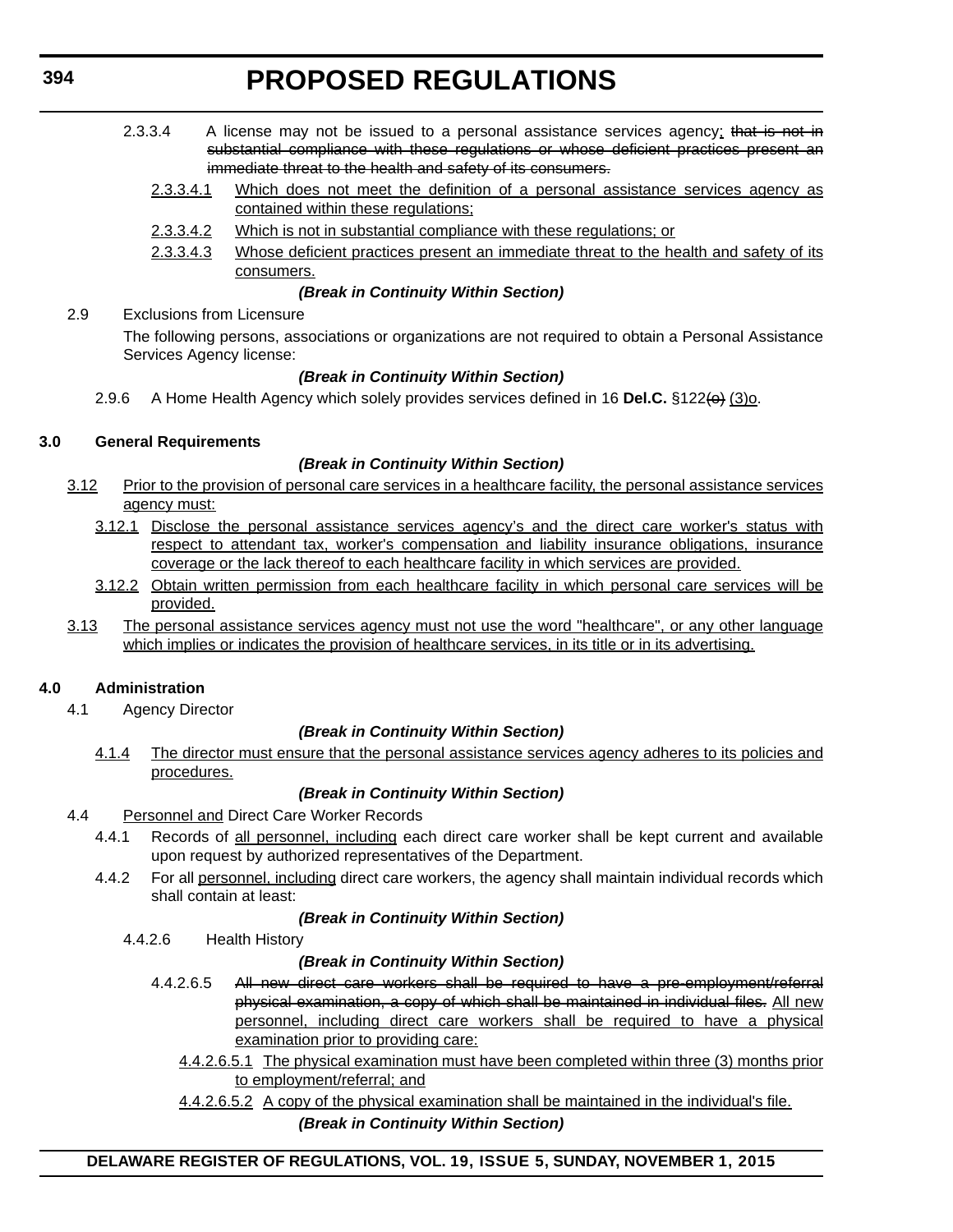## 4.5 Orientation and Testing

- 4.5.1 All direct care workers are required to complete an orientation program given by the Agency before providing services to a consumer.
- 4.5.2 The orientation program shall include but not be limited to:

## *(Break in Continuity Within Section)*

4.5.2.22 Service Plan specific description; and

## *(Break in Continuity Within Section)*

- 4.5.3 All newly hired/contracted direct care workers must pass a competency test prior to providing care to consumers and annually thereafter.
	- 4.5.3.1 The competency test must include questions addressing the competencies listed in Section 4.5.2.
	- 4.5.3.2 It is the responsibility of the personal assistance services agency to ensure that direct care workers are proficient to carry out the care assigned in a safe, effective and efficient manner.
		- 4.5.44.5.3.2.1A Personal Assistance Services Agency that provides direct healthcare services to persons diagnosed as having Alzheimer's disease or other forms of dementia shall provide dementia specific training to those healthcare providers who must participate in continuing education programs all direct care workers. The mandatory training must include: communicating with persons diagnosed as having Alzheimer's disease or other forms of dementia; the psychological, social, and physical needs of those persons; and safety measures which need to be taken with those persons. This paragraph shall not apply to persons certified to practice medicine under the Medical Practice Act, Chapter 17 of Title 24 of the **Delaware Code**.

## **5.0 Consumer Care Management**

## *(Break in Continuity Within Section)*

- 5.4 Scope of Services
	- 5.4.1 Competent consumers who do not reside in a medical facility or a facility regulated pursuant to 16 **Del.C.** Ch. 11 may delegate personal care services to direct care workers provided:
		- 5.4.1.1 The nature of the service/task is not excluded by **Del.C.** law or other state or federal regulation.

## *(Break in Continuity Within Section)*

5.4.2 For consumers who are not able to delegate services/tasks due to impaired cognitive function, services/tasks shall be limited by the following:

## *(Break in Continuity Within Section)*

5.4.2.2 Fingernail Nail Care

## *(Break in Continuity Within Section)*

- 5.5 Records and Reports
	- 5.5.1 There shall be a separate record maintained at the personal assistance services agency for each consumer which shall contain:

## *(Break in Continuity Within Section)*

5.5.1.9 Signed disclosure form required by Regulation Section 5.1.3; and

## *(Break in Continuity Within Section)*

- 5.5.3 Activity logs shall be signed and dated by the direct care worker on the day that the service is rendered.
- 5.5.4 Copies of all activity logs shall be maintained at the residence of the consumer.
- 5.5.5 Original activity log notes must be incorporated into the consumer's record located at the Agency no less often than every 90 days.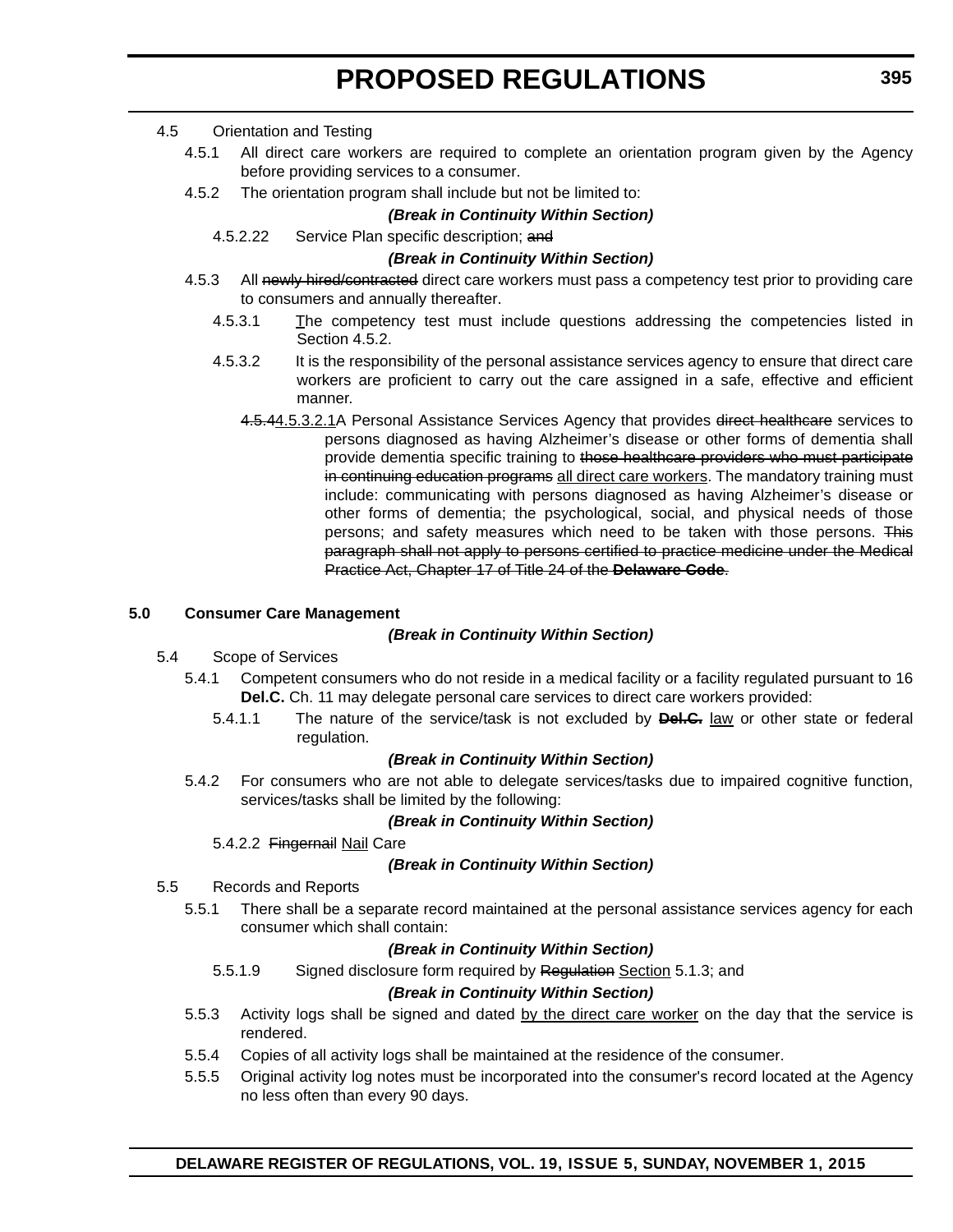5.5.6 All agency records shall be available at all times for review by authorized representatives of the Department and to legally authorized persons; otherwise consumer records shall be held confidential. The consent of the consumer or his representative if the consumer is incapable of making decisions shall be obtained before any personal information is released from his records as authorized by these regulations or Delaware law.

### *(Break in Continuity Within Section)*

5.5.13 The personal assistance services agency must ensure all consumer records are accurate and complete.

*(Break in Continuity Within Section)*

### **6.0 Consumer Rights**

*(Break in Continuity Within Section)*

6.3 Each consumer shall have the right to:

### *(Break in Continuity Within Section)*

6.3.8 Be fully informed, at the time of admission into the program, of services and activities available and related charges, including the disclosure required by Regulation Section 5.1.3; and

**\*Please Note: As the rest of the sections were not amended they are not being published. A copy of the regulation is available at:**

**[4469 Personal Assistance Services Agencies](http://regulations.delaware.gov/register/november2015/proposed/19 DE Reg 392 11-01-15.htm)**

## **[DEPARTMENT OF INSURANCE](http://www.delawareinsurance.gov/)**

**OFFICE OF THE COMMISSIONER**

Statutory Authority: 18 Delaware Code, Section 311 and Chapter 50 (18 **Del.C.** §311 & Ch. 50) 18 **DE Admin. Code** 1801

## **PUBLIC NOTICE**

## **[1801 Registration of Insurance Holding Companies](#page-3-0)**

INSURANCE COMMISSIONER KAREN WELDIN STEWART hereby gives notice of proposed amended Department of Insurance Regulation 1801 relating to Registration of Insurance Holding Companies [Formerly Regulation 13]. The docket number for this proposed AMENDED regulation is 2969-2015.

The proposed amended regulation is being submitted to maintain accreditation and replaces the current regulation with the updated National Association of Insurance Commissioners (NAIC) Model Insurance Holding Company System Model Regulation With Reporting Forms And Instruction, to support the Insurance Holding Company System Regulatory Act. The Delaware Code authority for the change is 18 **Del.C.** §311 and Ch. 50, and 29 **Del.C.** Ch. 101.

The Department of Insurance does not plan to hold a public hearing on the proposed amended regulation. The proposed amended regulation appears below and can also be viewed at the Delaware Insurance Commissioner's website at:

w[ww.delawareinsurance.gov/departments/documents/ProposedRegs/ProposedRegs.shtml](http://www.delawareinsurance.gov/departments/documents/ProposedRegs/ProposedRegs.shtml)

Any person can file written comments, suggestions, briefs, and compilations of data or other materials concerning the proposed amendment. Any written submission in response to this notice and relevant to the proposed regulation must be received by the Department of Insurance no later than 4:30 p.m. EST, Tuesday, December 1, 2015. Any such requests should be directed to:

Regulatory Specialist Rhonda West

Delaware Department of Insurance

841 Silver Lake Boulevard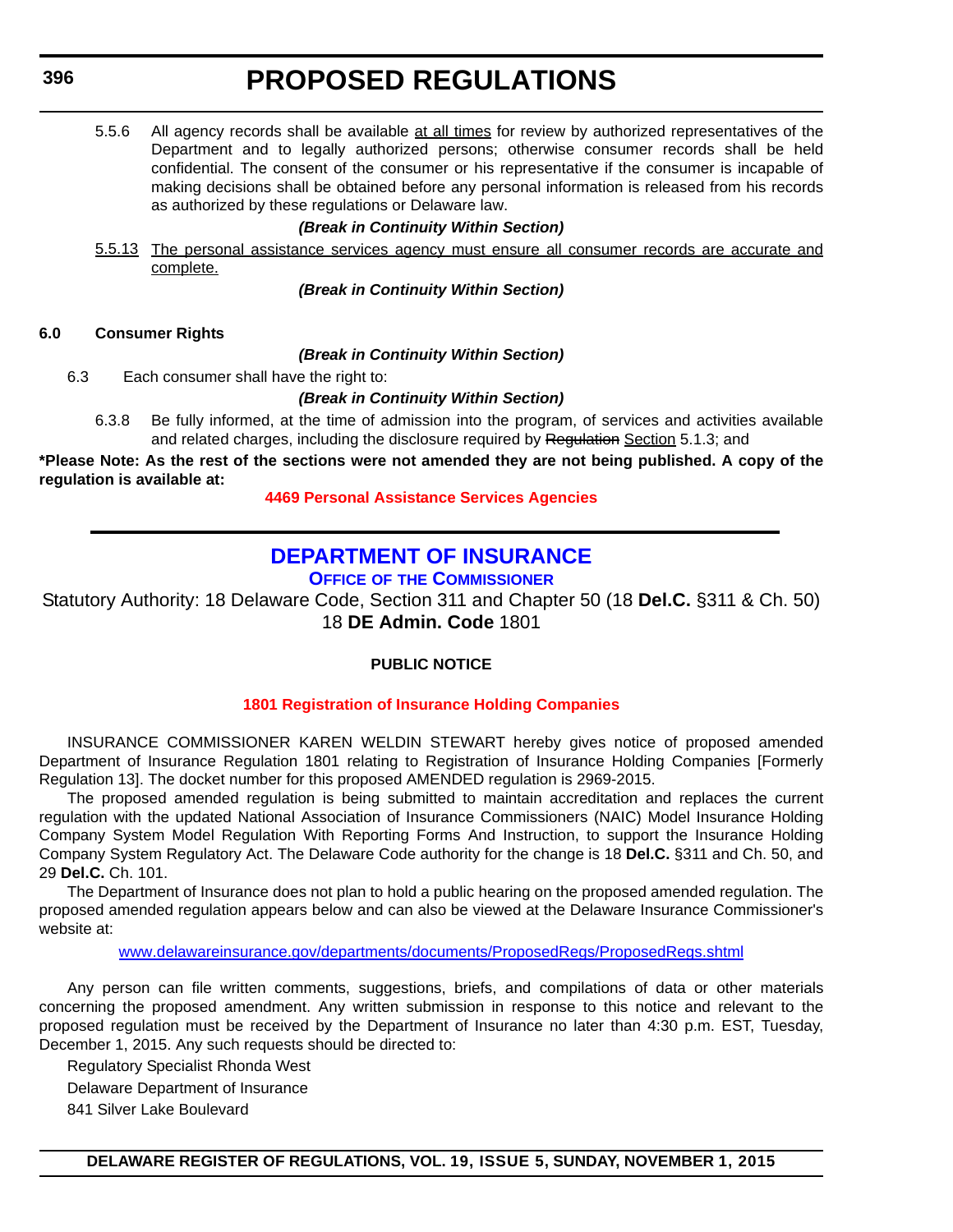Dover, DE 19904 Phone: (302) 674-7379 Fax: (302) 739-5566 Email: r[honda.west@state.de.us](mailto:rhonda.west@state.de.us)

**\*Please Note: Due to the size of the proposed regulation, it is not being published here. A copy of the regulation is available at:**

**[1801 Registration of Insurance Holding Companies](http://regulations.delaware.gov/register/november2015/proposed/19 DE Reg 396 11-01-15.htm)**

## **[DEPARTMENT OF NATURAL RESOURCES AND ENVIRONMENTAL](http://www.dnrec.delaware.gov/energy/Pages/portal.aspx)  CONTROL**

**DIVISION OF ENERGY AND CLIMATE**

Statutory Authority: 26 Delaware Code, Section 354(i) and (j) (26 **Del.C.** §354(i) & (j))

**REGISTER NOTICE #2015-XX**

**[102 Implementation of Renewable Energy Portfolio Standards Cost Cap Provisions](#page-3-0)**

## **1. TITLE OF THE REGULATION:**

102 Implementation of Renewable Energy Portfolio Standards Cost Cap Provisions

## **2. BRIEF SYNOPSIS OF THE SUBJECT, SUBSTANCE AND ISSUE:**

The purpose of this action is to propose rules to govern how the Director of the Division of Energy & Climate (Director) and the Division of Energy & Climate (Division) administer their obligations under 26 **Del.C.** §354(i) & (j). The statute directs when and whether the Director may institute a freeze on the implementation of Delaware's Renewable Energy Portfolio Standards as provided for in 26 **Del.C.** §354(a).

Start Action Notice 2012-03 initiating this rule making process was issued April 16, 2012.

This proposed regulation replaces the regulation posted in the *Register* on October 1, 2015, which contained significant typographical errors.

- **3. POSSIBLE TERMS OF THE AGENCY ACTION:** None.
- **4. STATUTORY BASIS OR LEGAL AUTHORITY TO ACT:**  26 **Del.C.** §354(i) & (j)

## **5. LIST OF OTHER REGULATIONS THAT MAY BE IMPACTED OR AFFECTED BY THE PROPOSAL:** N/A

## **6. NOTICE OF PUBLIC COMMENT:**

The hearing record on 102 Implementation of Renewable Energy Portfolio Standards Cost Cap Provisions (Proposed Rules to Implement 26 **Del.C.** §354(i) & (j)) will open November 1, 2015 and will close December 8, 2015 at 4:30 PM.

Individuals may submit written comments regarding the proposed changes via e-mail to Lisa.Vest@state.de.us or via the USPS to Lisa Vest, Hearing Officer, DNREC, 89 Kings Highway, Dover, DE 19901 (302) 739-9042. However, any comments submitted in response to the regulation posted in the October 1, 2015 *Register* will be considered to be part of the record.

The public hearing scheduled for November 3, 2015, starting at 6:00 p.m. in the DNREC Auditorium, 89 Kings Highway, Dover, DE 19901 has been cancelled and rescheduled for November 23, 2015 as noted below.

A public hearing on the proposed amendment will be held on November 23, 2015 beginning at 6:00 p.m. in the Public Service Commission Hearing Room, 861 Silver Lake Blvd., Dover, DE, 19904.

## **DELAWARE REGISTER OF REGULATIONS, VOL. 19, ISSUE 5, SUNDAY, NOVEMBER 1, 2015**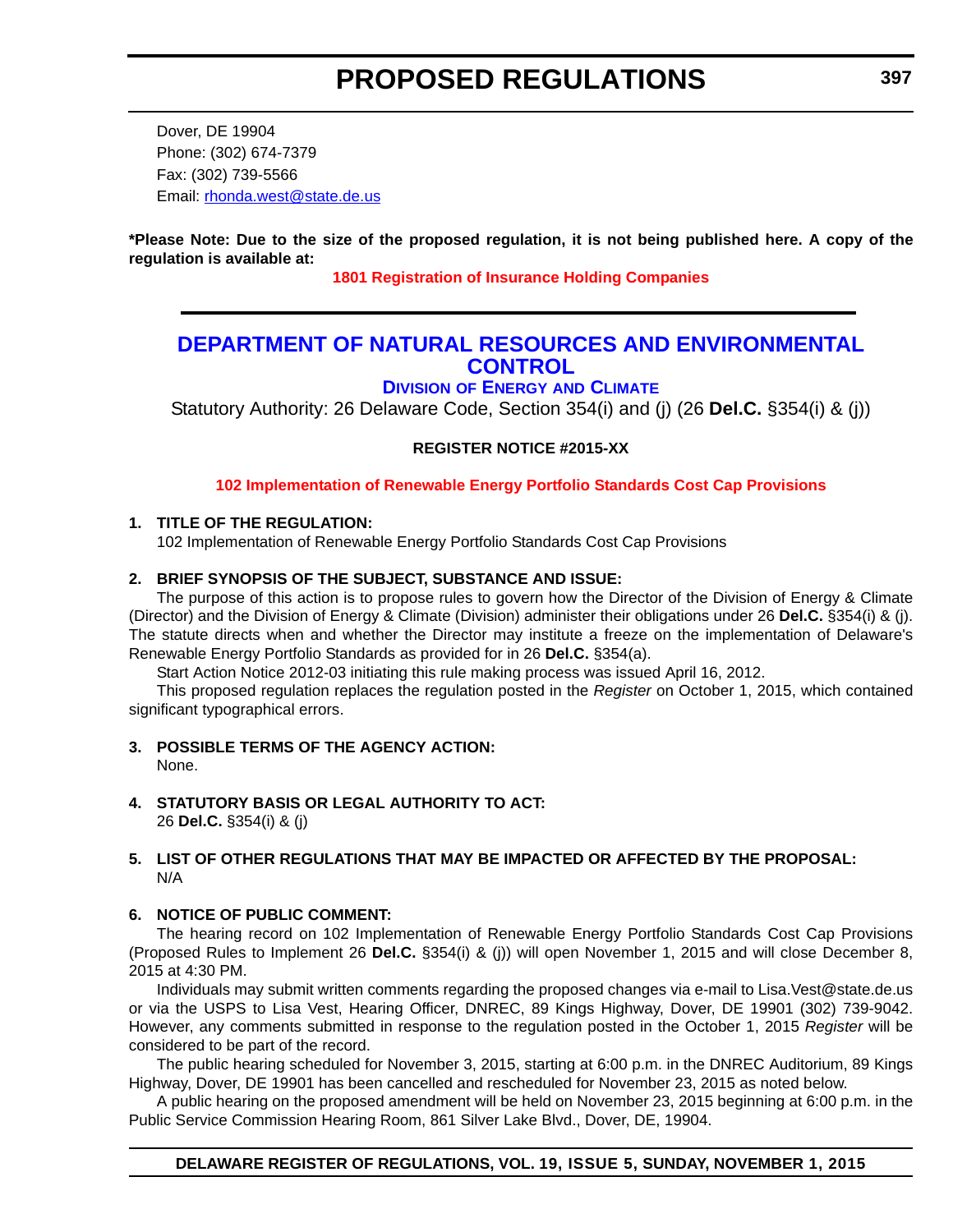## **7. PREPARED BY:**

Thomas Noyes Thomas.Noyes@state.de.us (302) 735-3356

Philip Cherry, Director

## **102 Implementation of Renewable Energy Portfolio Standards Cost Cap Provisions**

#### **1.0 Purpose**

These rules govern how the Director of the Division of Energy & Climate (Director) and the Division of Energy & Climate (Division) administer their obligations under 26 **Del.C.** §354(i) & (j). The statute directs when and whether the Director may institute a freeze on the implementation of the Renewable Energy Portfolio Standards as provided for in 26 **Del.C.** §354(a).

### **2.0 Definitions**

For purposes of this regulation, the following words and phrases shall have the following meaning unless the context clearly indicates otherwise:

"**Alternative compliance payment**" means a payment of a certain dollar amount per megawatt hour, which a Commission-Regulated Electric Company may submit in lieu of supplying the minimum percentage of RECs from Eligible Energy Resources required as defined and set by 26 **Del.C.** §§352(1) and 358(d).

"**Avoided system costs**" means reductions in electric generation, transmission or distribution costs.

"**Commission-Regulated Electric Company**" means the same as an Electric Distribution Company in 26 **Del.C.** §1001(12).

"**Compliance year**" means the calendar year beginning with June 1 and ending with May 31 of the following year, for which a Commission-Regulated Electric Company must demonstrate that it has met the requirements of the subchapter known as the "Renewable Energy Portfolio Standards Act".

"**Director**" means the Director of the Division of Energy & Climate, who is considered the State Energy Coordinator for the purpose of these rules.

"**Division**" means the Division of Energy & Climate, the successor agency to the Delaware Energy Office.

"**End-use customer**" means a person or entity in Delaware that purchases electrical energy at retail prices from regulated electric utilities.

"**Exempt sales**" means the retail customer sales of a Commission-Regulated Electric Company that is not included in the total retail sales for RPS compliance.

"**Externality benefits**" means reductions in environmental, health and mortality costs resulting from reduced emissions.

"**Freeze**" means suspension of enforcement or implementation of the annual increase in the RPS as provided for under 26 **Del.C.** §§352(3) & 354(a).

"**Green Energy Fund**" means the grant program authorized under 29 **Del.C.** §8057.

"**Integrated Resource Plan**" or "**IRP**" means the plan filed by the Commission-Regulated Electric Company to meet the requirements of 26 **Del.C.** §1007(c) & (d).

"**Non-exempt sales**" means the retail customer sales of a Commission-Regulated Electric Company that is included in the total retail sales for RPS compliance.

"**PJM**" or "**PJM interconnection**" means the regional transmission organization that coordinates the movement of wholesale electricity in the PJM region, or its successors at law.

"**Price suppression effects**" means reductions in energy or capacity costs due to competitive pressures from renewable resources.

"**PSC**" means the Delaware Public Service Commission.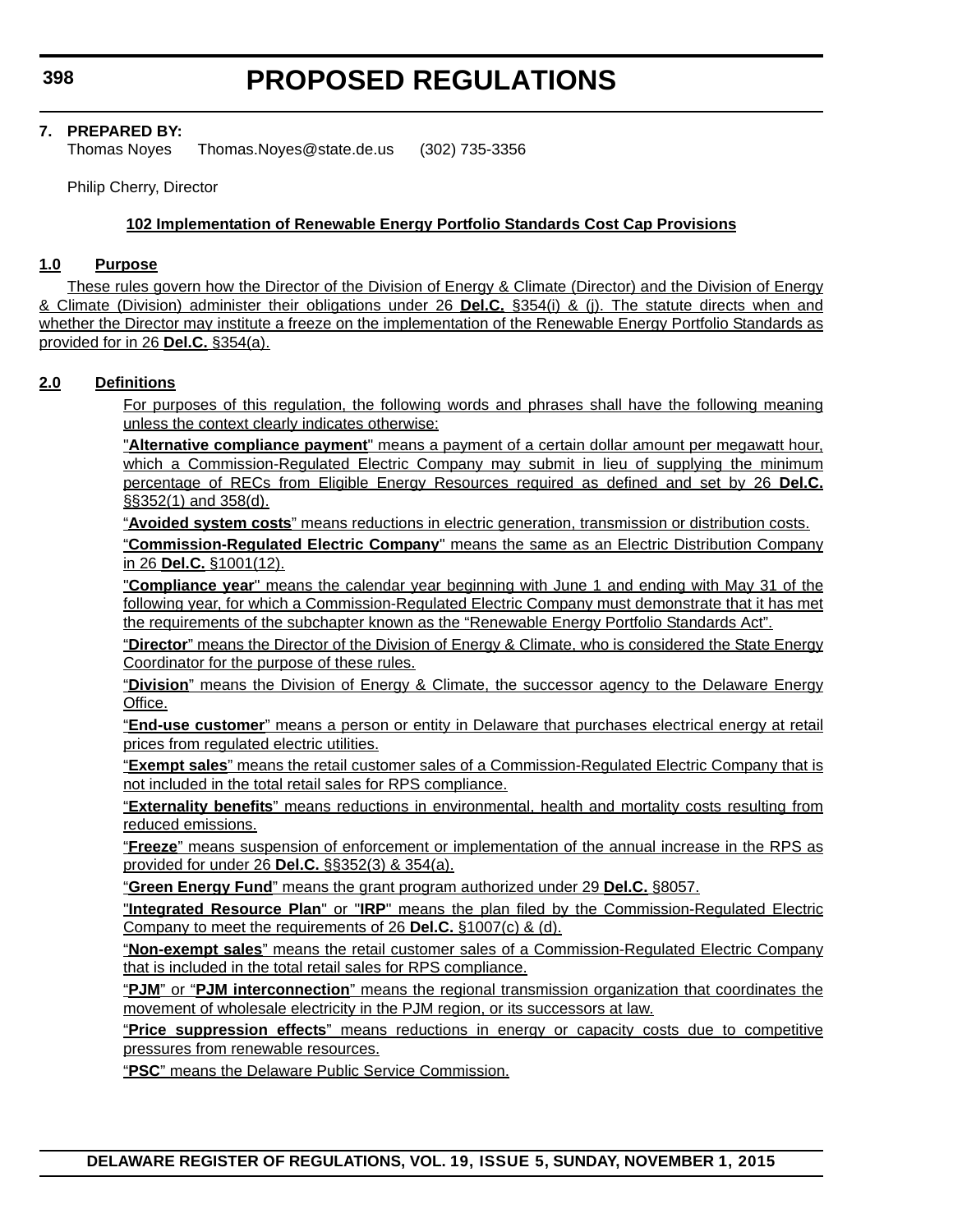"**REC costs of compliance**" means the total costs expended by the Commission-Regulated Electric Company to achieve the applicable RPS percentage standards for RECs during a respective compliance year.

"**REC percentage requirements**" and "**SREC percentage requirements**" mean the renewable energy portfolio requirements for each compliance year as set forth in 26 **Del.C.** §354(a).

"**Renewable Energy Cost of Compliance**" means the total costs expended by the Commission-Regulated Electric Company to achieve the applicable RPS percentage standards for all renewable energy during a respective compliance year.

"**Renewable Energy Credit**" or "**REC**" means a tradable instrument defined by 26 **Del.C.** §352(18) used to demonstrate compliance with the percentage requirements set forth in 26 **Del.C.** §354(a).

"**RPS**" means the renewable portfolio standard, the minimum percentage of total electricity sales delivered to Delaware end-use customers that is derived from eligible energy resources established under 26 **Del.C.**, §354.

"**Solar alternative compliance payment**" means the payment of certain dollar amounts expended in lieu of supplying the minimum percentage from solar photovoltaics as defined and set by 26 **Del.C.** §§352(24) and 358(e).

"**Solar Renewable Energy Cost of Compliance**" means the total costs expended by a Commission-Regulated Electric Company to achieve the applicable RPS percentage standards for solar photovoltaic renewable energy during a respective compliance year.

"**Solar Renewable Energy Credit**" or "**SREC**" means the tradable instrument defined by 26 **Del.C.** §352(25) used to demonstrate compliance with the percentage requirements set forth in 26 **Del.C.**  $$354(a).$ 

"**Third party supplier**" means an electricity supplier that sells power to end-use customers delivered over the distribution facilities of the Commission-Regulated Electric Company. It does not include the Commission-Regulated Electric Company, Rural Electric Cooperatives or Municipal Electric Companies.

"**Total Retail Costs of Electricity**" means the total costs paid by customers of the Commission-Regulated Electric Company for the supply, transmission, distribution and delivery of retail electricity to serve non-exempt customers, including those served by third party suppliers, during a respective compliance year.

## **3.0 Application**

- 3.1 These rules shall apply only to a Commission-Regulated Electric Company. These rules shall not apply to electric supply provided by either:
	- 3.1.1 an exempted municipal electric company or a municipal utility (as set forth in 26 **Del.C.** §363); or
	- 3.1.2 an exempted rural electric cooperative or a rural electric cooperative (as set forth in 26 **Del.C.** §363).
- 3.2 These rules will be applied immediately upon enactment.

## **4.0 Calculation of the Cost of Compliance**

- 4.1 The Division shall calculate the Renewable Energy Cost of Compliance, the Solar Renewable Energy Cost of Compliance and the Total Retail Cost of Electricity as follows.
- 4.2 The Division shall calculate the Renewable Energy Cost of Compliance for a particular compliance year to be:
	- 4.2.1 the total of contributions to that portion of the Green Energy Fund used to support the development of renewable resources, plus
	- 4.2.2 the cost of RECs and SRECs retired to satisfy the RPS requirement, plus
	- 4.2.3 all Alternative Compliance Payments.
- 4.3 The Division shall calculate the Solar Renewable Energy Cost of Compliance for a particular compliance year to be:

## **DELAWARE REGISTER OF REGULATIONS, VOL. 19, ISSUE 5, SUNDAY, NOVEMBER 1, 2015**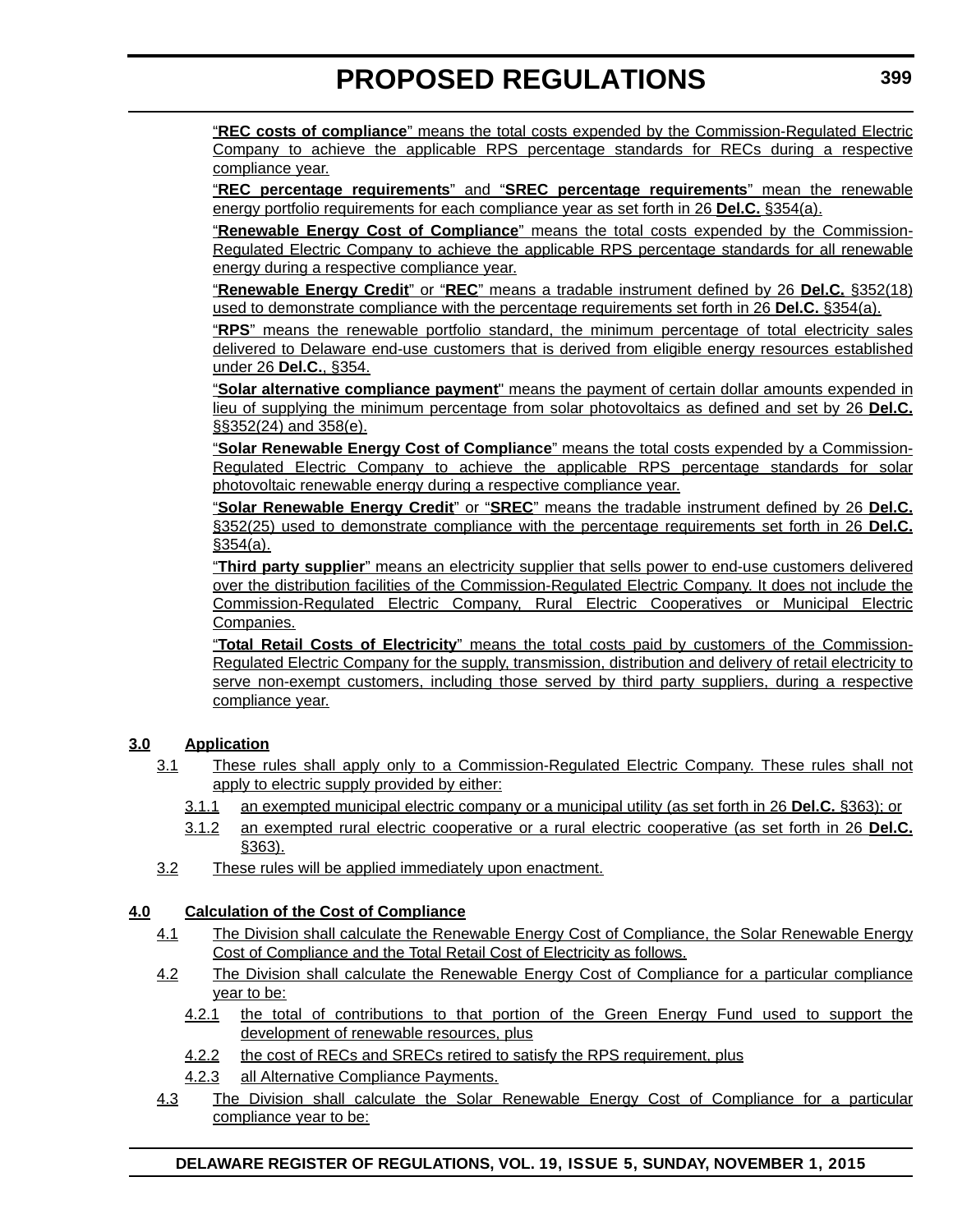- 4.3.1 the total of contributions to that portion of the Green Energy Fund used to support the development of photovoltaic renewable resources, plus
- 4.3.2 the cost of SRECs retired to satisfy the RPS requirement, plus
- 4.3.3 all Solar Alternative Compliance Payments for the solar photovoltaic requirement.
- 4.4 The Division will determine the Total Retail Costs of Electricity as all customer costs for non-exempt load customers for a particular compliance year.

## **5.0 Determination by the Director**

- 5.1 The Director shall review the calculations of the Division.
- 5.2 If the Division calculations show that the Renewable Energy Cost of Compliance is greater than 3 percent of the Total Retail Costs of Electricity for the compliance year, the Director shall, after consulting with the staff of the PSC, determine whether a freeze should be implemented.
- 5.3 If the Division calculations show that the Solar Renewable Energy Cost of Compliance is greater than 1 percent of the Total Retail Costs of Electricity for the compliance year, the Director shall, after consulting with the staff of the PSC, determine whether a freeze should be implemented.
- 5.4 In making a determination, the Director may consider:
	- 5.4.1 the overall energy market conditions;
	- 5.4.2 the avoided cost benefits from the RPS;
	- 5.4.3 the externality benefits due to the RPS; and
	- 5.4.4 the economic impacts of the deployment of renewable energy in Delaware.
- 5.5 Overall market conditions may include shifts in energy prices, long term market trends, adjustments for short term fluctuations, changes in compliance costs, consumer benefits of other state energy policies such as the implementation of energy efficiency programs, and the overall cost of energy to consumers.
- 5.6 Avoided cost benefits from the RPS may include avoided system costs and price suppression effects attributable to the deployment of renewable energy that result in lower net electricity costs.
- 5.7 Externality benefits of changes in energy markets may include externality savings in health and mortality costs and environmental impacts due to policies promoting cleaner energy in Delaware and regional energy generation. To the extent possible, the externality savings should be consistent with the current IRP filed by the Commission-Regulated Electric Company, except where other published methods or studies are determined to be more appropriate.
- 5.8 Economic development benefits may include the overall economic activity attributed to jobs created by the development of renewable energy in Delaware.

## **6.0 Implementation**

If the Director determines that a freeze should be implemented under Section 5.0 above, the Director, in consultation with the staff of the PSC, will declare the freeze and notify the Commission-Regulated Electric Company that filed reports on RPS compliance. The Director will also publish notice of the freeze in the next appropriate issue of the Delaware *Register of Regulations*.

## **7.0 Lifting of a Freeze**

- 7.1 If a freeze has been imposed, the Division will calculate compliance costs, using the methods described in Section 4.0 of this regulation.
- 7.2 The Director will review the calculation and determine whether to lift a freeze using the methods and criteria described in Section 5.0 of this regulation.
- 7.3 If the total cost of compliance falls below the 3 percent threshold in Section 5.2 of this regulation or 1 percent threshold in Section 5.3 of this regulation, the Director shall lift a freeze following consultation with the staff of the PSC.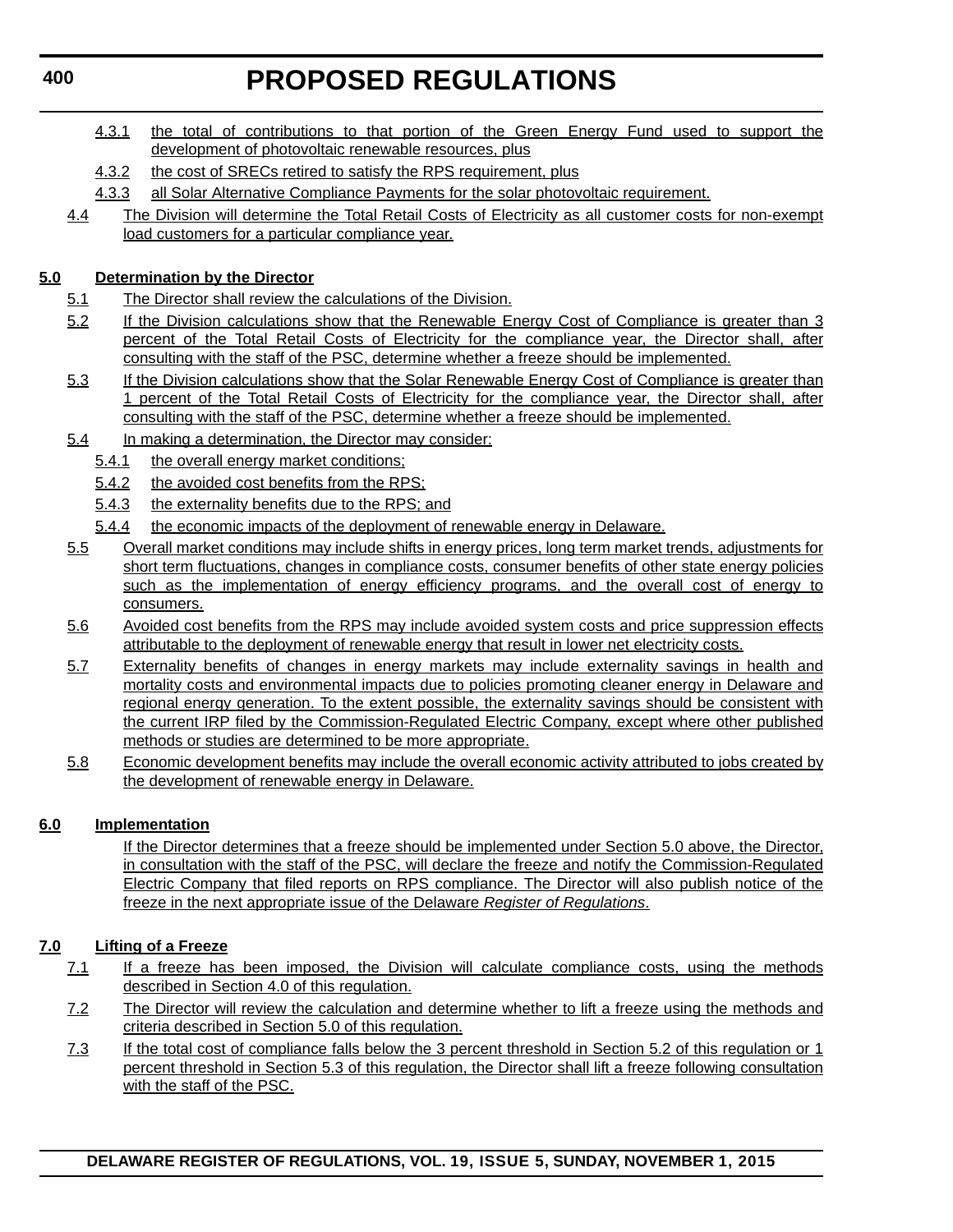- 7.4 If a freeze is lifted, the Director will promptly notify, electronically and by mail, the Commission-Regulated Electric Company that filed reports on RPS compliance. The Director will also:
	- 7.4.1 provide prior notice of the lifting of the freeze to the PSC; and
	- 7.4.2 publish notice of the lifting of the freeze in the next appropriate issue of the Delaware *Register of Regulations*.

## **8.0 Administration**

- 8.1 Within 90 days after the end of any compliance year, the Commission-Regulated Electric Company shall submit to the Division in writing and electronically the following information for the applicable compliance year:
	- 8.1.1 the Renewable Energy Cost of Compliance for that compliance year;
	- 8.1.2 the Solar Renewable Energy Cost of Compliance costs for that compliance year; and
	- 8.1.3 the Total Retail Costs of Electricity for that compliance year.
- 8.2 Within 30 days from receipt of the information described in Section 8.1 of this regulation from the Commission-Regulated Electric Company, the Division shall calculate the cost of compliance as described in Section 4.0 of this regulation and present the results to the Director.
- 8.3 Within 30 days of receipt of the calculations of the cost of compliance from the Division, the Director will, after receipt of the calculations, make a determination as described in Section 5.0 of this regulation and present to the Registrar for publication.
- 8.4 The public will have 15 business days from the publication of the Director's determination to offer comment. The Director may alter or amend the determination based on review of the public comments.
- 8.5 The Director shall make a final determination, including effective date, and provide public notice and notify electronically and by mail the PSC, the Commission-Regulated Electric Company, and other interested parties within 15 business days of the close of public comments.

## **9.0 Existing Contracts**

In implementing a freeze under these rules, existing contracts for the production or delivery of RECs, SRECs, renewable energy supply or other environmental attributes shall not be abrogated.

## **DIVISION OF FISH [AND WILDLIFE](http://www.dnrec.delaware.gov/fw/Pages/DFW-Portal.aspx)**

Statutory Authority: 7 Delaware Code, Sections 901(c & d) and 903(e)(3) (7 **Del.C.** §§901(c & d) & 903(e)(3)

> **REGISTER NOTICE #2015 - 03 3500 Tidal Finfish [3542 Tilefish](#page-3-0)**

## **1. TITLE OF THE REGULATION:**

3542 Tilefish

## **2. BRIEF SYNOPSIS OF THE SUBJECT, SUBSTANCE AND ISSUE:**

The Department of Natural Resources & Environmental Control (DNREC) initiated the development of regulations pertaining to Tilefish at the request of the Mid-Atlantic Fishery Management Council (MAFMC) and based on guidance from Delaware's Advisory Council on Tidal Finfisheries. Two management options were presented to the public in proposed form (18 **DE Reg.** 951 (06/01/15)) and a public hearing on the matter was held June 24, 2015 at 6:00 PM in the DNREC Auditorium, Dover, DE. Both management options included a commercial trip limit of 300 pounds and a recreational possession limit of no more than seven fish per person; however, one option limited the new regulation to Blueline Tilefish (*Caulolatilus microps*) and one option applied the regulation more broadly (as in Maryland and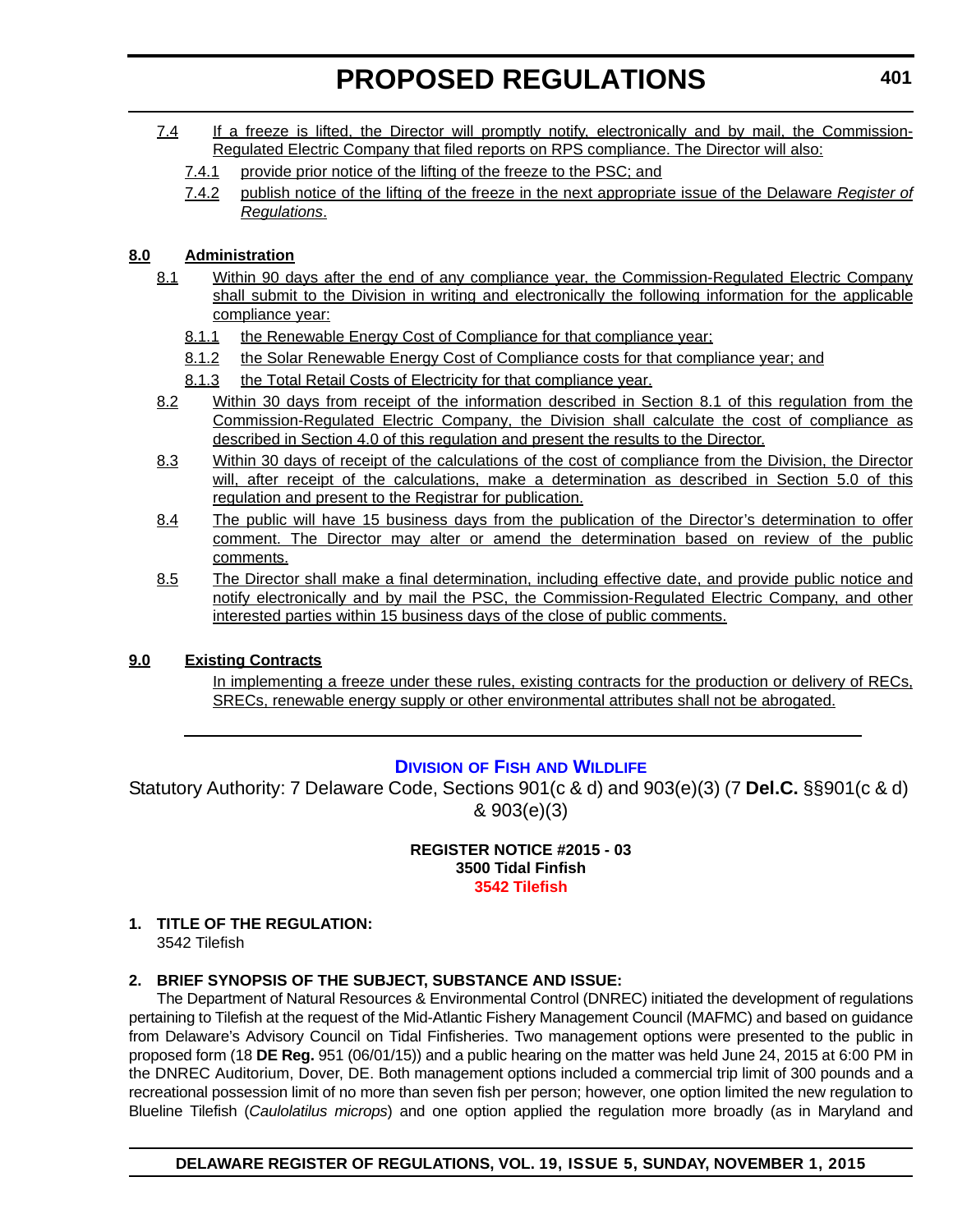**402**

Virginia) to include both Blueline and Golden Tilefish (*Lopholatilus chamaelonticeps*). The hearing record was closed on July 9, 2015. Following careful consideration of the hearing record, the Department has opted to adopt a Tilefish regulation that affords protections to both Blueline Tilefish and Golden Tilefish (Option 2). Additionally, to provide greater understanding to the regulated community, the Department proposes to clarify that the term "possess" pertains to individuals "aboard a vessel".

- **3. POSSIBLE TERMS OF THE AGENCY ACTION:** None.
- **4. STATUTORY BASIS OR LEGAL AUTHORITY TO ACT:** §901(c & d), §903(e) (3), Title 7 **Delaware Code**
- **5. LIST OF OTHER REGULATIONS THAT MAY BE IMPACTED OR AFFECTED BY THE PROPOSAL:** N/A

## **6. NOTICE OF PUBLIC COMMENT:**

No additional hearing will be held; the Department will receive written comment through November 30, 2015. Individuals may submit written comments regarding the proposed clarification to 7 **DE Admin. Code** 3542 via email to Lisa.Vest@state.de.us or via the USPS to Lisa Vest, Hearing Officer, DNREC, 89 Kings Highway, Dover, DE 19901 (302) 739-9042.

## **7. PREPARED BY:**

Stewart Michels Stewart.Michels@state.de.us (302) 739-9914

## **3542 Tilefish**

## **1.0 Tilefish possession limits**

- 1.1 It is unlawful for a recreational finfisherman to possess aboard a vessel more than seven (7) tilefish in aggregate to include blueline tilefish (*Caulolatilus microps*) or golden tilefish (*Lopholatilus chamaelonticeps*), unless otherwise authorized by the Department.
- 1.2 Notwithstanding the provisions of subsection 1.1, a person issued a valid commercial food fishing license may possess aboard a vessel up to 300 pounds of tilefish in aggregate to include blueline tilefish (*Caulolatilus microps*) or golden tilefish (*Lopholatilus chamaelonticeps*) in any number, provided said tilefish were taken using gear for which said person is lawfully permitted under 7 **Del.C.** §915.
- 1.3 It is unlawful for a person issued a valid commercial food fishing license to possess aboard a vessel more than 300 pounds of tilefish in aggregate to include blueline tilefish (*Caulolatilus microps*) or golden tilefish (*Lopholatilus chamaelonticeps*).

## **DIVISION OF WASTE [AND HAZARDOUS SUBSTANCES](http://www.dnrec.delaware.gov/dwhs/Pages/default.aspx)**

## **TANK MANAGEMENT BRANCH**

Statutory Authority: 7 Delaware Code, Chapters 60 and 74 (7 **Del.C.** Ch. 60 & 74) 7 **DE Admin. Code** 1351

## **REGISTER NOTICE: SAN #2015-04**

## **[1351 Underground Storage Tank Systems](#page-3-0)**

## **1. TITLE OF THE REGULATIONS:**

Administrative Code Section 1351, Underground Storage Tank Regulations

## **2. BRIEF SYNOPSIS OF THE SUBJECT, SUBSTANCE AND ISSUES:**

**DELAWARE REGISTER OF REGULATIONS, VOL. 19, ISSUE 5, SUNDAY, NOVEMBER 1, 2015**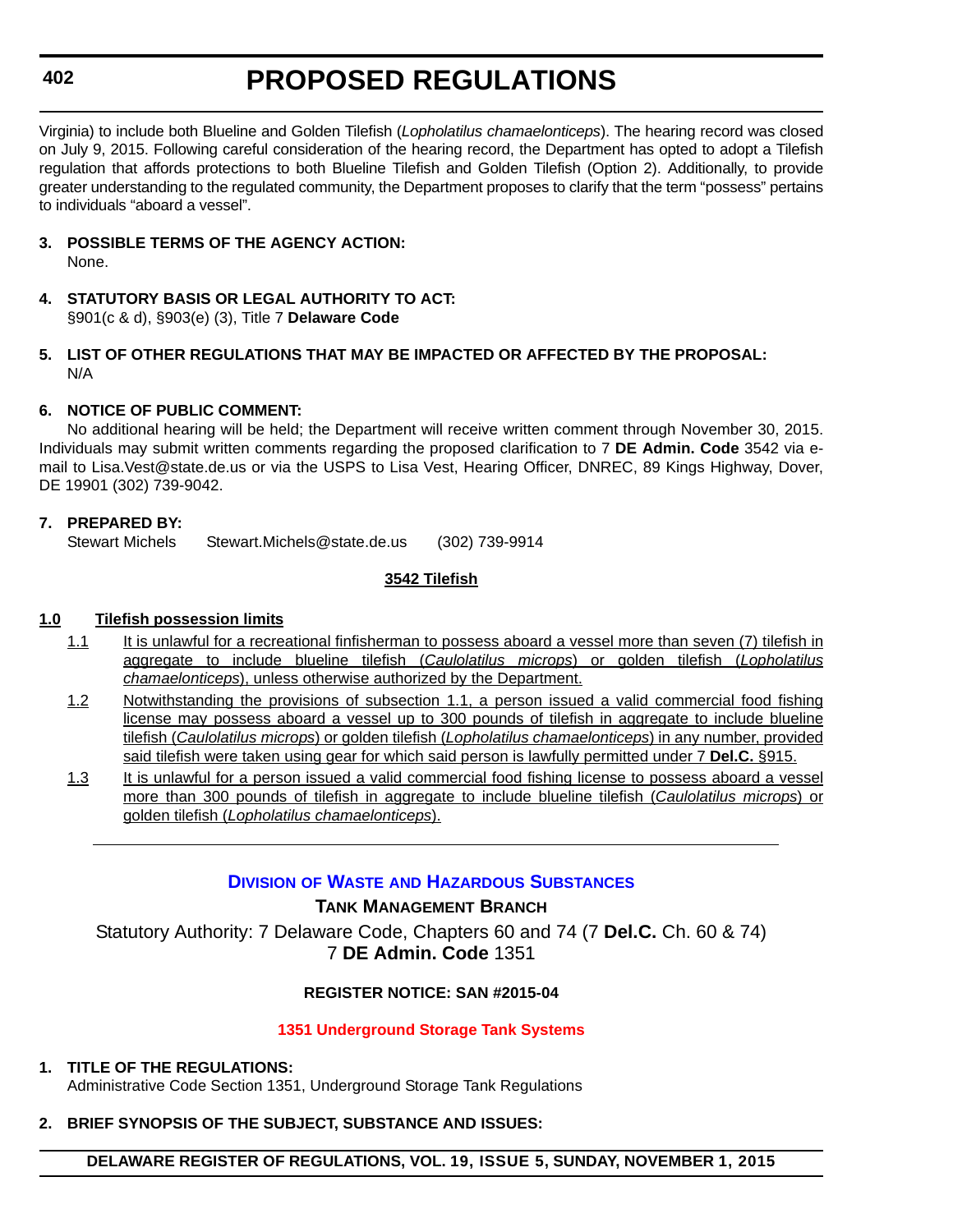DNREC is taking action to clarify several issues concerning cleanup liability associated with releases from underground storage tanks resulting from the amendment of 7 Delaware Code Chapter 74, Delaware's Underground Storage Tank Act in October 2014. These changes clarify when the Department will require a responsible party to perform additional corrective actions following the Department issuing a No Further Action letter. Also, the changes establish an All Appropriate Inquiry Standard for residential properties that if completed would exempt a purchaser from liability associated with the cleanup of a release from an underground storage tank discovered after they purchased the property.

## **3. POSSIBLE TERMS OF THE AGENCY ACTION:**

There is not a sunset date related to the proposed regulations.

## **4. STATUTORY BASIS OR LEGAL AUTHORITY TO ACT:**

The statutory basis for these regulations is Title 7 Delaware Code Chapter 74, Section 7407.

## **5. OTHER REGULATIONS THAT MAY BE AFFECTED BY THE PROPOSAL:** None

## **6. NOTICE OF PUBLIC COMMENT:**

The hearing record on the proposed amendments to 7 **DE Admin. Code** §1351 Underground Storage Tank Regulations will be open November 1, 2015. Individuals may submit written comments regarding the proposed changes via e-mail to [Lisa.Vest@state.de.us](mailto:Lisa.Vest@state.de.us) or via the USPS to Lisa Vest, Hearing Officer, DNREC, 89 Kings Highway, Dover, DE 19901 (302) 739-9042. A public hearing on the proposed amendments will be held on December 1, 2015 beginning at 6:00 PM in the DNREC New Castle Office, located at 391 Lukens Drive, New Castle DE 19720.

PREPARED BY: Alex Rittberg, 302-395-2500 Email: [Alex.Rittberg@state.de.us](mailto:Alex.Rittberg@state.de.us) EAR 2015-26

## **1351 Underground Storage Tank Systems** *(Break in Continuity of Sections)* **PART E: Requirements for Reporting, Release Investigation, Remedial Action and NO FURTHER ACTION DETERMINATIONS For Underground Storage Tank Systems** *(Break in Continuity of Sections)*

## **6.0 No Further Action Requirements**

## *(Break in Continuity Within Section)*

- 6.2 Department Response to a Request for No Further Action
	- 6.2.1 The DNREC Tank Management Branch Section shall issue a letter requiring no further action (NFA letter) and documenting that site cleanup objectives have been met. The no further action approval issuance of the NFA letter does not absolve the Responsible Parties from previously incurred or potential future liability.
	- 6.2.2 The no further action NFA letter applies to site conditions at the time that the request for no further action was made. If the risk posed by the site changes in the future, including but not limited to land use changes at the site or surrounding area, the Responsible Parties shall perform additional Remedial Action as necessary to eliminate the risk to human health, safety and the environment. Except as discussed in 6.2.3, once the Department has issued a NFA letter associated with a release, the Department shall not require Responsible Parties to perform additional corrective actions associated with the release unless site conditions, including but not limited to the current or future land use, change or there is new information that the release poses an unacceptable risk to human health, safety, and the environment.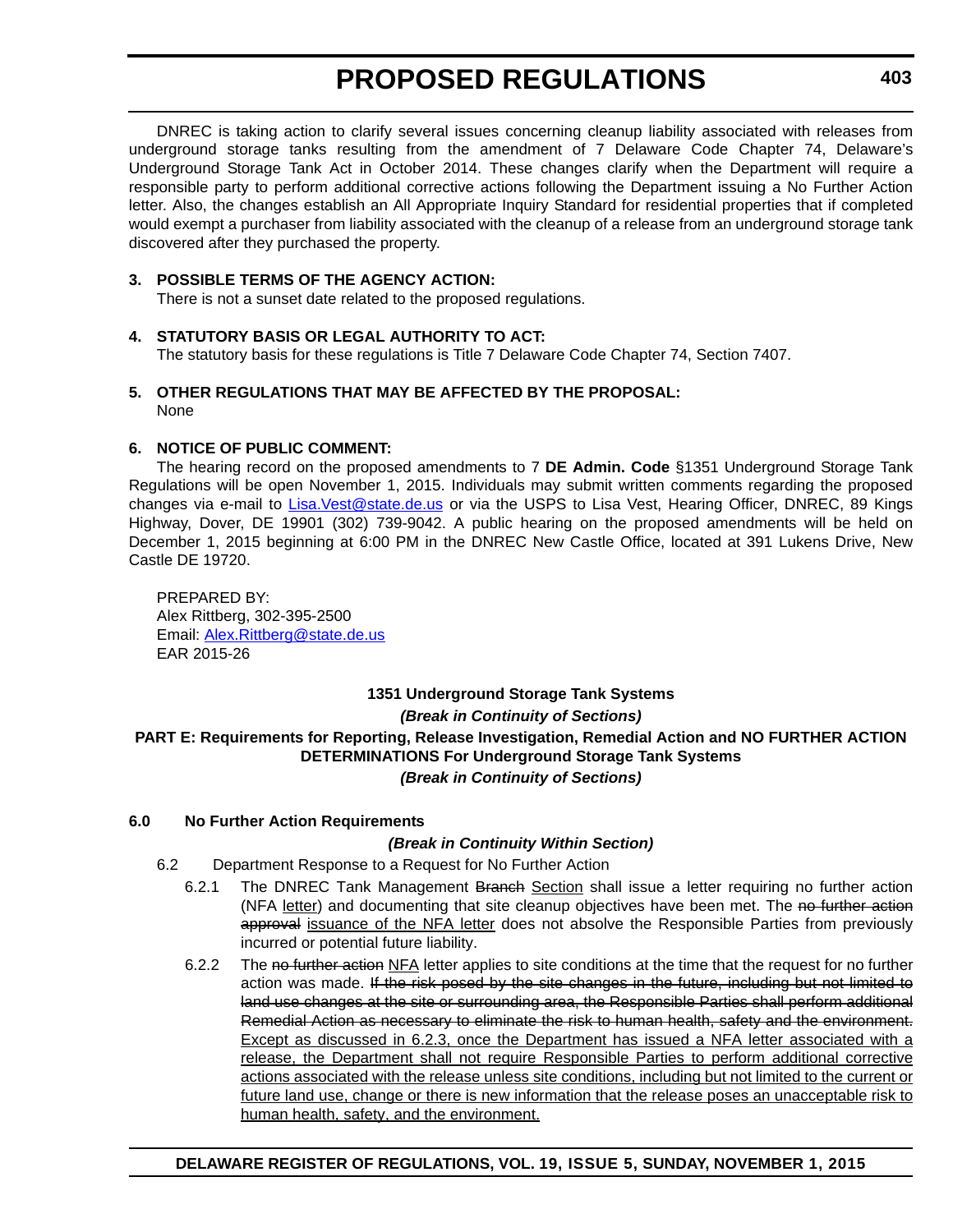- 6.2.3 The Department shall not require Responsible Parties to perform additional corrective actions associated with an underground storage tank (UST) system when all of the following conditions have been met: (1) the Department has issued any type of NFA letter, either with conditions for future management or without conditions for future management after the removal or closure in place of the UST System, (2) the UST system was located on a residential property, (3) the underground storage tank associated with the UST system contained heating fuel used for Consumptive Use On the Premises.
- 6.2.34 Any Person disturbing any residual contamination at the site by digging, boring, excavating, dewatering, or other means, shall submit a contaminated material management plan to the Department for approval prior to work commencing and shall be financially responsible for implementing it.

## **7.0 All Appropriate Inquiry**

When residential property is purchased by an individual, individuals, or a nonprofit agency as defined by the Internal Revenue Service or State law, a title search and a visual inspection by the purchaser or his or her agent that is intended to locate evidence of a UST system on the property shall constitute all appropriate inquiry pursuant to 7 **Del.C.** Chapter 74, Section 7406e(2)(b).

**\*Please Note: As the rest of the sections were not amended, they are not being published. A copy of the regulation is available at:**

**[1351 Underground Storage Tank Systems](http://regulations.delaware.gov/register/november2015/proposed/19 DE Reg 402 11-01-15.htm)**

## **[DEPARTMENT OF SAFETY AND HOMELAND SECURITY](http://dsp.delaware.gov/) DIVISION OF STATE POLICE**

**2400 BOARD OF EXAMINERS OF CONSTABLES**

Statutory Authority: 10 Delaware Code, Chapter 27 (10 **Del.C.** Ch. 27) 24 **DE Admin. Code** 2400

## **PUBLIC NOTICE**

## **[2400 Board of Examiners of Constables](#page-3-0)**

Notice is hereby given that the Board of Examiners of Constables, in accordance with 10 **Del.C.** Ch. 27 proposes to amend/adopt Rules: 4.0 – Badges & Vehicle Markings – requires all badges and vehicle markings to be approved by the Board; and 9.0 – Minimum Training Standards & In-Service Training – clarifies the requirements for the training standards and continuing education through in-service. If you wish to view these amendments/adoptions, contact Ms. Peggy Anderson at 302-672-5304. Any persons wishing to present views may submit them in writing, by December 1, 2015, to Delaware State Police, Professional Licensing, P.O. Box 430, Dover, DE 19903. The Board will hold the annual meeting on Thursday, December 10, 2015, Tatnall Building, 150 Martin L. King, Jr. Boulevard South, Room 112, Dover, DE.

## **2400 Board of Examiners of Constables** *(Break in Continuity of Sections)*

## **4.0 Reserved Badges and Vehicle Markings**

4.1 All persons licensed under 10 **Del.C.** Ch. 27 shall wear or display any uniform, patch, badge, seal, vehicle and the markings, letterhead, business card, advertisement, or other form of publication unless first approved by the Board of Examiners.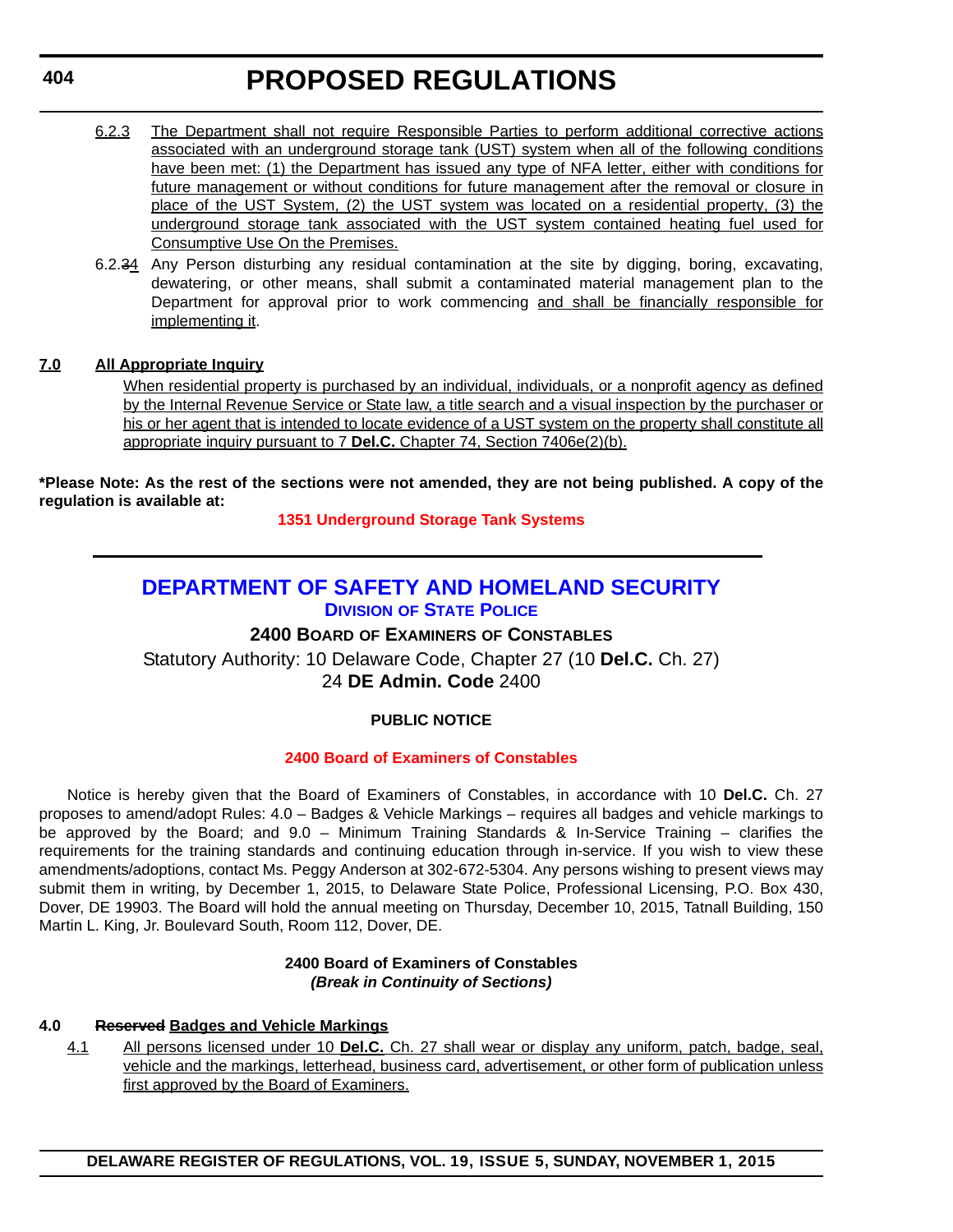- 4.2 Under no circumstances shall any item contain the seal or crest of the State of Delaware, any state of the United States, the seal or crest of any county or local sub division, or any facsimile of the aforementioned seals or crests.
- 4.3 No such items will be approved by the Board if the item will mislead the public by confusing the licensee and/or his/her employees with official law enforcement agencies and/or personnel.
- 4.4 All persons licensed under 10 **Del.C.** Ch. 27 shall wear or display their assigned badge visibly on the outermost garment.
- 4.5 Vehicle Identification
	- 4.5.1 No vehicle utilized for purposes covered by 10 **Del.C.** Ch. 27 shall have an appearance that creates a reasonable likelihood of confusion with a police vehicle used by the Delaware State Police or a law enforcement agency of any state or governmental subdivision. The Board of Examiners shall have discretion to review the appearance of vehicles, and to make comparisons with known law enforcement vehicles, in order to enforce this Rule.
	- 4.5.2 In the event that a vehicle is not approved by the Board of Examiners pursuant to Rule 4.0, the Board may indicate what changes to the vehicle appearance would be sufficient to satisfy the standards and criteria set forth above.
	- 4.5.3 Auxiliary lights on vehicles, used for patrol, shall be amber and/or clear only. Use of sirens is prohibited.

## *(Break in Continuity of Sections)*

## **9.0 Minimum Training Standards and In-Service Training**

9.1 The Constable Academy, administered through Delaware Technical Community College (DTCC) Workforce Development and Community Education (WDCE), shall instruct applicants in the minimum training standards established by the Board. The Academy shall be a minimum of 180.5 hours and include, but is not limited to the following courses:

> Introduction to law enforcement and constables; constitution and bill of rights; other police agencies/fire departments/ambulance jurisdictions; basic defensive driving; traffic investigations; criminal investigations; sex crimes; criminal code; handling person with disabilities; interventions with people suffering with mental health and substance abuse; civil disobedience; labor disputes (crowd control); active shooter; courtroom procedure and demeanor; cultural diversity and community relations; domestic violence; basic first aid; CPR; AED; NIMS 700; ICS 100; information systems – communications, report writing, DELJIS; interview/interrogation techniques; manual traffic control; juvenile procedures; laws of evidence and search and seizure; laws of arrest; police communication and crisis intervention; police discipline and ethics; baton/nightstick/ pr24/chemical spray/handcuffing; officer survival/defensive techniques; patrol procedures; drug  $id$ entification and controlled substances; canine; and  $4<sup>th</sup>$  amendment.

- 9.2 Applicants attending the Academy must take and pass the test with a minimum score of 75%. Any failed test may be taken again within two weeks of the first test. A second failed test will require the applicant to take the Academy again.
- 9.3 In-service training shall be every year. Odd years will be eight hours of classroom training through DTCC/WDCE. Even years will be done by completing an on-line modular and test through DTCC/ WDCE.
	- 9.3.1 All in-service training courses must be approved by the Board.
	- 9.3.2 Failure to complete the in-service training *every* year shall be grounds for suspension or revocation of a current commission. Any commissioned individual not obtaining the in-service training for a given year by the last class offered shall be placed on emergency suspension immediately. Any training missed, or not completed, by a commissioned individual must be completed before the emergency suspension may be administratively lifted. On-line training must be made up on-line and classroom instruction must be made up in person in the classroom. Notwithstanding the foregoing, the Board may consider extenuating circumstances for reinstatement at its discretion.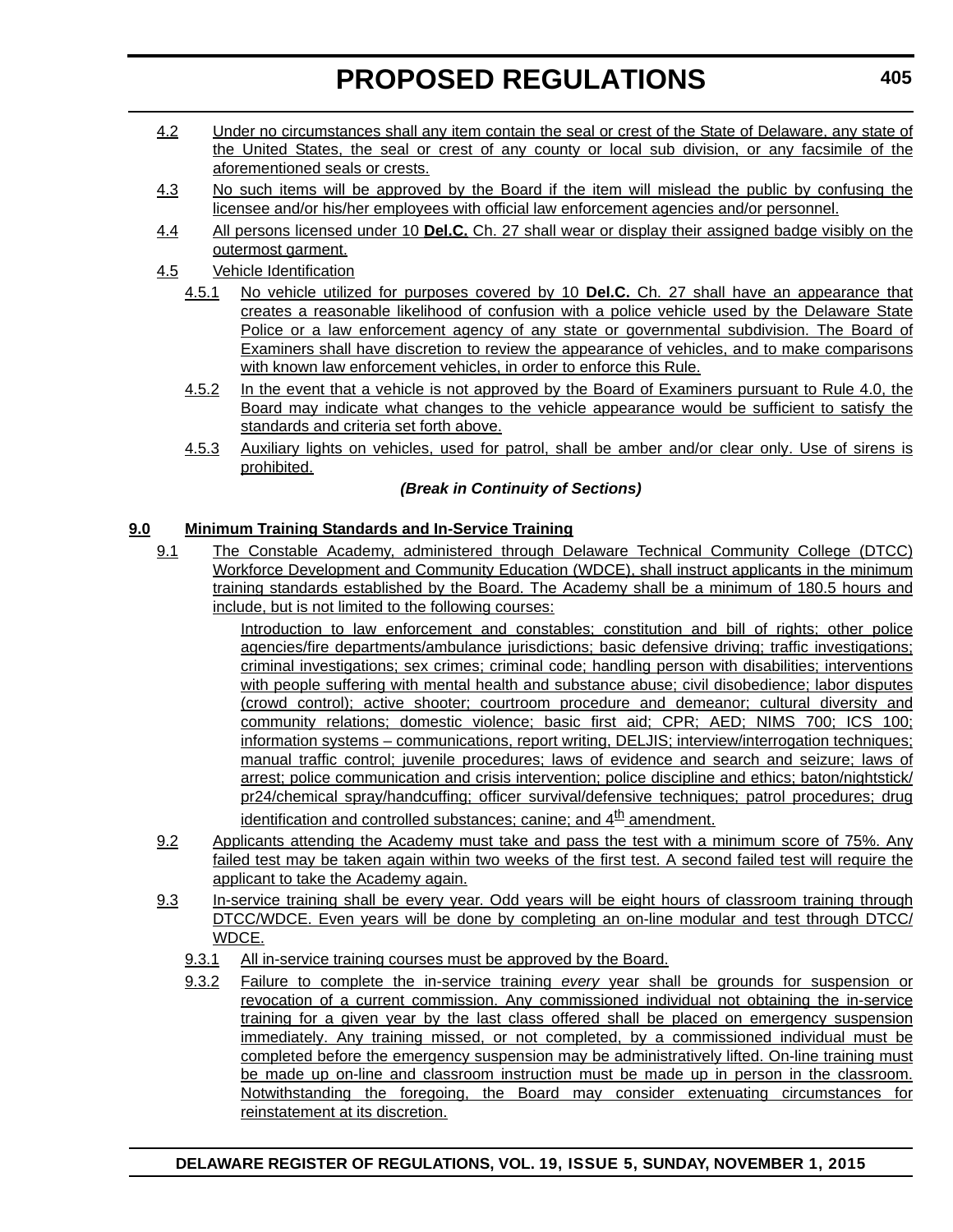## **406**

## **PROPOSED REGULATIONS**

9.3.3 Any in-service training test must be passed with a minimum score of 75%. Any failed test may be taken again within two weeks of the first test. A second failed test will require the individual to take the training again.

**\*Please Note: As the rest of the sections were not amended they are not being published. A copy of the regulation is available at:**

## **[2400 Board of Examiners of Constables](http://regulations.delaware.gov/register/november2015/proposed/19 DE Reg 404 11-01-15.htm)**

## **OFFICE OF [THE ALCOHOLIC BEVERAGE CONTROL COMMISSIONER](http://date.delaware.gov/OABCC/index.shtml)** Statutory Authority: 4 Delaware Code, Section 304(a) (4 **Del.C.** §304(a)) 4 **DE Admin. Code**

## **PUBLIC NOTICE**

## **[Alcoholic Beverage Control Regulations](#page-3-0)**

## **A. Type of Regulatory Action Required**

Amendments to Existing Regulations

## **B. Synopsis of Subject Matter of the Regulation**

The Office of the Alcoholic Beverage Control Commissioner intends to amend Title 4 of the Delaware Administrative Code by revising the existing regulations to reflect the current regulatory environment. These amendments will update the regulations to control the manner of the sale of alcoholic beverages to protect the public safety and insure that the sales are in the best interest of the public.

These proposed amendments were previously published in September 2014 and have not been changed since that date. Any comments regarding the previously proposed amendments made:

a) at the hearings,

b) in writing with delivery to this Office, and

c) electronically sent to this Office

will be considered and there is no necessity of repeating these comments.

Should you desire to make additional comments, written comments will be accepted until close of business on December 2, 2015. Written comments should be submitted to Lauren Shinault, Regulation Review, Office of the Alcoholic Beverage Control Commissioner, Carvel Building 3rd Floor, 820 N. French Street, Wilmington, Delaware 19801 or electronically to [OABCCrulescomments@state.de.us](mailto:OABCCrulescomments@state.de.us). A copy of these regulations may be viewed at the above address.

**\* Please Note: Due to the size and extent of the revisions they are not printed here. A PDF version is available at the following link:**

**[Alcoholic Beverage Control Regulations](http://regulations.delaware.gov/register/november2015/proposed/AlcoholicBeverageRegulations.pdf)**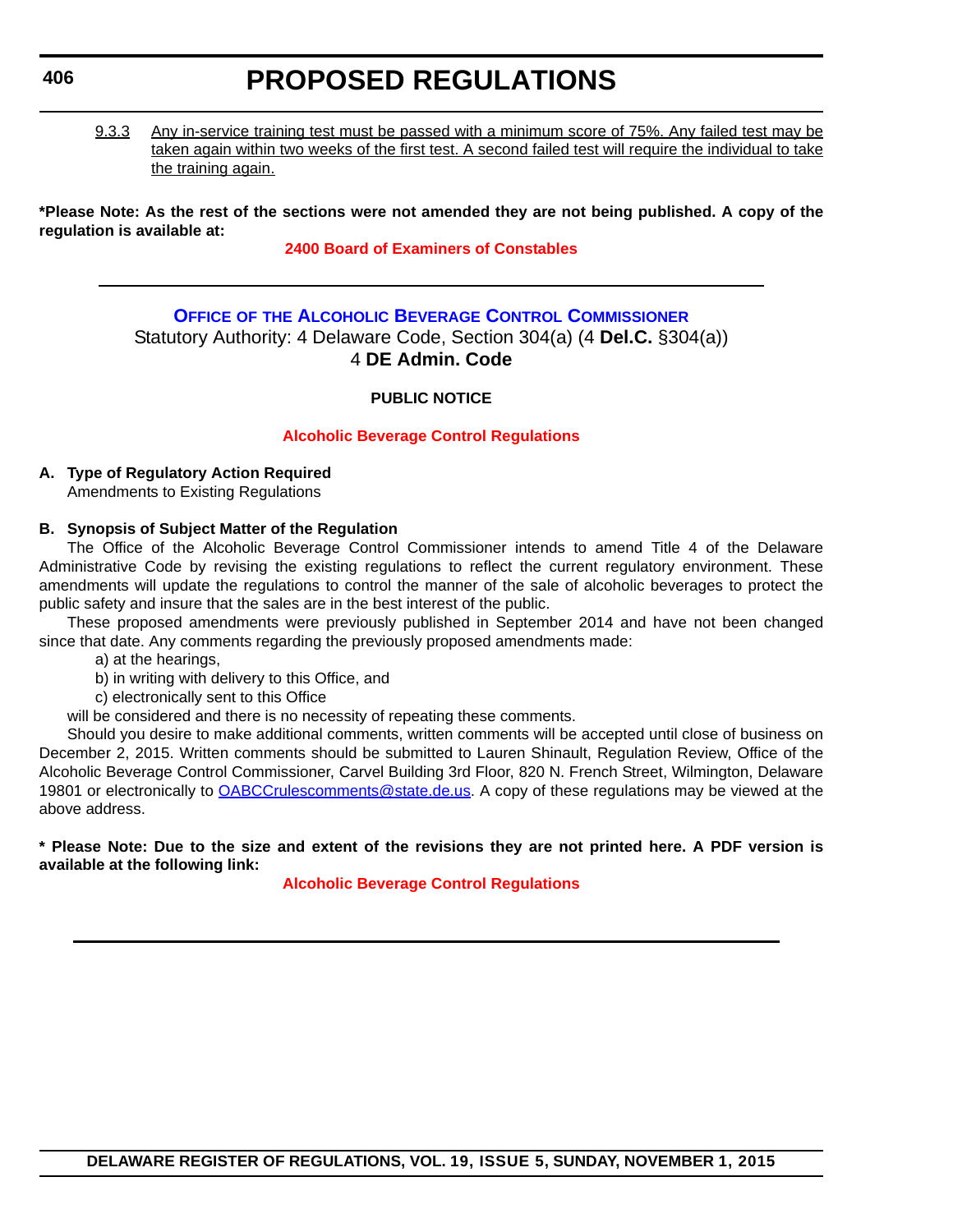## **Symbol Key**

Arial type indicates the text existing prior to the regulation being promulgated. Underlined text indicates new text added at the time of the proposed action. Language which is stricken through indicates text being deleted. **[Bracketed Bold language]** indicates text added at the time the final order was issued. **[Bracketed bold stricken through]** indicates language deleted at the time the final order was issued.

## **Final Regulations**

The opportunity for public comment shall be held open for a minimum of 30 days after the proposal is published in the *Register of Regulations*. At the conclusion of all hearings and after receipt within the time allowed of all written materials, upon all the testimonial and written evidence and information submitted, together with summaries of the evidence and information by subordinates, the agency shall determine whether a regulation should be adopted, amended or repealed and shall issue its conclusion in an order which shall include: (1) A brief summary of the evidence and information submitted; (2) A brief summary of its findings of fact with respect to the evidence and information, except where a rule of procedure is being adopted or amended; (3) A decision to adopt, amend or repeal a regulation or to take no action and the decision shall be supported by its findings on the evidence and information received; (4) The exact text and citation of such regulation adopted, amended or repealed; (5) The effective date of the order; (6) Any other findings or conclusions required by the law under which the agency has authority to act; and (7) The signature of at least a quorum of the agency members.

The effective date of an order which adopts, amends or repeals a regulation shall be not less than 10 days from the date the order adopting, amending or repealing a regulation has been published in its final form in the *Register of Regulations*, unless such adoption, amendment or repeal qualifies as an emergency under §10119.

## **[DEPARTMENT OF HEALTH AND SOCIAL SERVICES](http://www.dhss.delaware.gov/dhss/dph/index.html) DIVISION OF PUBLIC HEALTH**

Statutory Authority: 16 Delaware Code, Section 2906(b) (16 **Del.C.** §2906(b)) 16 **DE Admin. Code** 4452

**ORDER**

#### **[4452 Clean Indoor Air Act](#page-4-0)**

#### **NATURE OF THE PROCEEDINGS:**

Delaware Health and Social Services ("DHSS") initiated proceedings to adopt the State of Delaware Clean Indoor Air Act (4452). The DHSS proceedings to adopt regulations were initiated pursuant to 29 **Del.C.** Chapter 101 and authority as prescribed by 16 **Del.C.** §2906(c).

On September 1, 2015 (Volume 19, Issue 3), DHSS published in the Delaware *Register of Regulations* its notice of proposed regulations, pursuant to 29 **Del.C.** §10115. It requested that written materials and suggestions from the public concerning the proposed regulations be delivered to DHSS by October 9, 2015, or be presented at a public hearing on September 30, 2015, after which time the DHSS would review information, factual evidence and public comment to the said proposed regulations.

Written comments were received during the public comment period and evaluated. The results of that evaluation are summarized in the accompanying "Summary of Evidence."

#### **SUMMARY OF EVIDENCE**

In accordance with Delaware Law, public notices regarding proposed Department of Health and Social Services (DHSS) State of Delaware Clean Indoor Air Act (4452) were published in the *Delaware State News*, the *News Journal* and the Delaware *Register of Regulations*.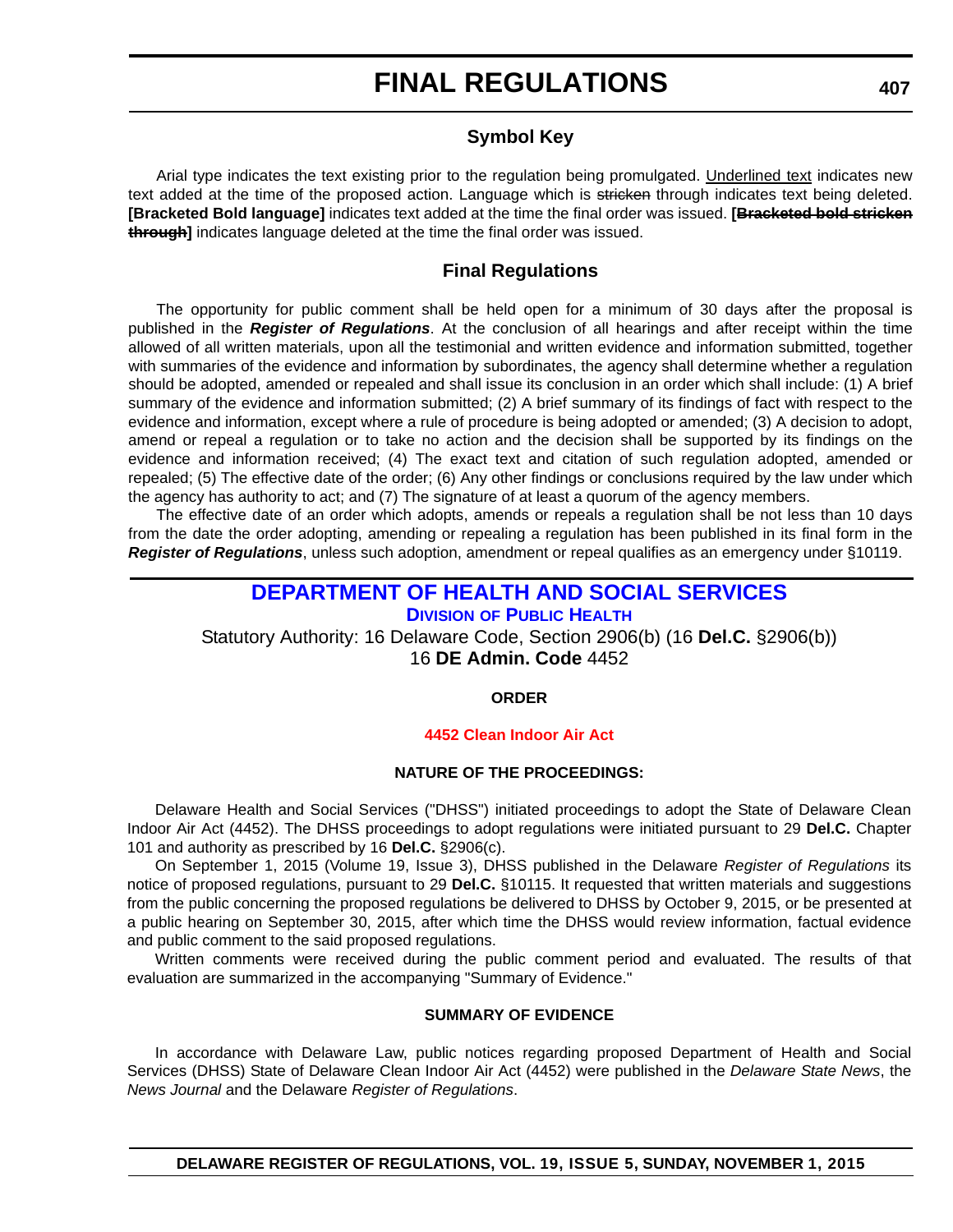#### **Comments from Jeanne Chiquoine, Delaware Government Relations Director, ACS CAN:**

The American Cancer Society Cancer Action Network (ACS CAN) would like to provide the following testimony on the proposed regulations (16 **DE Admin. Code,** Section 4522) adding electronic smoking devices to the Clean Indoor Air Act. First as Delawareans we should all be proud that our Clean Indoor Air Act passed in 2003 was one of the first such laws in the country and to this day it remains one of the nation's most comprehensive in protecting citizens from the harms of secondhand smoke exposure. It is critical as a state we maintain our leadership role by making sure that our laws keep pace in language and in action to protect the health of our citizens.

The use of electronic cigarettes, or e-cigarettes, should be prohibited in all workplaces, restaurants, bars, and casinos to protect against secondhand exposure to nicotine and other potentially harmful chemicals, to ensure the enforcement of the existing smoke-free law is not compromised, and the public health benefits of smoke-free laws are not undermined.

A growing number of studies have examined the contents of e-cigarette aerosol. Unlike a vapor, an aerosol contains fine particles of liquid, solid, or both. Propylene glycol, nicotine, and flavorings were most commonly found in e-cigarette aerosol. Other studies have found the aerosol to contain heavy metals, volatile organic compounds and tobacco-specific nitrosamines, among other potentially harmful chemicals. A 2009 study done by the FDA found cancer-causing substances in several of the e-cigarette samples tested. Additionally, Food and Drug Administration (FDA) tests found nicotine in some e-cigarettes that claimed to contain no nicotine.

There are serious questions about the safety of inhaling the substances in e-cigarette aerosol. Studies have shown that the use of e-cigarettes can cause short-term lung changes and irritations. Preliminary studies indicate nonusers can be exposed to the same potentially harmful chemicals as users, including nicotine, ultrafine particles, heavy metals and volatile organic compounds.

The use of e-cigarettes in workplaces, restaurants, bars, and casinos can undermine the public health benefits that have been and continue to be achieved by smoke-free laws. Because some e-cigarettes are designed to look like cigarettes and cigars, their indoor use may renormalize smoking, encourage kids to try them and make it more difficult for adults to quit or maintain their nonsmoking status. Additionally, from a practical standpoint, business owners can face difficulty and confusion when enforcing smoke-free laws if e-cigarette use is permitted. Some ecigarette manufacturers even specifically market their products for use in places where smoking is prohibited.

We applaud the General Assembly's action to include electronic smoking devices in our Clean Indoor Air Act and we encourage the members of this committee to endorse their language which protects everyone's right to breathe clean indoor air, free from the unknown chemicals in e-cigarette aerosol.

## *Program Response:*

The Division of Public Health thanks you for the support of the proposed revisions to the regulations.

#### **Comments from the American Lung Association:**

ALA supports the proposed regulations DE **Admin Code** 16, 4452 Clean Indoor Air Act. At the same time, ALA remains concerned that the absence of a disclosure of the contents of the material used for smoking with ecigarettes is a risk to individuals who are using the e-cigarette as a part of their cessation effort. Earlier research into the content of that material suggests it may contain high levels of nicotine with its highly addictive effect. With increasing adolescent utilization of e-cigarettes this is particularly concerning. When FDA actions in help consumers identify the content of the materials used to smoke e-cigarettes, the ALA encourages the DPH to review the appropriate restrictions on use of e-cigarettes beyond inclusion in the Clean Indoor Air Act.

Thank you for receiving this information and we look forward to our continued work with the Div of Public Health that shares our mission to protect lung health of all Delawareans.

### *Program Response:*

The Division of Public Health thanks you for the support of the proposed revisions to the regulations. DPH will continue to review FDA actions related to e-cigarettes and consider appropriate revisions to these regulations.

The public comment period was open from September 1, 2015 through October 9, 2015. Two parties provided comments on the regulations, which did not result in changes to the regulations.

Verifying documents are attached to the Hearing Officer's record. The regulation has been approved by the Delaware Attorney General's office and the Cabinet Secretary of DHSS.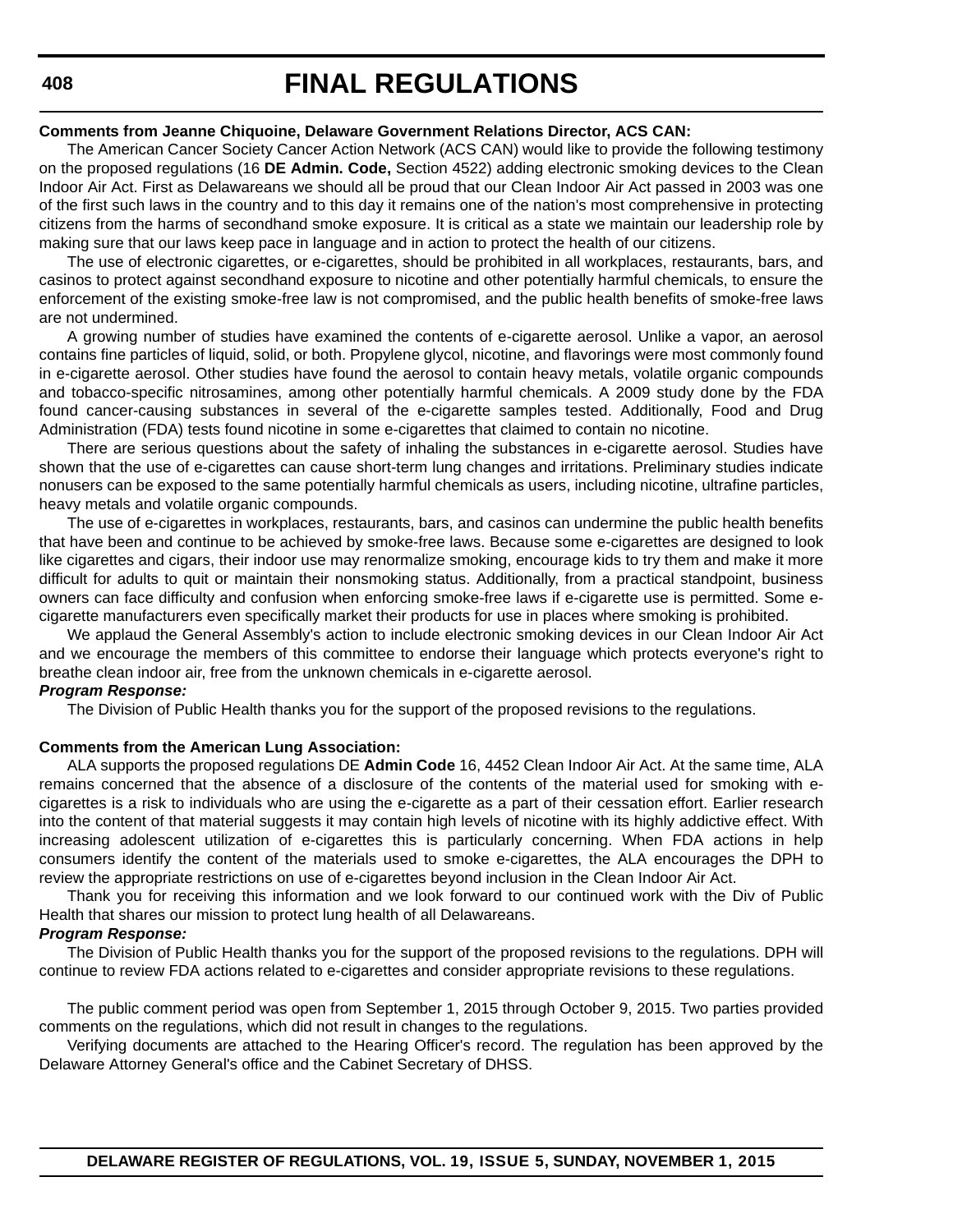#### **FINDINGS OF FACT:**

No changes were made to the proposed regulations based on the comments received. The Department finds that the proposed regulations, as set forth in the attached copy should be adopted in the best interest of the general public of the State of Delaware.

THEREFORE, IT IS ORDERED, that the proposed State of Delaware Clean Indoor Air Act (4452) is adopted and shall become effective December 1, 2015, after publication of the final regulation in the Delaware *Register of Regulations*.

Rita M. Landgraf, Secretary

**\*Please note that no changes were made to the regulation as originally proposed and published in the September 2015 issue of the** *Register* **at page 169 (19 DE Reg. 169). Therefore, the final regulation is not being republished. A copy of the final regulation is available at:**

**[4452 Clean Indoor Air Act](http://regulations.delaware.gov/register/november2015/final/19 DE Reg 407 11-01-15.htm)**

## **DIVISION [OF PUBLIC HEALTH](http://www.dhss.delaware.gov/dhss/dph/index.html)** Statutory Authority: 16 Delaware Code, Chapter 49A (16 **Del.C.**, Ch. 49A) 16 **DE Admin. Code** 4470

#### **ORDER**

#### **[4470 State of Delaware Medical Marijuana Code](#page-4-0)**

#### **NATURE OF THE PROCEEDINGS:**

Delaware Health and Social Services ("DHSS") initiated proceedings to adopt the State of Delaware Medical Marijuana Code (4470). The DHSS proceedings to adopt regulations were initiated pursuant to 29 **Del.C.** Chapter 101 and authority as prescribed by 16 **Del.C.** §4923A.

On August 1, 2015 (Volume 19, Issue 2), DHSS published in the Delaware *Register of Regulations* its notice of proposed regulations, pursuant to 29 **Del.C.** §10115. It requested that written materials and suggestions from the public concerning the proposed regulations be delivered to DHSS by September 8, 2015, or be presented at a public hearing on August 27, 2015, after which time the DHSS would review information, factual evidence and public comment to the said proposed regulations.

Written comments were received during the public comment period and evaluated. The results of that evaluation are summarized in the accompanying "Summary of Evidence."

On July 20, 2015, the DHSS, in accordance with Section 6.0 of the Delaware Medical Marijuana Code, posted a petition to add autism with aggressive or self-injurious behavior to the list of qualifying conditions under which individuals could apply for registration with the program. Comments on the petition were accepted from July 20, 2015 through October 5, 2015, with a public meeting on the petition held on August 27, 2015.

#### **SUMMARY OF EVIDENCE**

In accordance with Delaware Law, public notices regarding proposed Department of Health and Social Services (DHSS) State of Delaware Medical Marijuana Code revisions were published in the *Delaware State News*, the *News Journal* and the Delaware *Register of Regulations*.

Comments on the proposed revisions to the Medical Marijuana code, excluding the addition of Autism with Aggressive or Self-Injurious behavior which is addressed below, were received from the Governor's Advisory Council for Exceptional Citizen's and the State Council for Persons With Disabilities. As the comments from both agencies were similar in scope and nature, they are addressed concurrently in this summary of evidence.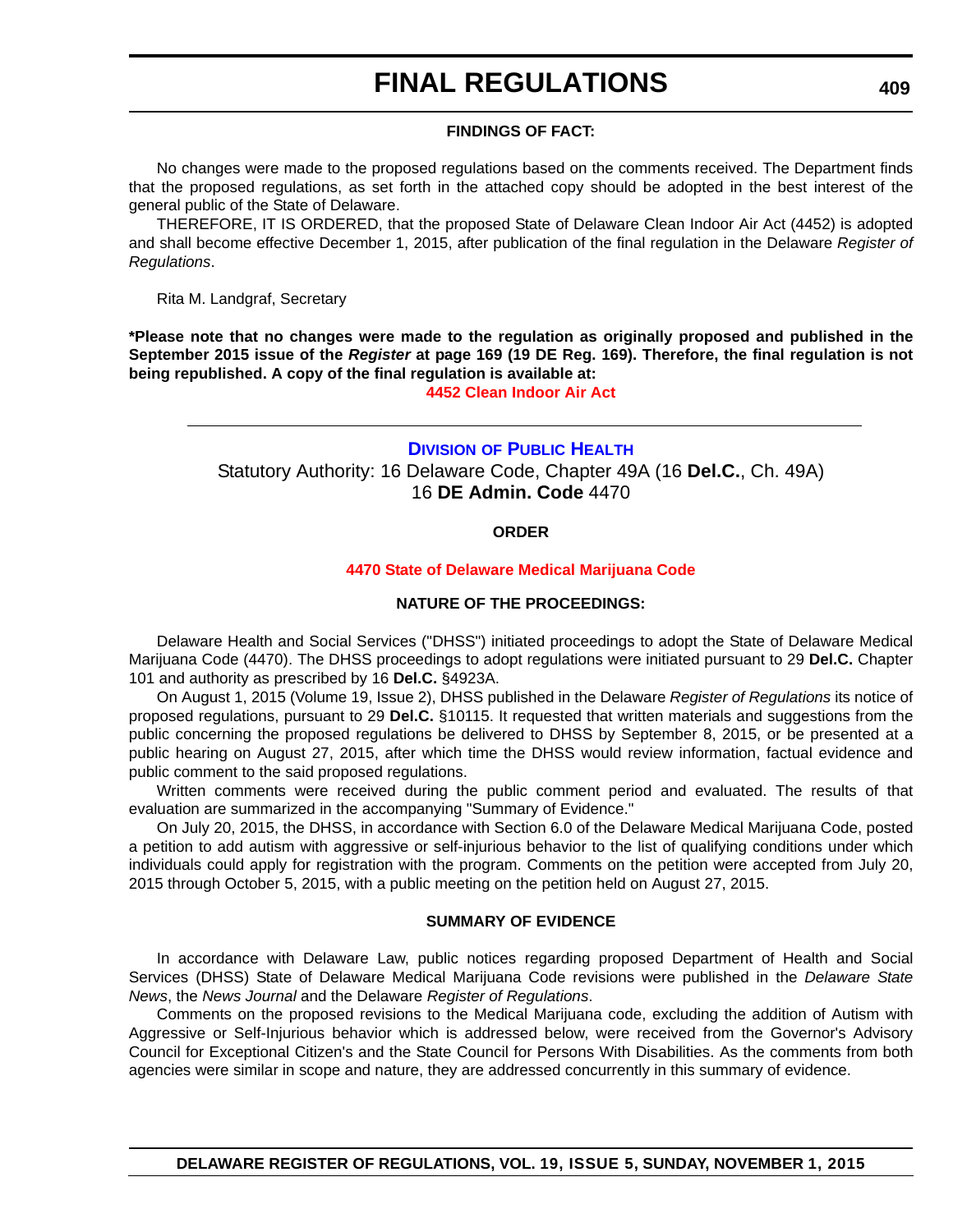#### **Comments on Revisions to Medical Marijuana Code Comment:**

First, it would be preferable to permit an adult with a qualifying condition to receive marijuana oil as juxtaposed to traditional dried-plant-based marijuana. The regulation ostensibly disallows adults from acquiring marijuana oil. See §7.2.8.3.1.4. Indeed, it is defined as "Pediatric Medical Marijuana Oil". Consider the following:

A. Ingesting an oil would not have the adverse lung effects of smoking marijuana.

B. A minor turning 18 for whom the oil is effective must categorically stop using the oil. See §5.3.8. It is difficult to imagine that the efficacy of the oil would change on someone's birthday.

C. The May 14, 2015 article suggests that other states allow adults access to the oil-based marijuana: Fourteen states have approved cannabis oil for the treatment of epilepsy and other serious conditions. The list includes Virginia, where lawmakers earlier this year passed legislation allowing residents, including children, to use marijuana oils to treat seizures.

D. The synopsis to S.B. 90 posits that age of the user should be immaterial: These oils don't have enough "active ingredient" to get someone high. Therefore, there is no reason whatsoever not to allow its use for treatment of these conditions, no matter what the age of the person needing its help.

E. The text of S.B. 90 does not limit access to marijuana oils to minors. The definition of "usable marijuana" is amended to include "marijuana oil" and adults are eligible to receive "usable marijuana". *MMP Response:*

The use of Medical Marijuana Oils has always been in place for adults. The changes driven by SB-90 were to make oils available to patients under the age of 18 years. The pediatric medical marijuana oils are limited in their formulization in as much as they cannot contain greater than seven percent tetrahydrocannabinol. If an adult wishes to use CBD or THC-A Oils, even at the pediatric formulas, they can purchase them from the Compassion Center.

#### *2.0 Definitions*

"Medical marijuana oil" means a resinous matrix of cannabinoids obtained from the Cannabis plant by solvent extraction, formed into oil.

"Pediatric Medical marijuana oil" means:

a. "Cannabidiol oil" which is a processed Cannabis plant extract that contains at least 15 percent cannabidiol but no more than seven percent tetrahydrocannabinol, or a dilution of the resin of the Cannabis plant that contains at least 50 milligrams of cannabidiol per milliliter but not more than seven percent tetrahydrocannabinol; and

b. "THC-A oil" which is a processed Cannabis plant extract that contains at least 15 percent tetrahydrocannabinol acid but not more than seven percent tetrahydrocannabinol, or a dilution of the resin of the Cannabis plant that contains at least 50 milligrams of tetrahydrocannabinol acid per milliliter but not more than seven percent tetrahydrocannabinol; and

c. any change in the oil formulation which is made by the Department based upon the recommendation of the advisory council Medical Marijuana Act Oversight Committee"

#### **Comment:**

Second, it is unclear how much marijuana oil can be dispensed (to a child or adult). Section 7.2.8.3.1.2 limits dispensing to no more than three ounces of usable marijuana during a 14 day period. Three ounces of a liquid oil may be quite different than three ounces of a dried plant product. The Division may wish to assess whether the three-oz. cap should apply to oils. Also, Council suggests allowing prescribing entities to determine the amount and timeframes for dispensation rather than the regulations.

## *MMP Response:*

All medical marijuana products are counted in grams and ounces. Oils contain 15 milligrams of cannabinoids per ML - A patient purchasing medical marijuana oils or pediatric medical marijuana oils would buy it in either 3ML or 5ML syringes - so the active ingredient is expressed in mgs for purchase limit calculations. As to the comment on prescribing practices, modification of the prescription allowances for medical marijuana is outside the scope of the proposed revisions to the regulations. Changes to that aspect of the program would require legislative action to revise the authorizing statute, Title 16 Chapter 49a.

#### **Comment:**

Third, the definition of "Responsible Party", second sentence, merits correction for grammar. There is a plural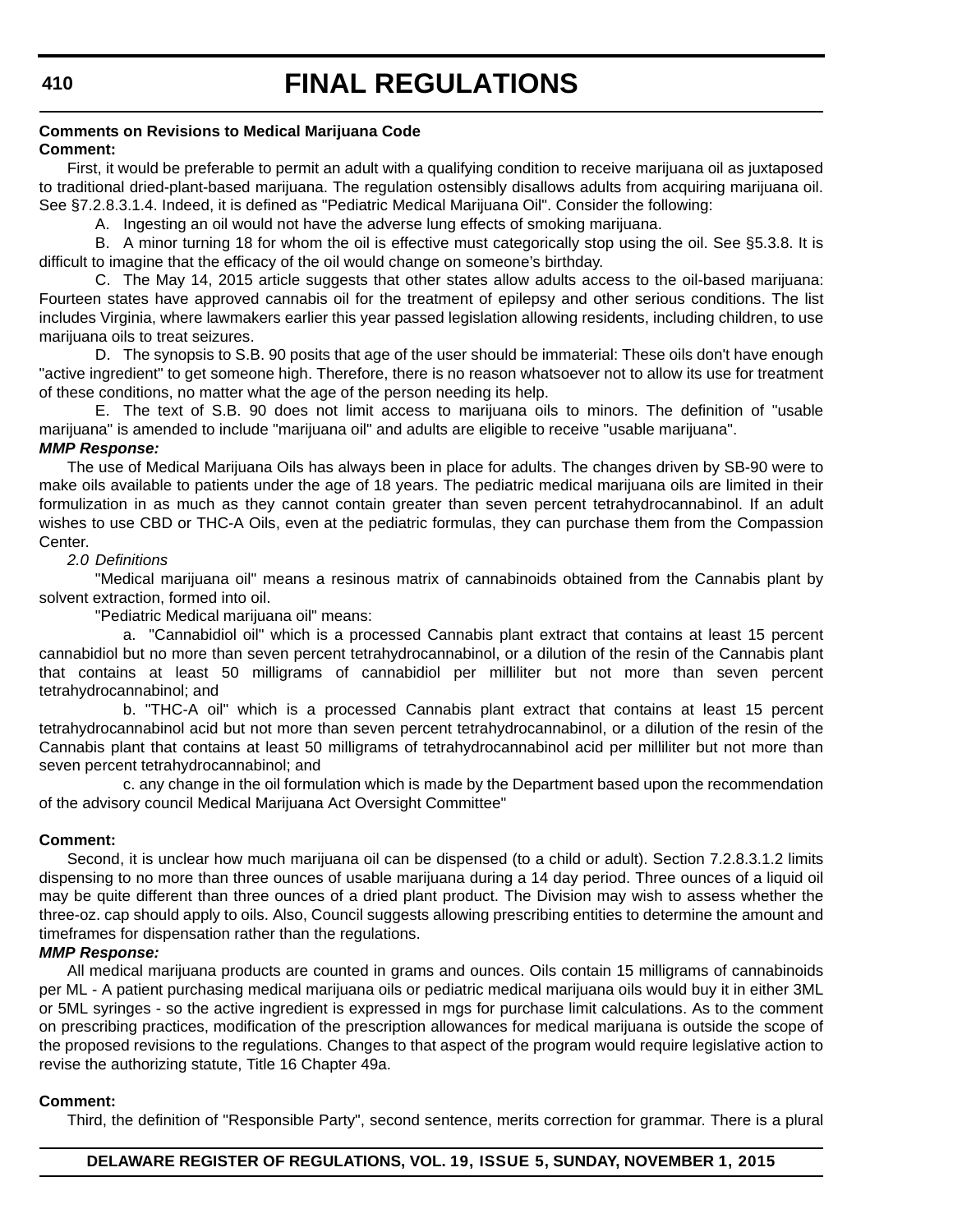pronoun ("their") with a singular antecedent ("Party"). Consider substituting "Responsible Party's" for "their". *MMP Response:*

Thank you for your comment; we will modify the definition to read as below.

"Responsible Party" means the parent or legal guardian with responsibility and decision-making capability for a qualifying patient or applicant. The Responsible Party will have primary responsibility for purchase, handling and dispensing of the medical marijuana products for the person under their the Responsible Party's charge.

#### **Comment:**

Fourth, an adult with a qualifying condition for whom a guardian has been appointed could participate in the program with the guardian serving as the "Responsible Party". However, §3.3.3 categorically presumes that anyone with a guardian will be a minor. Thus, only pediatric physicians are authorized to certify eligibility. The requirement that a pediatric physician certify the eligibility of an adult with a guardian should be corrected. Note that the reference to pediatric physicians in §3.3.3 may be redundant anyway given the definition of "Physician". *MMP Response:*

Thank you for your comment; we will modify the sentence to read as below.

3.3.3 If the patient is under the age of 18, the The physician must be a pediatric neurologist, pediatric gastroenterologist, pediatric oncologist or pediatric palliative care specialist and certify that…

#### **Comment:**

Fifth, §3.3.3.2 should be reviewed. Since there is a plural pronoun ("they") with a singular antecedent ("patient"), consider substituting "the patient has" for "they have". Moreover, the term "seizures" should be inserted after "nausea;". Compare S.B. No. 90, §4902A(3)b. There could be seizures without "painful and persistent muscle spasms".

#### *MMP Response:*

Thank you for your comment; we will modify the sentence to read as below.

3.3.3.2.The qualifying patient has a chronic or debilitating disease or medical condition where the patient has they have failed treatment involving 1 or more of the following symptoms: cachexia or wasting syndrome; intractable nausea; seizures; severe, painful and persistent muscle spasms.

#### **Comment:**

Sixth, the grammar in §3.3.5 should be corrected. Substitute "Parties" for "Party's".

#### *MMP Response:*

Thank you for your comment; we will modify the sentence to read as below.

3.3.5 Responsible Party's Parties for qualifying patients under the age of 18 will be issued an identification card with the same 10-digit alphanumeric identifier provided on the patient card issued to patient under their charge,

#### **Comment:**

Seventh, the grammar in §5.3.8, first sentence, should be corrected. Consider the following substitute: "When a registered qualifying pediatric patient passes their 18"' birthday attains 18 years of age, the patient may...." *MMP Response:*

Thank you for your comment; we will modify the sentence to read as below.

5.3.8 When a registered qualifying pediatric patient <del>passes their 18th birthday, they a</del>ttains 18 years of age, the patient may request a new patient card releasing them from the pediatric restrictions. The new patient ID Card will be issued at the card replacement cost \$20 and maintain the original expiration date.

#### **Comment:**

Eighth, §7.2.6 adopts more flexible standards for the maximum inventory of marijuana that can be maintained by a compassion center. This change is consistent with a recommendation in the attached article, M. Lally, "What's in Store for Delaware's First Medical Cannabis Dispensary" at p. 23:

In addition, Delaware law prohibits a registered compassion center from having more than 150 marijuana plants, irrespective of the stage of grow, or from possessing more than 1,500 ounces of usable marijuana, regardless of formulation. These restrictions may adversely impact the ability of registered dispensaries to produce enough medicine.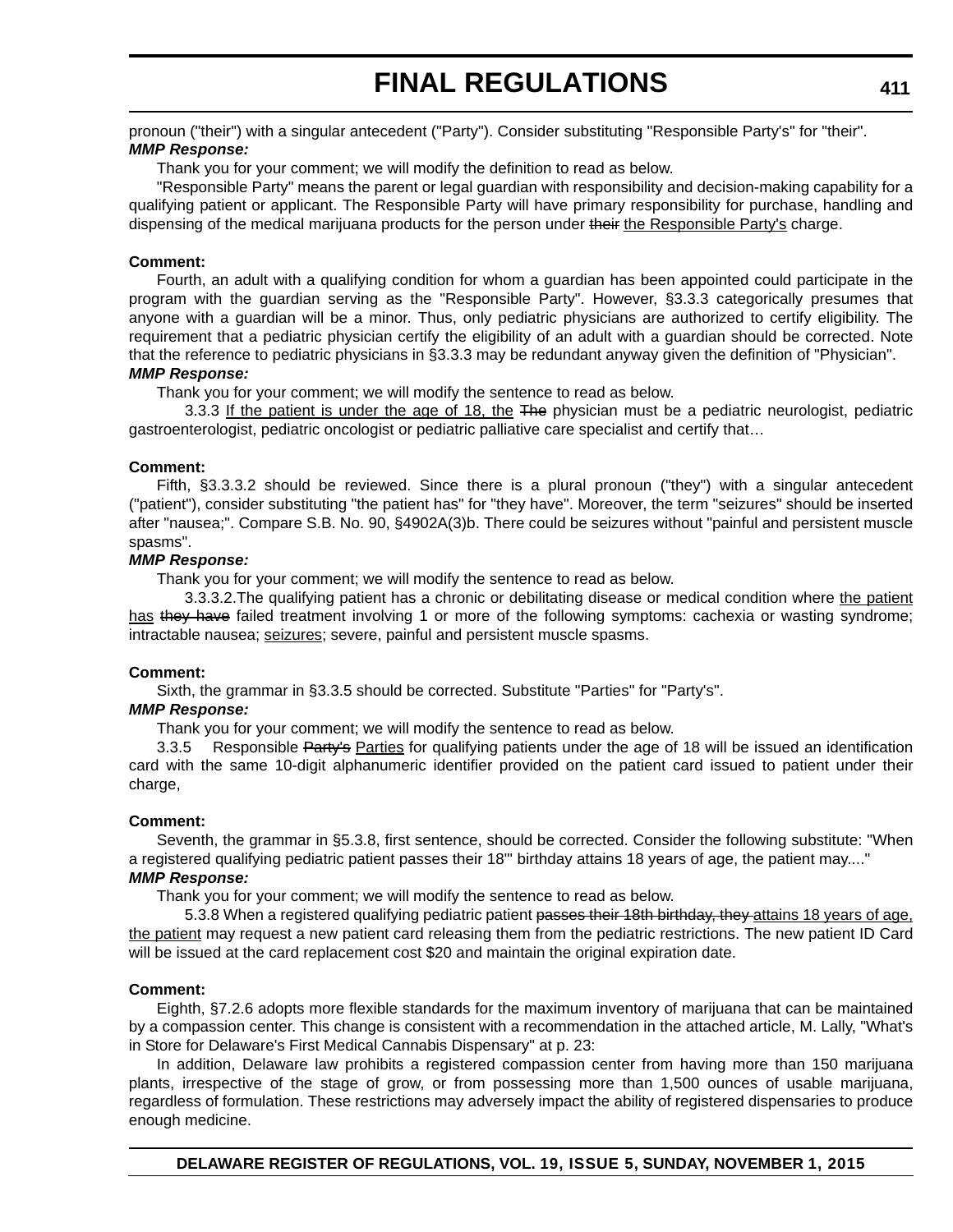Adopting a more flexible standard is ostensibly a prudent amendment.

## *MMP Response:*

Thank you for your comment.

## **Comment:**

Ninth, instead of having a limit on the amount of medical marijuana determined by regulation (which is not individualized) it should be treated like other drugs and DPH should consider allowing physicians the ability to prescribe the amount and periodicity of medical marijuana administration.

## *MMP Response:*

Thank you for your comment; modification of the prescription allowances for medical marijuana is outside the scope of the proposed revisions to the regulations. Changes to that aspect of the program would require legislative action to revise the authorizing statute, Title 16 Chapter 49a.

## **Comments on the Petition to Add a Qualifying Condition - Autism with Aggressive or Self-Injurious Behavior**

## **Comments from Ms. Humphreys:**

I'm just here to represent my petition in memory of my son Scott, who passed away on June 20th of this year, and I feel that it's beneficial or hopefully will be beneficial to other people with this debilitating condition. Scott, we had tried over 20 different medications with him, and nothing worked, and his life was always a struggle, and I think with -- I wanted the opportunity for him to try medical marijuana. Of the things that I had heard about it, in considering the side effects of some of the psychotropic medications that he had been on that -- devastating, could have lasting effects, it certainly seemed worth pursuing a natural course of treatment for Scott. And I had the support of his doctors for doing this. Unfortunately, like I said, Scott will never have the opportunity, but I'm hoping that there are other parents and guardians out there that will want to do this for their son or daughter or guardian. *MMP Response:*

Thank you for your comments.

## **Comments from Brandon Kalbfleisch:**

My name is Brandon Kalbfleisch. I basically was born in Newark, Delaware. I'm hear to absolutely support the petition. I moved out to Colorado and I basically got to see firsthand what medical marijuana can do for so many different ailments and so many different people and truly believe it can help people with autism and people with chronic disease and debilitating diseases. It basically helps brings new perspective into people's lives and can give them at least a chance to heal. I'm here to support that, and I truly have read over the petition and I believe in its -- I hope it will help so many people to come. Thank you for letting me come and comment.

## *MMP Response:*

Thank you for your comments.

## **Comments from Carol A. Donahue:**

My name is Carol A. Donahue. I'm mother and guardian for my son, Thomas Donahue, and he's age 46 years old. He is a resident of Delaware and he resides in a group home. Do you need the address? Group home which is run by Chimes Delaware. My son is -- he has hyperactivity and he's also -- he has pica and he's a walk-away/runaway. He needs one-on-one supervision. And his behaviors are cyclical. At times he will be calm, but at other times he's just so agitated and hyperactive. He can tire in front of me. He walks almost all of the day. His activity is walking. But when his behavior gets out of control, he will be throwing things and knocking things, not really aware of his surroundings as far as bumping into things. He will just walk into anything in the way, he just bumps into them. I don't know if -- he does not take medications to alter his behavior. He does take like a sedative, tranquilizer Lorazepam, to somewhat quiet him, but it's basically when he has a high activity and hyperactivity and irrational behavior, it doesn't do anything. In the past when we did try antipsychiatric medication at one time in his life when he was younger, all that did was it made him aphasic and subject to fall, behaviors continue. So nothing really, really helps. And I don't know if at some time I might be pressed that he be prescribed medical marijuana to help quiet him if the cyclical behaviors continue over a long period of time, just for his own safety and also the safety of the staff who monitor his safety and behaviors, his daily needs. And when he's real excitable, like doing his daily showering and daily activities, he -- it's just difficult to handle. I don't know if it's something -- that it's a natural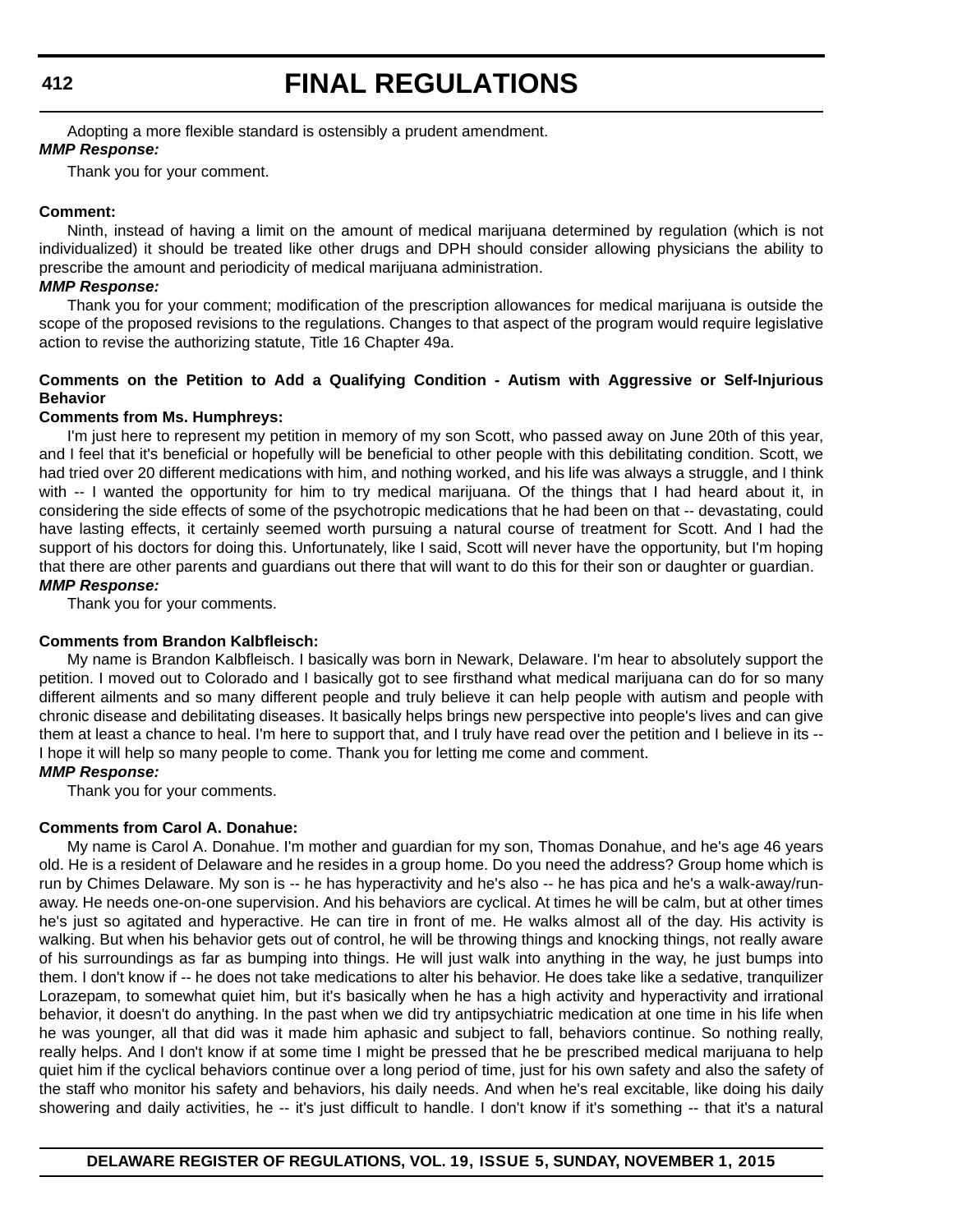substance and it might be better than the chemicals that are out there. I have to rely on his reaction to taking any medications or foods or anything because he does not speak to let me know how he feels. It's mostly facial expressions or his -- like his behavior on trying something new.

### *MMP Response:*

Thank you for your comments.

The public comment period for the regulatory revisions was open from August 1, 2015 through September 5, 2015. The comment period for the Petition to Add a Qualifying Condition was open from July 20, 2015 through October 9, 2015. Comments received on these proposals did not result in substantive changes.

Verifying documents are attached to the Hearing Officer's record. The regulation has been approved by the Delaware Attorney General's office and the Cabinet Secretary of DHSS.

### **FINDINGS OF FACT:**

Changes made to the regulations based on the comments received are detailed in the summary of evidence. The Department finds that the proposed regulations, as set forth in the attached copy should be adopted in the best interest of the general public of the State of Delaware.

THEREFORE, IT IS ORDERED, that the proposed State of Delaware Medical Marijuana Code 4470 is adopted and shall become effective November 11, 2015, after publication of the final regulation in the Delaware *Register of Regulations*.

Rita M. Landgraf, Secretary

## **4470 State of Delaware Medical Marijuana Code** *(Break in Continuity of Sections)*

#### **2.0 Definitions**

The following words and terms, when used in these Regulations, should have the following meaning, unless the context clearly indicates otherwise:

#### *(Break in Continuity Within Section)*

#### "**Debilitating medical condition"** means one or more of the following:

(a) cancer, positive status for human immunodeficiency virus (HIV), acquired immune deficiency syndrome (AIDS), decompensated cirrhosis (hepatitis C), amyotrophic lateral sclerosis (ALS or Lou Gehrig's Disease), post-traumatic stress disorder (PTSD), intractable epilepsy, **[autism with self-injurious or aggressive behavior,]** and agitation of Alzheimer's disease or the treatment of these conditions;

## *(Break in Continuity Within Section)*

"**Responsible Party**" means the parent or legal guardian with responsibility and decision-making capability for a qualifying patient or applicant. The Responsible Party will have primary responsibility for purchase, handling and dispensing of the medical marijuana products for the person under **[their the Responsible Party's]** charge.

*(Break in Continuity Within Section)*

## **3.0 Qualifying Patient Identification Card Application Requirements**

## *(Break in Continuity Within Section)*

3.3 If the qualifying patient is under the charge of a Responsible Party as defined in these regulations:

*(Break in Continuity Within Section)*

- 3.3.3 **[If the patient is under the age of 18, the The]** physician must be a pediatric neurologist, pediatric gastroenterologist, pediatric oncologist or pediatric palliative care specialist and certify that:
	- 3.3.3.1 The qualifying patient has intractable epilepsy; or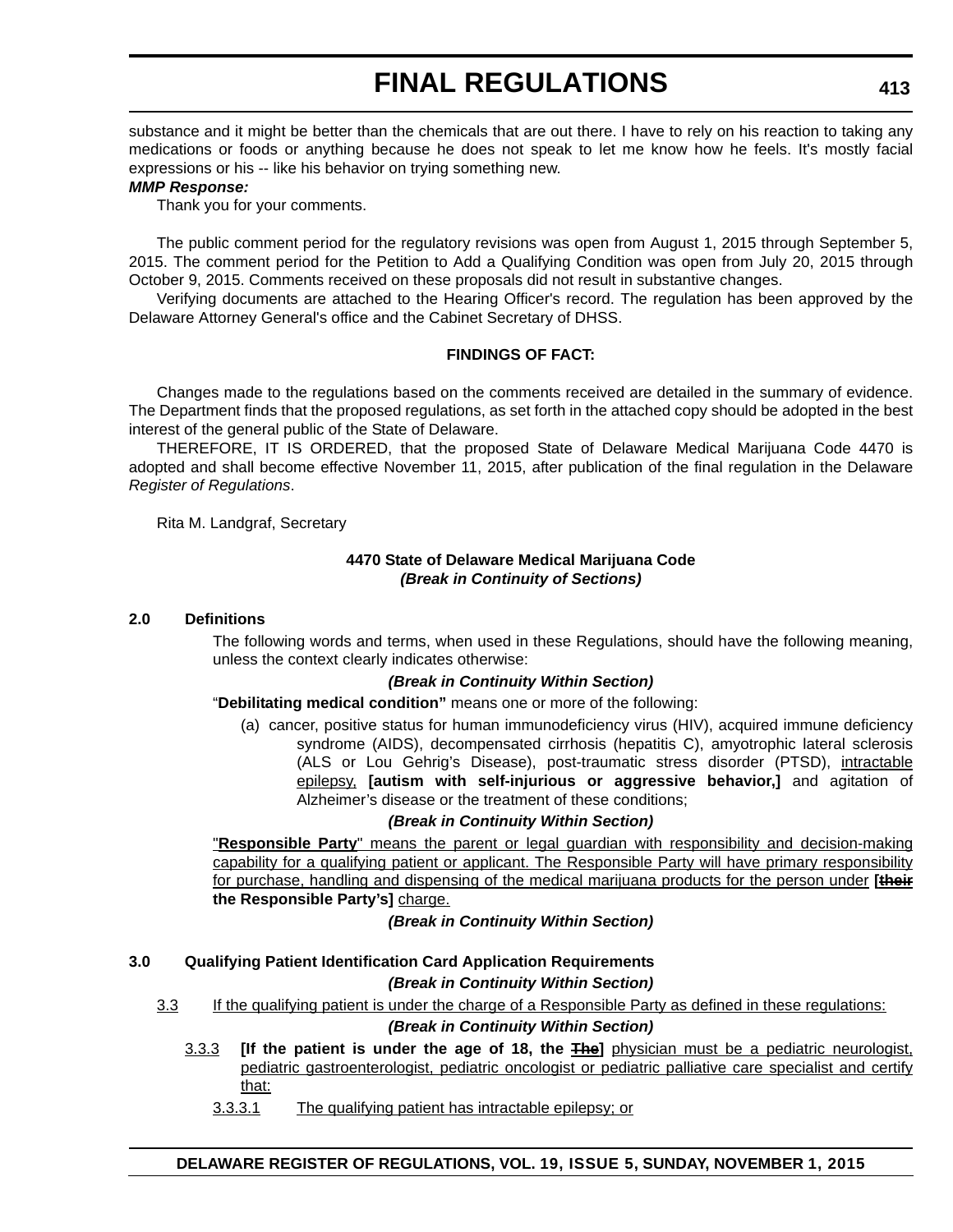- 3.3.3.2 The qualifying patient has a chronic or debilitating disease or medical condition where **[they have** the patient has] failed treatment involving 1 or more of the following symptoms: cachexia or wasting syndrome; intractable nausea; **[seizures;]** severe, painful and persistent muscle spasms.
- 3.3.4 Patients under the age of 18 will have distinctive identifying banner on their patient identification card limiting the patient to marijuana oil purchases only.
- 3.3.5 Responsible **[Party's Parties]** for qualifying patients under the age of 18 will be issued an identification card with the same 10-digit alphanumeric identifier provided on the patient card issued to the minor in question.

## *(Break in Continuity of Sections)*

## **5.0 Registry Identification Cards**

- 5.3 Supplemental requirement:
	- 5.3.8 When a registered qualifying pediatric patient **[passes their 18th birthday, they attains 18 years of age, the patient]** may request a new patient card releasing them from the pediatric restrictions. The new patient ID Card will be issued at the card replacement cost \$20 and maintain the original expiration date.

## *(Break in Continuity of Sections)*

**\*Please note that no additional changes were made to the regulation as originally proposed and published in the August 2015 issue of the** *Register* **at page 116 (19 DE Reg. 116). Therefore, the final regulation is not being republished here in its entirety. A copy of the final regulation is available at:**

**[4470 State of Delaware Medical Marijuana Code](http://regulations.delaware.gov/register/november2015/final/19 DE Reg 409 11-01-15.htm)**

## **[DEPARTMENT OF INSURANCE](http://www.delawareinsurance.gov/)**

**OFFICE OF THE COMMISSIONER**

Statutory Authority: 18 Delaware Code, Sections 311, 2741; 21 Delaware Code, Section 2118(o) (18 **Del.C.** §§311 and 2741; 21 **Del.C.** §2118(o))

18 **DE Admin. Code** 606

**ORDER Docket No. 2464-2015**

**[606 Proof of Automobile Insurance](#page-4-0)**

Proposed amended Department of Insurance Regulation 606 relating to Proof of Automobile Insurance [Formerly Regulation 31] was published in the Delaware *Register of Regulations* on September 1, 2015. The comment period remained open until September 30, 2015. There was no public hearing on proposed amended Regulation 606. Public notice of the proposed amended Regulation 606 was published in the *Register of Regulations* in conformity with Delaware law.

## **SUMMARY OF THE EVIDENCE AND INFORMATION SUBMITTED**

No comments were received on the proposed amended Regulation 606, with no additional amendments being suggested. No changes are being made to the proposed amended Regulation 606.

## **FINDINGS OF FACT**

Based on Delaware law and the record in this docket, I make the following findings of fact:

## **DELAWARE REGISTER OF REGULATIONS, VOL. 19, ISSUE 5, SUNDAY, NOVEMBER 1, 2015**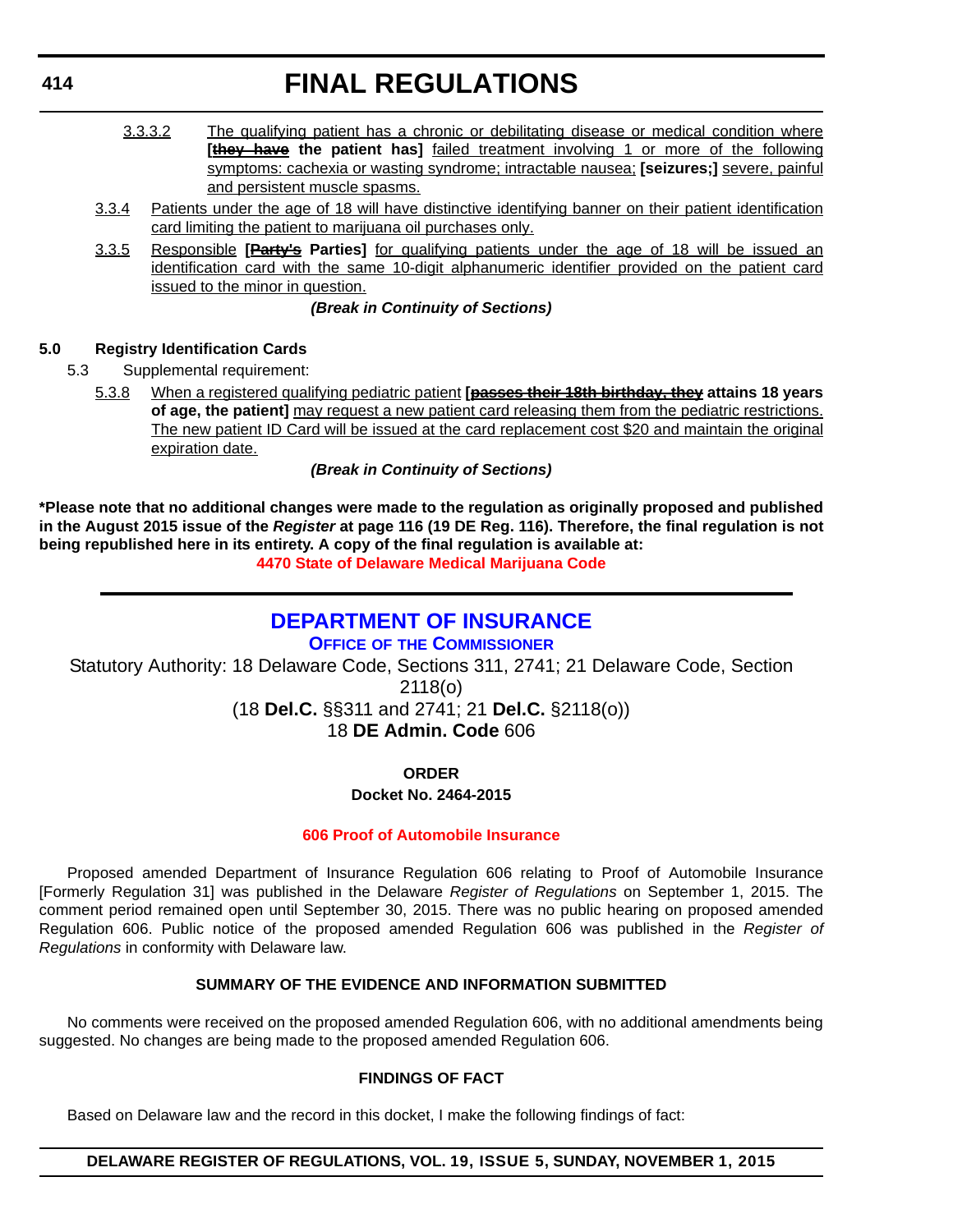- 1. 18 **Del.C.** §§311 and 2741 require a regulation to set forth rules and procedural requirements which the Commissioner deems necessary to carry out the provisions of the Code.
- 2. The requirements of proposed amended Regulation 606 best serve the interests of the public and of insurers and comply with Delaware law.

## **DECISION AND EFFECTIVE DATE**

Based on the provisions of 18 **Del.C.** §§311 and 2741; 21 **Del.C.** §2118(o); and 29 **Del.C.** Ch. 101, and the record in this docket, I hereby adopt proposed amended Regulation 606 as may more fully and at large appear in the version attached hereto to be effective 10 days after being published as final.

## **TEXT AND CITATION**

The text of proposed Regulation 606 last appeared in the *Register of Regulations* Vol. 19, Issue 3, pages 173- 175.

IT IS SO ORDERED this 11<sup>th</sup> day of November, 2015.

Karen Weldin Stewart, CIR-ML Insurance Commissioner

**\*Please note that no changes were made to the regulation as originally proposed and published in the September 2015 issue of the** *Register* **at page 173 (19 DE Reg. 173). Therefore, the final regulation is not being republished. A copy of the final regulation is available at:**

**[606 Proof of Automobile Insurance](http://regulations.delaware.gov/register/november2015/final/19 DE Reg 414 11-01-15.htm)**

## **[DEPARTMENT OF LABOR](http://dia.delawareworks.com/labor-law/)**

**DIVISION OF INDUSTRIAL AFFAIRS OFFICE OF LABOR LAW ENFORCEMENT** Statutory Authority: 29 Delaware Code, Section 6960 (29 **Del.C**. §6960) 19 **DE Admin. Code** 1322

## **ORDER**

## **[1322 Prevailing Wage Regulations](#page-4-0)**

## **NATURE OF THE PROCEEDINGS:**

Pursuant to its authority under 29 **Del.C.** §10111(1), the Delaware Division of Industrial Affairs of the State of Delaware, Department of Labor ("the Department") proposed to amend its prevailing wage regulations. The Department's purpose in proposing these amendments was to bring its regulations into legal conformity with recent statutory changes to the Prevailing Wage Law, 29 **Del.C.** §6960. The Department's proceedings to adopt its regulations were initiated pursuant to 29 **Del.C.** §10113(b)(5), with authority prescribed by 29 **Del.C.** §6960. These regulations are exempt from the standard Administrative Procedures Act process and may therefore be adopted informally.

## **FINDINGS OF FACT:**

The Department finds that these changes are exempt from the procedural requirements of the Administrative Procedures Act (Title 29 Chapter 101).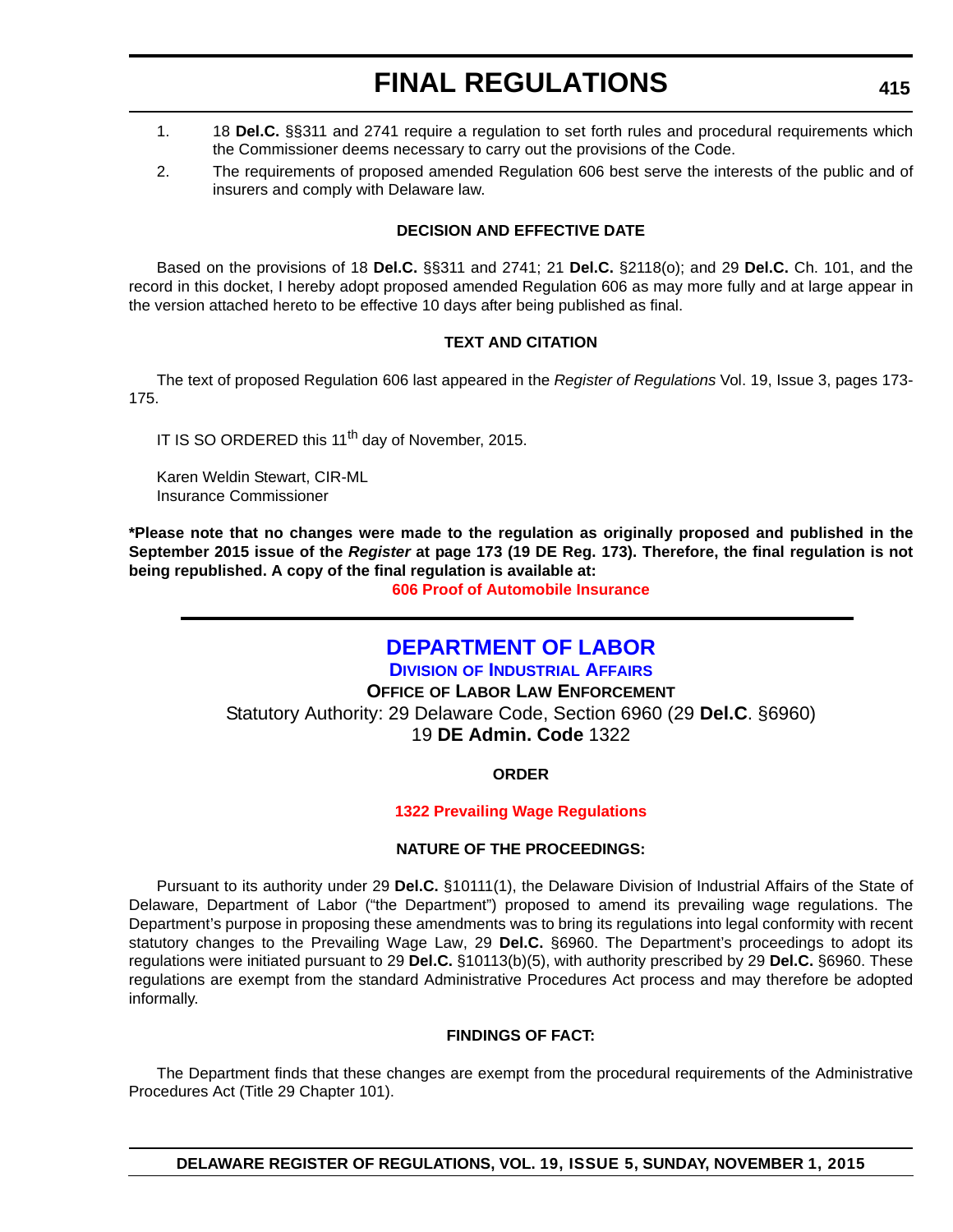## **ORDER:**

**AND NOW this 1st day of November, 2015,** it is hereby ordered that:

- 1. The proposed amendments to the Division's regulations are adopted;
- 2. The text of the regulations shall be in the form attached hereto;
- 3. The effective date of this Order is ten days from the date of its publication in the Delaware *Register of Regulations* in accordance with 29 **Del.C.** §10118(e); and
- 4. The Division reserves to itself the authority to issue such order and further orders in this matter as may be just and proper.

## **IT IS ORDERED**.

John J. McMahon Jr., Secretary of Labor

**\*Please Note: Due to the size of the final regulation, it is not being published here. A copy of the regulation is available at:**

## **[1322 Prevailing Wage Regulations](http://regulations.delaware.gov/register/december2015/final/19 DE Reg 415 11-01-15.htm)**

## **DIVISION [OF INDUSTRIAL AFFAIRS](http://dia.delawareworks.com/workers-comp/) OFFICE OF WORKERS' COMPENSATION** Statutory Authority: 19 Delaware Code, Section 2322B(19 **Del.C.** §§2322B) 19 **DE Admin. Code** 1341

## **ORDER**

## **[1341 Workers' Compensation Regulations](#page-4-0)**

A public meeting was held on September 21, 2015, by the Department of Labor to receive public comments relating to revised sections of the Fee Schedule Instructions and Guidelines. The members of the Workers' Compensation Oversight Panel ("Panel"), signed below, recommend the Secretary of Labor adopt this proposal as it was published in the *Register of Regulations*, Volume 19, Issue 3 (September 2015).

## **SUMMARY OF THE EVIDENCE AND INFORMATION SUBMITTED**

Exhibits Admitted Prior to and During the Public Meeting:

Exhibit 1 - *News Journal*, Affidavit of publication of notice of public meeting.

Exhibit 2 - *Delaware State News*, Affidavit of publication of notice of public meeting.

Exhibit 3 - State of Delaware Public Meeting Calendar electronic posting of today's meeting.

After the Panel concluded with their introductions, the public was invited to share their comments.

Joseph Lee with Reed Elsevier encouraged the Panel to consider his company as a provider of Average Wholesale Price information.

The Panel agreed to submit and recommend for adoption by the Delaware Department of Labor the revisions to the Fee Schedule Instructions and Guidelines.

## **RECOMMENDED FINDINGS OF FACT WITH RESPECT TO THE EVIDENCE AND INFORMATION**

The Panel is persuaded that the proposals are consistent with administrating the statutory directives in the workers' compensation law. In 2013, the Administrative Procedures Act changed to extend the public comment period 15 days past the date of the public meeting, which is October 6, 2015. Any further public comment received between September 21, 2015 and October 6, 2015, is included in the attached addendum, along with an e-mail reaffirmation from each Panel member present at the September 21, 2015, public meeting. If no further public comment was received, no addendum will exist.

**DELAWARE REGISTER OF REGULATIONS, VOL. 19, ISSUE 5, SUNDAY, NOVEMBER 1, 2015**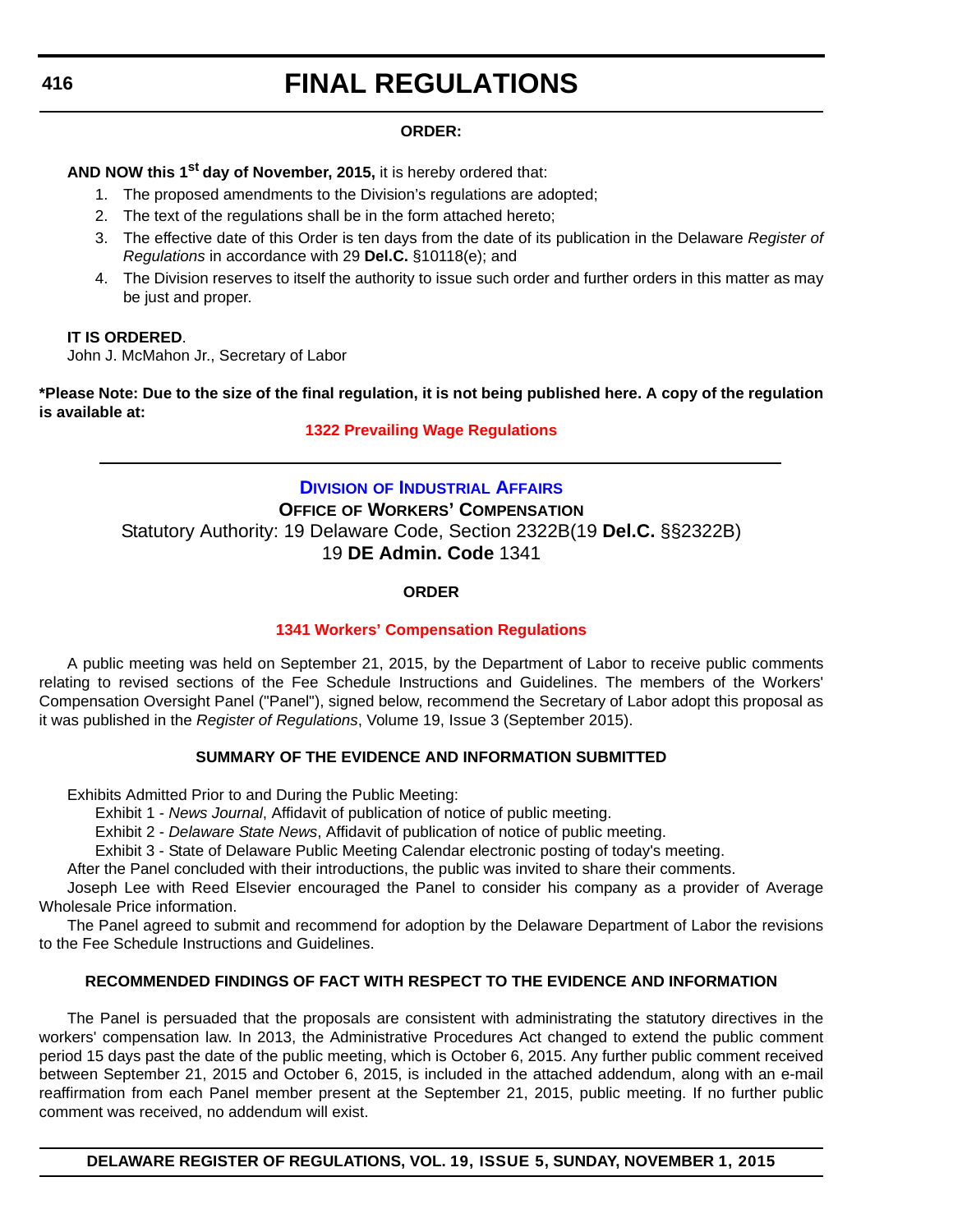#### **RECOMMENDATION**

The proposals are respectfully submitted to the Secretary of Labor for consideration with a recommendation for adoption this 21st day of September, 2015.

#### **WORKERS' COMPENSATION OVERSIGHT PANEL**

| A. Richard Heffron, Chair           | <b>Hardy Drane</b>                |
|-------------------------------------|-----------------------------------|
| Joseph J. Rhoades, Esq., Vice Chair | Matthew Eppley, M.D. (absent)     |
| Secretary John J. McMahon, Jr.      | Anthony Frabizzio, Esq.           |
| Barry Bakst, D.O.                   | Karen Jacobs, Esq.                |
| Theodore W. Becker, Jr. (absent)    | Christopher Kenny, Esq. (absent)  |
| Douglas R. Briggs, D.C.             | Samuel Lathem (absent)            |
| Glenn P. Brown, MMSC, PT (absent)   | Bruce Rudin, M.D.                 |
| <b>Edward Capodanno</b>             | Sajjad Savul, M.D. (absent)       |
| John Casey, Jr. (absent)            | <b>Theresa Smith</b>              |
| N. Lee Dotson                       | Wayne Smith                       |
| James Downing, M.D. (absent)        | Joseph J. Straight, M.D. (absent) |
|                                     |                                   |

#### **DECISION AND EFFECTIVE DATE**

Having reviewed and considered the record and recommendations of members of the Workers' Compensation Oversight Panel to adopt revisions of the Fee Schedule Instructions and Guidelines, the revisions are hereby adopted by the Delaware Department of Labor and made effective January 31, 2016.

#### **TEXT AND CITATION**

The proposed Fee Schedule Instructions and Guidelines notice appeared in the *Register of Regulations*, Volume 19, Issue 3 (September 1, 2015). The Fee Schedule Instructions and Guidelines are available from the Department of Labor, Division of Industrial Affairs, Office of Workers' Compensation or on the *Register of Regulations* web site at

[http://regulations.delaware.gov/register/november2015/final/19%20DE%20Reg%20416%2011-01-15.htm.](http://regulations.delaware.gov/register/november2015/final/19%20DE%20Reg%20416%2011-01-15.htm)

John McMahon, Secretary of Labor DEPARTMENT OF LABOR

> **1341 Workers' Compensation Regulations** *(Break in Continuity of Sections)*

**4.0 Workers' Compensation Health Care Payment Rates for Physicians, Other Qualified Health Care Professionals, Hospitals and Hospital Outpatient Facilities, as well as Ambulatory Surgery Centers (the "Fee Schedule"). Instructions and Guidelines**

*(Break in Continuity Within Section)*

4.20 Anesthesia

4.20.1 Introduction

4.20.1.1 Anesthesia services provided to employees pursuant to 19 **Del.C.** §2322B(3) shall be paid at a unit charge of one hundred dollars (\$100.00) per unit in geozip 197-198 and seventysix dollars (\$76.00) per unit in geozip 199, with an annual CPI-U adjustment as referenced in 19 **Del.C.** §2322B(5). The formula to calculate anesthesia services provided to employees pursuant to 19 **Del.C.** §2322B(7) shall be as follows: CMS base units + time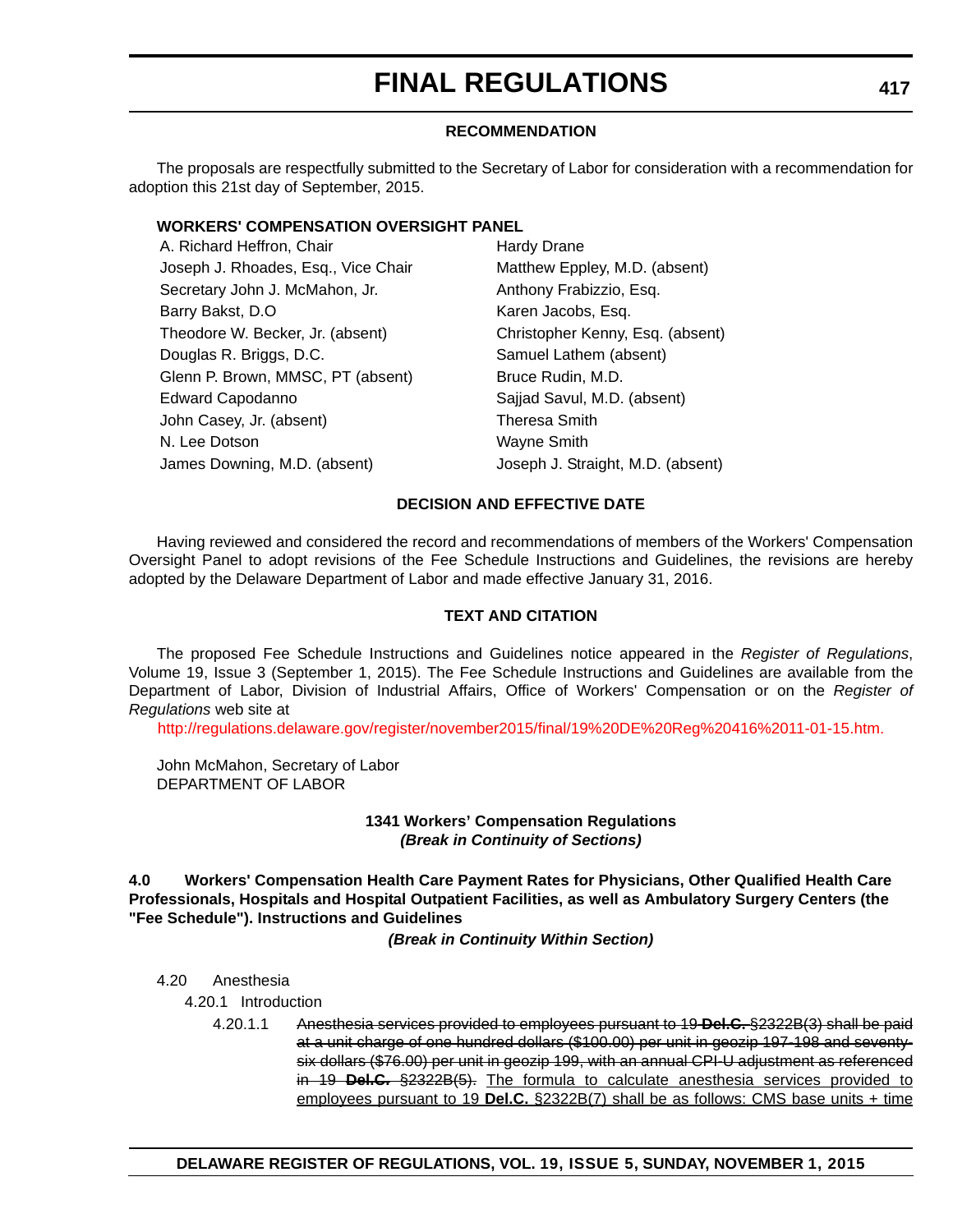unit**[e]**s + physical status modifier + qualifying circumstances multiplied by the Conversion Factor.

**\*Please note that no additional changes were made to the regulation as originally proposed and published in the September 2015 issue of the** *Register* **at page 175 (19 DE Reg. 175). Therefore, the final regulation is not being republished here in its entirety. A copy of the final regulation is available at: [1341 Workers' Compensation Regulations](http://regulations.delaware.gov/register/november2015/final/19 DE Reg 416 11-01-15.htm)**

### **[DEPARTMENT OF NATURAL RESOURCES AND ENVIRONMENTAL](http://www.dnrec.delaware.gov/dwhs/Pages/default.aspx)  CONTROL**

**DIVISION OF WASTE AND HAZARDOUS SUBSTANCES**

Statutory Authority: 7 Delaware Code, Chapter 60; (7 **Del.C.**, Ch. 60) 7 **DE Admin. Code** 1301

**Secretary's Order No.: 2015-WH-0014**

**[1301 Regulations Governing Solid Waste](#page-4-0)**

**Date of Issuance: September 18, 2015 Effective Date of the Amendment: January 1, 2016**

Under the authority vested in the Secretary of the Department of Natural Resources and Environmental Control ("Department" or "DNREC") pursuant to 7 **Del.C.** §§6006, 6010, and 7 **Del.C.** §§6301 et seq., and any other relevant authority, the following findings of fact based on the record, reasons and conclusions are entered as an Order of the Secretary in the above-referenced regulatory proceeding.

#### **Background, Procedural History and Findings of Fact**

This Order relates to proposed regulation Amendments to 7 **DE Admin. Code** 1301, Delaware Regulations Governing Solid Waste ("DRGSW"), to wit: Scrap Tire Facility Management Provisions. The Department's Division of Waste and Hazardous Substances, Solid and Hazardous Waste Management Section ("SHWMS"), has conducted this regulatory development process consistent with the requirements of 29 **Del.C.** Chapter 101, and has commenced said process with Start Action Notice 2011-13 dated September 28, 2011.

The Department published its initial proposed regulation Amendments in the January 1, 2015 Delaware *Register of Regulations*. The Department then held a public hearing on February 9, 2015. Consistent with 29 **Del.C.** §10118(a), the public hearing record remained open for public comment through February 24, 2015.

The purpose of this proposed regulatory promulgation is to adopt as final the aforementioned proposed Amendments to existing DRGSW to enable the Department to provide greater environmental protection and to reduce human health risks. Specifically, the proposed action will allow DNREC to have oversight on the management of scrap tires, including, but not limited to, the amount of tires allowed to be accumulated in one area, siting restrictions, and mosquito control.

The aforementioned proposed Amendments were presented and thoroughly vetted by the Department at the public hearing on February 9, 2015, at which time the SHWMS provided an exhaustive review of the proposed regulation amendments, addressing (1) the Department's reasoning for promulgation of these proposed Amendments; (2) the persons affected by these proposed Amendments; and (3) the particulars of the proposed Amendments, including a thorough discussion of all definitions and processes set forth therein. Members of the public attended the hearing on February 9, 2015, and comment was received by the Department with regard to this proposed regulatory promulgation. It should also be noted that all proper notification and noticing requirements concerning this matter were met by the Department. Proper notice of the hearing was provided as required by law.

Subsequent to the public hearing on February 9, 2015, and based on public comments received by the Department in this matter, the proposed regulatory Amendments were revised from the original Amendments initially published on January 1, 2015. These revisions to the original Amendments were done to clarify the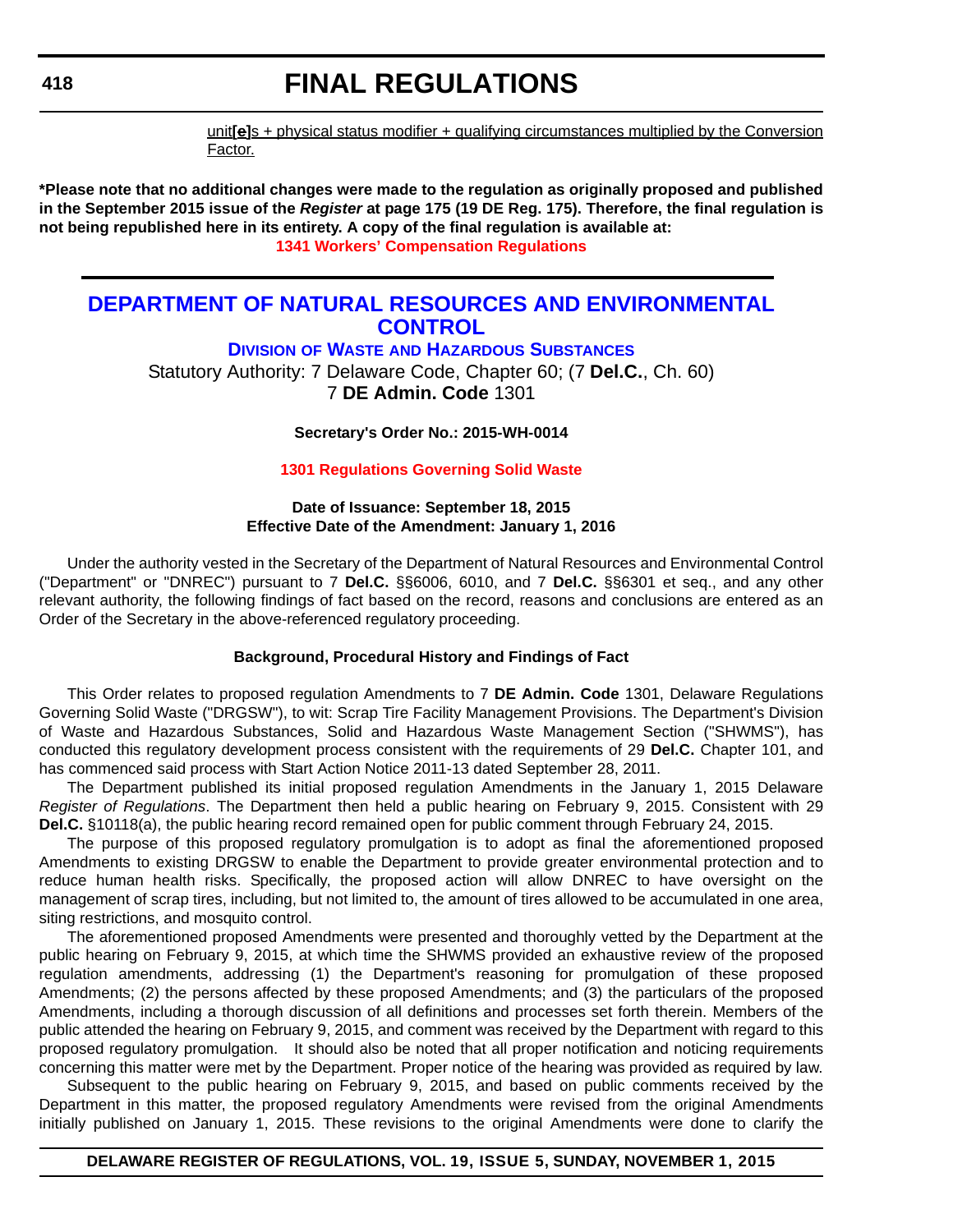application of the proposed rule to the affected regulated community, and to provide enhanced understanding of the regulation to the public. These revisions do not constitute a substantive change to the proposed regulatory language, and therefore no re-noticing of the revised proposed regulatory language by the Department is necessary in this matter.

It should also be noted that several months have passed since the hearing record closed with respect to public comment received in this matter. During the exhaustive review subsequently performed by the Department's Division of Waste and Hazardous Substances' Solid and Hazardous Waste Management Section, it was discovered that proper enforcement of these proposed regulations would necessitate additional staff. Thus, final promulgation of these regulations was temporarily delayed until such time as additional SHWMS staff was hired, to ensure that the Department had a proper mechanism in place for enforcement of these regulations to be possible.

The Department's presiding hearing officer, Lisa A. Vest, prepared a Hearing Officer's Report dated August 26, 2015 ("Report"). The Report documents the proper completion of the required regulatory amendment process, establishes the record, and recommends the adoption of the proposed revised regulatory Amendments as attached to the Report as Appendix "A".

#### **Reasons and Conclusions**

Based on the record developed by the Department's experts and established by the Hearing Officer's Report, I find that the proposed revised regulatory Amendments to 7 DE Admin. Code 1301: *Delaware Regulations Governing Solid Waste*, to wit: *Scrap Tire Facility Management Provisions*, are well-supported. Therefore, the recommendations of the Hearing Officer are hereby adopted, and I direct that the proposed revised regulatory Amendments be promulgated as final.

I find that the Department's experts in the Division of Waste and Hazardous Substances, Solid and Hazardous Waste Management Section, fully developed the record to support adoption of these revised regulatory Amendments. The adoption of these revised regulatory Amendments will allow Delaware to (1) have oversight on the management of scrap tires, including, but not limited to, the power to limit the amount of tires allowed to be accumulated in one area; (2) provide environmental and human health protection via siting restrictions and mosquito control; and (3) provide a mechanism for enforcement when necessary.

In conclusion, the following reasons and conclusions are entered:

- 1. The Department has the statutory basis and legal authority to act with regard to the proposed amendments to 7 **DE Admin. Code** 1301, pursuant to 7 **Del.C.**, Chapters 60 and 63;
- 2. The Department has jurisdiction under its statutory authority, pursuant to 7 **Del.C.**, Chapter 60, to issue an Order adopting these proposed revised regulatory amendments as final;
- 3. The Department provided adequate public notice of the proposed regulatory amendments and all proceedings in a manner required by the law and regulations, provided the public with an adequate opportunity to comment on the proposed regulatory amendments, including at the time of the public hearing held on February 9, 2015, and held the record open through close of business on February 24, 2015, consistent with 29 **Del.C.** §10118(a), in order to consider public comment on these proposed regulatory amendments before making any final decision;
- 4. The Department's Hearing Officer's Report, including its established record and the recommended proposed revised regulatory Amendments as set forth in Appendix "A", are hereby adopted to provide additional reasons and findings for this Order;
- 5. Promulgation of the proposed revised regulatory amendments to 7 **DE Admin. Code** 1301: Delaware Regulations Governing Solid Waste, to wit: Scrap Tire Facility Management Provisions, will enable the Department's SHWMS to (1) have oversight on the management of scrap tires, including, but not limited to, the power to limit the amount of tires allowed to be accumulated in one area; (2) provide environmental and human health protection via siting restrictions and mosquito control; and (3) provide a mechanism for enforcement when necessary;
- 6. The Department has reviewed these proposed revised regulatory amendments in the light of the Regulatory Flexibility Act, consistent with 29 **Del.C.** Ch. 104, and believes the same to be lawful, feasible and desirable, and that the recommendations as proposed should be applicable to all Delaware citizens equally;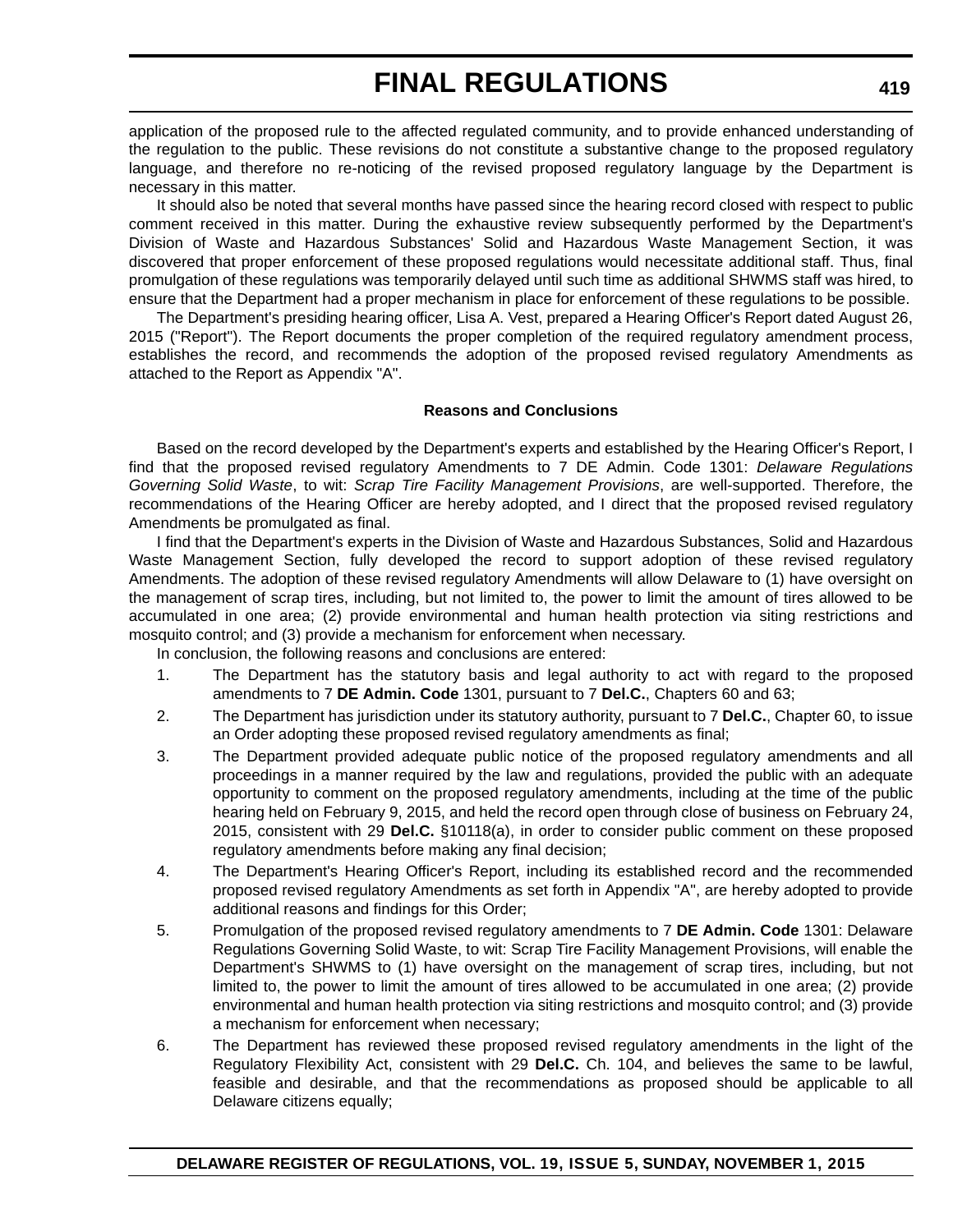- 7. The Department's proposed regulatory amendments, as published in the January 1, 2015 Delaware *Register of Regulations*, and as revised and set forth in Appendix "A" hereto, are adequately supported, are not arbitrary or capricious, and are consistent with the applicable laws and regulations. Consequently, they are approved as final regulatory amendments, which shall go into effect twenty days after their publication in the next available issue of the Delaware *Register of Regulations*; and
- 8. The Department shall submit this Order approving as final the proposed revised Amendments to 7 **DE Admin. Code** 1301: Delaware Regulations Governing Solid Waste, to wit: Scrap Tire Facility Management Provisions, to the Delaware *Register of Regulations* for publication in its next available issue, and provide such other notice as the law and regulation require and the Department determines is appropriate.

David S. Small, Secretary

#### **1301 Regulations Governing Solid Waste** *(Break in Continuity of Sections)*

#### **3.0 Definitions**

**420**

The following words, phrases, and terms as used in these regulations have the meanings given below: *(Break in Continuity Within Section)*

**"[Enclosed by a] Building**" means a permanent fixed structure **[with surrounded on all sides by]** four solid walls, a structurally sound roof, and an impermeable floor**[, with no permanent openings]**.

#### *(Break in Continuity Within Section)*

#### **["Enclosed" means surrounded on all sides by walls, a roof, and a floor, with no significant openings.]**

#### *(Break in Continuity Within Section)*

"**Refuse**" means any putrescible or nonputrescible solid waste, except human excreta, but including garbage, rubbish, ashes, street cleanings, dead animals, scrap tire**[(**s**)]**, offal and solid agricultural, commercial, industrial, hazardous and institutional wastes, and construction wastes.

#### *(Break in Continuity Within Section)*

"**Setback**" means the area between the actual disposal area and the property line which can be used for construction of environmental control systems such as runoff diversion ditches, monitoring wells, or scales; for scrap tire facilities, "setback" means the minimum amount of distance required between the **[most outer edge of the]** scrap tire facility and another object **[such as including, but not limited to,]** a property line, public roads, wells, etc.

*(Break in Continuity Within Section)*

#### **4.0 Permit Requirements And Administrative Procedures**

4.1 General Provisions

#### *(Break in Continuity Within Section)*

4.1.5 Duration of permit

A permit will be issued for a specific duration which will be determined by the Department.

4.1.5.1 Solid waste facility operating permits (landfills, resource recovery facilities, transfer stations, incinerators, **[and]** scrap tire facilities) shall not be issued for periods greater than 10 years.

#### *(Break in Continuity of Sections)*

#### **12.0 Scrap Tire Facilities**

- 12.1 Scope and Applicability
	- 12.1.1 This section applies to new and existing areas established for scrap tires that are associated with a qualifying business. A qualifying business is a business that generates and accumulates scrap tires but whose primary purpose is not to accumulate scrap tires **[(defined as no more than 1/3 of all tires on-site meeting the definition of a serap tire)**. Examples of qualifying businesses may

#### **DELAWARE REGISTER OF REGULATIONS, VOL. 19, ISSUE 5, SUNDAY, NOVEMBER 1, 2015**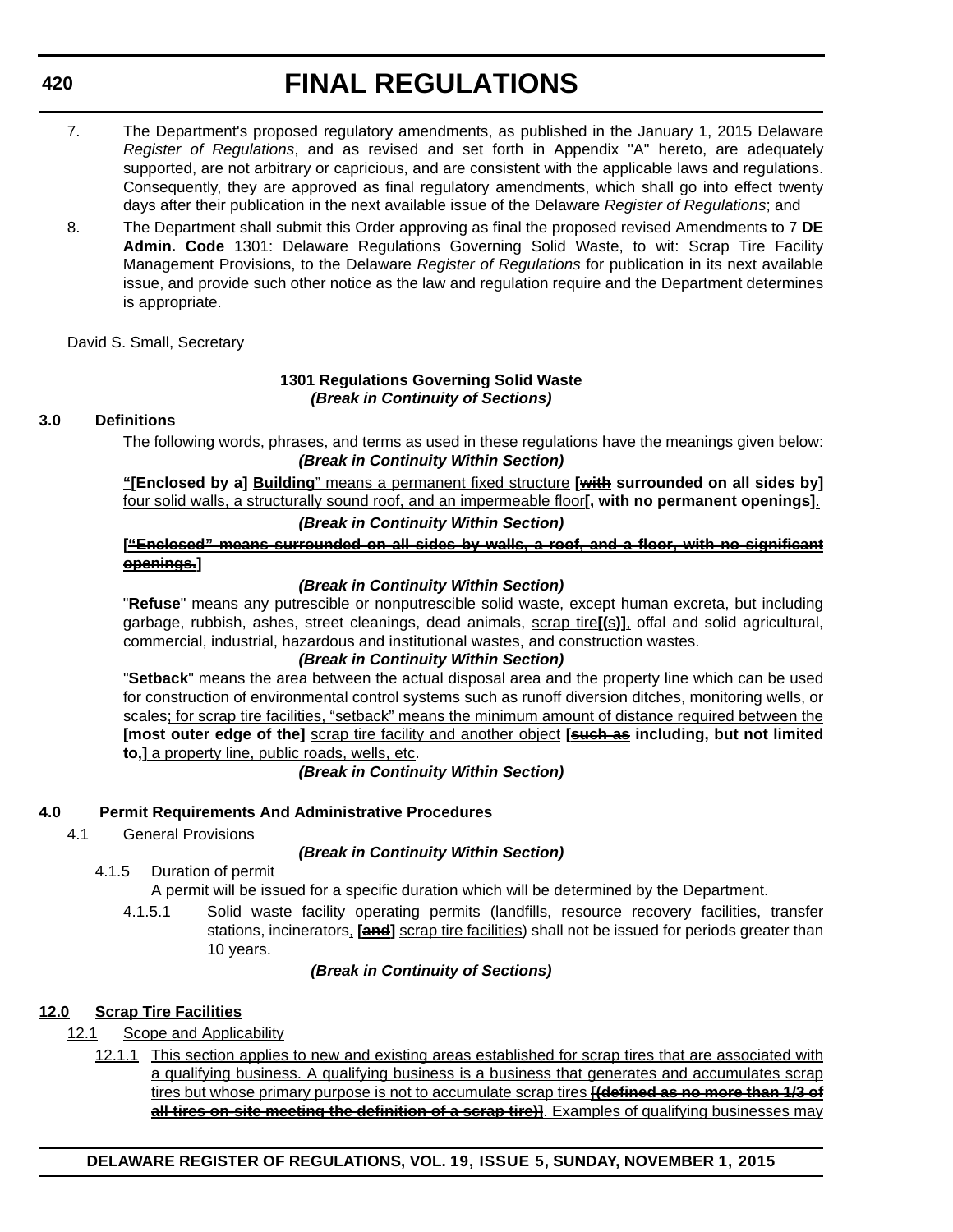include **[but are not limited to]**: tire retreading businesses; automobile graveyards or junkyards; local and state governmental agencies and/or facilities such as county maintenance, police, and fire; military institutions and/or facilities; farmers; and other automotive businesses. This section does not apply to owner/operators who have a current and valid resource recovery facility permit (or other approval issued pursuant to these regulations) that addresses scrap tire management. This section also does not apply to persons who are registered with, and actively participating in, the Scrap Tire Management Program, administered by the Department. **[Note that all] [All]** transporters must comply with any applicable provisions in Section 7.0**[.][ and that] [All]** scrap tire facilities whose primary purpose is to accumulate scrap tires **[(defined as no more than 1/3 of all tires on site meeting the definition of a serap tire)** must comply with any applicable provisions in Section 10.0.

#### *(Break in Continuity Within Section)*

#### 12.3 **[Transition Provisions Implementation Date]**

- 12.3.1 **[No later than 90 days after the effective date of these regulations, all Group 1 scrap tire facilities must obtain a permit issued by the Department pursuant to these regulations and comply with these regulations. The permit can be requested by completing a Departmental "Scrap Tire Facility Permit Form" and submitting the appropriate documentation. Each scrap tire facility in existence prior to the effective date of these regulations must apply for a permit issued by the Department pursuant to these regulations no later than 90 days for Group 1 and 180 days for Group 2 and comply with these regulations.]**
- 12.3.2 **[No later than 180 days after the effective date of these regulations, all Group 2 scrap tire facilities must obtain a permit issued by the Department pursuant to these regulations and comply with these regulations. The permit can be requested by completing a Departmental "Scrap Tire Facility Permit Form" and submitting the appropriate documentation. A scrap tire facility may exist and/or operate past that date only under the terms of a written agreement with the Department which establishes a reasonable schedule for bringing the scrap tire facility into compliance with these regulations. Each scrap tire facility created after the effective date of these regulations must comply with subsection 4.1.1.3 of these regulations.]**

#### *(Break in Continuity Within Section)*

- 12.8 Financial Assurance (Required only for Group 2)
	- 12.8.1 The owner/operator must obtain and retain a minimum of \$10,000 financial assurance. Financial assurance is not required if the owner/operator can demonstrate a current, valid contract or other legal documentation with an approved TSDRF that requires the owner/operator to pay the cost of removing the scrap tires prior to delivery of a trailer where the scrap tires will be accumulated. Failure to obtain financial assurance will result in denial of issuance of a permit, which will cause the owner/operator to be in violation of these regulations. Failure to **[retain maintain]** financial assurance will result in revocation of the permit, which will cause the owner/operator to be violation of these regulations.

#### *(Break in Continuity Within Section)*

12.10 Notification of Closure/Closure

#### *(Break in Continuity Within Section)*

12.10.4 **[At a minimum, the The]** owner/operator must remove all scrap tires from the facility. All scrap tires must be properly transported to an authorized **[treatment, storage, disposal, or recycling facility (TSDRF) TSDRF]**. Documentation demonstrating delivery (e.g., tolling agreement, letter of acceptance, manifest or other documentation deemed acceptable by the Department) to the TSDRF must be kept for a period of at least three years and all documentation must be available for inspection by the Department upon request.

#### *(Break in Continuity Within Section)*

12.11 All other scrap tire facilities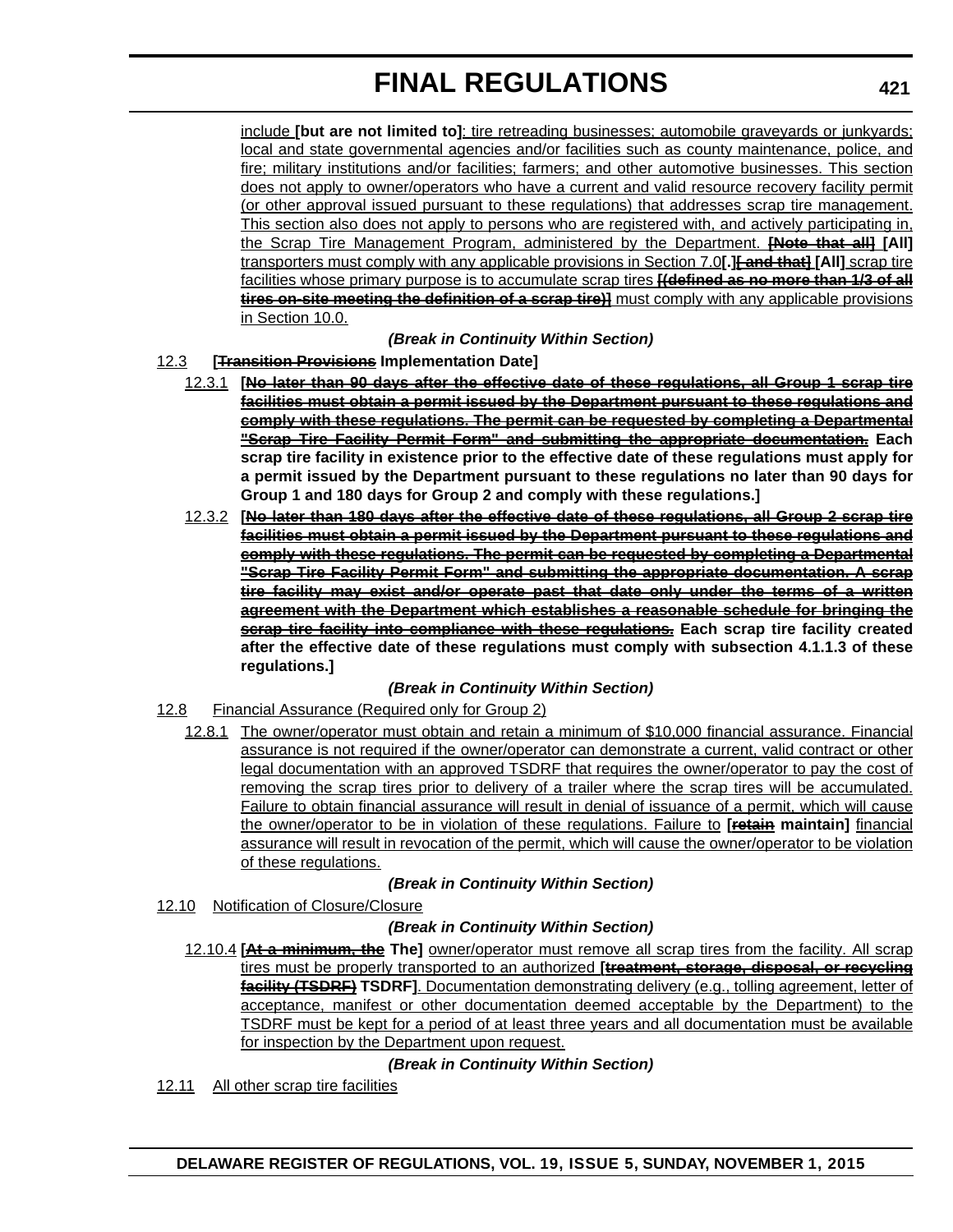- 12.11.1 All other scrap tire facilities not complying with the requirements of Group 1 or Group 2 or owner/ operators who do not have a current and valid resource recovery facility permit (or other approval issued pursuant to these regulations) that addresses scrap tire management; or persons who are not registered with, and actively participating in, the Scrap Tire Management Program are prohibited and all scrap tires must be removed in accordance with this subsection and the facility shall be closed in a manner that will eliminate the need for further maintenance of the facility. The following conditions apply:
	- 12.11.1.1 The owner/operator must submit to the Department within **[15 30]** days **[of noncompliance with these regulations]**:

#### *(Break in Continuity Within Section)*

12.11.1.3 **[At a minimum, the The]** owner/operator must remove all scrap tires from the facility. All scrap tires must be properly transported to an authorized treatment, storage, disposal, or recycling facility (TSDRF). Documentation demonstrating delivery (e.g., tolling agreement, letter of acceptance, manifest or other documentation deemed acceptable by the Department) to the TSDRF must be kept for a period of at least three years and all documentation must be available for inspection by the Department upon request.

**\*Please note that no additional changes were made to the regulation as originally proposed and published in the January 2015 issue of the** *Register* **at page 530 (18 DE Reg. 530). Therefore, the final regulation is not being republished here in its entirety. A copy of the final regulation is available at: [1301 Regulations Governing Solid Waste](http://regulations.delaware.gov/register/november2015/final/19 DE Reg 418 11-01-15.htm)**

> **DIVISION OF WASTE [AND HAZARDOUS SUBSTANCES](http://www.dnrec.delaware.gov/dwhs/Pages/default.aspx)** Statutory Authority: 7 Delaware Code, Chapter 60; (7 **Del.C.**, Ch. 60) 7 **DE Admin. Code** 1301

#### **Secretary's Order No.: 2015-WH-0039**

#### **[1301 Regulations Governing Solid Waste](#page-4-0)**

#### **Date of Issuance: October 15, 2015 Effective Date of the Amendment: November 21, 2015**

Under the authority vested in the Secretary of the Department of Natural Resources and Environmental Control ("Department" or "DNREC") pursuant to 7 Del.C. §§6006, 6010, and 7 Del.C. §§6301 et seq., and any other relevant authority, the following findings of fact based on the record, reasons and conclusions are entered as an Order of the Secretary in the above-referenced regulatory proceeding.

#### **Background, Procedural History and Findings of Fact**

This Order relates to proposed regulation Amendments to 7 **DE Admin. Code** 1301, Delaware Regulations Governing Solid Waste ("DRGSW"). The Department's Division of Waste and Hazardous Substances, Solid and Hazardous Waste Management Section ("SHWMS"), has conducted this regulatory development process consistent with the requirements of 29 **Del.C.** Chapter 101, and has commenced said process with Start Action Notice 2014-11 dated December 11, 2014.

The Department published its initial proposed regulation Amendments in the February 1, 2015 Delaware *Register of Regulations*. The Department then held a public hearing on February 26, 2015. Consistent with 29 **Del.C.** §10118(a), the public hearing record remained open for public comment through March 13, 2015.

The purpose of this proposed regulatory promulgation is to adopt as final the aforementioned proposed Amendments to existing DRGSW to enable the Department to provide greater environmental protection and to reduce human health risks. The aforementioned proposed Amendments were presented and thoroughly vetted by the Department at the public hearing on February 26, 2015, at which time the SHWMS provided an exhaustive

#### **DELAWARE REGISTER OF REGULATIONS, VOL. 19, ISSUE 5, SUNDAY, NOVEMBER 1, 2015**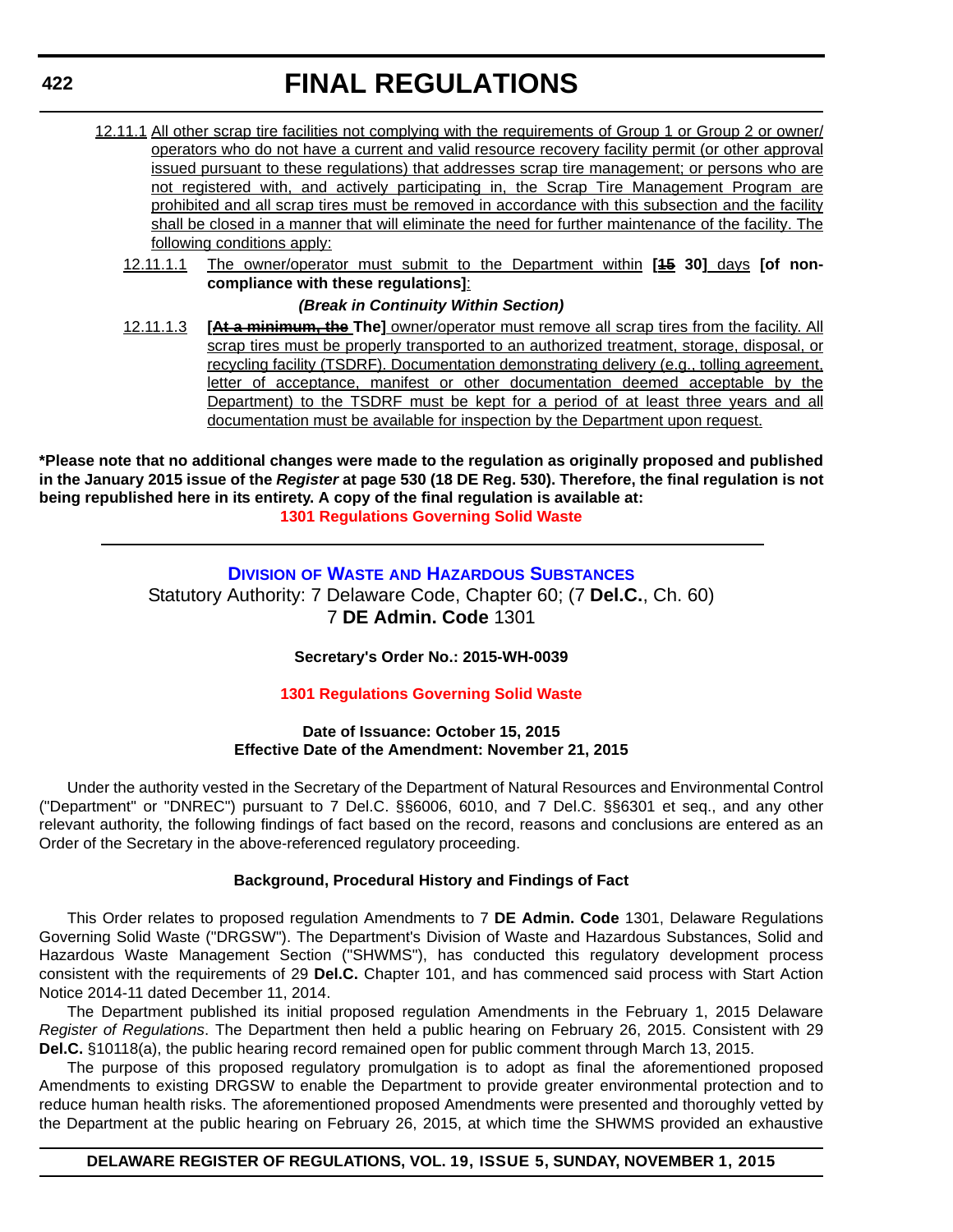review of the proposed regulation Amendments, addressing (1) the Department's reasoning for promulgation of these proposed Amendments; (2) the persons affected by these proposed Amendments; and (3) the particulars of the proposed Amendments, including a thorough discussion of all definitions and processes set forth therein. Members of the public attended the hearing on February 26, 2015, and comment was received by the Department with regard to this proposed regulatory promulgation. It should also be noted that all proper notification and noticing requirements concerning this matter were met by the Department. Proper notice of the hearing was provided as required by law.

Subsequent to the public hearing on February 26, 2015, the Department fully responded to each individual comment received from the public with regard to this proposed regulatory promulgation. The Department's presiding hearing officer, Lisa A. Vest, then prepared a Hearing Officer's Report dated October 2, 2015 ("Report"). The Report documents the proper completion of the required regulatory amendment process, establishes the record, and recommends the adoption of the proposed regulatory Amendments as attached to the Report as Appendix "A".

#### **Reasons and Conclusions**

Based on the record developed by the Department's experts and established by the Hearing Officer's Report, I find that the proposed regulatory Amendments to 7 **DE Admin. Code** 1301: *Delaware Regulations Governing Solid Waste* are well-supported. Therefore, the recommendations of the Hearing Officer are hereby adopted, and I direct that the proposed regulatory Amendments be promulgated as final.

I find that the Department's experts in the Division of Waste and Hazardous Substances, Solid and Hazardous Waste Management Section, fully developed the record to support adoption of these regulatory Amendments. The adoption of these regulatory Amendments will allow Delaware to (1) provide greater environmental protection and reduce human health risks; (2) increase enforceability and oversight available to the Department; (3) to ease the regulatory burden for small businesses generating only a small amount of infectious waste by modification of the existing infectious waste regulations with regard to allowing sharps to be transported without a transporter permit if certain conditions are met; and (4) provide greater consistency and fairness, as well as additional clarity (due to the correction of current clerical error) to the regulated community.

In conclusion, the following reasons and conclusions are entered:

- 1. The Department has the statutory basis and legal authority to act with regard to the proposed Amendments to 7 **DE Admin. Code** 1301, pursuant to 7 **Del. C.,** Chapters 60 and 63;
- 2. The Department has jurisdiction under its statutory authority, pursuant to 7 **Del.C.,** Chapter 60, to issue an Order adopting these proposed regulatory Amendments as final;
- 3. The Department provided adequate public notice of the proposed regulatory Amendments and all proceedings in a manner required by the law and regulations, provided the public with an adequate opportunity to comment on the proposed regulatory Amendments, including at the time of the public hearing held on February 26, 2015, and held the record open through close of business on March 13, 2015, consistent with 29 **Del.C.** §10118(a), in order to consider public comment on these proposed regulatory Amendments before making any final decision;
- 4. The Department's Hearing Officer's Report, including its established record and the recommended proposed regulatory Amendments as set forth in Appendix "A", are hereby adopted to provide additional reasons and findings for this Order;
- 5. Promulgation of the proposed regulatory amendments to 7 **DE Admin. Code** 1301: *Delaware Regulations Governing Solid Waste*, will enable the Department's SHWMS to (1) provide greater environmental protection and reduce human health risks; (2) increase enforceability and oversight available to the Department; (3) to ease the regulatory burden for small businesses generating only a small amount of infectious waste by modification of the existing infectious waste regulations with regard to allowing sharps to be transported without a transporter permit if certain conditions are met; and (4) provide greater consistency and fairness, as well as additional clarity (due to the correction of current clerical error) to the regulated community;
- 6. The Department has reviewed these proposed regulatory Amendments in the light of the Regulatory Flexibility Act, consistent with 29 **Del.C.** Ch. 104, and believes the same to be lawful, feasible and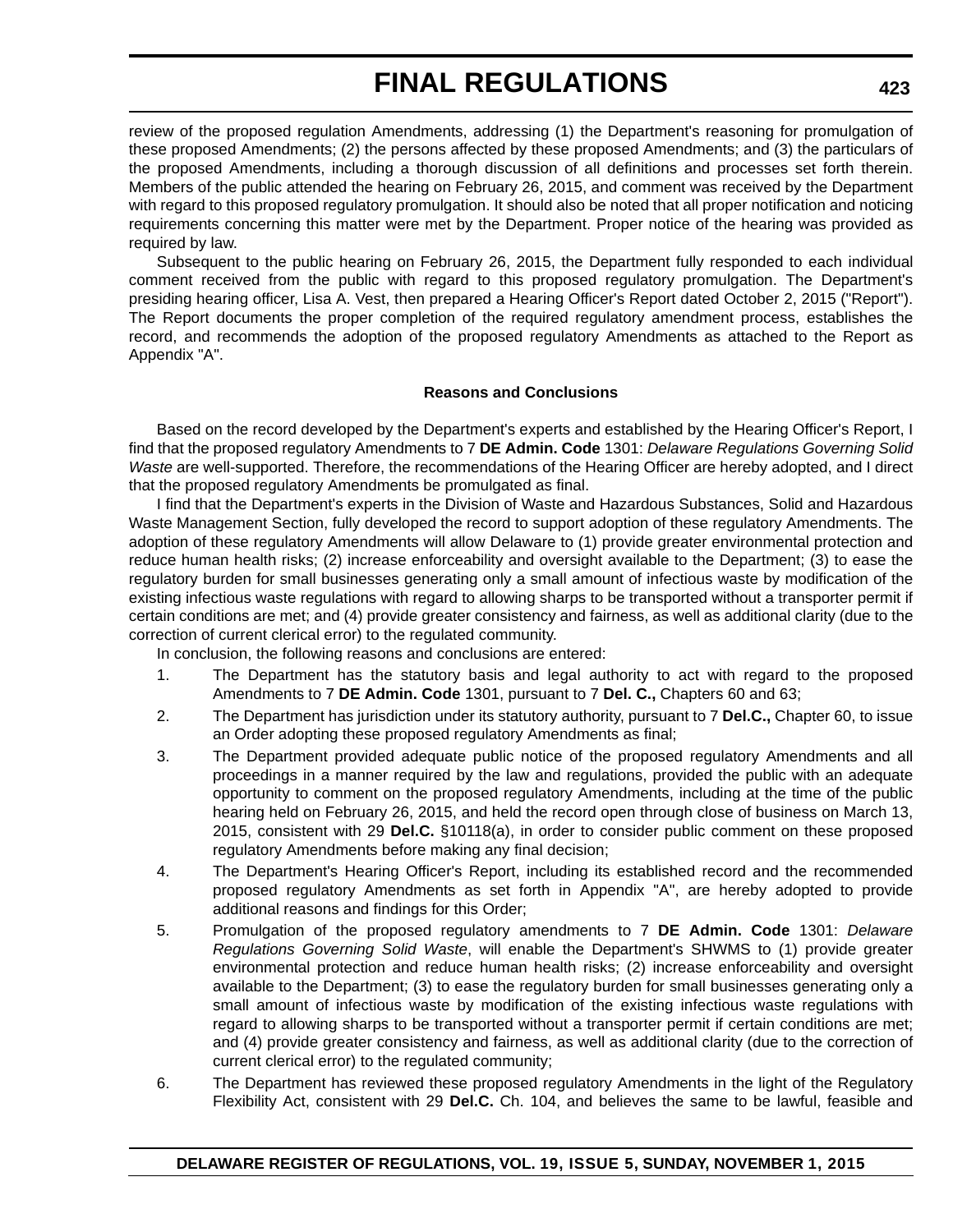desirable, and that the recommendations as proposed should be applicable to all Delaware citizens equally;

- 7. The Department's proposed regulatory Amendments, as published in the February 1, 2015 Delaware *Register of Regulations*, and as set forth in Appendix "A" hereto, are adequately supported, are not arbitrary or capricious, and are consistent with the applicable laws and regulations. Consequently, they are approved as final regulatory Amendments, which shall go into effect twenty days after their publication in the next available issue of the Delaware *Register of Regulations*; and
- 8. The Department shall submit this Order approving as final the proposed Amendments to 7 **DE Admin. Code** 1301: *Delaware Regulations Governing Solid Waste*, to the Delaware *Register of Regulations* for publication in its next available issue, and provide such other notice as the law and regulation require and the Department determines is appropriate.

David S. Small, Secretary

#### **1301 Regulations Governing Solid Waste** *(Break in Continuity of Sections)*

#### **2.0 Scope and Applicability**

#### *(Break in Continuity Within Section)*

- 2.5 Composting And Recycling Approvals Permits
	- 2.5.1 Composting Approvals Permits
		- Other than individual household composting, all other composting operations must obtain written approval a permit from the Department prior to commencing a composting operation. To obtain an approval permit, a person must submit **[an application provided by the Department, including, but not limited to,]** the following information **[to the Department]**:
		- 2.5.1.1 A written plan of operation demonstrating to the Department that the requestor of the approval permit and the person responsible for operating the composting facility understand and will apply the principles and proper methods of composting. The plan of operation must also demonstrate that the composting facility will be operated in a manner that will not pose a threat to human health and the environment; and
		- 2.5.1.2 A written statement explaining how the applicant intends to use the compost.

2.5.2 Recycling Approvals Permits Recycling solid waste into specific market applications requires written approval a permit prior to commencing this activity. To obtain an approval permit, a person must submit **[an application provided by the Department, including, but not limited to,]** the following information **[to the Department]**:

#### *(Break in Continuity of Sections)*

#### **11.0 Special Wastes Management Part 1- Infectious Waste**

#### *(Break in Continuity Within Section)*

11.14 Transporter Requirements. All transporters of infectious waste must be in compliance with all applicable federal and state regulations and codes. No person shall transport solid waste, including infectious waste, without first having obtained a permit from the Department, unless specifically exempted by these Regulations. Refer to Section 7 of these Regulations, TRANSPORTERS. Exemption: **[Transporters of solely sharps do not need to obtain a solid waste transporter permit The United States Postal Service (USPS) and the United Parcel Service (UPS) may transport solely sharps without obtaining a solid waste transporter permit]**, provided that: the transporter follows, at a minimum, all Department of Transportation requirements; the sharps being transported are only generated by a Small Quantity Generator of infectious waste **[who has obtained prior written approval from the Department to utilize this exemption]**; the total shipment per generator does not exceed 35 pounds by weight; **[and]** the shipment is documented by a manifest or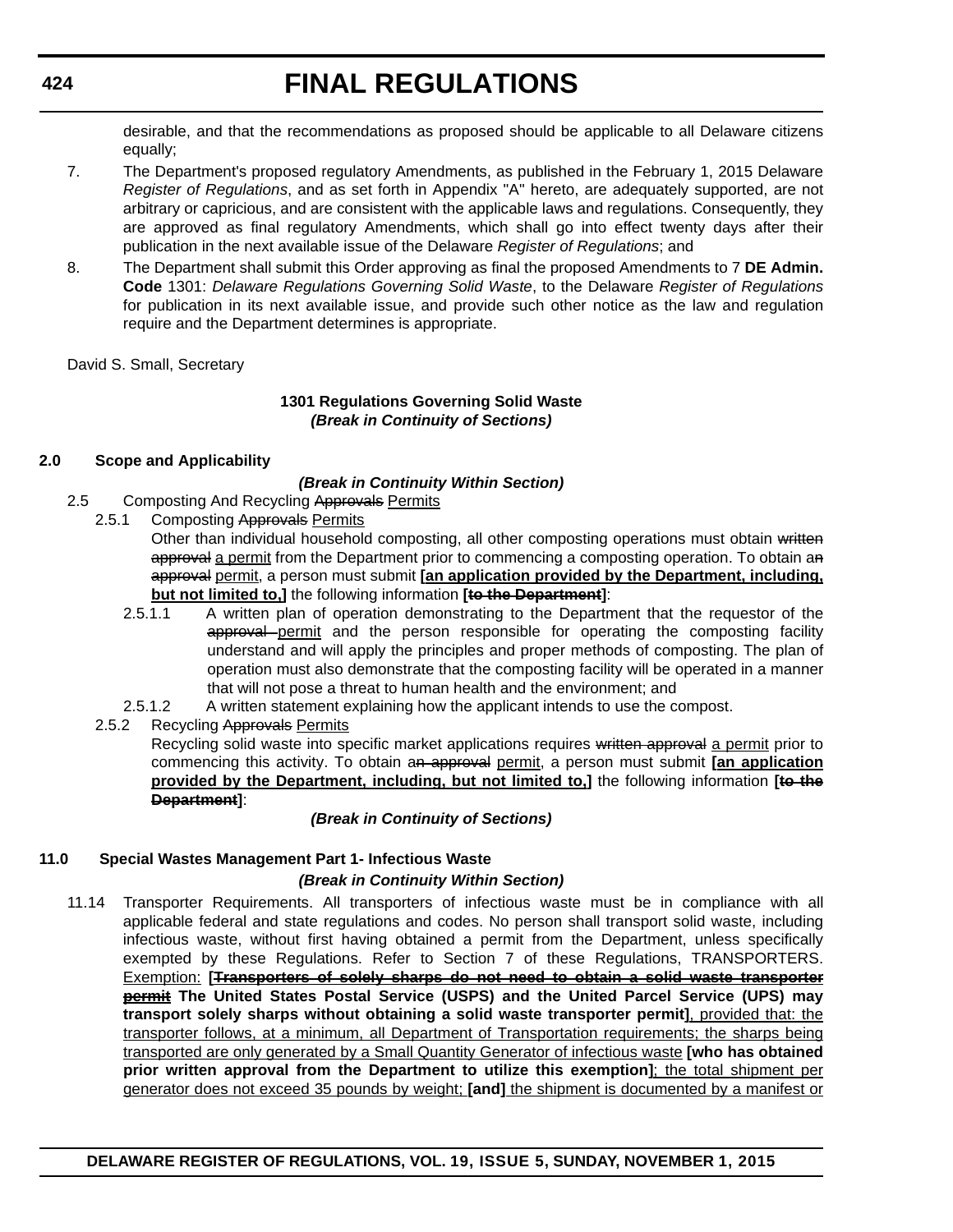other shipping record illustrating receipt at an appropriate disposal facility**[; and the transporter has prior written approval from the Department]**.

**\*Please note that no additional changes were made to the regulation as originally proposed and published in the February 2015 issue of the** *Register* **at page 629 (18 DE Reg. 629). Therefore, the final regulation is not being republished here in its entirety. A copy of the final regulation is available at: [1301 Regulations Governing Solid Waste](http://regulations.delaware.gov/register/november2015/final/19 DE Reg 422 11-01-15.htm)**

### **[DEPARTMENT OF SAFETY AND HOMELAND SECURITY](http://dsp.delaware.gov/) DIVISION OF STATE POLICE**

### **2400 BOARD OF EXAMINERS OF CONSTABLES**

Statutory Authority: 10 Delaware Code, Chapter 27 (10 **Del.C.** Ch. 27) 24 **DE Admin. Code** 2400

#### **ORDER**

#### **[2400 Board of Examiners of Constables](#page-4-0)**

Pursuant to the Guidelines in 29 **Del.C.** §10118(a)(1)-(7), the Board of Examiners of Constables ("Board") hereby issues this Order. Following notice and a public hearing on the proposed adoption of amendments to:

- Rule 3.0 Criminal Offenses, and
- Rule 5.0 Firearms Policy

the Board makes the following Findings and Conclusions:

#### **Summary of Evidence and Information Submitted**

- 1. The Board did not receive written evidence or information pertaining to the proposed adoption.
- 2. The Board expressed its desire to adopt the amendment to:
	- Give the definitions of moral turpitude, and
	- Define the training requirements and add another weapon

#### **Findings of Fact**

3. The public was given notice and the opportunity to provide the Board with comments, in writing and by oral testimony, on the proposed amendments. The written comments and oral testimony received are described in paragraph 1.

- 4. The Board finds that the adoption of this rule will:
	- Give the definitions of moral turpitude, and
	- Define the training requirements and add another weapon
- 5. The Board finds that the adoption will have no adverse impact on the public.
- 6. The Board finds that the amendment is well written and describes its intent to adopt the rule to
	- Give the definitions of moral turpitude, and
	- Define the training requirements and add another weapon

#### **Conclusion**

7. The proposed rule was published by the Board in accord with the statutory duties and authority as set forth in 10 **Del.C.** §2701 et seq. and, in particular, 10 **Del.C.** §2702(b).

8. The Board deems this adoption necessary and expedient to the full and official performance of its duties under 10 **Del.C.** §2701 et. seq.

9. The Board concludes that the adoption of this rule will be in the best interests of the citizens of the State of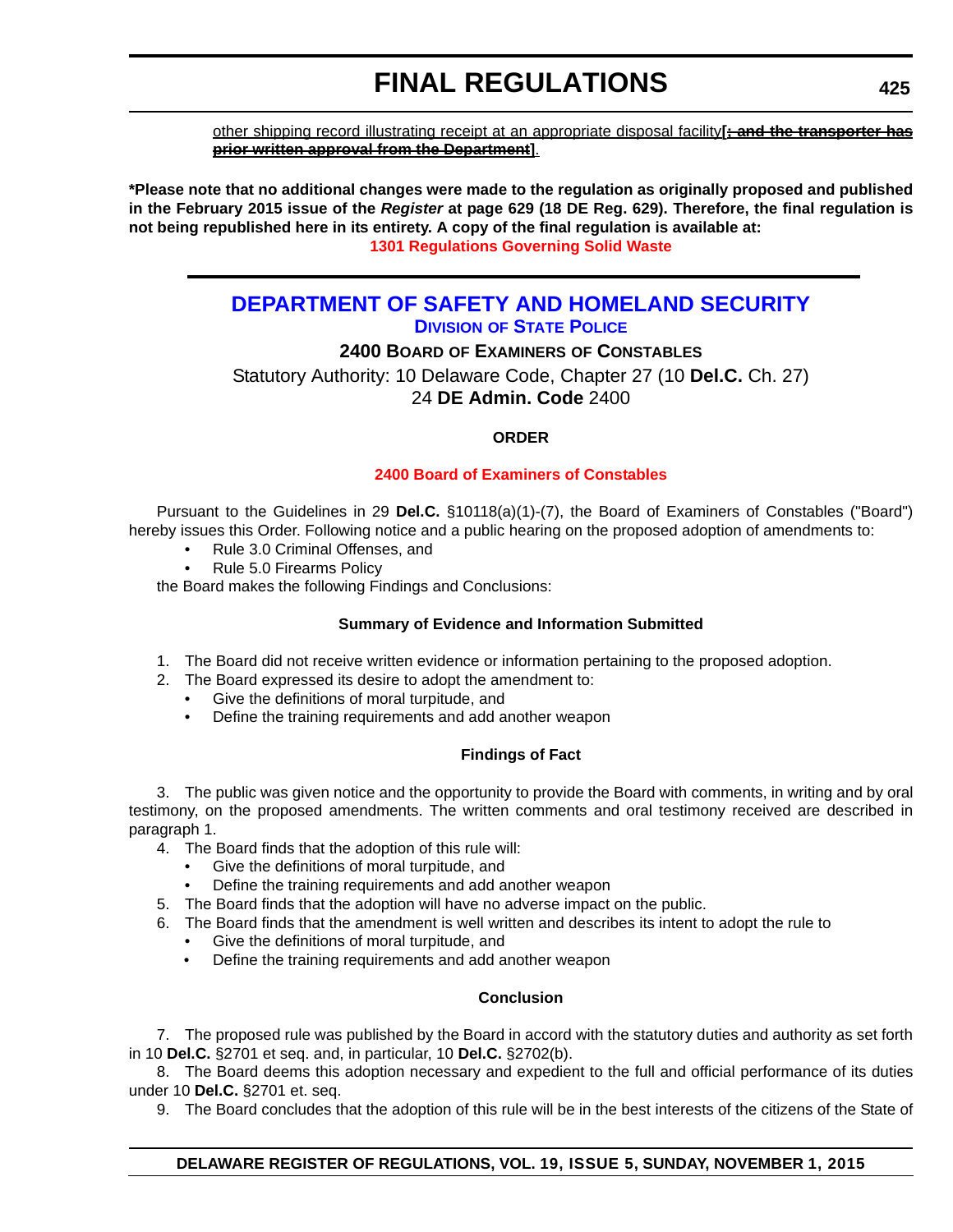Delaware.

10. The Board therefore adopts this amendment pursuant to 10 **Del.C.** §2702(b) and guidelines of 29 **Del.C.** §10118 of the Administrative Procedures Act. See, Strauss v. Silverman, Del. Supr., 399 A.2d 192 (1979).

11. This adopted rule replaces in its entirety any former rule or regulation heretofore promulgated by the Board.

12. The effective date of this Order shall be November 11, 2015.

13. Attached hereto and incorporated herein this order is the amended rule marked as exhibit A and executed simultaneously by the Board on the  $24<sup>th</sup>$  day of September 2015.

#### **BOARD OF EXAMINERS OF CONSTABLES:**

Chief William E. Bryson Chief William E. Bryson Ralph K. Durstein, III, Esquire Mr. John F. Tharan Lt. Colonel Monroe B. Hudson, Jr.

#### **2400 Board of Examiners of Constables** *(Break in Continuity of Sections)*

#### **5.0 Firearm's Policy**

#### *(Break in Continuity Within Section)*

5.67 All individuals must qualify meet the minimum qualifications set forth in **[subsection]** 5.3 with the same make/model/caliber of weapon that he/she will carry.

**\*Please note that no additional changes were made to the regulation as originally proposed and published in the June 2015 issue of the** *Register* **at page 953 (18 DE Reg. 953). Therefore, the final regulation is not being republished here in its entirety. A copy of the final regulation is available at: [2400 Board of Examiners of Constables](http://regulations.delaware.gov/register/november2015/final/19 DE Reg 425 11-01-15.htm)**

#### **DIVISION [OF STATE POLICE](http://dsp.delaware.gov/)**

#### **2400 BOARD OF EXAMINERS OF CONSTABLES**

Statutory Authority: 10 Delaware Code, Chapter 27 (10 **Del.C.** Ch. 27) 24 **DE Admin. Code** 2400

#### **ORDER**

#### **[2400 Board of Examiners of Constables](#page-4-0)**

This Order is exempt pursuant to 29 **Del.C.** §10113 of the Administrative Procedures Act. Pursuant to the Guidelines in 29 **Del.C.** §10118(a)(1)-(7), the Board of Examiners of Constables ("Board") hereby issues this Order. The Board makes the following Findings and Conclusions:

#### **Summary of Evidence and Information Submitted**

1. The Board expressed its desire to adopt the amendment to change the name of the weapon to follow guidelines.

#### **Findings of Fact**

2. The Board finds that the adoption of this rule to change the name of the weapon to follow guidelines will have no adverse impact on the public.

3. The Board finds that the amendment is well written and describes its intent to adopt the rule to change the

#### **DELAWARE REGISTER OF REGULATIONS, VOL. 19, ISSUE 5, SUNDAY, NOVEMBER 1, 2015**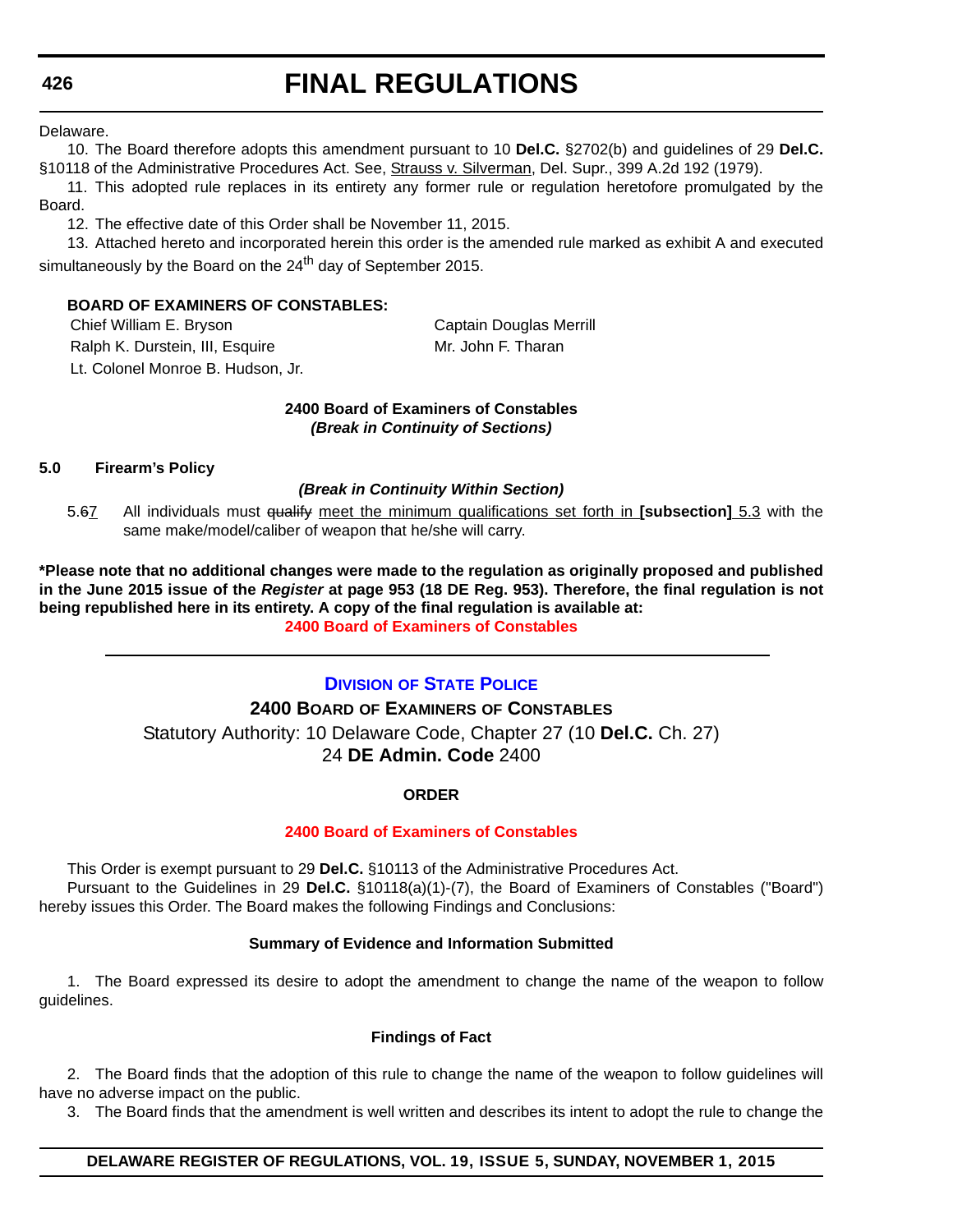name of the weapon to follow guidelines.

4. The Board finds that the adoption will have no adverse impact on the public.

5. The Board finds that the amendment is well written and describes its intent to adopt the rule to change the name of the weapon to follow guidelines.

#### **Conclusion**

6. The Board deems this adoption necessary and expedient to the full and official performance of its duties under 10 **Del.C.** §2701 et. seq.

7. The Board concludes that the adoption of this rule will be in the best interests of the citizens of the State of Delaware.

8. The Board therefore adopts this amendment pursuant to 10 **Del.C.** §2702(b) and guidelines of 29 **Del.C.** §10118 of the Administrative Procedures Act. See, Strauss v. Silverman, Del. Supr., 399 A.2d 192 (1979).

9. This adopted rule replaces in its entirety any former rule or regulation heretofore promulgated by the Board.

10. The effective date of this Order shall be November 11, 2015.

11. Attached hereto and incorporated herein this order is the amended rule marked as exhibit A and executed simultaneously by the Board on the 24<sup>th</sup> day of September 2015.

#### **BOARD OF EXAMINERS OF CONSTABLES:**

Chief William E. Bryson Chief William E. Bryson Ralph K. Durstein, III, Esquire Music Mr. John F. Tharan Lt. Colonel Monroe B. Hudson, Jr.

#### **2400 Board of Examiners of Constables** *(Break in Continuity of Sections)*

#### **7.0 Electronic Control Device (ECD) Conducted Electrical Weapon (CEW)**

- 7.1 In order for a constable to carry/use an electronic control device (ECD) conducted electrical weapon (CEW), he/she must complete a training program approved by the Board and all certifications or recertifications must be on file with the Professional Licensing Section.
- 7.2 ECD CEW Instructors
	- 7.2.1 All **ECD CEW** instructors must be approved by the Professional Licensing Section before they are authorized to instruct or qualify individuals licensed under 10 **Del.C.** Ch. 27.

**\*Please Note: As the rest of the sections were not amended, they are not being published. A copy of the regulation is available at:**

**[2400 Board of Examiners of Constables](http://regulations.delaware.gov/register/november2015/final/19 DE Reg 426 11-01-15.htm)**

### **[DEPARTMENT OF STATE](http://dpr.delaware.gov/) DIVISION OF PROFESSIONAL REGULATION** Statutory Authority: 24 Delaware Code, Section 506(a)(1) (24 **Del.C.** §506(a)(1)) 24 **DE Admin. Code** 500

**ORDER**

#### **[500 Board of Podiatry](#page-4-0)**

Pursuant to 29 **Del.C.** §10113(b)(5) and 24 **Del.C.** §506(a)(1), the Delaware Board of Podiatry issues this Order adopting the below amendments to the Board's regulations. Specifically, pursuant to 29 **Del.C.** §10113(b)(5),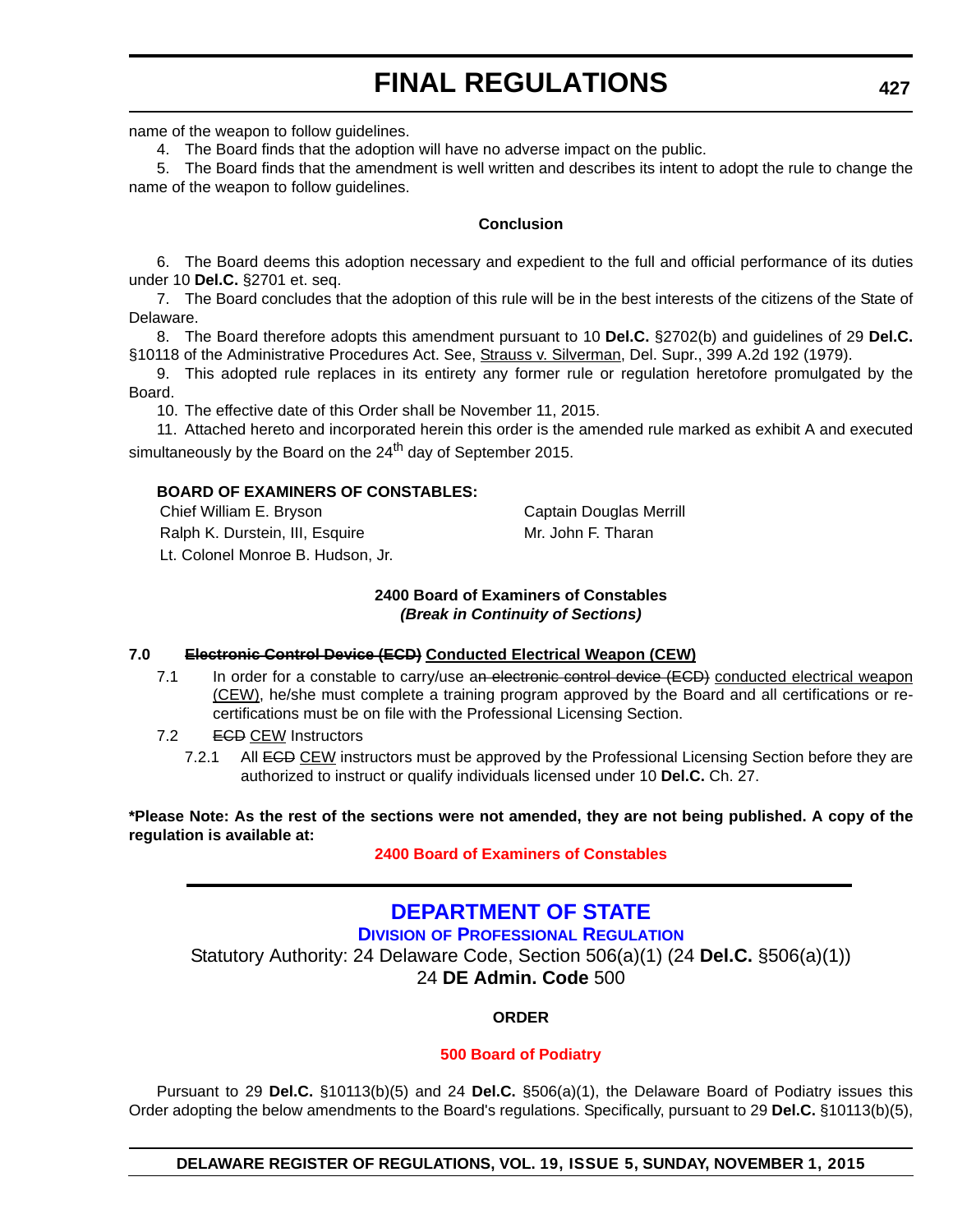Regulations 2.5 through 2.5.7.3 must be deleted and Regulation 4.2.3 must be amended to make the Board's regulations consistent with newly adopted statutory changes in Title 24, Chapter 5 of the Delaware Code. These changes do not otherwise alter the substance of the regulations.

#### **SUMMARY OF THE EVIDENCE**

- 1. Rules 2.5 through 2.5.7.3 specifically describe the now obsolete Delaware podiatric preceptorship program as follows:
	- 2.5 Preceptorship Program.
		- 2.5.1 Pursuant to 24 **Del.C.** §508(a)(2), each and every applicant for licensure by examination who has not satisfactorily completed an APMA approved hospital residency program shall complete a one year preceptorship, during which time the applicant's clinical abilities and skills shall be under the observation and supervision of a preceptor, who shall be a Delaware licensed podiatrist, who has received the prior written approval of the Board to supervise the preceptorship of one or more candidates for licensure.
		- 2.5.2 Preceptorships shall run for twelve (12) months.
		- 2.5.3 A candidate for the preceptorship program shall submit his or her curriculum vitae, certified transcripts from podiatric medical school(s) showing confirmation of "Doctor of Podiatric Medicine" degree, and evidence of passing scores on National Board Examinations Part I and Part II, before the Board may approve his or her admission to the preceptorship program.
		- 2.5.4 The Board shall, by letter, notify each applicant who has submitted all required documentation of his or her admission to the preceptorship program.
		- 2.5.5 Following receipt by an applicant of notice of his or her admission to the preceptorship program, it shall be the responsibility of the applicant to apply to a licensed practitioner for a twelve (12) month preceptorship with that practitioner. It shall be the responsibility of the Board, in connection with the above-described preceptorship requirements to approve and certify all preceptors; and approve and certify all preceptorship programs and evaluations.
		- 2.5.6 The preceptor shall provide professional liability (malpractice) coverage for candidates for whom they are the preceptor at all times during the preceptorship.
		- 2.5.7 During the course of each twelve (12) month preceptorship, each candidate shall be evaluated by the preceptor (primary clinical observer) for whom he or she is working. The preceptorship shall pattern itself after and ensure exposure to all areas covered by the CPME standards for Rotating Podiatric Residency (RPR) Sections 21.0 through 21.6, and the candidate shall be evaluated in those areas.

Each candidate shall be evaluated during the twelve (12) month preceptorship by one other licensed practitioner (secondary clinical observer) approved by the Board in the following areas: podiatric medicine, physical examination and the basic application of podiatric principles. The primary observer shall submit his observations in the form of a letter addressed to the Board. The primary observer shall report to the Board every three (3) months. The letter shall include an evaluation covering the prescribed subjects above. The secondary observer shall submit a similar appropriate report by letter to the Board, accompanied by evaluations covering the prescribed subjects.

- 2.5.7.1 In the event that the primary observer has been unable to expose the candidate to any required category of evaluation, he or she shall advise the secondary observer of this fact, and shall include the fact in his quarterly report to the Board.
- 2.5.7.2 In the event that a preceptorship candidate receives a negative or deficient evaluation from his or her preceptor, in two or less of the above-described categories of evaluation, the Board shall allow the applicant to correct the deficiency or deficiencies by attendance at and completion of a course or program in each said deficient area. Said program or course shall have prior written approval by the Board. Upon successful completion of all such approved programs, the Board shall forthwith issue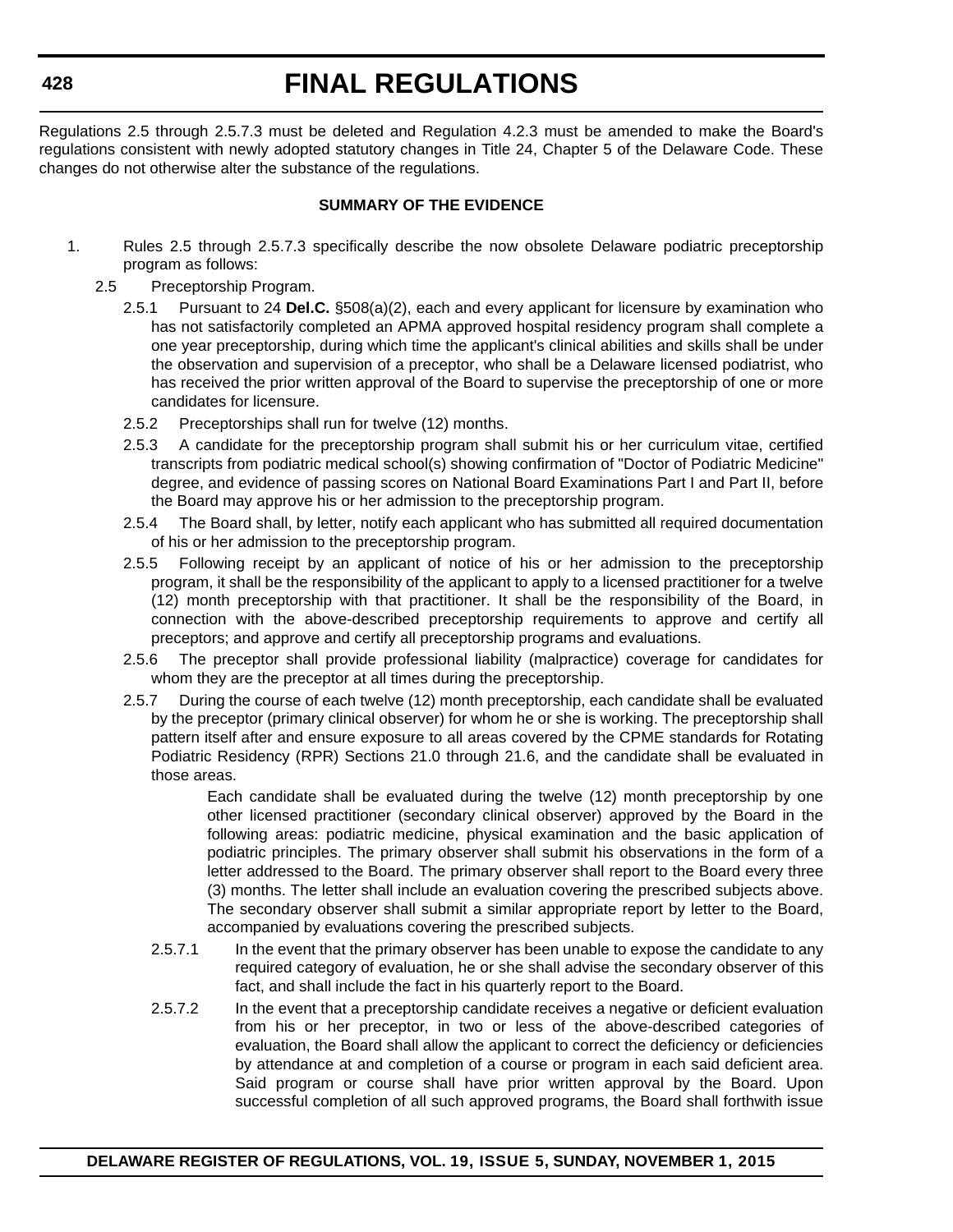to the candidate a letter indicating that he or she may proceed with his preceptorship program.

- 2.5.7.3 In the event that a preceptorship candidate receives a negative or deficient evaluation from his or her preceptor, in more than two of the above-described categories of evaluation, the candidate may request another Delaware licensed podiatrist to independently evaluate the candidate's competency in those areas and report to the Board. The Board will review all evaluations and make a determination as to the status of the preceptorship.
- 2. The Board now deletes all of the above regulations as the preceptorship has been statutorily eliminated.
- 3. In addition, Rule 4.2.3 now states:

Satisfactory completion of a hospital residency program approved by the American Podiatric Medical Association (APMA), or completion of an approved preceptorship program in the office of a podiatrist, licensed in the state in which the applicant is licensed or certified, for a period of one year.

4. The Board makes the following change to this regulation (removals are stricken through):

Satisfactory completion of a hospital residency program approved by the American Podiatric Medical Association (APMA)<del>, or completion of an approved preceptorship program in the office of</del> a podiatrist, licensed in the state in which the applicant is licensed or certified, for a period of one year.

5. The effective date of this Order will be ten (10) days from the publication of this Order in the *Register of Regulations* on November 1, 2015.

**SO ORDERED** this 7<sup>th</sup> day of October, 2015:

#### **BY THE DELAWARE BOARD OF PODIATRY:**

Dr. James D. Bray, President Dr. Harold Gruber Amy Kratz, Public Member Teresa Wilson, Public Member

#### **500 Board of Podiatry** *(Break in Continuity of Sections)*

#### **2.0 Application And Licensing Requirements**

*(Break in Continuity Within Section)*

- 2.5 Preceptorship Program.
	- 2.5.1 Pursuant to 24 **Del.C.** §508(a)(2), each and every applicant for licensure by examination who has not satisfactorily completed an APMA approved hospital residency program shall complete a one year preceptorship, during which time the applicant's clinical abilities and skills shall be under the observation and supervision of a preceptor, who shall be a Delaware licensed podiatrist, who has received the prior written approval of the Board to supervise the preceptorship of one or more candidates for licensure.
	- 2.5.2 Preceptorships shall run for twelve (12) months.
	- 2.5.3 A candidate for the preceptorship program shall submit his or her curriculum vitae, certified transcripts from podiatric medical school(s) showing confirmation of "Doctor of Podiatric Medicine" degree, and evidence of passing scores on National Board Examinations Part I and Part II, before the Board may approve his or her admission to the preceptorship program.
	- 2.5.4 The Board shall, by letter, notify each applicant who has submitted all required documentation of his or her admission to the preceptorship program.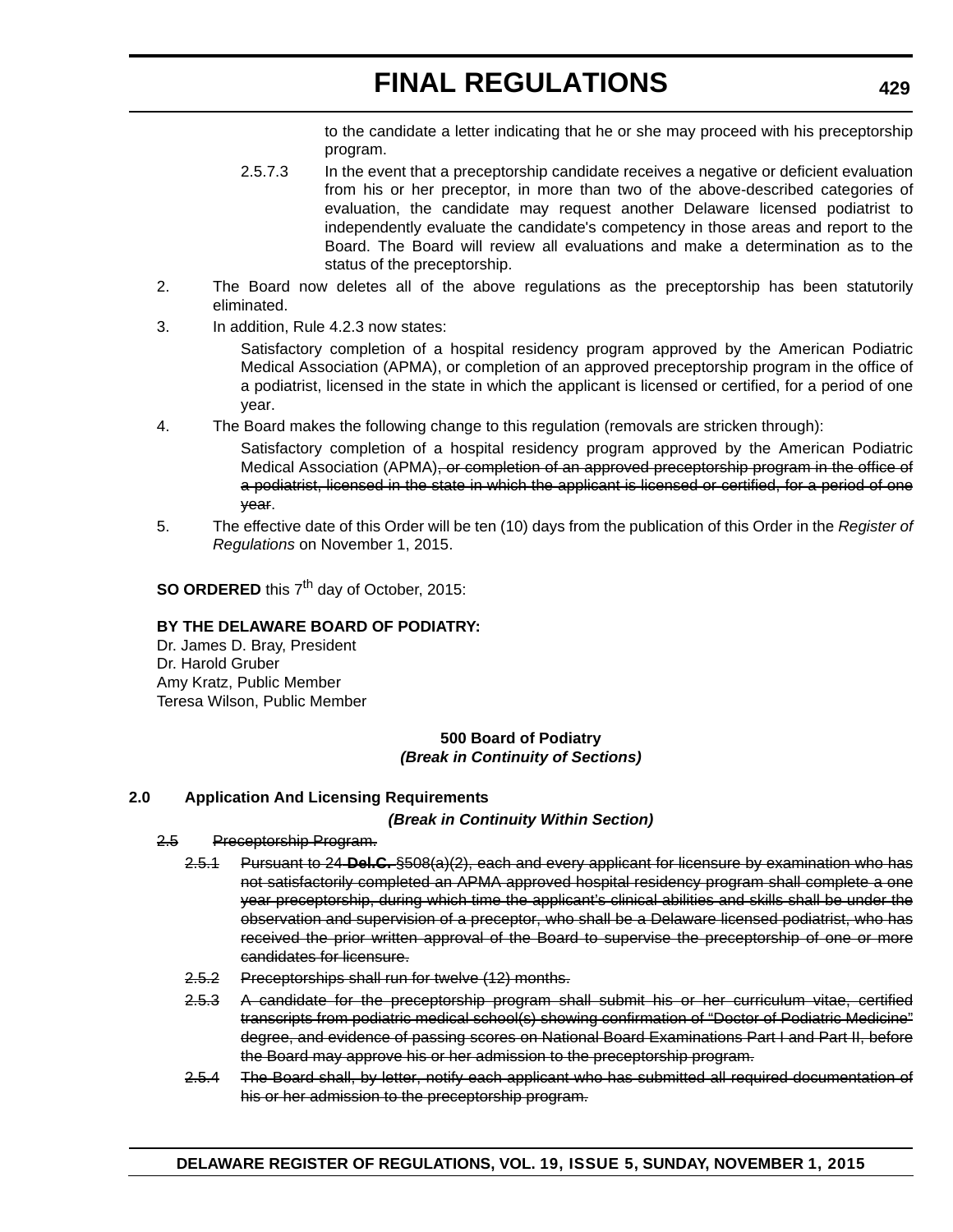- 2.5.5 Following receipt by an applicant of notice of his or her admission to the preceptorship program, it shall be the responsibility of the applicant to apply to a licensed practitioner for a twelve (12) month preceptorship with that practitioner. It shall be the responsibility of the Board, in connection with the above-described preceptorship requirements to approve and certify all preceptors; and approve and certify all preceptorship programs and evaluations.
- 2.5.6 The preceptor shall provide professional liability (malpractice) coverage for candidates for whom they are the preceptor at all times during the preceptorship.
- 2.5.7 During the course of each twelve (12) month preceptorship, each candidate shall be evaluated by the preceptor (primary clinical observer) for whom he or she is working. The preceptorship shall pattern itself after and ensure exposure to all areas covered by the CPME standards for Rotating Podiatric Residency (RPR) Sections 21.0 through 21.6, and the candidate shall be evaluated in those areas.

Each candidate shall be evaluated during the twelve (12) month preceptorship by one other licensed practitioner (secondary clinical observer) approved by the Board in the following areas: podiatric medicine, physical examination and the basic application of podiatric principles. The primary observer shall submit his observations in the form of a letter addressed to the Board. The primary observer shall report to the Board every three (3) months. The letter shall include an evaluation covering the prescribed subjects above. The secondary observer shall submit a similar appropriate report by letter to the Board, accompanied by evaluations covering the prescribed subjects.

- 2.5.7.1 In the event that the primary observer has been unable to expose the candidate to any required category of evaluation, he or she shall advise the secondary observer of this fact, and shall include the fact in his quarterly report to the Board.
- 2.5.7.2 In the event that a preceptorship candidate receives a negative or deficient evaluation from his or her preceptor, in two or less of the above-described categories of evaluation, the Board shall allow the applicant to correct the deficiency or deficiencies by attendance at and completion of a course or program in each said deficient area. Said program or course shall have prior written approval by the Board. Upon successful completion of all such approved programs, the Board shall forthwith issue to the candidate a letter indicating that he or she may proceed with his preceptorship program.
- 2.5.7.3 In the event that a preceptorship candidate receives a negative or deficient evaluation from his or her preceptor, in more than two of the above-described categories of evaluation, the candidate may request another Delaware licensed podiatrist to independently evaluate the candidate's competency in those areas and report to the Board. The Board will review all evaluations and make a determination as to the status of the preceptorship.

Statutory authority: 24 **Del.C.** §§508(a)(2)

#### *(Break in Continuity of Sections)*

#### **4.0 Reciprocity**

#### *(Break in Continuity Within Section)*

- 4.2 Requirements for registration and certification, as they relate to states other than Delaware, are deemed by the Board to be substantially similar to those of the State of Delaware when said requirements include:
	- 4.2.1 Satisfactory completion of a degree of Doctor of Podiatric Medicine or its equivalent from a school currently accredited by the APMA or its successor;
	- 4.2.2 Satisfactory completion of the NBPME Part I, Part II and PMLexis examinations, with at least the minimum passing score recommended by the testing service providing the examination; and;
	- 4.2.3 Satisfactory completion of a hospital residency program approved by the American Podiatric Medical Association (APMA), or completion of an approved preceptorship program in the office of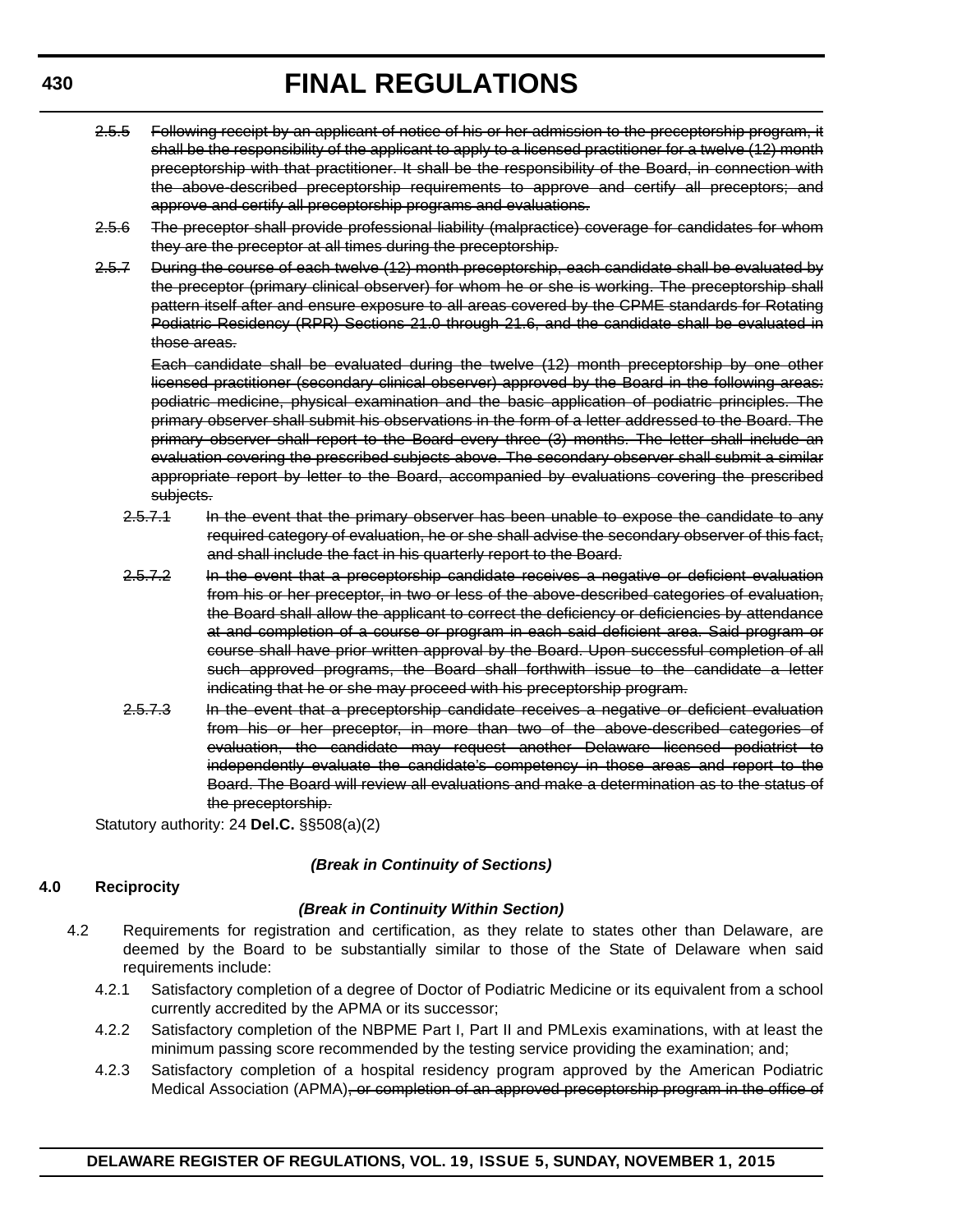a podiatrist, licensed in the state in which the applicant is licensed or certified, for a period of one year.

**\*Please Note: As the rest of the sections were not amended, they are not being published. A copy of the regulation is available at:**

#### **[500 Board of Podiatry](http://regulations.delaware.gov/register/november2015/final/19 DE Reg 427 11-01-15.htm)**

### **DIVISION [OF PROFESSIONAL REGULATION](http://dpr.delaware.gov/) 1100 BOARD OF DENTISTRY AND DENTAL HYGIENE** Statutory Authority: 24 Delaware Code, Section 1106(a)(1) (24 **Del.C.** §1106(a)(1)) 24 **DE Admin. Code** 1100

#### **ORDER**

#### **[1100 Board of Dentistry and Dental Hygiene](#page-4-0)**

On May 1, 2015, the Delaware Board of Dentistry and Dental Hygiene published proposed changes to its regulations in the Delaware *Register of Regulations*, Volume 18, Issue 11. This notice further indicated that written comments would be accepted by the Board for thirty days, a public hearing would be held, and written comments would be accepted for fifteen days thereafter. After due notice in the *Register of Regulations* and two Delaware newspapers, a public hearing was held on June 18, 2015 at a regularly scheduled meeting of the Delaware Board of Dentistry and Dental Hygiene to receive verbal comments regarding the Board's proposed amendments to its regulations.

#### **SUMMARY OF THE EVIDENCE AND INFORMATION SUBMITTED**

At the time of the deliberations, the Board considered the following documents:

**Board Exhibit 1** - Affidavit of publication of the public hearing notice in the *News Journal*; and

**Board Exhibit 2** - Affidavit of publication of the public hearing notice in the *Delaware State News*.

There was no verbal testimony given at the public hearing on June 18, 2015. No written comments were received by the Board during the initial thirty day public comment period; nor were any written comments received after the public hearing during the fifteen day 29 **Del.C.** §10118(a) second public comment period.

#### **FINDINGS OF FACT AND CONCLUSIONS**

1. The public was given notice and an opportunity to provide the Board with comments in writing and by testimony at the public hearing on the proposed amendments to the Board's regulations.

2. There were no public comments provided to the Board during the two written public comment periods, or the public hearing.

3. Pursuant to 24 **Del.C.** §1106(a)(1) the Board has statutory authority to promulgate rules and regulations clarifying specific statutory sections of its statute.

4. The proposed changes to the Board's regulations, at 10.0, *et. seq*. seek to clarify the bases and procedures for appeals to the dental and dental hygiene clinical examinations.

5. The public was given notice and an opportunity to provide the Board with comments in writing and by testimony at the public hearing on the proposed changes to the Board's rules and regulations.

6. Having received no public comments, the Board finds no reason to amend the regulations as proposed.

#### **DECISION AND ORDER CONCERNING THE REGULATIONS**

NOW THEREFORE, pursuant to 24 **Del.C.** §1106(a)(1) and for the reasons set forth above, the Board of Dentistry and Dental Hygiene does hereby ORDER that the regulations be, adopted and promulgated as set forth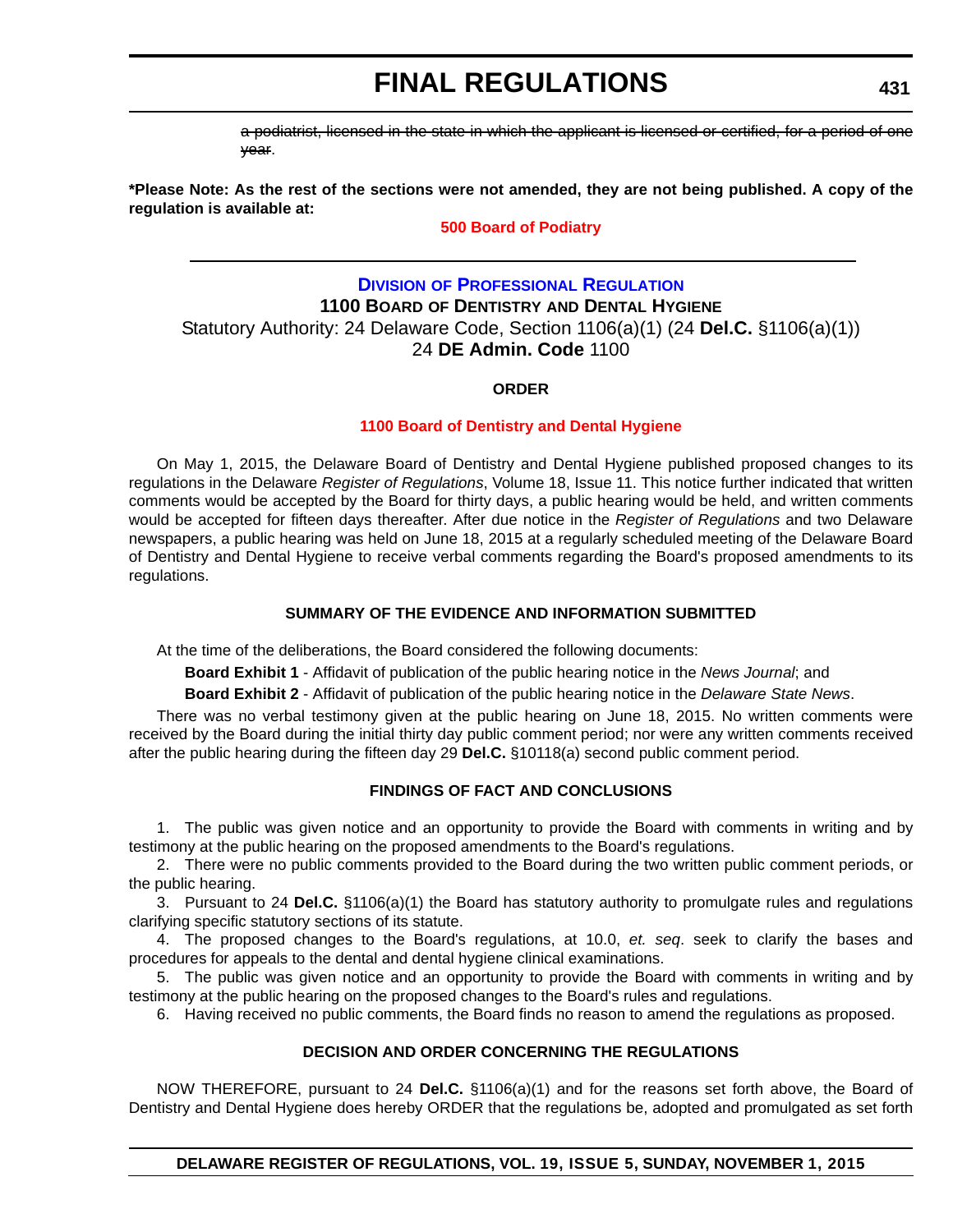in the Delaware *Register of Regulations* on November 1, 2015. The effective date of this Order is ten days from the date of its publication in the Delaware *Register of Regulations*, pursuant to 29 **Del.C.** §10118(g).

The new regulations are attached hereto as Exhibit A.

SO ORDERED this 15<sup>th</sup> day of October, 2015.

#### **BOARD OF DENTISTRY AND DENTAL HYGIENE:**

Brian McAllister, DDS, President Bruce Mathews, DDS (absent) Lucinda Bunting, DDS, Secretary Thomas A. Mercer, DMD Carol Argo, RDH **Rumiko Nelson, RDH, Hygiene Advisory** Rozi Berberian, Public Member Buffy Parker, RDH, Hygiene Advisory Debra Bruhl, RH, Hygiene Advisory (absent) Mary Trinkle, RDH, Hygiene Advisory June Ewing, Public Member Sharon Welsh, DDS Nathaniel Gibbs, Public Member

**\*Please note that no changes were made to the regulation as originally proposed and published in the May 2015 issue of the** *Register* **at page 849 (18 DE Reg. 849). Therefore, the final regulation is not being republished. A copy of the final regulation is available at:**

**[1100 Board of Dentistry and Dental Hygiene](http://regulations.delaware.gov/register/november2015/final/19 DE Reg 431 11-01-15.htm)**

### **DIVISION [OF PROFESSIONAL REGULATION](http://dpr.delaware.gov/)**

**1900 BOARD OF NURSING**

Statutory Authority: 24 Delaware Code, Section 1904(c) (24 **Del.C.** §1904(c)) 24 **DE Admin. Code** 1900

#### **ORDER**

#### **[1900 Board of Nursing](#page-4-0)**

The Delaware Board of Nursing pursuant to 24 **Del.C.** §1904(c), proposed to revise Regulations 2.1, 2.4.1.7, 3.0, 4.0, 5.0, and 9.4.5.1. The proposed change at 2.1 adds definition to the nursing regulations regarding nursing competency and standards. The proposed change at 2.4.1.7 revises the Board's regulations approved nursing education programs and such programs acceptable curricula. The proposed changes at 3.0 and 4.0 offer updates to the Board's refresher course or supervised practice requirement for nurses who seek to apply for endorsement or reinstatement of licensure and have not been actively employed over the past five years. The proposed changes at 5.0, et. seq. seek to bring the nursing regulations into line with a recent statutory change addressing the limited lay administration of medications, and the proposed change at 9.4.5.1 eliminates a Board requirement that continuing education programs keep a record of participants' social security numbers.

#### **SUMMARY OF THE EVIDENCE AND INFORMATION SUBMITTED**

Following publication in the Delaware *Register of Regulations* on August 1, 2015 a public hearing was held on September 9, 2015. Written comment periods were held open for thirty days, and an additional fifteen days following the public hearing. At the hearing, the Board accepted as evidence and marked as the Board's Exhibits 1 and 2 documentation of publication of the notice of the public hearing in the *News Journal* and the *Delaware State News*. The Board further marked as Board Exhibit 3 a letter dated August 26, 2015 from the Delaware State Council for Persons with Disabilities commenting upon the proposed regulatory changes, and a letter dated August 31, 2015 from the Governor's Advisory Council for Exceptional Citizens as Board Exhibit 4.

At the time of the deliberations, the Board considered the following documents:

**Board Exhibit 1** – Affidavit of publication of the public hearing notice in the *News Journal*;

**Board Exhibit 2** – Affidavit of publication of the public hearing notice in the *Delaware State News*;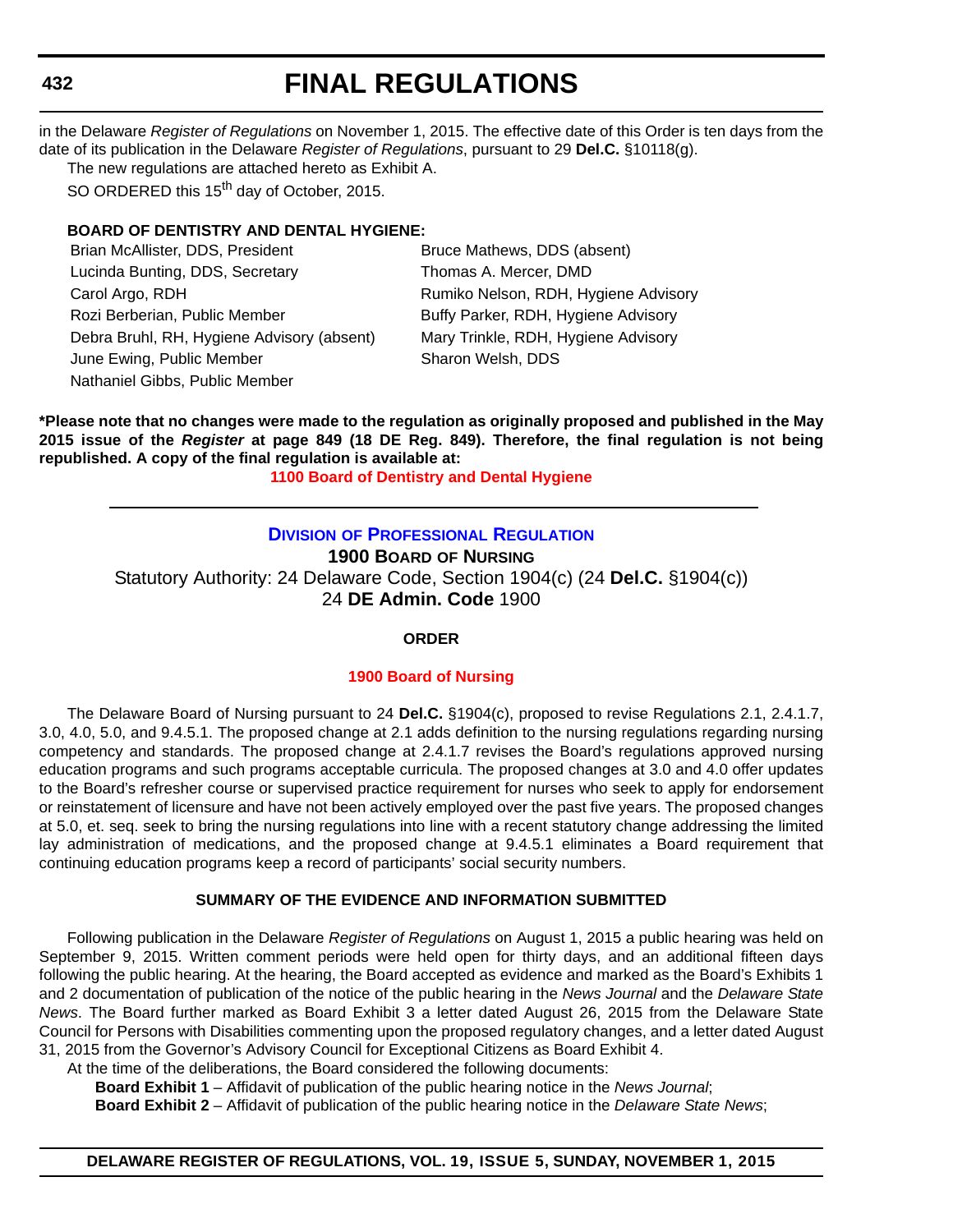**Board Exhibit 3** – August 26, 2015 letter from the Delaware State Council for Persons with Disabilities (DSCPD) stating that the Board should consider allowing nurses to work in setting beyond long term care facilities for supervised practice plans; the Board should include non-prescription drug administration in section 5 of the regulations; and the Board should consider clarifying how many medication errors LLAM trained unlicensed assistive personnel may commit before being required to retake the training program; and

**Board Exhibit 4** – August 31, 2015 letter from the Governor's Advisory Council for Exceptional Citizens (GACEC) restating the concerns raised by the DSCPD.

There was no verbal testimony given at the public hearing on September 9, 2015. No written comments were received by the Board after the public hearing during the fifteen day 29 **Del.C.** §10118(a) second public comment period.

#### **FINDINGS OF FACT AND CONCLUSIONS**

1. The public was given notice and an opportunity to provide the Board with comments in writing and by testimony at the public hearing on the proposed amendments to the Board's regulations.

2. The SCPD and GACEC's first public comment stated that the Board should consider broadening the eligible facilities or settings for a nurse to complete a supervised practice plan.

3. The Board did not disagree with this comment and noted that such an expansion is allowed by the statute and will be discussed by the Board's Rules and Regulations Committee in the near future. While the Board generally agreed with the comments, it did not see either comment as a basis to change the currently proposed regulation 4.2.1 and thus mandate that the Board begin the regulation promulgation process anew.

4. The SCPD and GACEC's second comment recommended that the Board add "nonprescription" to proposed regulation 5.2.1 in order to comply with the recently added statutory provisions at 24 **Del.C.** §§1902(h) and 1932(a).

5. The Board noted that the reference to prescription in regulation 5.2.1 refers to the fact that in order to administer either an over the counter or prescription medication in an eligible facility, a UAP must have a doctor's order/prescription. As such, the Board voted to move forward with the regulation as proposed, but noted that the LLAM Committee will discuss whether this language should be clarified through future regulation changes.

6. The SCPD and GACEC's third comment expressed confusion that the regulations indicate at 5.5.2 that a UAP must repeat the LLAM training program after two errors, but at 5.4.2 state that the UAPs may renew their status by demonstrating no errors.

7. The Board pointed out that proposed regulation 5.4.2 refers to errors in the LLAM training program, not errors in medication administration after completion of the training program. As such, the Board agreed that no changes were needed in response to these comments.

8. The SCPD and GACEC's fourth comment recommended that the Board not require UAPs to re-take the training program every year.

9. The Board disagreed with this comment, particularly as UAPs are unlicensed individuals. As such, the Board believes it is of great importance that such individuals repeatedly establish that they are competent to administer medications through an annual renewal and testing process.

10. Pursuant to 24 **Del.C.** §1906(a)(1) the Board has statutory authority to promulgate rules and regulations clarifying specific statutory sections of its statute.

11. The proposed change at 2.1 adds definition to the nursing regulations regarding nursing competency and standards. The proposed change at 2.4.1.7 revises the Board's regulations approved nursing education programs and such programs acceptable curricula. The proposed changes at 3.0 and 4.0 offer updates to the Board's refresher course or supervised practice requirement for nurses who seek to apply for endorsement or reinstatement of licensure and have not been actively employed over the past five years. The proposed changes at 5.0, et. seq. seek to bring the nursing regulations into line with a recent statutory change addressing the limited lay administration of medications, and the proposed change at 9.4.5.1 eliminates a Board requirement that continuing education programs keep a record of participants' social security numbers.

12. The public was given notice and an opportunity to provide the Board with comments in writing and by testimony at the public hearing on the proposed changes to the Board's rules and regulations.

13. For the reasons stated above, the Board finds no reason to amend the regulations as proposed.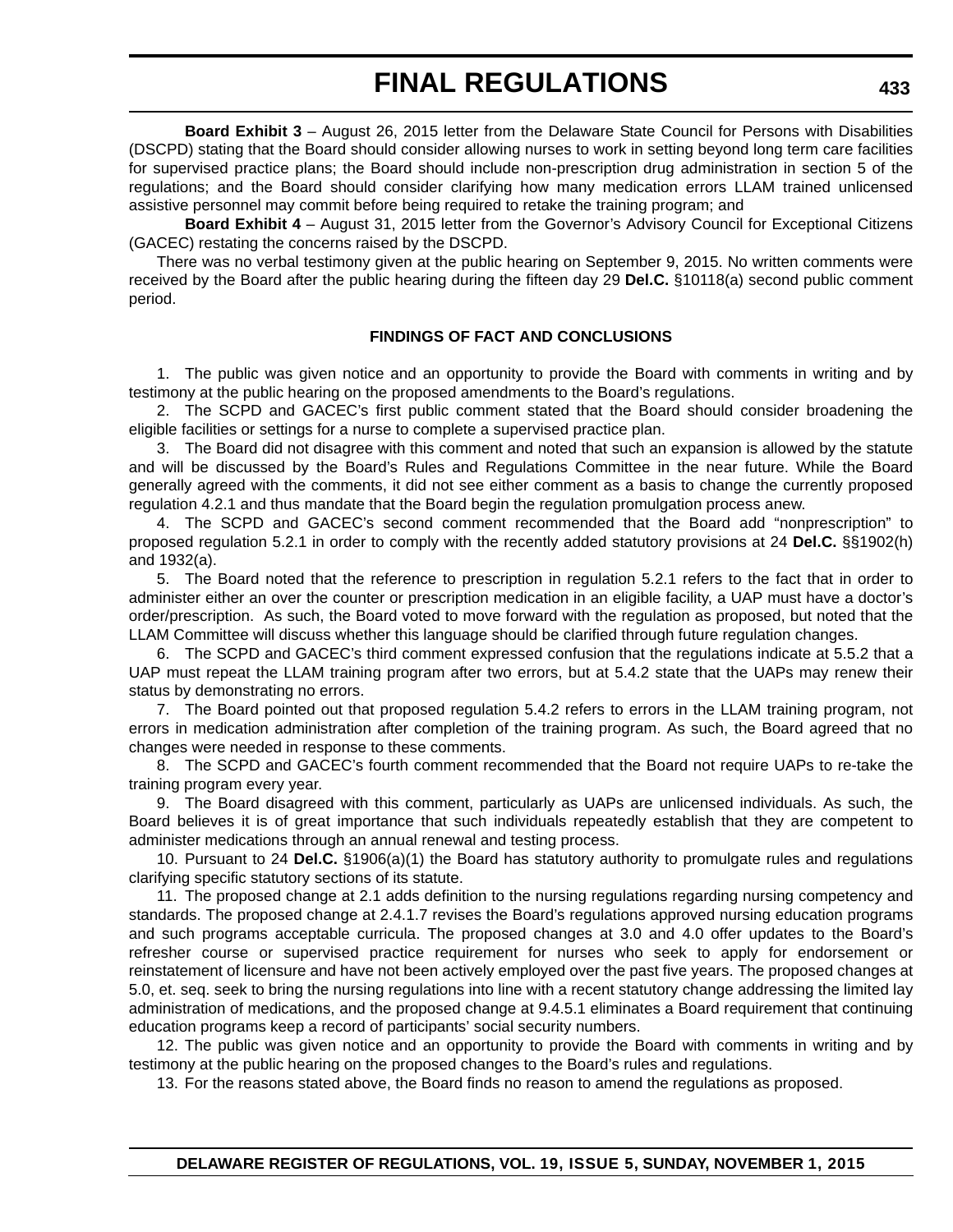#### **DECISION AND ORDER CONCERNING THE REGULATIONS**

Having found that the proposed changes to the regulations are necessary as outlined herein, the Board finds that the regulations shall be adopted as final in the form as proposed. The exact text of the regulations, as amended, are attached to this order as Exhibit A. These changes will become effective ten days following publication of this order in the Delaware *Register of Regulations* on November 1, 2015.

**IT IS SO ORDERED** this 14<sup>th</sup> day of October, 2015 by the Delaware Board of Nursing.

Pam Tyranski, RN, Vice-President (absent) Madelyn Nellius, Public Member Kathy L. Bradley, LPN David Salati, RN George Brown, Public Member **Harland Sanders, Jr., Public Member** Harland Sanders, Jr., Public Member Linda Darling, RN Victoria Udealer, RN Valerie Devereaux, DNP, MSN, RN Megan Williams, APN Dianne Halpern, RN

Robert Contino, RN, President **Raymond Moore, Public Member (absent)** 

**\*Please note that no changes were made to the regulation as originally proposed and published in the August 2015 issue of the** *Register* **at page 125 (19 DE Reg. 125). Therefore, the final regulation is not being republished. A copy of the final regulation is available at:**

**[1900 Board of Nursing](http://regulations.delaware.gov/register/november2015/final/19 DE Reg 432 11-01-15.htm)**

#### **[PUBLIC SERVICE COMMISSION](http://depsc.delaware.gov/)**

Statutory Authority: 29 Delaware Code, Section 103(3) (3 **Del.C.** §103(b)) 8 **DE Admin. Code** 1202

#### **ORDER NO. 8790**

| | | | | | |

IN THE MATTER OF THE ADOPTION OF RULES AND REGULATIONS GOVERNING THE PROCEDURE FOR INSPECTION AND COPYING OF PUBLIC RECORDS UNDER THE FREEDOM OF INFORMATION ACT, 29 Del.C., §§10001-10006 (OPENED AUGUST 17, 2010; REOPENED MAY 10, 2011; REOPENED NOVEMBER 8, 2011)

PSC REGULATION DOCKET NO. 62

#### **[1202 Policies and Procedures Regarding FOIA Requests](#page-4-0)**

**AND NOW,** this 22nd day of September, 2015, in accordance with 26 **Del.C.** §209(a)(1) and 29 **Del.C.** §§10113(b) and 10003(b), for the reasons stated below, this ORDER is adopted to amend the regulations of Public Service Commission ("Commission") setting forth the Policies and Procedures regarding requests under the Delaware Freedom of Information Act ("FOIA").

#### **NATURE OF PROCEEDINGS**

1. On October 20, 2011, the Governor of the State of Delaware signed Executive Order Number 31 which directed each executive branch agency to implement and promulgate uniform FOIA policies in substantial compliance with the form attached to the Executive Order. In accordance with Executive Order Number 31, 26 **Del.C.** §209(a)(1), and 29 **Del.C.** §10113(b)(1), the Commission repealed its prior regulations and adopted new final regulations governing the policies and procedures regarding FOIA requests in Order No. 8082, dated December 20, 2011. These regulations were published in the Delaware *Register of Regulations* on January 1, 2012, and became effective ten days from the date of publication in the Delaware *Register of Regulations,* in

#### **DELAWARE REGISTER OF REGULATIONS, VOL. 19, ISSUE 5, SUNDAY, NOVEMBER 1, 2015**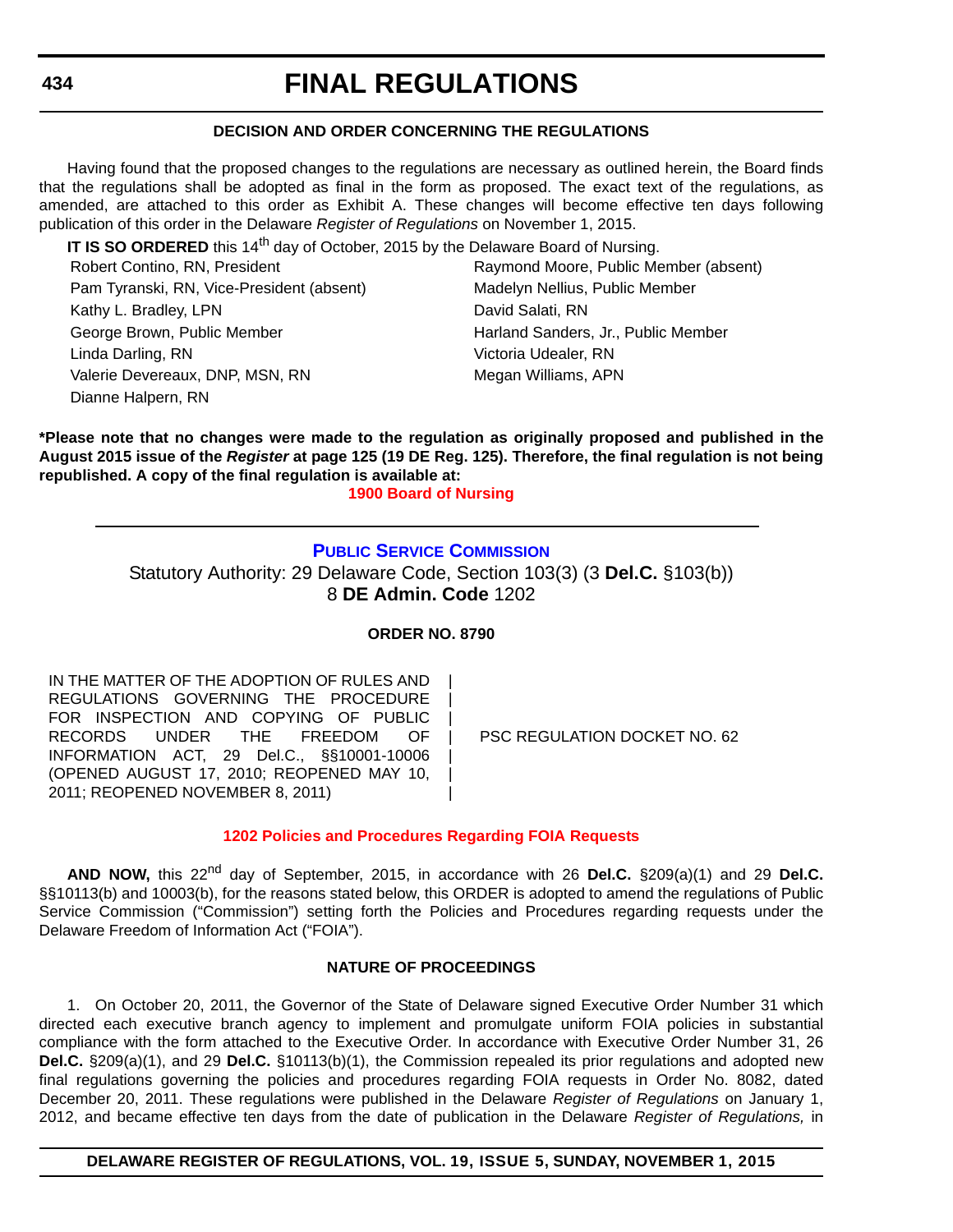accordance with 29 **Del.C.** §10118(g).

2. Pursuant to 78 **Del. Laws**, c. 382, §1, 29 **Del.C.** §10002 of Delaware's FOIA statute was amended, effective August 1, 2012. As a result, certain subsections incorporated by the Commission's regulations were renumbered.

#### **FINDINGS OF FACT AND CONCLUSIONS OF LAW**

3. The Commission has statutory authority to promulgate regulations pursuant to 26 **Del.C.** §209(a)(1).

4. Pursuant to 29 **Del.C.** §10113(b), regulations describing an agency's procedures for obtaining information, nonsubstantive changes in existing regulations that correct technical errors, and amendments to existing regulations that make them consistent with changes in basic law but which do not otherwise alter the substance of the regulations are exempted from the notice and public comment requirements of 29 **Del.C.** Ch. 101.

#### **NOW, THEREFORE, IT IS HEREBY ORDERED BY THE AFFIRMATIVE VOTE OF NOT FEWER THAN THREE COMMISSIONERS:**

5. Under the statutory authority and for the reasons set forth in the body of this Order, the Commission does hereby ORDER that the regulations attached as Exhibit "A" be, and that they hereby are, adopted and promulgated as set forth below to make certain technical corrections consistent with the amendments of 78 **Del. Laws**, c. 382, §1.

6. That, pursuant to 29 **Del.C.** §§1133 and 10115(a), the Secretary shall transmit to the Registrar of Regulations for publication in the Delaware *Register of Regulations* a copy of this Order.

7. That the effective date of this Order is ten days from the date of its publication in the Delaware *Register of Regulations,* in accordance with 29 **Del.C.** §10118(g).

8. That the Commission reserves the jurisdiction and authority to enter such further Orders in this matter as may be deemed necessary or proper.

#### **BY ORDER OF THE COMMISSION:**

Dallas Winslow, Chair Joann T. Conaway, Commissioner Harold B. Gray, Commissioner K. F. Drexler, Commissioner Mike Karia, Commissioner

ATTEST:

Donna Nickerson, Secretary

#### **1202 Policies and Procedures Regarding FOIA Requests** *(Break in Continuity of Sections)*

### **3.0 Records Request, Response Procedures and Access**

*(Break in Continuity Within Section)*

#### 3.7 Review by Commission

3.7.1 Prior to disclosure, records may be reviewed by the Commission to ensure that those records or portions of records deemed non-public may be removed pursuant to 29 **Del.C.** §10002(gl) or any other applicable provision of law. In reviewing the records, all documents shall be considered Public Records unless subject to one of the exceptions set forth in 29 **Del.C.** §10002(gl) or any other applicable provision of law. Nothing herein shall prohibit the Commission from disclosing or permitting access to Public Records if the Commission determines to disclose such records, except where such disclosure or access is otherwise prohibited by law or regulation.

#### **DELAWARE REGISTER OF REGULATIONS, VOL. 19, ISSUE 5, SUNDAY, NOVEMBER 1, 2015**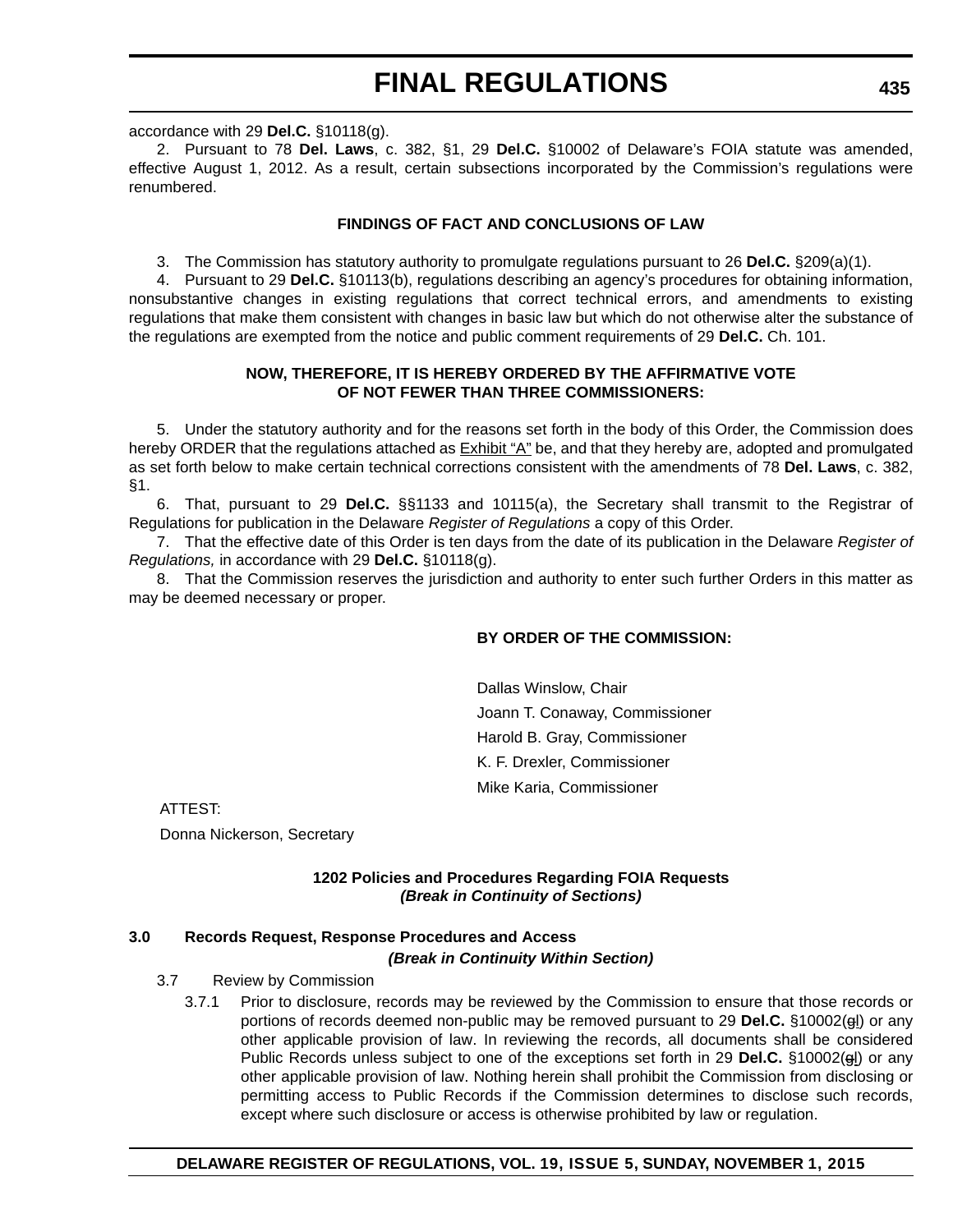#### 3.8 Hours of Review

3.8.1 The Commission shall provide reasonable access for reviewing Public Records during its regular business hours.

#### *(Break in Continuity of Sections)*

#### **6.0 Agency-Specific Provisions.**

#### *(Break in Continuity Within Section)*

6.2 Records identified as non-public pursuant to 29 **Del.C.** §10002(gl) shall not be produced in response to a FOIA Request. In addition, the following procedures shall apply to requests seeking records that the Commission believes are non-public because they are Third Party Confidential Records:

**\*Please Note: As the rest of the sections were not amended, they are not being published. A copy of the regulation is available at:**

**[1202 Policies and Procedures Regarding FOIA Requests](http://regulations.delaware.gov/register/november2015/final/19 DE Reg 434 11-01-15.htm)**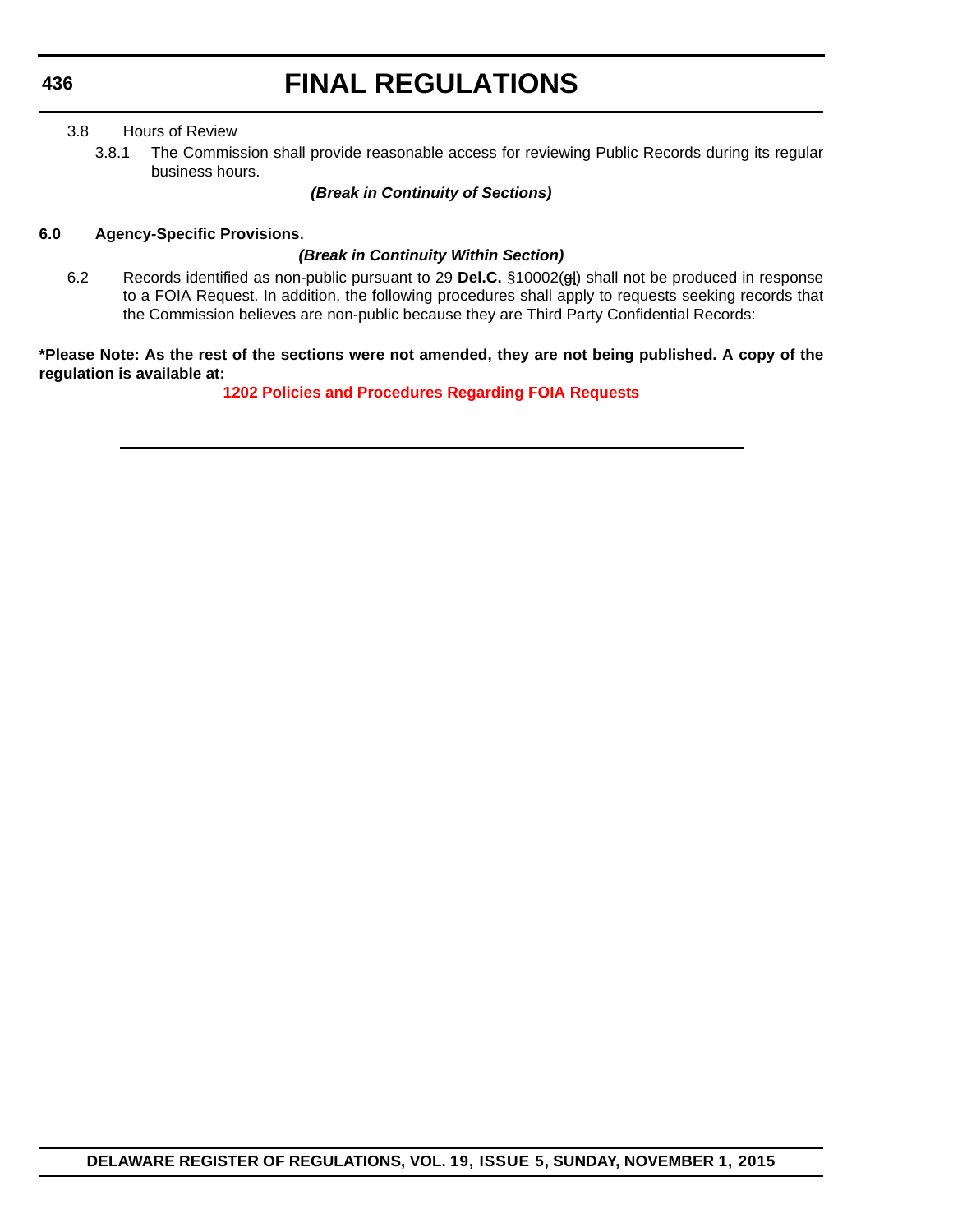### **[DELAWARE RIVER BASIN COMMISSION](http://www.state.nj.us/drbc/) [PUBLIC NOTICE](#page-4-0)**

The Delaware River Basin Commission will hold a public hearing on **Tuesday, November 10, 2015** beginning at **1:30 p.m.** A business meeting will be held the following month on **Wednesday, December 9, 2015** beginning at **10:30 a.m.** The hearing and meeting are open to the public and will be held at the Washington Crossing Historic Park Visitor Center, 1112 River Road, Washington Crossing, Pennsylvania. For more information, visit the DRBC web site at www.drbc.net or contact Pamela M. Bush, Commission Secretary and Assistant General Counsel, at 609-883-9500 extension 203.

### **[DEPARTMENT OF AGRICULTURE](http://dda.delaware.gov/thoroughbred/index.shtml)**

### **THOROUGHBRED RACING COMMISSION [PUBLIC NOTICE](#page-4-0)**

**1001 Thoroughbred Racing Rules and Regulations**

The Thoroughbred Racing Commission proposes to amend its Regulations adopted in accordance with Title 3, Chapter 101. The purpose of the amended regulations is to adopt the ARCI Endogenous, Dietary, or Environmental Substances Schedule. Other regulations issued by the Thoroughbred Racing Commission are not affected by this proposal. The Thoroughbred Racing Commission is issuing these proposed regulations in accordance with Title 3 of the Delaware Code. This notice is issued pursuant to the requirements of Chapter 101 of Title 29 of the Delaware Code.

A copy of the proposed regulations is being published in the November 1, 2015 edition of the Delaware *Register of Regulations*. A copy is also on file in the office of the Thoroughbred Racing Commission, 777 Delaware Park Boulevard, Wilmington, Delaware 19804 and is available for inspection during regular office hours. Copies are also published online at the *Register of Regulations* website: http://regulations.delaware.gov/services/ current\_issue.shtml.

Interested parties may offer written comments on the proposed regulations or submit written suggestions, data, briefs or other materials to the Thoroughbred Racing Commission at the above address as to whether these proposed regulations should be adopted, rejected or modified. Pursuant to 29 **Del.C.** §10118(a), public comments must be received on or before December 1, 2015. Written materials submitted will be available for inspection at the above address.

On or after December 1, 2015, following review of the public comment, the Thoroughbred Racing Commission will determine whether to amend its regulations by adopting the proposed changes to rule 15.1.3.1.3 relating to the ARCI Endogenous, Dietary or Environmental Substances Schedule or make additional changes because of the public comments received.

### **[DEPARTMENT OF EDUCATION](http://www.doe.k12.de.us/site/default.aspx?PageID=1) [PUBLIC NOTICE](#page-4-0)**

The State Board of Education will hold its monthly meeting on Thursday, November 19, 2015 at 1:00 p.m. in the Townsend Building, Dover, Delaware.

### **[DEPARTMENT OF HEALTH AND SOCIAL SERVICES](http://www.dhss.delaware.gov/dhss/dmma/) DIVISION OF MEDICAID AND MEDICAL ASSISTANCE**

**[PUBLIC NOTICE](#page-4-0)**

#### **Pharmaceutical Services Reimbursement – 340B Drug Products**

In compliance with the State's Administrative Procedures Act (APA - Title 29, Chapter 101 of the Delaware Code), 42 U.S.C., §1902(a)(13)(A) of the Social Security Act, 42 CFR §447.205, and under the authority of Title 31

**DELAWARE REGISTER OF REGULATIONS, VOL. 19, ISSUE 5, SUNDAY, NOVEMBER 1, 2015**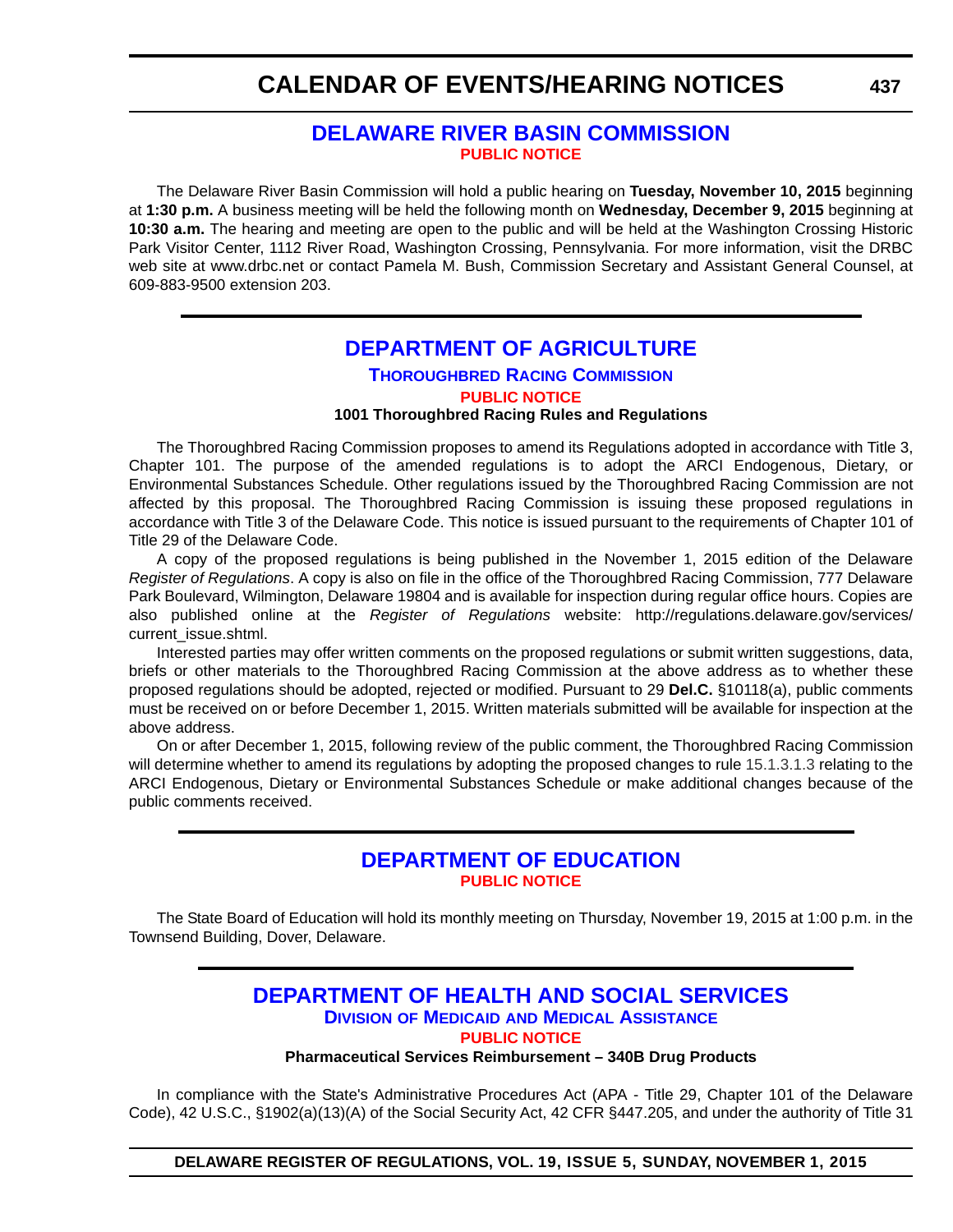of the Delaware Code, Chapter 5, Section 512, Delaware Health and Social Services (DHSS) / Division of Medicaid and Medical Assistance (DMMA) is proposing to amend the Delaware Title XIX Medicaid State Plan regarding Pharmaceutical Services, specifically, *to clarify reimbursement methodology for entities that purchase 340B drug products*.

Any person who wishes to make written suggestions, compilations of data, testimony, briefs or other written materials concerning the proposed new regulations must submit same to Glyne Williams, Planning, Policy and Quality Unit, Division of Medicaid and Medical Assistance, 1901 North DuPont Highway, P.O. Box 906, New Castle, Delaware 19720-0906 or by fax to 302-255-4425 by December 1, 2015.

The action concerning the determination of whether to adopt the proposed regulation will be based upon the results of Department and Division staff analysis and the consideration of the comments and written materials filed by other interested persons.

#### **DIVISION OF MEDICAID [AND MEDICAL ASSISTANCE](http://www.dhss.delaware.gov/dhss/dmma/) [PUBLIC NOTICE](#page-4-0)**

#### **Early and Periodic Screening, Diagnosis, and Treatment (EPSDT) Services - Mental Health Services**

In compliance with the State's Administrative Procedures Act (APA - Title 29, Chapter 101 of the Delaware Code), 42 CFR §447.205, and under the authority of Title 31 of the Delaware Code, Chapter 5, Section 512, Delaware Health and Social Services (DHSS) / Division of Medicaid and Medical Assistance (DMMA) is proposing to amend the Delaware Title XIX Medicaid State Plan regarding Early and Periodic Screening, Diagnosis, and Treatment (EPSDT) Services, specifically, *coverage and reimbursement methodologies for rehabilitative mental health services*.

Any person who wishes to make written suggestions, compilations of data, testimony, briefs or other written materials concerning the proposed new regulations must submit same to Glyne Williams, Planning, Policy and Quality Unit, Division of Medicaid and Medical Assistance, 1901 North DuPont Highway, P.O. Box 906, New Castle, Delaware 19720-0906 or by fax to 302-255-4425 by December 1, 2015. Please identify in the subject line: EPSDT – Mental Health Services.

The action concerning the determination of whether to adopt the proposed regulation will be based upon the results of Department and Division staff analysis and the consideration of the comments and written materials filed by other interested persons.

#### **DIVISION OF MEDICAID [AND MEDICAL ASSISTANCE](http://www.dhss.delaware.gov/dhss/dmma/) [PUBLIC NOTICE](#page-4-0)**

#### **Early and Periodic Screening, Diagnosis, and Treatment (EPSDT) Services - Substance Use Disorder Services**

In compliance with the State's Administrative Procedures Act (APA - Title 29, Chapter 101 of the Delaware Code), 42 CFR §447.205, and under the authority of Title 31 of the Delaware Code, Chapter 5, Section 512, Delaware Health and Social Services (DHSS) / Division of Medicaid and Medical Assistance (DMMA) is proposing to amend the Delaware Title XIX Medicaid State Plan regarding Early and Periodic Screening, Diagnosis, and Treatment (EPSDT) Services, specifically, *coverage and reimbursement methodologies for Medicaid rehabilitative substance use disorder services*.

Any person who wishes to make written suggestions, compilations of data, testimony, briefs or other written materials concerning the proposed new regulations must submit same to Glyne Williams, Planning, Policy and Quality Unit, Division of Medicaid and Medical Assistance, 1901 North DuPont Highway, P.O. Box 906, New Castle, Delaware 19720-0906 or by fax to 302-255-4425 by December 1, 2015. Please identify in the subject line: EPSDT – Substance Use Disorder Services.

The action concerning the determination of whether to adopt the proposed regulation will be based upon the results of Department and Division staff analysis and the consideration of the comments and written materials filed by other interested persons.

**DELAWARE REGISTER OF REGULATIONS, VOL. 19, ISSUE 5, SUNDAY, NOVEMBER 1, 2015**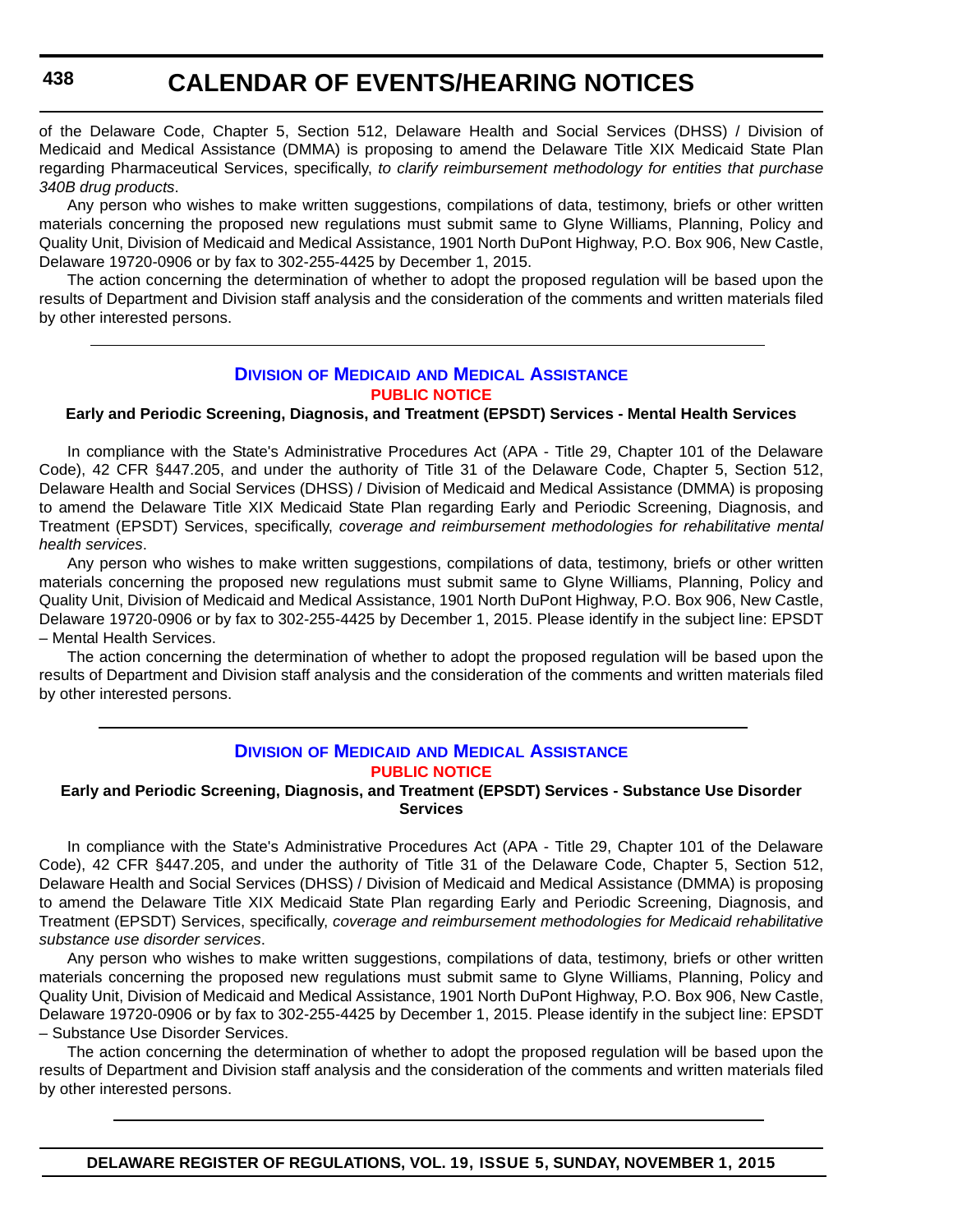#### **DIVISION OF MEDICAID [AND MEDICAL ASSISTANCE](http://www.dhss.delaware.gov/dhss/dmma/) [PUBLIC NOTICE](#page-4-0)**

#### **Early and Periodic Screening, Diagnosis, and Treatment (EPSDT) Services - Inpatient Psychiatric Hospital Services for Individuals under Age 21**

In compliance with the State's Administrative Procedures Act (APA - Title 29, Chapter 101 of the Delaware Code), 42 CFR §447.205, and under the authority of Title 31 of the Delaware Code, Chapter 5, Section 512, Delaware Health and Social Services (DHSS) / Division of Medicaid and Medical Assistance (DMMA) is proposing to amend the Delaware Title XIX Medicaid State Plan regarding Early and Periodic Screening, Diagnosis, and Treatment (EPSDT) Services, addressing Inpatient Psychiatric Hospital Services for Individuals under Age 21, specifically, *coverage and reimbursement methodology for psychiatric residential treatment facilities (PRTFs)*.

Any person who wishes to make written suggestions, compilations of data, testimony, briefs or other written materials concerning the proposed new regulations must submit same to Glyne Williams, Planning, Policy and Quality Unit, Division of Medicaid and Medical Assistance, 1901 North DuPont Highway, P.O. Box 906, New Castle, Delaware 19720-0906 or by fax to 302-255-4425 by December 1, 2015. Please identify in the subject line: Inpatient Psychiatric Hospital Services for Individuals under Age 21.

The action concerning the determination of whether to adopt the proposed regulation will be based upon the results of Department and Division staff analysis and the consideration of the comments and written materials filed by other interested persons.

#### **DIVISION [OF PUBLIC HEALTH](http://www.dhss.delaware.gov/dhss/dph/index.html) [PUBLIC NOTICE](#page-4-0)**

#### **4304 Medical Orders for Life-Sustaining Treatment or Pre-Hospital Advance Care Directives**

Division of Public Health, Department of Health and Social Services, is proposing to repeal and replace regulations for Delaware Medical Orders Scope of Treatment (DMOST). The purpose of replacing existing regulation with the proposed regulations is to improve the quality of care people receive at the end of life by translating patient/resident goals and preferences into medical orders. The proposed regulations will set requirements for use of DMOST forms, provide guidance in the use of the forms and formalize the DMOST form itself. On November 1, 2015, DPH plans to publish as proposed the new regulations, and hold them out for public comment per Delaware law.

Copies of the proposed regulations are available for review in the November 1, 2015 edition of the Delaware *Register of Regulations*, accessible online at: <http://regulations.delaware.gov>or by calling the Division of Public Health at (302) 744-4951.

Any person who wishes to make written suggestions, testimony, briefs or other written materials concerning the proposed regulations must submit same to Jamie Mack by Friday, December 4, 2015, at:

Jamie Mack Division of Public Health 417 Federal Street Dover, DE 19901 Email: jamie.mack@state.de.us Phone: (302) 744-4951

### **DIVISION [OF PUBLIC HEALTH](http://www.dhss.delaware.gov/dhss/dph/index.html) [PUBLIC NOTICE](#page-4-0)**

#### **4406 Home Health Agencies--Aide Only (Licensure)**

Health Systems Protection Section (HSP), Division of Public Health, Department of Health and Social Services, is proposing revisions to the regulations governing Home Health Care Agencies - Aide Only (4406). One purpose of the amendments to these regulations is to allow for the provision of services by these agencies in

**DELAWARE REGISTER OF REGULATIONS, VOL. 19, ISSUE 5, SUNDAY, NOVEMBER 1, 2015**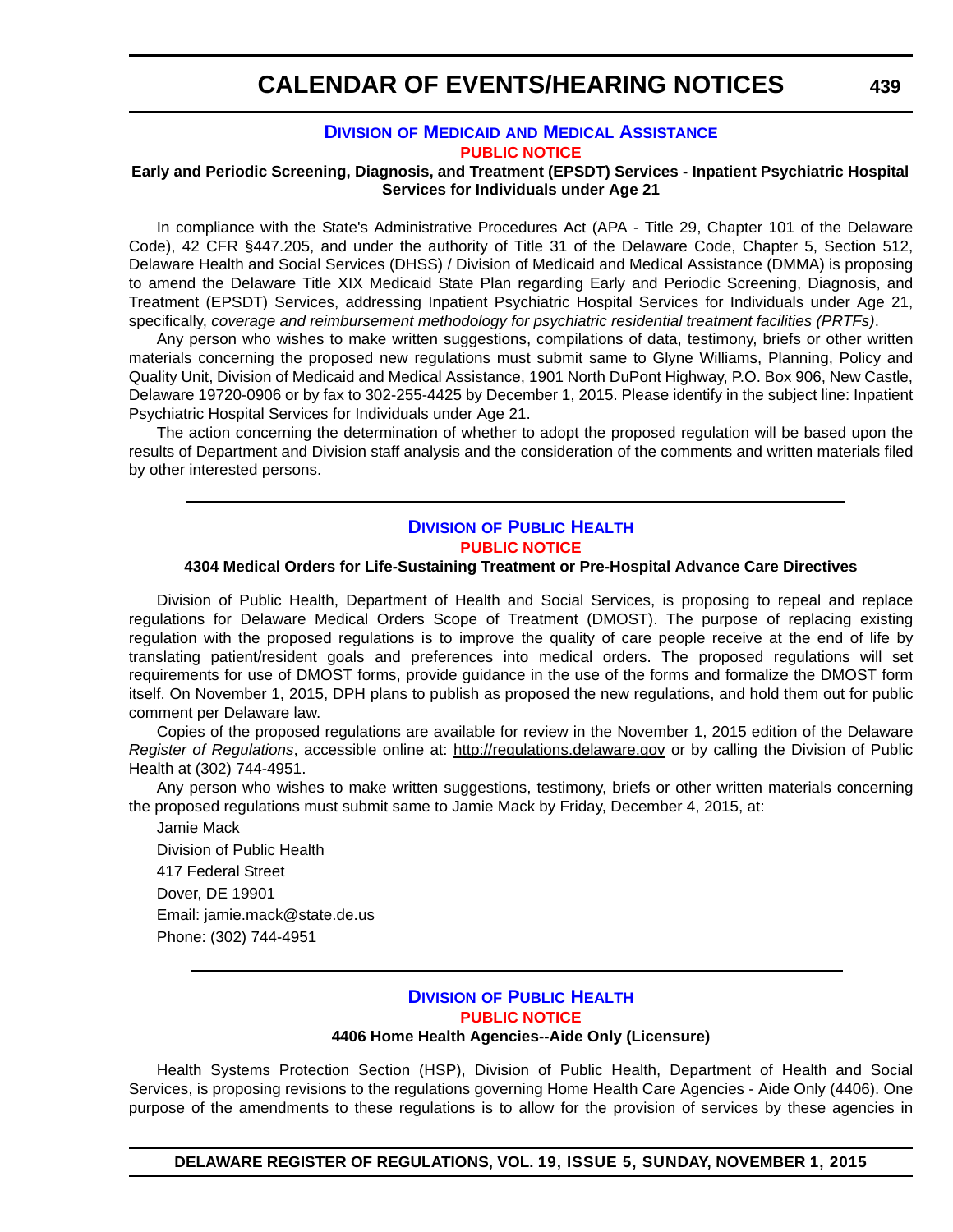nursing facilities and hospitals. This change will allow patients to receive the services necessary to safely achieve their highest level of independence and optimal quality of life while residing in their own home or during a necessary hospitalization. In addition, amendments were made to update the requirements to ensure patients receive safe and quality care. On November 1, 2015, HSP plans to publish as proposed the amended regulations, and hold them out for public comment per Delaware law.

A public hearing will be held on Wednesday, December 2, 2015 at 2:00 p.m. in the First Floor Conference Room, located in the Jesse Cooper Building, 417 Federal Street, Dover, Delaware.

Copies of the proposed regulations are available for review in the November 1, 2015 edition of the Delaware *Register of Regulations*, accessible online at: <http://regulations.delaware.gov> or by calling the Division of Public Health at (302) 744-4951.

Any person who wishes to make written suggestions, testimony, briefs or other written materials concerning the proposed regulations must submit same to Jamie Mack by Thursday, December 17, 2015, at:

Jamie Mack Division of Public Health 417 Federal Street Dover, DE 19901 Email: jamie.mack@state.de.us Phone: (302) 744-4951

### **DIVISION [OF PUBLIC HEALTH](http://www.dhss.delaware.gov/dhss/dph/index.html) [PUBLIC NOTICE](#page-4-0)**

#### **4410 Skilled Home Health Agencies (Licensure)**

Health Systems Protection Section (HSP), Division of Public Health, Department of Health and Social Services, is proposing revisions to the regulations governing Home Health Care Agencies - Skilled (4410). One purpose of the amendments to these regulations is to allow for the provision of services by these agencies in nursing facilities and hospitals. This change will allow patients to receive the services necessary to safely achieve their highest level of independence and optimal quality of life while residing in their own home or during a necessary hospitalization. In addition, amendments were made to update the requirements to ensure patients receive safe and quality care. On November 1, 2015, HSP plans to publish as proposed the amended regulations, and hold them out for public comment per Delaware law.

A public hearing will be held on Wednesday, December 2, 2015 at 2:00 p.m. in the First Floor Conference Room, located in the Jesse Cooper Building, 417 Federal Street, Dover, Delaware.

Copies of the proposed regulations are available for review in the November 1, 2015 edition of the Delaware *Register of Regulations*, accessible online at: <http://regulations.delaware.gov> or by calling the Division of Public Health at (302) 744-4951.

Any person who wishes to make written suggestions, testimony, briefs or other written materials concerning the proposed regulations must submit same to Jamie Mack by Thursday, December 17, 2015, at:

Jamie Mack Division of Public Health 417 Federal Street Dover, DE 19901 Email: jamie.mack@state.de.us Phone: (302) 744-4951

#### **DIVISION [OF PUBLIC HEALTH](http://www.dhss.delaware.gov/dhss/dph/index.html) [PUBLIC NOTICE](#page-4-0) 4469 Personal Assistance Services Agencies**

Health Systems Protection Section (HSP), Division of Public Health, Department of Health and Social

**DELAWARE REGISTER OF REGULATIONS, VOL. 19, ISSUE 5, SUNDAY, NOVEMBER 1, 2015**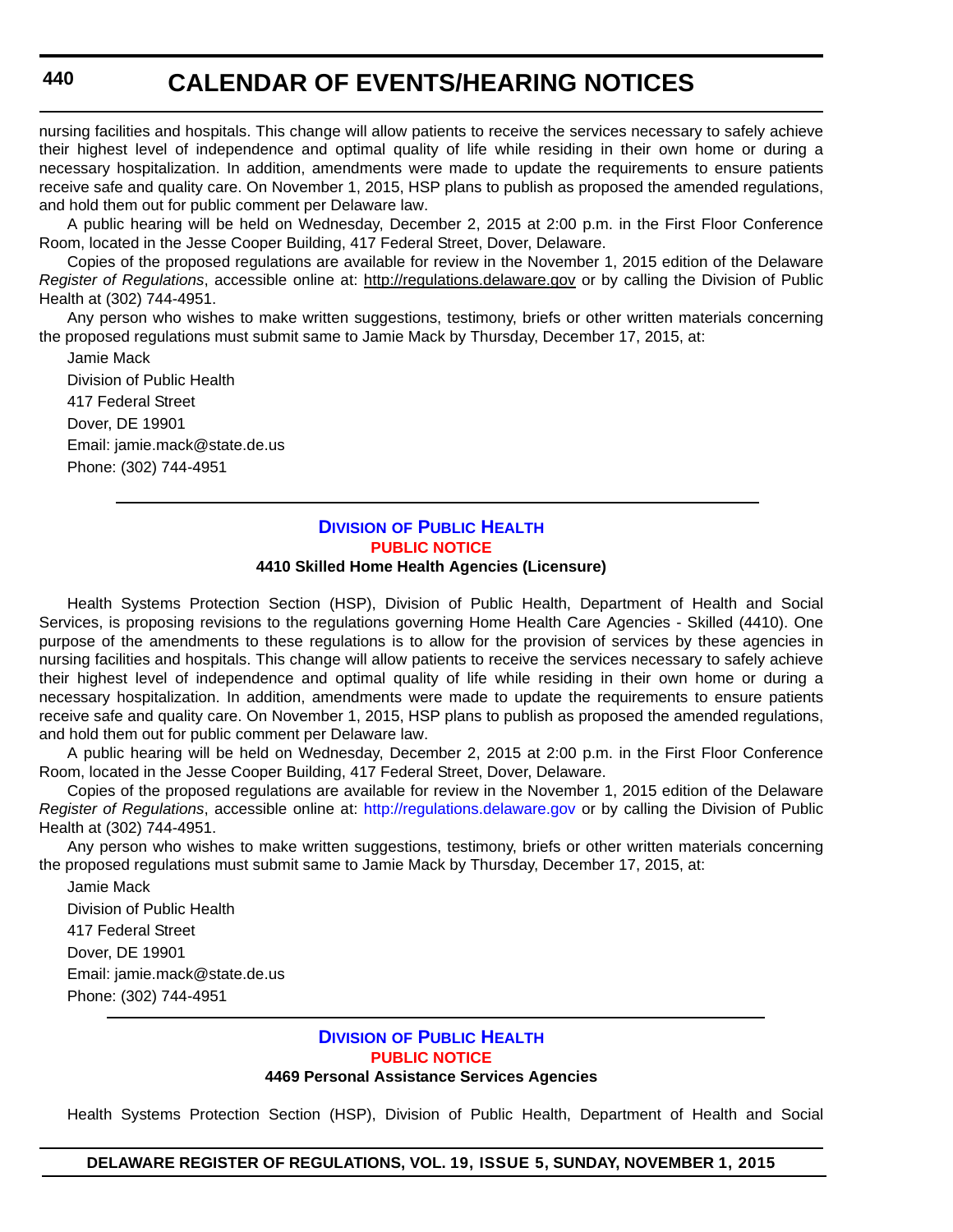Services, is proposing revisions to the regulations governing Personal Assistance Service Agencies (4469). One purpose of the amendments to these regulations is to allow for the provision of services by these agencies in nursing facilities and hospitals. This change will allow consumers to receive the services necessary to safely achieve their highest level of independence and optimal quality of life while residing in their own home or during a necessary hospitalization. In addition, amendments were made to update the requirements to ensure patients receive safe and quality care. On November 1, 2015, HSP plans to publish as proposed the amended regulations, and hold them out for public comment per Delaware law.

A public hearing will be held on Wednesday, December 2, 2015 at 2:00 p.m. in the First Floor Conference Room, located in the Jesse Cooper Building, 417 Federal Street, Dover, Delaware.

Copies of the proposed regulations are available for review in the November 1, 2015 edition of the Delaware *Register of Regulations*, accessible online at: <http://regulations.delaware.gov>or by calling the Division of Public Health at (302) 744-4951.

Any person who wishes to make written suggestions, testimony, briefs or other written materials concerning the proposed regulations must submit same to Jamie Mack by Thursday, December 17, 2015, at:

Jamie Mack Division of Public Health 417 Federal Street Dover, DE 19901 Email: jamie.mack@state.de.us Phone: (302) 744-4951

### **[DEPARTMENT OF INSURANCE](http://www.delawareinsurance.gov/) OFFICE OF THE COMMISSIONER [PUBLIC NOTICE](#page-4-0)**

#### **1801 Registration of Insurance Holding Companies**

INSURANCE COMMISSIONER KAREN WELDIN STEWART hereby gives notice of proposed amended Department of Insurance Regulation 1801 relating to Registration of Insurance Holding Companies [Formerly Regulation 13]. The docket number for this proposed AMENDED regulation is 2969-2015.

The proposed amended regulation is being submitted to maintain accreditation and replaces the current regulation with the updated National Association of Insurance Commissioners (NAIC) Model Insurance Holding Company System Model Regulation With Reporting Forms And Instruction, to support the Insurance Holding Company System Regulatory Act. The Delaware Code authority for the change is 18 **Del.C.** §311 and Ch. 50, and 29 **Del.C.** Ch. 101.

The Department of Insurance does not plan to hold a public hearing on the proposed amended regulation. The proposed amended regulation appears below and can also be viewed at the Delaware Insurance Commissioner's website at:

[www.delawareinsurance.gov/departments/documents/ProposedRegs/ProposedRegs.shtml](http://www.delawareinsurance.gov/departments/documents/ProposedRegs/ProposedRegs.shtml)

Any person can file written comments, suggestions, briefs, and compilations of data or other materials concerning the proposed amendment. Any written submission in response to this notice and relevant to the proposed regulation must be received by the Department of Insurance no later than 4:30 p.m. EST, Tuesday, December 1, 2015. Any such requests should be directed to:

Regulatory Specialist Rhonda West Delaware Department of Insurance 841 Silver Lake Boulevard Dover, DE 19904 Phone: (302) 674-7379 / Fax: (302) 739-5566 Email: r[honda.west@state.de.us](mailto:rhonda.west@state.de.us)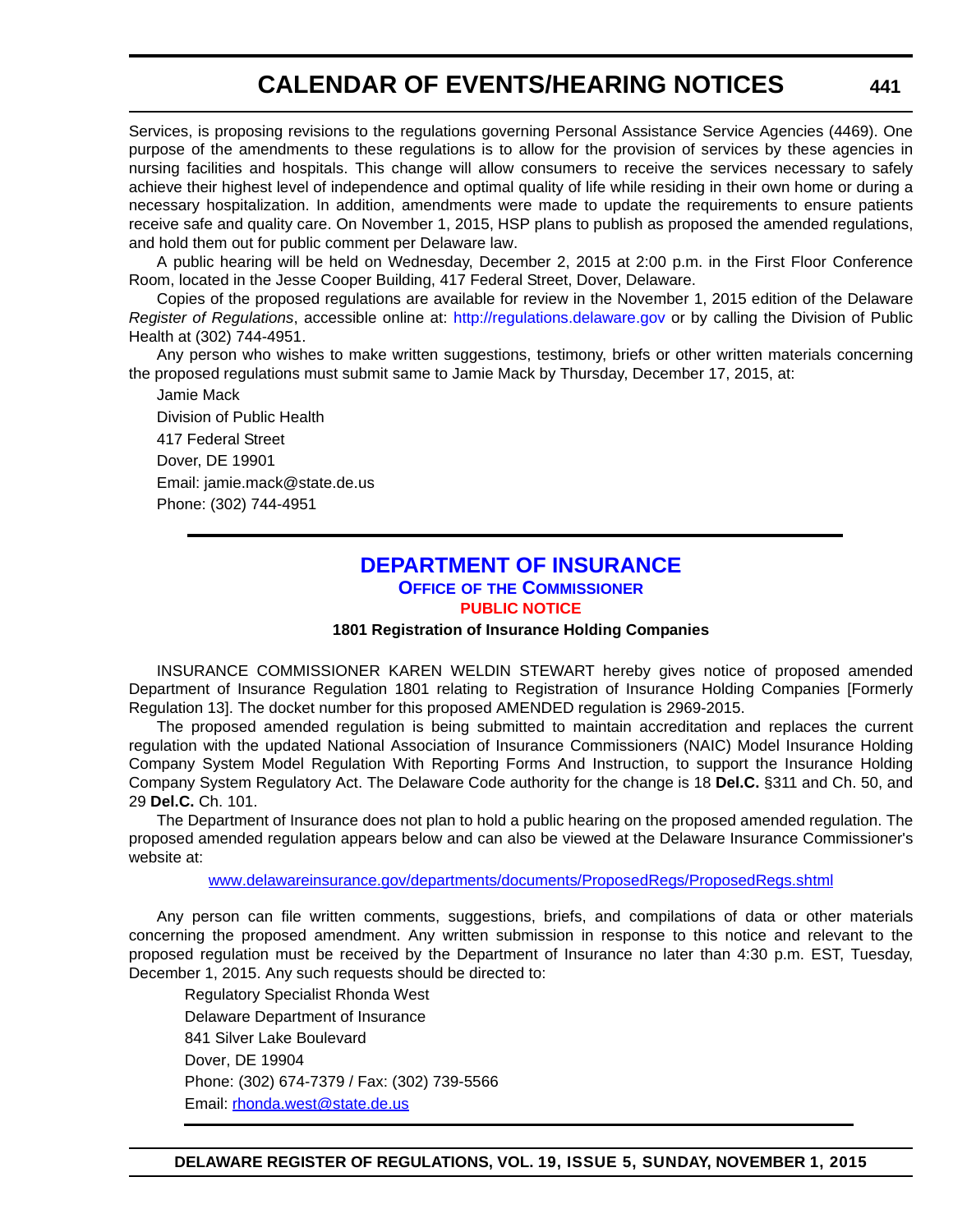### **[DEPARTMENT OF NATURAL RESOURCES AND ENVIRONMENTAL](http://www.dnrec.delaware.gov/energy/Pages/portal.aspx)  CONTROL**

**DIVISION OF ENERGY AND CLIMATE**

**102 Implementation of Renewable Energy Portfolio Standards Cost Cap Provisions [PUBLIC NOTICE](#page-4-0)**

The purpose of this action is to propose rules to govern how the Director of the Division of Energy & Climate (Director) and the Division of Energy & Climate (Division) administer their obligations under 26 **Del.C.** §354(i) & (j). The statute directs when and whether the Director may institute a freeze on the implementation of Delaware's Renewable Energy Portfolio Standards as provided for in 26 **Del.C.** §354(a).

Start Action Notice 2012-03 initiating this rule making process was issued April 16, 2012.

This proposed regulation replaces the regulation posted in the *Register* on October 1, 2015, which contained significant typographical errors.

The hearing record on 102 Implementation of Renewable Energy Portfolio Standards Cost Cap Provisions (Proposed Rules to Implement 26 **Del.C.** §354(i) & (j)) will open November 1, 2015 and will close December 8, 2015 at 4:30 PM.

Individuals may submit written comments regarding the proposed changes via e-mail to Lisa.Vest@state.de.us or via the USPS to Lisa Vest, Hearing Officer, DNREC, 89 Kings Highway, Dover, DE 19901 (302) 739-9042. However, any comments submitted in response to the regulation posted in the October 1, 2015 *Register* will be considered to be part of the record.

The public hearing scheduled for November 3, 2015, starting at 6:00 p.m. in the DNREC Auditorium, 89 Kings Highway, Dover, DE 19901 has been cancelled and rescheduled for November 23, 2015 as noted below.

A public hearing on the proposed amendment will be held on November 23, 2015 beginning at 6:00 p.m. in the Public Service Commission Hearing Room, 861 Silver Lake Blvd., Dover, DE, 19904.

#### **DIVISION OF FISH [AND WILDLIFE](http://www.dnrec.delaware.gov/fw/Pages/DFW-Portal.aspx) 3542 Tilefish [PUBLIC NOTICE](#page-4-0)**

The Department of Natural Resources & Environmental Control (DNREC) initiated the development of regulations pertaining to Tilefish at the request of the Mid-Atlantic Fishery Management Council (MAFMC) and based on guidance from Delaware's Advisory Council on Tidal Finfisheries. Two management options were presented to the public in proposed form (18 **DE Reg.** 951 (06/01/15)) and a public hearing on the matter was held June 24, 2015 at 6:00 PM in the DNREC Auditorium, Dover, DE. Both management options included a commercial trip limit of 300 pounds and a recreational possession limit of no more than seven fish per person; however, one option limited the new regulation to Blueline Tilefish (*Caulolatilus microps*) and one option applied the regulation more broadly (as in Maryland and Virginia) to include both Blueline and Golden Tilefish (*Lopholatilus chamaelonticeps*). The hearing record was closed on July 9, 2015. Following careful consideration of the hearing record, the Department has opted to adopt a Tilefish regulation that affords protections to both Blueline Tilefish and Golden Tilefish (Option 2). Additionally, to provide greater understanding to the regulated community, the Department proposes to clarify that the term "possess" pertains to individuals "aboard a vessel".

No additional hearing will be held; the Department will receive written comment through November 30, 2015. Individuals may submit written comments regarding the proposed clarification to 7 **DE Admin. Code** 3542 via email to Lisa.Vest@state.de.us or via the USPS to Lisa Vest, Hearing Officer, DNREC, 89 Kings Highway, Dover, DE 19901 (302) 739-9042.

#### **DIVISION OF WASTE [AND HAZARDOUS SUBSTANCES](http://www.dnrec.delaware.gov/dwhs/Pages/default.aspx)**

**TANK MANAGEMENT BRANCH 1351 Underground Storage Tank Systems [PUBLIC NOTICE](#page-4-0)**

**DELAWARE REGISTER OF REGULATIONS, VOL. 19, ISSUE 5, SUNDAY, NOVEMBER 1, 2015**